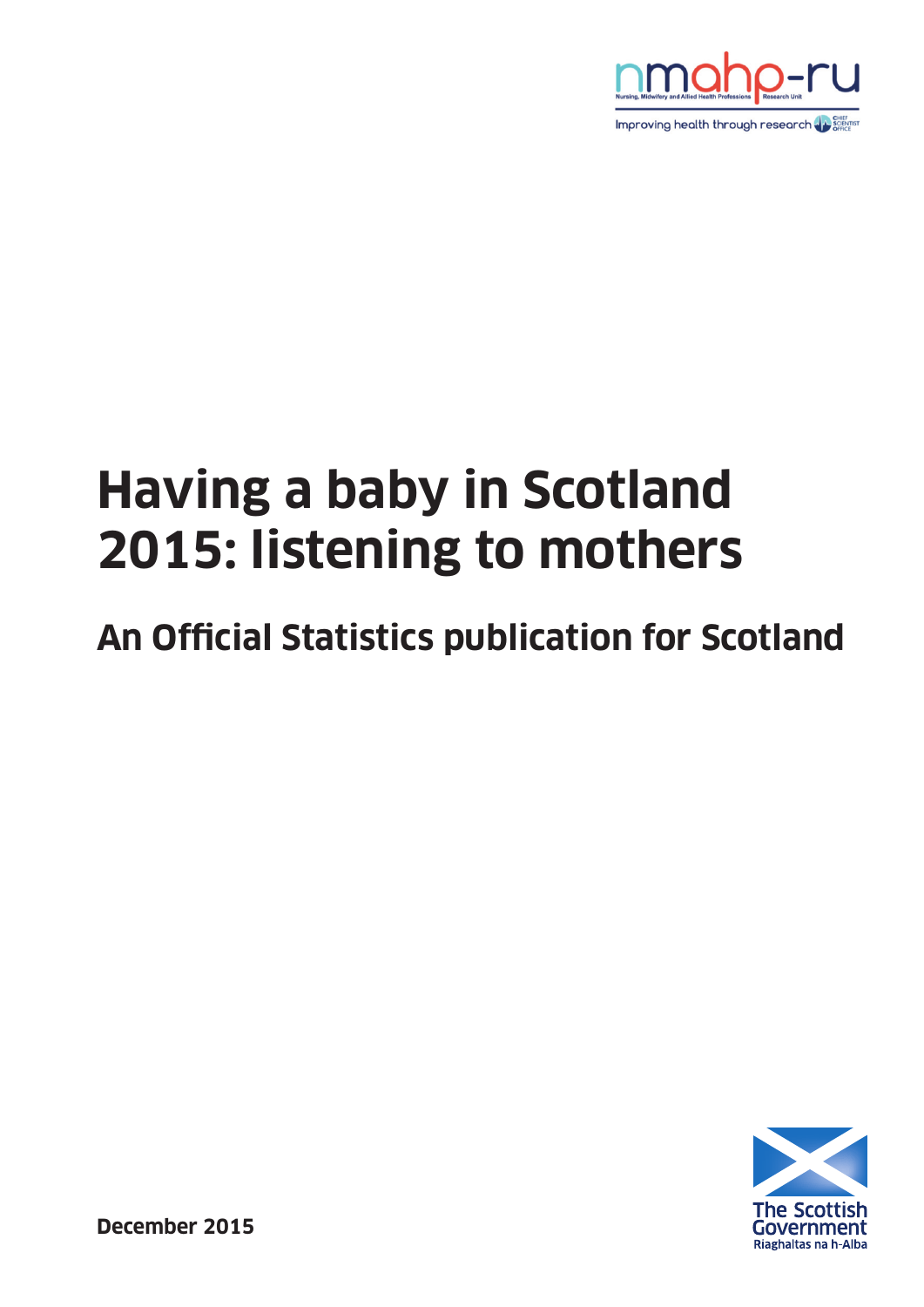## **HAVING A BABY IN SCOTLAND 2015: LISTENING TO MOTHERS**

## **NATIONAL REPORT**

**Professor Helen Cheyne, NMAHP Research Unit, University of Stirling Ariane Critchley, The University of Edinburgh Dr Andrew Elders, NMAHP Research Unit, Glasgow Caledonian University Dr David Hill, NMAHP Research Unit, University of Stirling Emma Milburn, Health Analytical Services, Scottish Government Andrew Paterson, Health Analytical Services, Scottish Government**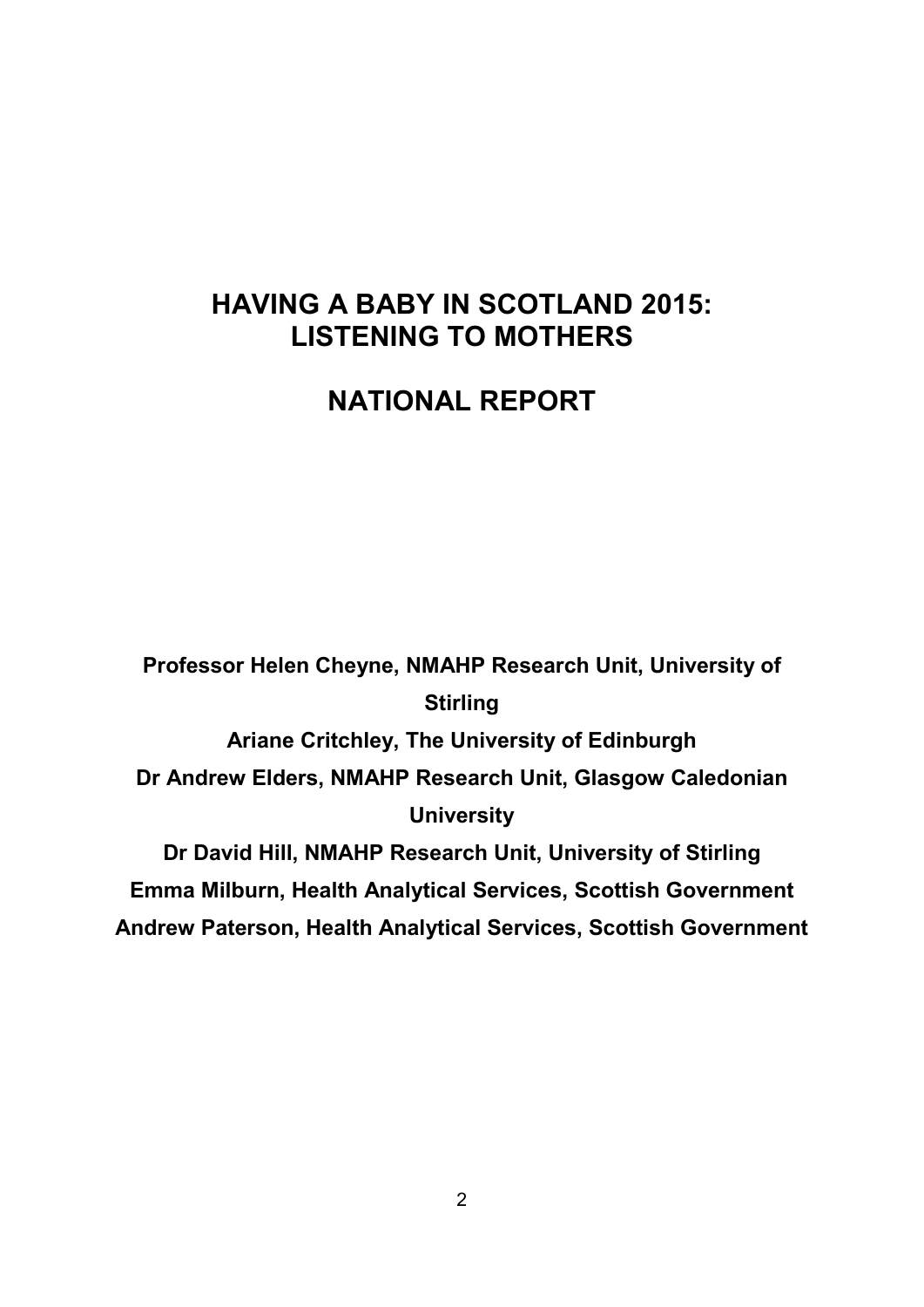## Acknowledgements The survey was undertaken as part of the Scottish Government Care Experience Programme

We are deeply grateful to all of the mothers who responded to the questionnaire.

Thanks also to Dr Silje Skar for her very helpful advice

The views expressed in this report are those of the researchers and do not necessarily represent those of the Scottish Government or Scottish Ministers.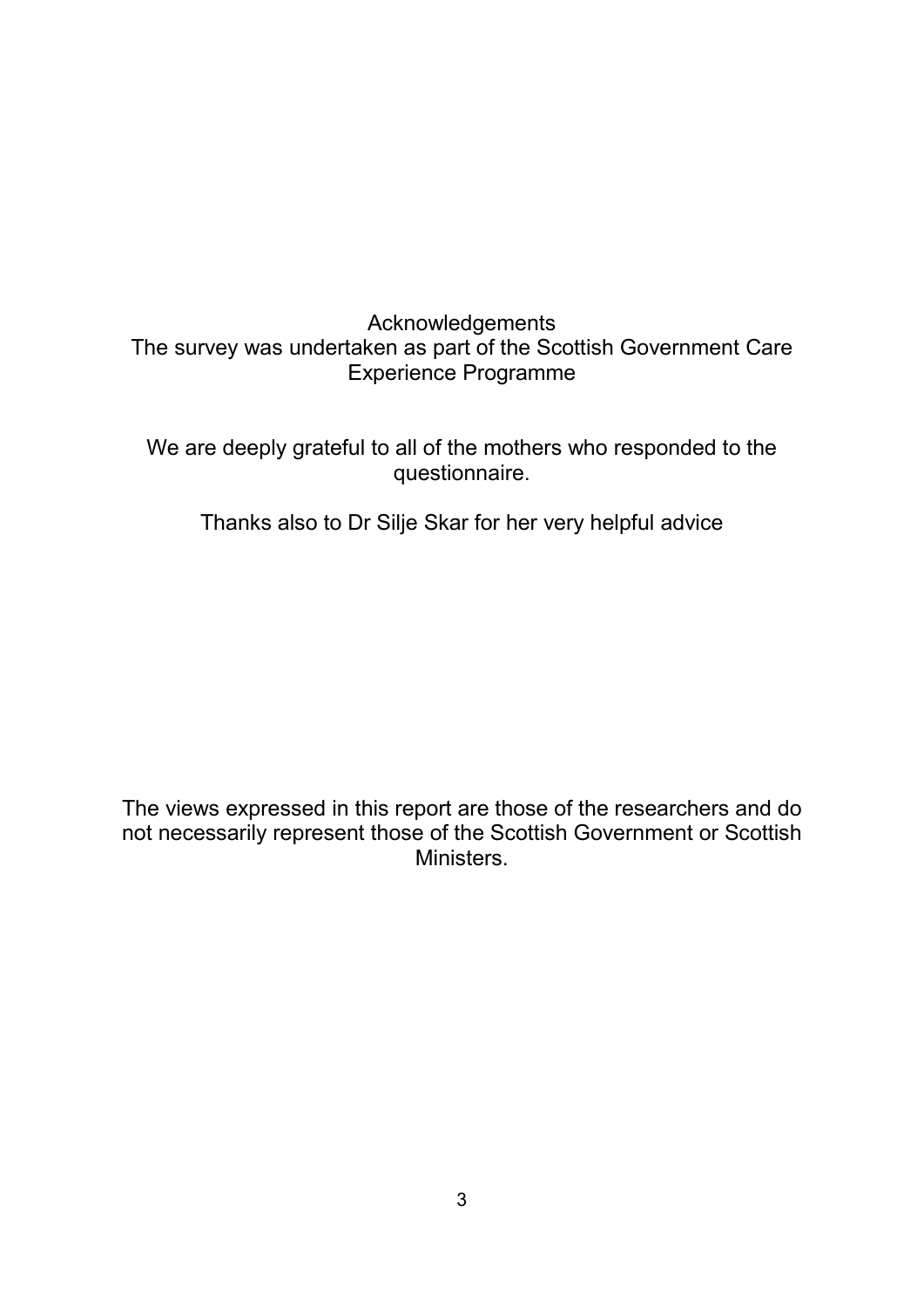## **CONTENTS**

| <b>EXECUTIVE SUMMARY</b>                                                                                                                                                                                                                                                                                                                                                                                                                                                                                                                                                         | 5                                                                                      |
|----------------------------------------------------------------------------------------------------------------------------------------------------------------------------------------------------------------------------------------------------------------------------------------------------------------------------------------------------------------------------------------------------------------------------------------------------------------------------------------------------------------------------------------------------------------------------------|----------------------------------------------------------------------------------------|
| Introduction<br>Main results<br>Key points                                                                                                                                                                                                                                                                                                                                                                                                                                                                                                                                       | 5<br>5<br>$6\phantom{1}6$                                                              |
| CHAPTER 1: INTRODUCTION: THE CONTEXT OF THE MATERNITY EXPERIENCE SURVEY                                                                                                                                                                                                                                                                                                                                                                                                                                                                                                          | 9                                                                                      |
| Introduction<br>Methods<br>Presentation of results<br>Women who responded to the survey                                                                                                                                                                                                                                                                                                                                                                                                                                                                                          | 9<br>10<br>11<br>12                                                                    |
| CHAPTER 2: CARE DURING PREGNANCY: ANTENATAL CARE                                                                                                                                                                                                                                                                                                                                                                                                                                                                                                                                 | 16                                                                                     |
| Summary of key results<br>Access to maternity care<br>Who women saw for their antenatal care<br>Information choice and involvement<br>Communication<br>Overall rating of antenatal care<br>What women said about their antenatal care                                                                                                                                                                                                                                                                                                                                            | 16<br>16<br>19<br>21<br>23<br>24<br>25                                                 |
| CHAPTER 3: CARE DURING LABOUR AND BIRTH: INTRAPARTUM CARE                                                                                                                                                                                                                                                                                                                                                                                                                                                                                                                        | 31                                                                                     |
| Summary of key results<br>Place of birth<br>Care and support during labour and birth - support for normal birth<br>Trust and confidence in staff<br>Communication, information and involvement<br>Skin to skin contact<br>Overall rating of care during labour and birth<br>What women said about their care during labour and birth                                                                                                                                                                                                                                             | 31<br>31<br>32<br>34<br>36<br>38<br>39<br>39                                           |
| CHAPTER 4: CARE AFTER BIRTH IN HOSPITAL AND AT HOME: POSTNATAL CARE                                                                                                                                                                                                                                                                                                                                                                                                                                                                                                              | 46                                                                                     |
| Summary of key results<br>Postnatal care in hospital - Length of stay in hospital after the birth<br>Care, information and advice<br><b>Hospital Environment</b><br>Infant feeding<br>Infant feeding - support and advice<br>How women rated their postnatal care in hospital<br>What women said about their postnatal care in hospital<br>Care at home after the birth<br>Continuity of care<br>Accessibility of services<br>Woman centred care<br>In the six weeks after birth<br>Rating of postnatal care at home<br>What women said about their care at home after the birth | 46<br>47<br>48<br>49<br>50<br>51<br>53<br>53<br>59<br>61<br>62<br>62<br>63<br>66<br>66 |
| <b>CHAPTER 5: DISCUSSION</b>                                                                                                                                                                                                                                                                                                                                                                                                                                                                                                                                                     | 72                                                                                     |
| <b>REFERENCES</b>                                                                                                                                                                                                                                                                                                                                                                                                                                                                                                                                                                | 77                                                                                     |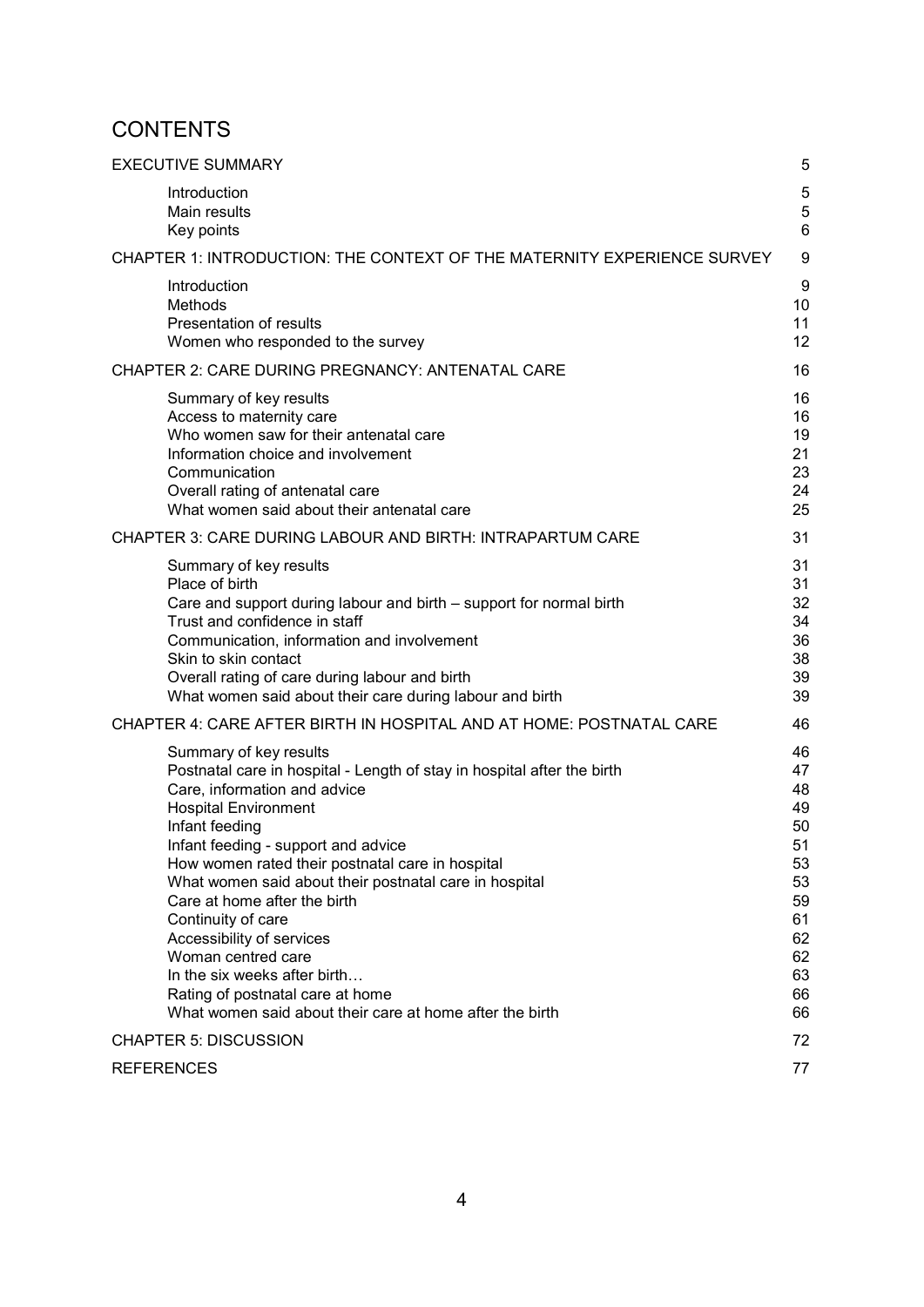## <span id="page-4-0"></span>**EXECUTIVE SUMMARY**

#### <span id="page-4-1"></span>**Introduction**

This report presents the national findings of the 2015 Scottish Maternity Care Survey, describing the experiences of more than 2,000 women who gave birth in Scotland during February and March 2015.

The survey provides high quality and comprehensive information on women's experiences of maternity care in 2015 and repeats the survey undertaken in 2013. The results provide a benchmark for improvement in maternity service and will inform the current review of maternity services in Scotland [\(www.gov.scot/Topics/People/Young-People/child-maternal-health/neonatal](http://www.gov.scot/Topics/People/Young-People/child-maternal-health/neonatal-maternity-review)[maternity-review\)](http://www.gov.scot/Topics/People/Young-People/child-maternal-health/neonatal-maternity-review).

For the first time the 'free text' comments women made in answer to the question, '*If there is anything else you would like to tell us about your care ...'*, asked at each stage of the questionnaire*,* have been analysed and included in the main report. Overall 1,244 women made comments equating to just over 61% of the total sample. These comments provide additional insights, and increased understanding of the questionnaire results, highlighting issues of importance to women and areas where care fell short of women's expectations.

#### <span id="page-4-2"></span>**Main results**

The survey reports a very positive picture of women's experience of maternity care overall with very few differences in the findings from 2013. In most instances women report experiencing excellent care from staff who are listening to them and sensitive to their needs. However, an aim of this survey is to identify areas where service improvement is required; therefore it is important to examine the more negative aspects of care that were experienced by a minority of women.

Overall women are accessing maternity care earlier in their pregnancy; more women are contacting a midwife directly when they think they are pregnant and having their antenatal booking assessment earlier than in 2013. Women know how to contact a midwife and when they do so they usually get the help that they need. Although most women said that they were involved enough in antenatal care decisions, relatively few said that they had choices about where their antenatal care would take place, and only one in four had a choice of place of birth.

Women's comments indicate how vitally important it is for them to have the opportunity to develop relationships with staff through continuity of care. This relates not only to midwives but also to medical staff, and this was particularly important for women with more complex needs. High quality research indicates that continuity of care results in improved clinical and psychosocial outcomes for mothers and babies. The survey found that about two thirds of women in this survey said that they saw the same midwife all or most of the time for their antenatal care (an increase from 2013), only around half of women received continuity of postnatal care.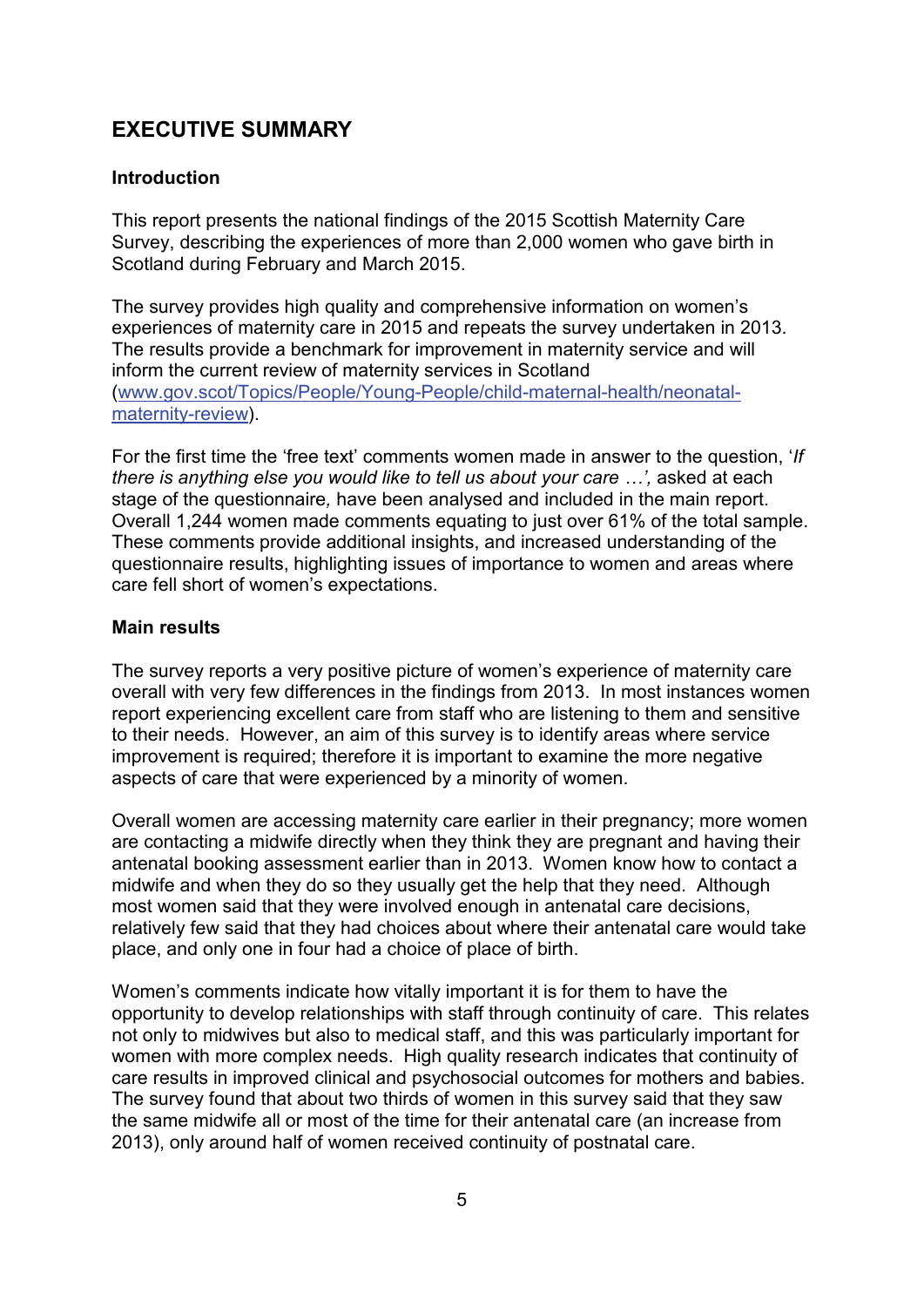The questionnaire asked whether women felt that they received appropriate advice and support when they contacted a midwife or the hospital when they thought labour had started. The large majority of women said that they did, however a number of women commented on their negative experiences of contacting the maternity unit or hospital triage area. Some described encountering staff who were dismissive or patronising and who did not appear to take them seriously. This contrasted strongly with women's very positive accounts of the supportive care they received during labour and birth. Many women commented to express the considerable trust that they had in the staff who cared for them during their labour, including members of the multi-professional team, and expressed how this had enhanced their birth experience. However, the inclusion of two new questions relating to labour pain management revealed that only two thirds of women felt they were definitely given enough information about pain relief and 59% said that they always had enough help to cope with their pain during labour.

Postnatal care both in hospital and at home was rated less highly than other stages. With findings very similar to those reported in 2013, a significant minority of women did not feel that they always received the information and advice that they needed and that advice, in particular relating to infant feeding, was often inconsistent. Around one third of women said that they were not always treated with kindness and understanding. Asked about care in the six weeks following birth, just over half of women felt that they had enough information about their own physical recovery or potential emotional changes. Women's comments indicated that they appreciated compassionate and sensitive care in this period, and a hospital environment which afforded them and their babies' sufficient access to clinical care, food, rest and support. They reported disappointment with over-stretched staff teams, lack of care and attention, being left alone and separated from the support of family, and care which did not meet their physical and emotional needs in the immediate aftermath of the birth.

#### <span id="page-5-0"></span>**Key points**

#### **Care during pregnancy**

- 61% of women rated their antenatal care as excellent.
- 93% of women had their antenatal booking appointment by 12 weeks, 61% before 10 weeks.
- 99% of women had a number to contact their midwife or midwifery team, 84% who did so always got the help that they needed.
- 66% of women saw the same midwife all or most of the time for their antenatal checks, an increase from 2013.
- 15% of women saw a health visitor during their pregnancy and most said this was useful. 50% did not and said they did not want this.
- 20% of women were offered a choice of where their antenatal checks would take place.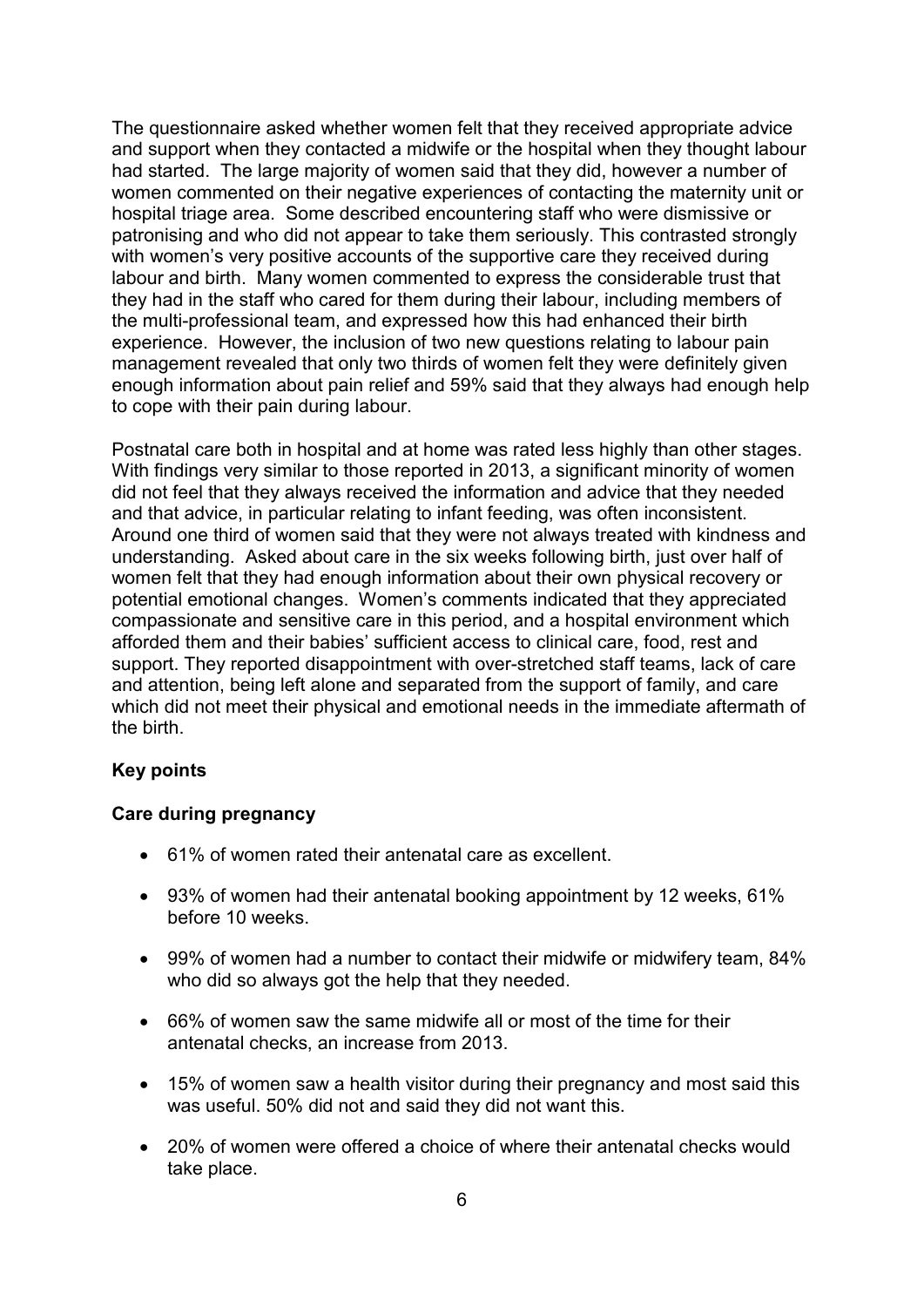- 24% were not offered any choice about place of birth and only 56% said that they definitely had enough information to help them make this choice.
- Over 80% of women said that they were listened to, had time to ask questions and were spoken to in a way that they could understand.
- Women's comments highlighted the importance of continuity of care and the opportunity to build relationships with their care providers. This was very important for women with more complex pregnancies involving the multiprofessional team. Seeing different staff was tiring and frustrating for women and they associated this with poorer communication and inconsistent information and advice.

#### **Care during labour and birth**

- 74% of women rated the care they received in labour as excellent.
- 66% of women said that during their pregnancy they were given enough information about pain relief for labour and birth.
- 59% said they always had enough help to enable them to cope with their pain during labour
- 73% of women were able to move around and choose a position that made them most comfortable during labour, only 32% give birth in an upright position.
- 84% of women said that if they raised concerns during labour these were always taken seriously and 77% of women who called for assistance during labour said that they always received it within a reasonable time.
- 83% of women said that all staff introduced themselves.
- 77% of women said that they were always involved enough in decisions about their care and 95% that their birth partner was always involved in their care as much as they wanted.
- 92% of women said that they had a period of skin to skin contact with their baby following birth.
- Women's comments indicated that they valued the support of skilled, supportive and confident staff who listened to their concerns, took time to give them explanations and involved them and their birth companions in decisions. Women were disappointed by staff who were dismissive of their concerns, in particular relating to uncertainty about whether labour had started.

#### **Postnatal care in hospital**

• 54% of women rated their postnatal stay in hospital as excellent.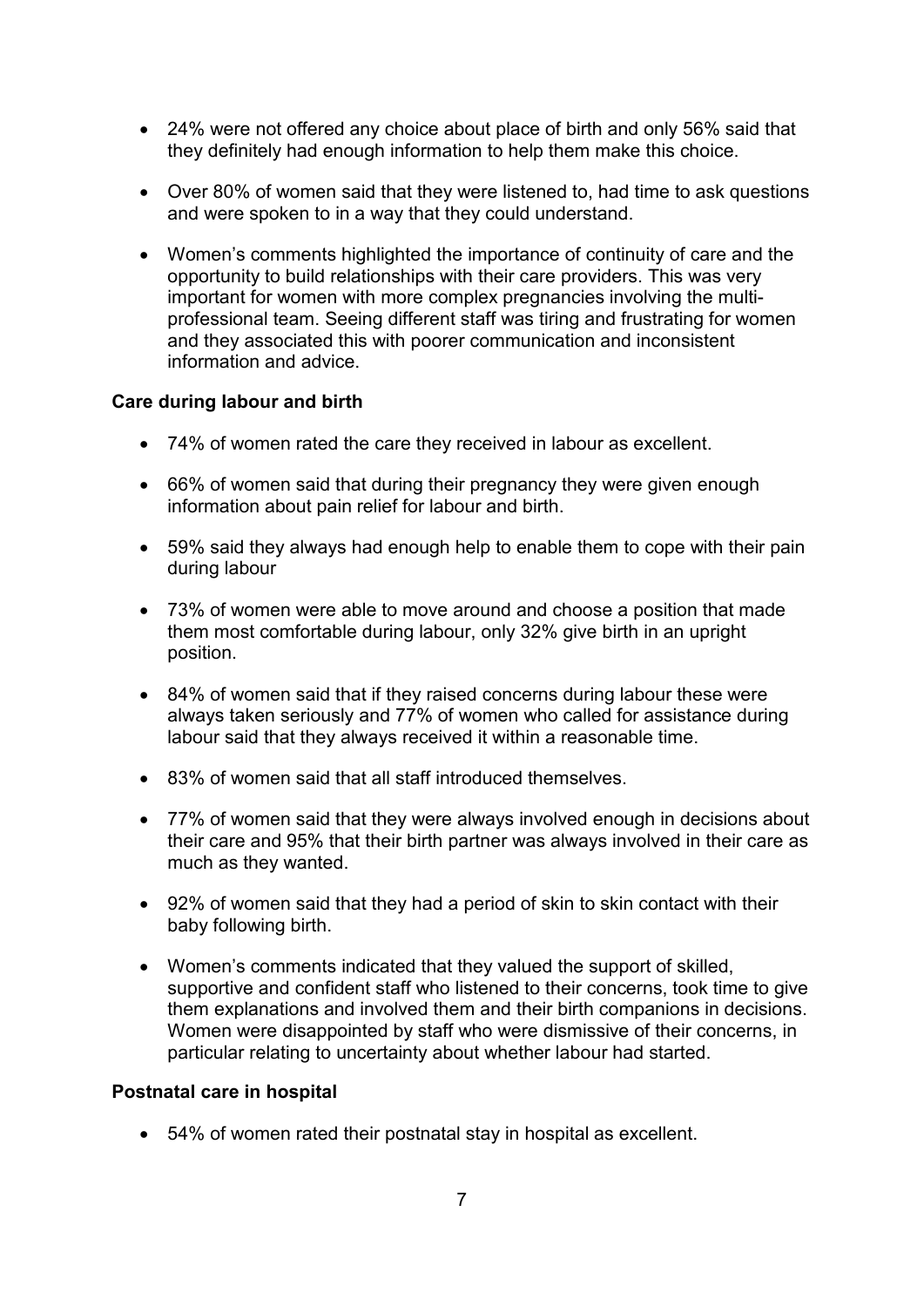- 40% of women only sometimes or did not receive the information or explanations that they needed.
- 31% said they were not always treated with kindness and understanding.
- 58% of women said their partner or other person close to them could stay as much as they wanted.
- 65% received relevant information and 62% active help and encouragement about infant feeding.
- 55% said that they always received consistent advice about feeding their baby.
- Women's comments on care in hospital highlighted the central importance of supportive compassionate care from midwives as well as practical help and assistance with self-care and infant feeding. Where this was present women's experience was enhanced, in its absence mothers felt vulnerable and anxious.

#### **Postnatal care at home**

- 58% rated the care they received in the community after the birth as excellent.
- 99% of women received a visit from a midwife at home 50% saw a midwife three or four times.
- 51% of women saw the same midwife all or most of the time.
- 98% of women had a telephone number to contact a midwife or midwifery team, 85% who did so said that they always got the help that they needed.
- 81% said midwives always took their personal circumstances into account when giving advice.
- 74% received help and advice about their baby's progress.
- 56% were given enough information about their own physical recovery and 57% were given enough information about emotional changes that they might experience.
- As with antenatal care, comments highlighted the importance of continuity of care and the opportunity to develop relationships; this was associated with consistent advice and support which was highly valued by women. Seeing different midwives was frustrating and stressful for women. Many women felt uninformed about their own health and recovery from birth.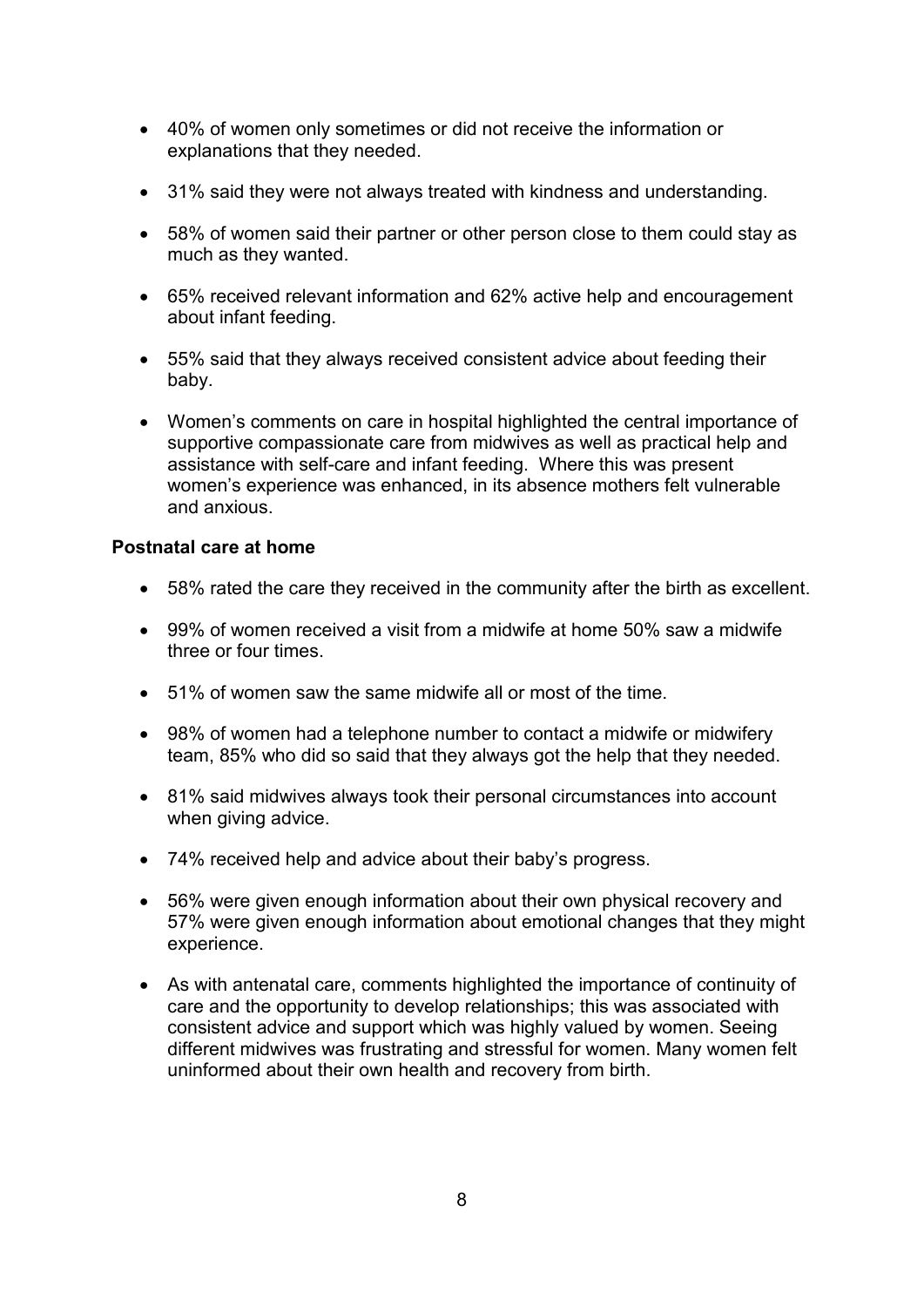### <span id="page-8-0"></span>**CHAPTER 1: INTRODUCTION: THE CONTEXT OF THE MATERNITY EXPERIENCE SURVEY**

#### <span id="page-8-1"></span>**Introduction**

- 1.1 This report presents the national findings of the 2015 Scottish Maternity Care Survey, describing the experiences of more than 2,000 women who gave birth in Scotland during February and March 2015.
- 1.2 Having a baby is one of the most common reasons for hospital admissions in the UK and for this reason maternity services have been described as the 'shop window' of the NHS<sup>1</sup>. Within Scotland around 58,000 women give birth each year almost all receiving care from maternity services involving multiprofessional teams including midwives, obstetricians, general practitioners, paediatricians, and many more. The Scottish Government is committed to improving outcomes for children and young people, to eliminating the impacts of inequalities and to making Scotland the best place in the world for children and young people to grow up [\(www.gov.scot/Topics/People/Young-People\)](http://www.gov.scot/Topics/People/Young-People). Central to this ambition is the universal provision of early access to safe and effective maternity care, personalised to the individual needs and circumstances of women, that promotes their long term health and wellbeing and that of their newborn infants and families. Understanding the experiences of women who have recently used maternity services is an essential part of providing high quality maternity care. While some aspects of NHS care quality will continue to be regularly monitored through a range of methods, many important aspects of quality can only be assessed by asking those who have recently used maternity care services to describe their experiences. Through listening to the experiences of mothers' maternity service providers and policy makers can understand what is working well and where and why services are falling short of the high quality care that all mothers and babies require.
- 1.3 This survey provides comprehensive information about women's experiences of maternity care in Scotland in 2015 and repeats the survey undertaken in 2013. The majority of questions are the same and this allows for comparison of results between the two time points. The survey asked questions on each stage of the maternity care journey; during pregnancy, during labour and birth, and postnatal care in hospital and at home. Within each of these stages, questions are focussed on important indicators of care quality such as involvement in decision making, continuity of care and being offered choices. At the end of each section of the questionnaire women were asked '*If there is anything else that you would like to tell us about your care....*...' and invited to provide free text comments specific to that stage. For the first time these comments have been incorporated into this report. These add considerably to the understanding of the main survey results providing increased insights into some of the results and highlighting issues that are important to women and areas where care falls short of women's expectations. The results will be used to inform the current review of maternity services in Scotland [\(www.gov.scot/Topics/People/Young-People/child-maternal-health/neonatal-](http://www.gov.scot/Topics/People/Young-People/child-maternal-health/neonatal-maternity-review)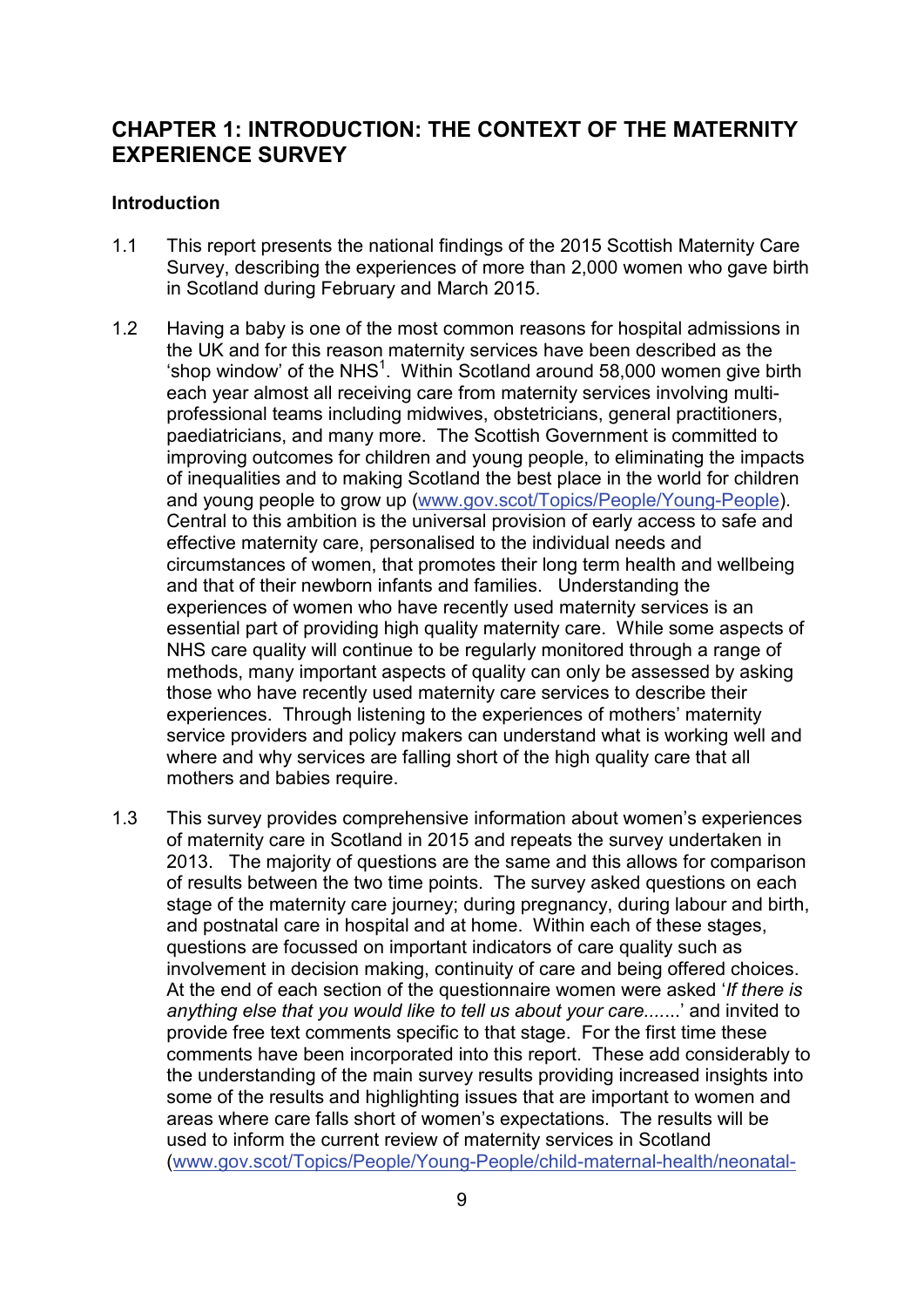[maternity-review](http://www.gov.scot/Topics/People/Young-People/child-maternal-health/neonatal-maternity-review) ) to identify areas for service improvement and development at local and national levels.

- 1.4 This survey was undertaken as part of the Scottish Care Experience Survey Programme in partnership with the Nursing, Midwifery and Allied Health Professions Research Unit (NMAHP Research Unit). The Scottish Care Experience Survey Programme undertakes national surveys that aim to provide local and national information on the quality of health and social care services from the perspectives of those using them. Find out more about the Scottish Care Experience Survey Programme at: [www.gov.scot/Topics/Statistics/Browse/Health/careexperience.](http://www.gov.scot/Topics/Statistics/Browse/Health/careexperience) The NMAHP Research Unit is a multidisciplinary national research unit, funded by the Scottish Government Health and Social Care Directorate Chief Scientist Office (CSO). The unit aims to conduct high quality applied research that enables Nurses, Midwives and Allied Health Professionals to make a difference to the lives of the people of Scotland and beyond. Find out more about the NMAHP Research Unit at: [www.nmahp-ru.ac.uk.](http://www.nmahp-ru.ac.uk/)
- 1.5 This report presents the national level survey results. Results for individual NHS Boards are available at [www.gov.scot/Topics/Statistics/Browse/Health/maternitysurvey/2015Results](http://www.gov.scot/Topics/Statistics/Browse/Health/maternitysurvey/2015Results)

#### <span id="page-9-0"></span>**Methods**

- 1.6 A copy of the 2015 Scottish Maternity Care Survey questionnaire can be found at: [www.gov.scot/Topics/Statistics/Browse/Health/maternitysurvey/2015Results.](http://www.gov.scot/Topics/Statistics/Browse/Health/maternitysurvey/2015Results)
- 1.7 Further details of the survey design, fieldwork and analysis are available in the Scottish Maternity Care Survey technical report [www.gov.scot/stats/bulletins/01191.](http://www.gov.scot/stats/bulletins/01191)
- 1.8 Questionnaires were sent to 5,025 randomly selected women who gave birth in Scotland in February and March 2015. An approved patient survey contractor (Quality Health Ltd) was appointed to carry out the field work. Posters advertising the survey were distributed to all Scottish maternity units. The questionnaire was issued at the end of May 2015. Two postal reminders were sent to encourage mothers to respond and the final response deadline was the middle of August 2015. Women had the option to complete and return the paper version of the questionnaire, to complete the questionnaire online or via a telephone helpline in a wide range of languages. The helpline was also available to handle questions or complaints about the survey.
- 1.9 In total 2,036 women returned questionnaires giving an overall response rate of 41%.
- 1.10 The survey data were collected and coded by Quality Health Ltd and securely transferred to the Scottish Government for analysis. The completed, anonymised analyses were shared with NMAHP Research Unit in order to produce the national report.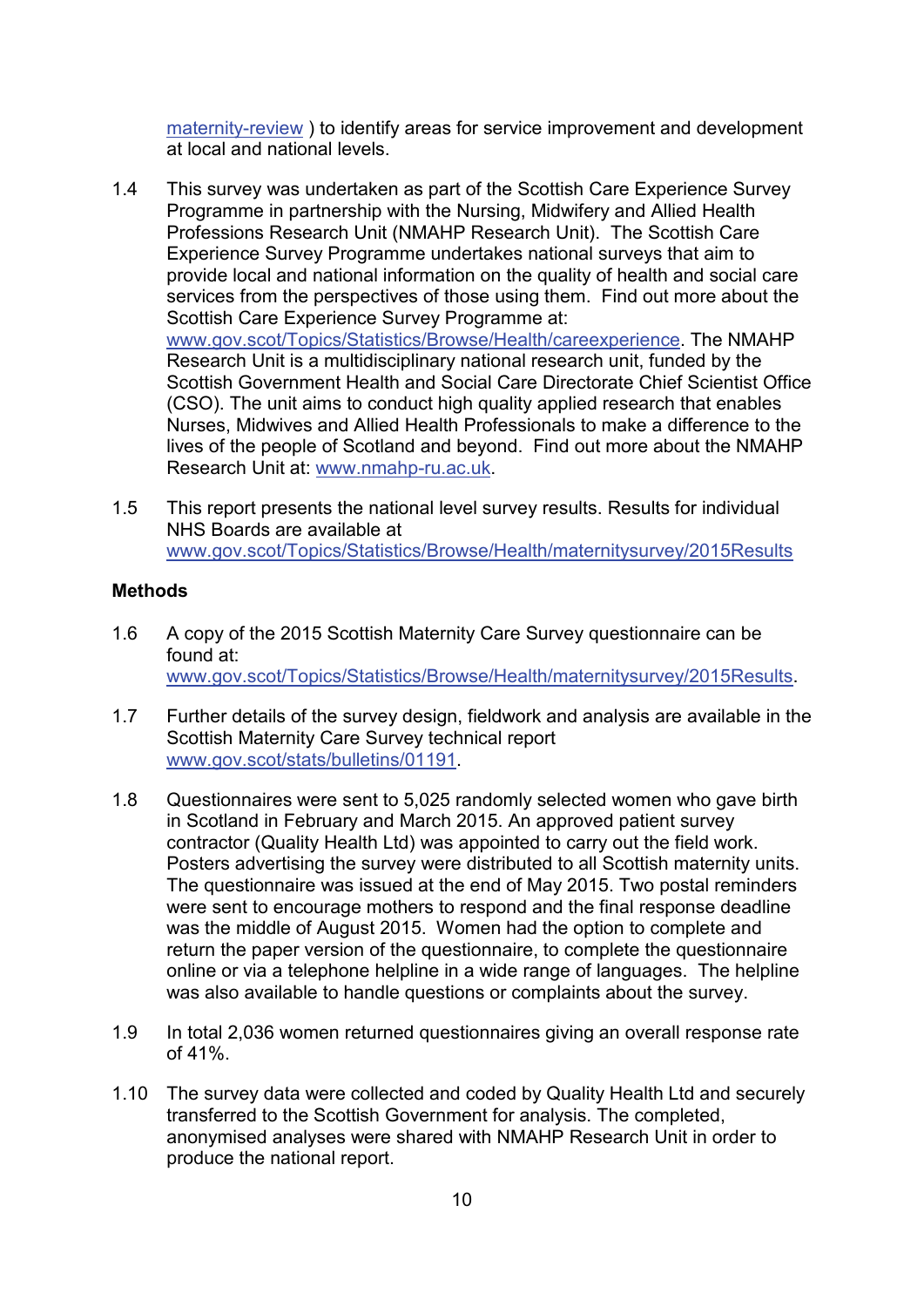- 1.11 With the exception of the 'Women who responded to the survey' section, the percentages presented in the report have been weighted in order to increase the representativeness of the results. Weights were applied to all survey responses based on the number of eligible mothers who gave birth in each hospital (or gave birth at home). This means that the contribution of each hospital to the NHS Board and Scotland results is proportional to the number of eligible mothers that gave birth there. Further information on how weights were calculated and applied can be found in the technical report.
- 1.12 We know that certain groups of women are more likely than others to respond to this survey. For example, the proportion of responses from older mothers was higher than for the population as a whole. The NMAHP Research Unit will be undertaking some additional analysis in 2016 to establish whether particular groups of women tend to report different experiences of maternity care.
- 1.13 Confidence intervals, which are included in most tables, provide the range (the 95% confidence interval) within which the true value is likely to lie. Where questions in the 2013 and 2015 surveys were identical, results have been compared using the appropriate statistical tests.
- 1.14 The questionnaire contained free text boxes in which women were invited to *'tell us about your care'* at the end of each of the survey sections (antenatal care, care in labour, postnatal care in hospital and postnatal care at home). In total 1,244 of the returned surveys included 'free text' comments, meaning that just over 61% of the women who completed the survey chose to comment in response to at least one of the above open questions. As women chose whether or not to provide comment on their experiences, the sample is not necessarily fully representative, but was found to contain a broad range of opinion. There were a total of 2,667 comments meaning that some women answered more than one 'free text' question. 620 women made a comment on their antenatal care, 755 commented on their care during labour and birth, 757 commented on their postnatal care in hospital and 535 on their care at home following birth.
- 1.15 These comments were analysed thematically  $2.3$  using a process of detailed coding and 'constant comparison'<sup>4</sup>. The results of this analysis and a selection of the comments made by women are presented within the report. Full details of the methods used for the qualitative analysis are included in the survey technical report [www.gov.scot/stats/bulletins/01191.](http://www.gov.scot/stats/bulletins/01191)

#### <span id="page-10-0"></span>**Presentation of results**

1.16 In the following chapters results are presented by stages of the maternity care journey; care during pregnancy, care during labour and birth, postnatal care at hospital and at home. Within each chapter results are presented for key themes relevant to the particular stage, with comparison between the results of the 2013 and 2015 surveys where possible.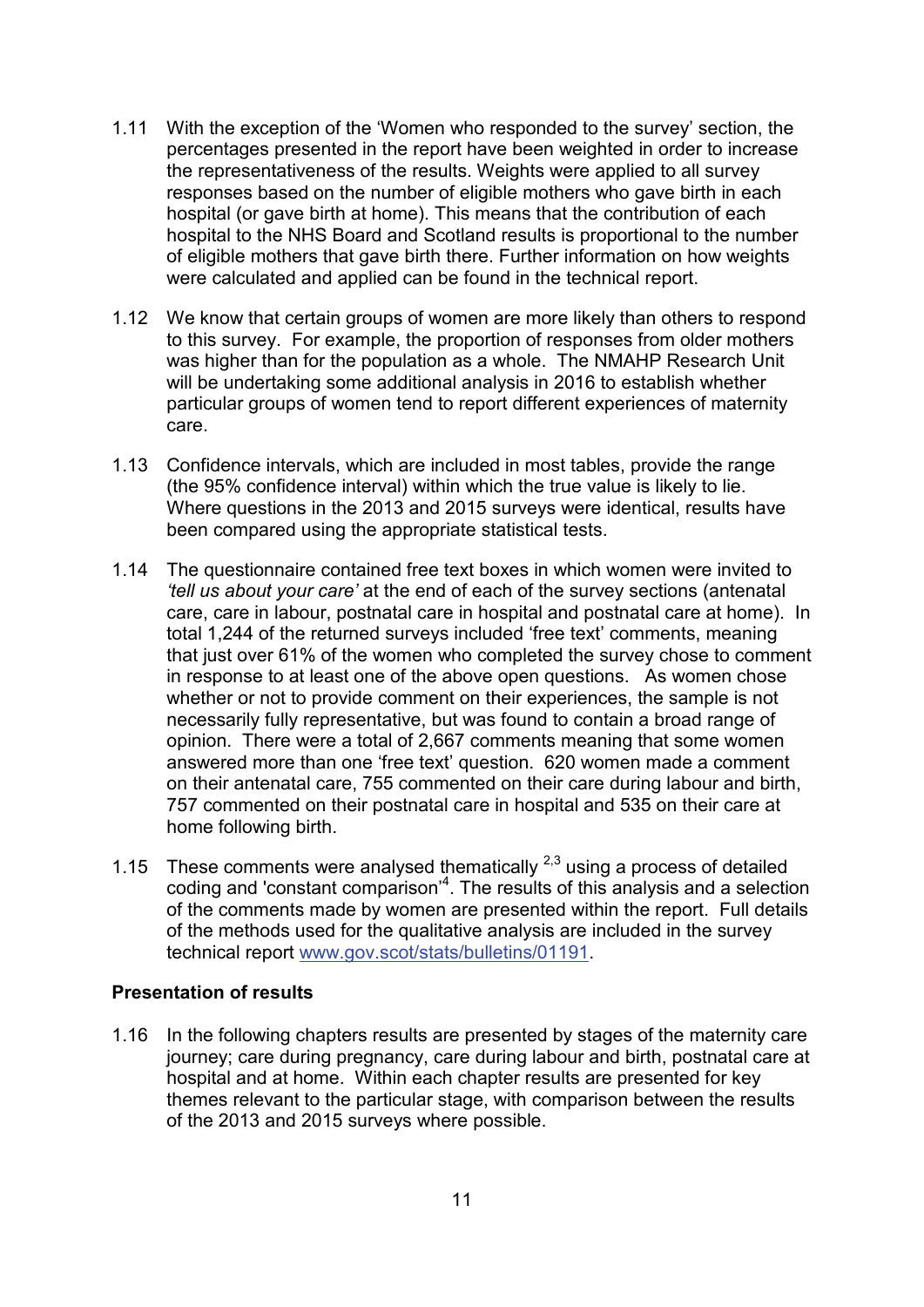- 1.17 Data is presented in tables with a focus on percentages. Different response rates were achieved for each question and where appropriate filter questions were used to direct women away from responding to questions that were not relevant to them. The number of responses for each question is presented to provide additional context. Please note that this provides the unweighted number of women who responded to each question.
- 1.18 In general results are shown as the percentage of women who answered each question positively. Percentages for each question are calculated excluding any women from the denominator who did not answer the question or answered "not relevant" or "don't know". Percentages have been rounded to the nearest whole number, in some situations this means that the total percentage does not reach 100%.
- 1.19 Findings of the analysis of the free text additional comments are presented at the end of each section. This report can only contain a relatively small number of the many comments made. Comments that related to very specific clinical issues have not been included, however all of the comments have been sent to the appropriate NHS Boards with their respective survey reports and so all of the comments will be noted and used to inform service improvements.

#### <span id="page-11-0"></span>**Women who responded to the survey**

1.20 The mean age range of women responding to the survey was 31 years of age, ranging from 17 to 50 (Table 1). Most of the women who responded were aged between 25 and 34 (60%), or over 35 years (30%) with only 10% of the respondents in the under 24 age group. In 2015 around 21% of births in Scotland were to mothers aged 24 or under [\(www.isdscotland.org/Health-](http://www.isdscotland.org/Health-Topics/Maternity-and-Births/Births/)[Topics/Maternity-and-Births/Births/\)](http://www.isdscotland.org/Health-Topics/Maternity-and-Births/Births/) indicating that the survey is likely to be underrepresented for this group of mothers. For 42% of mothers this was their first pregnancy while 58% said that they had been pregnant before.

| What was your age on your last birthday? |        |               |        |               |
|------------------------------------------|--------|---------------|--------|---------------|
|                                          | 2013   |               |        | 2015          |
|                                          | Number | $\frac{0}{0}$ | Number | $\frac{0}{0}$ |
| Under 24                                 | 339    | 15            | 210    | 10            |
| 25-34                                    | 1,322  | 57            | 1,205  | 60            |
| Over 35                                  | 661    | 28            | 594    | 30            |
| <b>TOTAL</b>                             | 2,322  | 100           | 2,009  | 100           |

#### **Table 1. Description of survey respondents**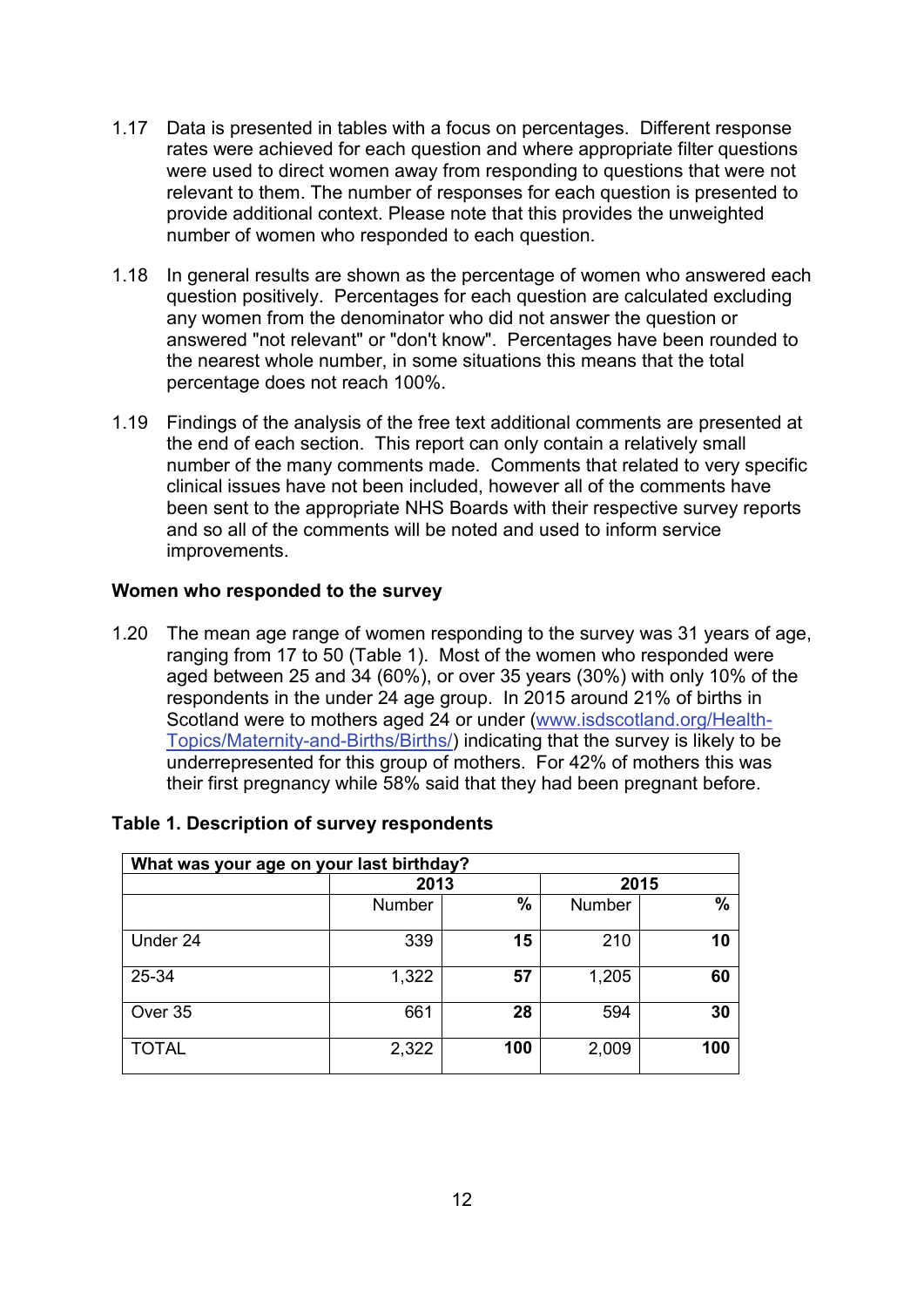| Have you had a previous pregnancy?                             |        |               |        |      |
|----------------------------------------------------------------|--------|---------------|--------|------|
|                                                                | 2013   |               | 2015   |      |
|                                                                | Number | $\frac{0}{0}$ | Number | $\%$ |
| Yes                                                            | 1,355  | 58            | 1,160  | 58   |
| <b>No</b>                                                      | 971    | 42            | 839    | 42   |
| <b>TOTAL</b>                                                   | 2,326  | 100           | 1,999  | 100  |
| How many babies have you given birth to before this pregnancy? |        |               |        |      |
|                                                                | 2013   |               | 2015   |      |
|                                                                | Number | $\frac{9}{6}$ | Number | %    |
| None                                                           | 160    | 12            | 127    | 11   |
| $1 - 2$                                                        | 1,090  | 80            | 958    | 82   |
| 3 or more                                                      | 112    | 8             | 85     |      |
| <b>TOTAL</b>                                                   | 1,362  | 100           | 1,170  | 100  |

1.21 Almost all the women (94%) rated their general health as either very good or good (Table 2). Eleven per cent said that they had a long term physical or mental health condition although most said that this reduced their ability to carry out day to tasks only a little (36%) or not at all (55%).

#### **Table 2. Self – reported health status**

| How would you rate your health in general?                                                                     |        |               |               |               |
|----------------------------------------------------------------------------------------------------------------|--------|---------------|---------------|---------------|
|                                                                                                                | 2013   |               | 2015          |               |
|                                                                                                                | Number | $\frac{9}{6}$ | Number        | $\frac{0}{0}$ |
| Very good or good                                                                                              | 2,205  | 94            | 1,903         | 94            |
| Fair                                                                                                           | 117    | 5             | 101           | 5             |
| Very bad or bad                                                                                                | 8      | < 0.5         | 11            |               |
| <b>TOTAL</b>                                                                                                   | 2,330  | 100           | 2,015         | 100           |
| Do you have a physical or mental health condition or illness lasting or<br>expected to last 12 months or more? |        |               |               |               |
|                                                                                                                | 2013   |               | 2015          |               |
|                                                                                                                | Number | $\frac{0}{0}$ | <b>Number</b> | $\%$          |
| Yes                                                                                                            | 209    | 9             | 214           | 11            |
| <b>No</b>                                                                                                      | 2,121  | 91            | 1,800         | 89            |
| <b>TOTAL</b>                                                                                                   | 2,330  | 100           | 2,014         | 100           |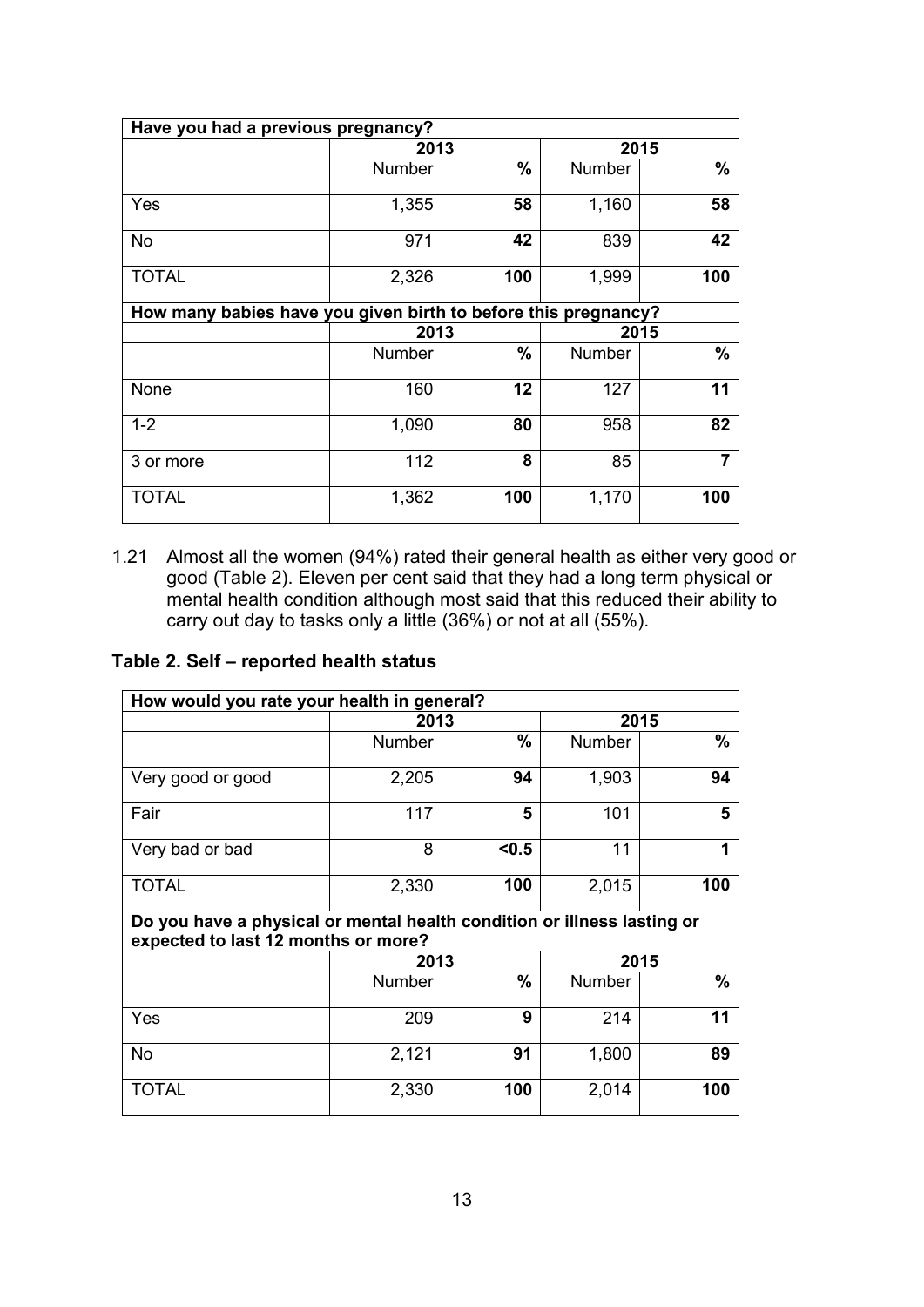| If yes, does your condition or illness reduce your ability to carry-out day-<br>to-day activities? |        |               |        |      |
|----------------------------------------------------------------------------------------------------|--------|---------------|--------|------|
|                                                                                                    | 2013   |               | 2015   |      |
|                                                                                                    | Number | $\frac{0}{0}$ | Number | $\%$ |
| Yes, a lot                                                                                         | 23     | 11            | 19     | 9    |
| Yes, a little                                                                                      | 83     | 40            | 77     | 36   |
| Not at all                                                                                         | 102    | 49            | 117    | 55   |
| TOTAL                                                                                              | 208    | 100           | 213    | 100  |

#### **Ethnicity, religion and sexual orientation**

1.22 Around 7% of women responding to the survey belonged to minority ethnic groups. Around half (52%) identified themselves as having no religious view. The large majority of respondents (99%) described themselves as heterosexual/ straight with only 1% describing themselves as gay/ lesbian, bisexual or other (Table 3).

| What religion, religious denomination or body do you belong to?  |        |                |        |                |
|------------------------------------------------------------------|--------|----------------|--------|----------------|
|                                                                  | 2013   |                |        | 2015           |
|                                                                  | Number | $\frac{0}{0}$  | Number | $\%$           |
| None                                                             | 1,175  | 51             | 1,047  | 52             |
| Church of Scotland                                               | 465    | 20             | 379    | 19             |
| Roman Catholic                                                   | 397    | 17             | 317    | 16             |
| <b>Other Christian</b>                                           | 183    | 8              | 168    | 8              |
| <b>Muslim</b>                                                    | 60     | 3              | 51     | 3              |
| Other religion                                                   | 45     | $\overline{2}$ | 41     | $\overline{2}$ |
| <b>TOTAL</b>                                                     | 2,325  | 100            | 2,003  | 100            |
| Which of the following best describes how you think of yourself? |        |                |        |                |
|                                                                  | 2013   |                |        | 2015           |
|                                                                  | Number | $\frac{9}{6}$  | Number | $\%$           |
| Heterosexual/straight                                            | 2,287  | 99             | 1,971  | 99             |
| Gay/lesbian, bisexual or                                         |        |                |        |                |
| Other                                                            | 26     | 1              | 19     |                |
| <b>TOTAL</b>                                                     | 2,313  | 100            | 1,990  | 100            |

#### **Table 3. Religion, sexual orientation and ethnicity**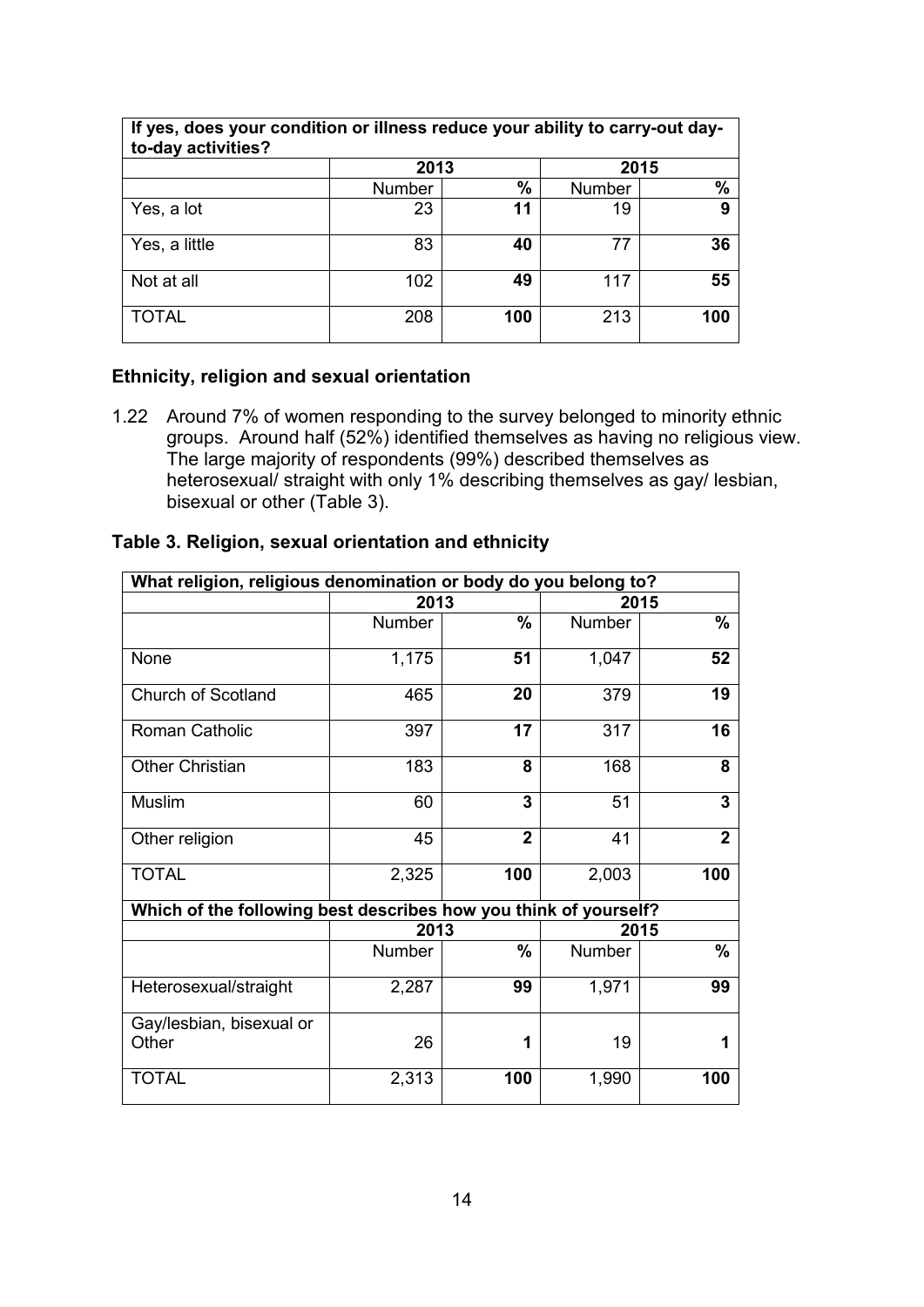| What is your ethnic group?                       |               |     |               |      |  |
|--------------------------------------------------|---------------|-----|---------------|------|--|
|                                                  | 2013          |     | 2015          |      |  |
|                                                  | <b>Number</b> | %   | <b>Number</b> | $\%$ |  |
| White                                            | 2,159         | 92  | 1,879         | 93   |  |
| Asian, Asian Scottish or<br><b>Asian British</b> | 105           | 4   | 86            |      |  |
| Other ethnic group                               | 74            | 4   | 58            | 3    |  |
| <b>TOTAL</b>                                     | 2,338         | 100 | 2,023         | 100  |  |

1.23 The large majority of women (92%) gave birth at term (between 37 and 42 weeks of pregnancy) and most had one baby (98%), with only 28 sets of twins born to women who responded to the survey (Table 4).

## **Table 4. Birth and baby**

| Did you give birth to a single baby, twins or more in your most recent<br>pregnancy? |                |              |                |              |
|--------------------------------------------------------------------------------------|----------------|--------------|----------------|--------------|
|                                                                                      |                | 2013         |                | 2015         |
|                                                                                      | %              | Confidence   | $\frac{0}{0}$  | Confidence   |
|                                                                                      | $(n=2,356)$    | Interval     | $(n=2,036)$    | Interval     |
| A single baby                                                                        | 99             | (98.5, 99.2) | 98             | (97.9, 99.0) |
| Twins                                                                                | 1              | (0.7, 1.5)   | $\overline{2}$ | (1.0, 2.1)   |
| <b>Triplets</b>                                                                      | < 0.5          |              | 0              |              |
| Roughly how many weeks pregnant were you when your baby was born?                    |                |              |                |              |
|                                                                                      |                | 2013         |                | 2015         |
|                                                                                      | $\%$           | Confidence   | $\frac{0}{0}$  | Confidence   |
|                                                                                      | $(n=2,334)$    | Interval     | $(n=2,020)$    | Interval     |
| Before I was 37 weeks                                                                |                |              |                |              |
| pregnant                                                                             | $\overline{7}$ | (6.0, 7.9)   | 8              | (6.9, 9.1)   |
| When I was 37 weeks<br>pregnant or more                                              | 93             | (92.1, 94.0) | 92             | (90.9, 93.1) |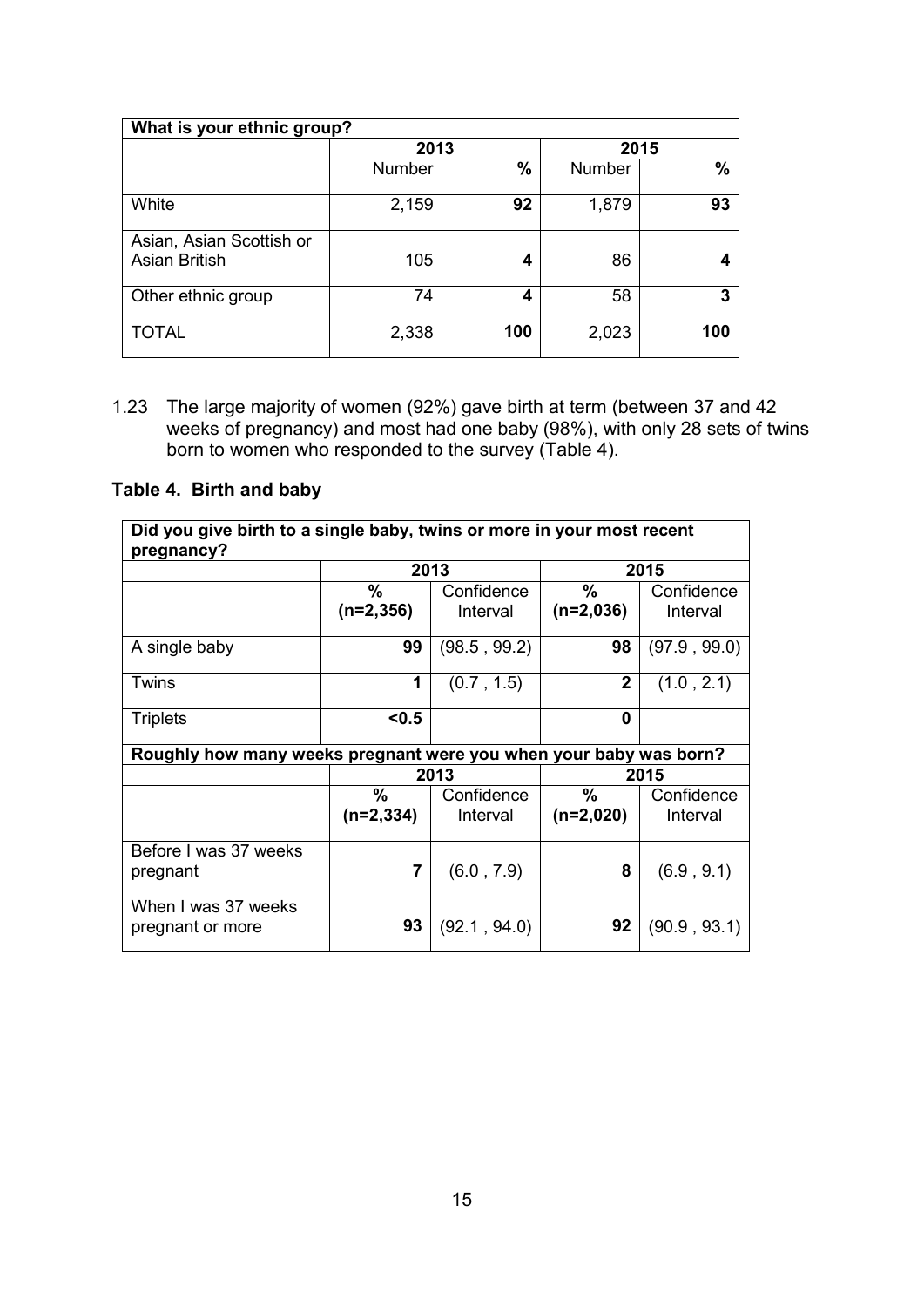## <span id="page-15-0"></span>**CHAPTER 2: CARE DURING PREGNANCY: ANTENATAL CARE**

#### <span id="page-15-1"></span>**Summary of key results**

- 61% of women rated their antenatal care as excellent.
- 93% of women had their antenatal booking appointment by 12 weeks, 61% before 10 weeks.
- 99% of women had a number to contact their midwife or midwifery team, 84% who did so always got the help that they needed.
- 66% of women saw the same midwife all or most of the time for their antenatal checks, an increase from 2013.
- 15% of women saw a health visitor during their pregnancy and most said this was useful. 50% did not and said they did not want this.
- 20% of women were offered a choice of where their antenatal checks would take place.
- 24% were not offered any choice about place of birth and only 56% said that they definitely had enough information to help them make this choice.
- Over 80% of women said that they were listened to, had time to ask questions and were spoken to in a way that they could understand.
- Women's comments highlighted the importance of continuity of care and the opportunity to build relationships with their care providers. This was very important for women with more complex pregnancies involving the multiprofessional team. Seeing different staff was tiring and frustrating for women and was associated with poorer communication and inconsistent information and advice.

#### <span id="page-15-2"></span>**Access to maternity care**

2.1 Enabling women to make early, direct access to maternity care is a key target for maternity services [\(www.gov.scot/About/Performance/scotPerforms/partnerstories/NHSScotland](http://www.gov.scot/About/Performance/scotPerforms/partnerstories/NHSScotlandperformance/AntenatalAccess) [performance/AntenatalAccess\)](http://www.gov.scot/About/Performance/scotPerforms/partnerstories/NHSScotlandperformance/AntenatalAccess). Scottish maternity policy and guidance encourages women to make self-referral directly to maternity services when they think that they are pregnant. The survey results show that a growing number of women contacted a midwife first when they thought that they were pregnant. The proportion of women who saw a GP first decreased to 50%, with an increase in the proportion who saw a midwife first (43%) compared to the findings of the 2013 survey (Table 5). Overall, 56% of mothers reported that they had first seen a health professional by 6 weeks of pregnancy and almost all had done so by 12 weeks. This is similar to the 2013 survey.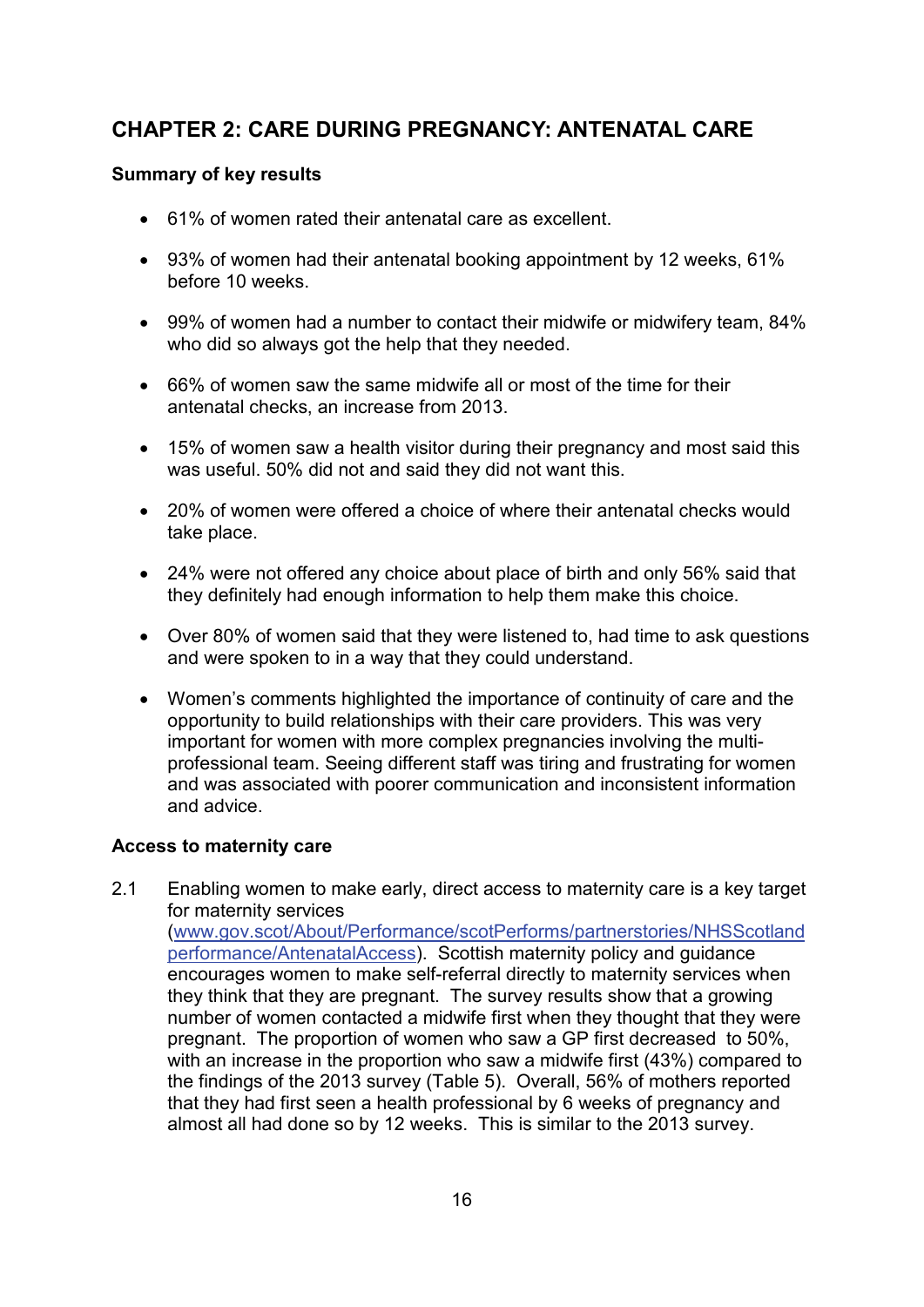2.2 The survey findings indicate that women are completing their antenatal booking assessment earlier with more women reporting that they had their antenatal booking assessment by nine weeks compared to 2013. A majority of women (61%) reported that they had their antenatal booking assessment before 10 weeks of pregnancy and 93% had done so by 12 weeks. There was little variation by Health Board in the proportion of women who had their booking assessment by 12 weeks (between 90% in NHS Borders and NHS Fife, and 96% in NHS Ayrshire & Arran, NHS Grampian and NHS Tayside). However, women in NHS Ayrshire & Arran, NHS Grampian, NHS Highland and NHS Tayside were more likely to have an early assessment (at 9 weeks of pregnancy or less). The national HEAT target for access to antenatal care is for at least 80% of pregnant woman in each SIMD quintile to have booked for antenatal care by the 12th week of gestation by March 2015 [\(www.gov.scot/About/Performance/scotPerforms/partnerstories/NHSScotland](http://www.gov.scot/About/Performance/scotPerforms/partnerstories/NHSScotlandperformance/AntenatalAccess) [performance/AntenatalAccess\)](http://www.gov.scot/About/Performance/scotPerforms/partnerstories/NHSScotlandperformance/AntenatalAccess).

| pregnant?               |                                                                                                                 |              |             |              |  |
|-------------------------|-----------------------------------------------------------------------------------------------------------------|--------------|-------------|--------------|--|
|                         |                                                                                                                 | 2013         |             | 2015         |  |
|                         | $\frac{0}{0}$                                                                                                   | Confidence   | $\%$        | Confidence   |  |
|                         | $(n=2,358)$                                                                                                     | Interval     | $(n=2,031)$ | Interval     |  |
| GP / family doctor      | 60                                                                                                              | (58.5, 61.8) | 50          | (48.5, 52.4) |  |
| Midwife                 | 35                                                                                                              | (33.1, 36.3) | 43          | (41.4, 45.3) |  |
| Other                   | 5                                                                                                               | (4.3, 5.9)   | 6           | (5.2, 7.2)   |  |
|                         | Roughly how many weeks pregnant were you when you first saw a health<br>professional about your pregnancy care? |              |             |              |  |
|                         |                                                                                                                 | 2013         | 2015        |              |  |
|                         | %                                                                                                               | Confidence   | ℅           | Confidence   |  |
|                         | $(n=2,329)$                                                                                                     | Interval     | $(n=2,010)$ | Interval     |  |
| When I was 0 to 6 weeks |                                                                                                                 |              |             |              |  |
| pregnant                | 58                                                                                                              | (56.3, 59.8) | 56          | (54.3, 58.3) |  |
| When I was 7 to 12      |                                                                                                                 |              |             |              |  |
| weeks pregnant          | 38                                                                                                              | (36.2, 39.7) | 40          | (38.5, 42.5) |  |
| When I was 13 or more   |                                                                                                                 |              |             |              |  |
| weeks pregnant          | 4                                                                                                               | (3.3, 4.8)   | 3           | (2.5, 3.9)   |  |

**Who was the first health professional you saw when you thought you were** 

#### **Table 5. Accessing maternity services in early pregnancy**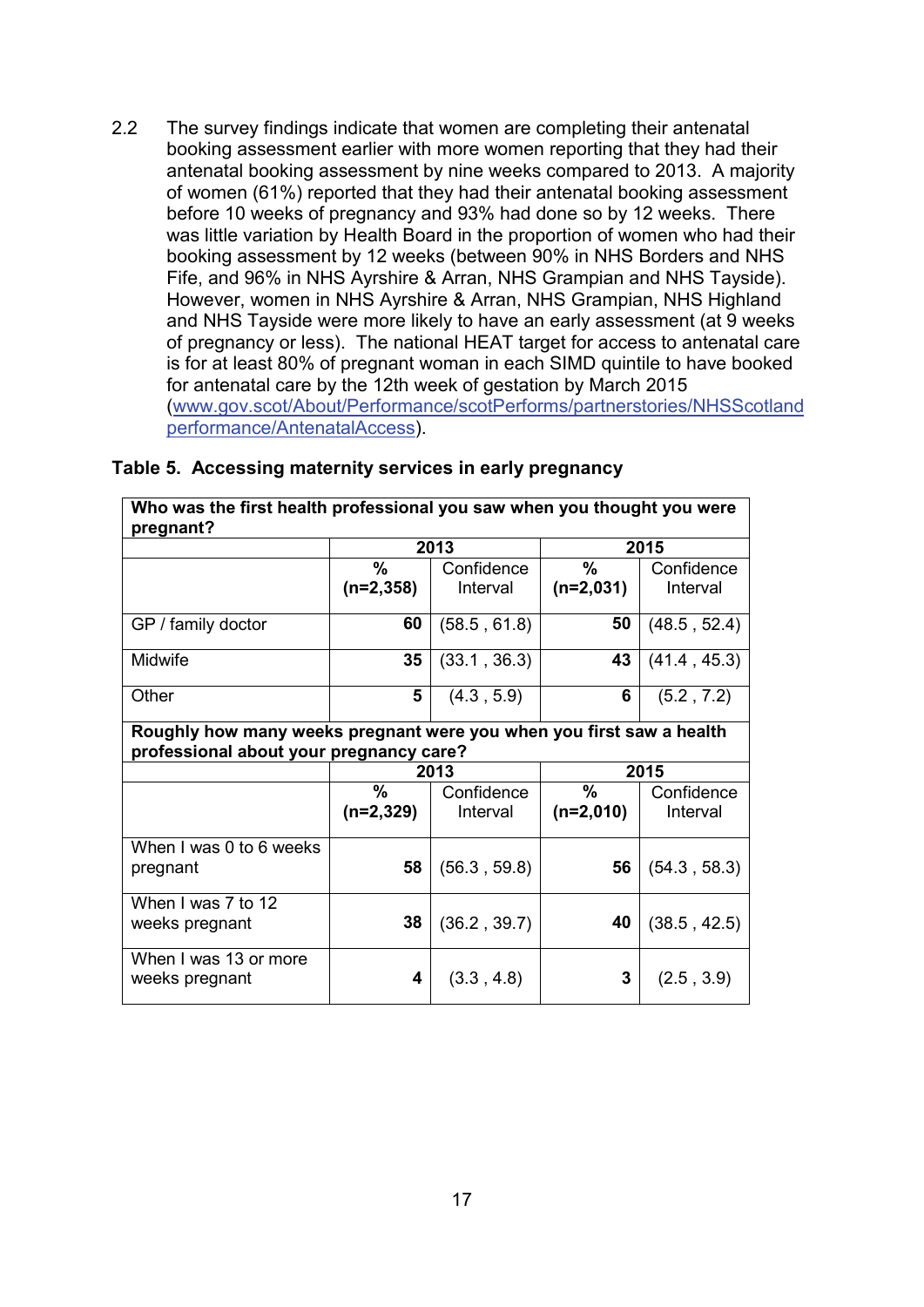| Roughly now many weeks pregnant were you when you had your booking<br>appointment? |                  |                        |                  |                        |
|------------------------------------------------------------------------------------|------------------|------------------------|------------------|------------------------|
|                                                                                    |                  | 2013                   |                  | 2015                   |
|                                                                                    | %<br>$(n=2,200)$ | Confidence<br>Interval | %<br>$(n=1,908)$ | Confidence<br>Interval |
| When I was 0 to 7 weeks<br>pregnant                                                | 16               | (14.3, 17.0)           | 20               | (18.8, 22.1)           |
| When I was 8 or 9<br>weeks pregnant                                                | 35               | (33.2, 36.6)           | 41               | (38.5, 42.6)           |
| When I was 10 or 11<br>weeks pregnant                                              | 19               | (17.3, 20.2)           | 18               | (16.4, 19.7)           |
| When I was 12 weeks<br>pregnant                                                    | 18               | (16.3, 19.1)           | 14               | (12.3, 15.2)           |
| When I was 13 or more<br>weeks pregnant                                            | 13               | (11.9, 14.4)           | 7                | (6.1, 8.3)             |

**Roughly how many weeks pregnant were you when you had your booking** 

┑

2.3 Almost all women (99%) said that they had a telephone number to contact a midwife or maternity care team if they needed to and most (84%) who used this number felt that they always received the help that they needed. However 16% said that they only sometimes or that they did not always receive the help that they needed (Table 6).

#### **Table 6. Contacting maternity services during pregnancy**

<span id="page-17-0"></span>

| During your pregnancy, did you have a telephone number for a midwife or<br>midwifery team that you could contact? |             |              |             |              |  |  |
|-------------------------------------------------------------------------------------------------------------------|-------------|--------------|-------------|--------------|--|--|
|                                                                                                                   |             | 2013         |             | 2015         |  |  |
|                                                                                                                   | %           | Confidence   | $\%$        | Confidence   |  |  |
|                                                                                                                   | $(n=2,350)$ | Interval     | $(n=2,027)$ | Interval     |  |  |
| Yes                                                                                                               | 99          | (98.7, 99.4) | 99          | (98.3, 99.2) |  |  |
| <b>No</b>                                                                                                         | $\mathbf 1$ | (0.6, 1.3)   | 1           | (0.8, 1.7)   |  |  |
| If you contacted a midwife or the midwifery team, were you given the help<br>you needed?                          |             |              |             |              |  |  |
|                                                                                                                   |             | 2013         |             | 2015         |  |  |
|                                                                                                                   | %           | Confidence   | %           | Confidence   |  |  |
|                                                                                                                   | $(n=1,922)$ | Interval     | $(n=1,701)$ | Interval     |  |  |
| Yes, always                                                                                                       | 82          | (80.2, 83.4) | 84          | (82.2, 85.5) |  |  |
| Yes, sometimes                                                                                                    | 16          | (14.3, 17.4) | 14          | (12.5, 15.7) |  |  |
|                                                                                                                   |             |              |             |              |  |  |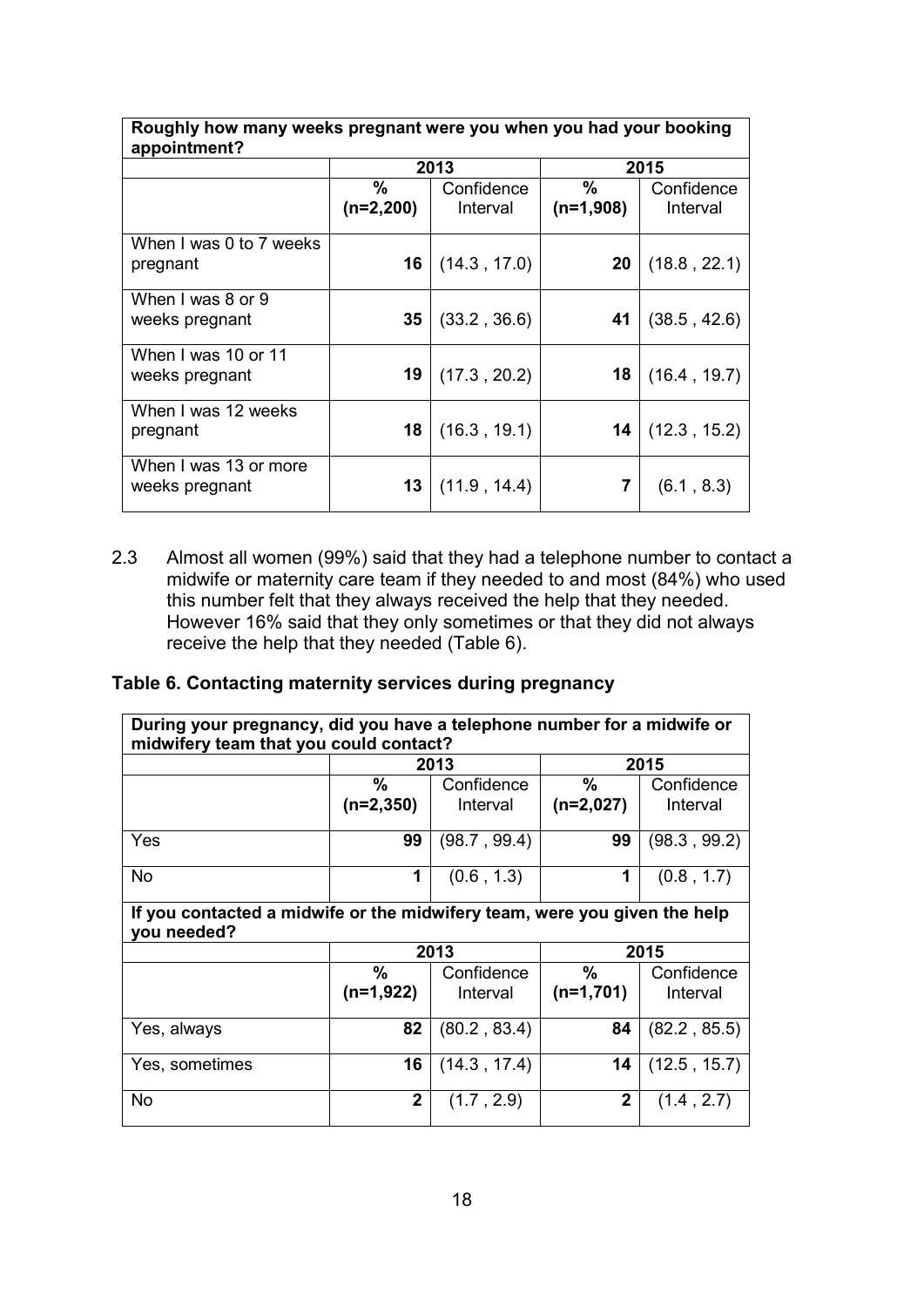#### **Who women saw for their antenatal care**

2.4 Almost all women (98%) saw a midwife for their care with over a third (37%) also receiving care from a hospital doctor (Table 7). There is good evidence that models of midwifery care that include continuity of carer are associated with improved outcomes for mothers and babies<sup>5</sup>. The importance of providing maternity services that facilitate the building of relationships between women and health professionals should not be underestimated. Several questions in this survey address these issues. The significance women place on continuity of care and relationships with maternity care staff is further reflected in the many additional comments made by women on this topic. Overall, 66% of women said that they saw the same midwife all or most of the time for their antenatal checks, an increase from 62% in 2013, however this means that one third of women did not experience continuity of carer. This varied quite considerably by Health Board, with 85% of women in NHS Grampian and 80% in NHS Ayrshire & Arran seeing the same midwife all or most of the time, compared to around 55% in NHS Fife, NHS Greater Glasgow & Clyde and NHS Highland. The survey found that 83% of women reported that they had a named midwife (this is a specifically named midwife who is responsible for co-ordinating and providing most of a woman's antenatal and postnatal care). Of these women, 63% saw that midwife all or most of the time, a further 31% saw them 'some of the time' and 7% said they had a named midwife that they did not see at all.

#### 2.5 Scottish Government Early Years Policy

[\(www.gov.scot/Publications/2015/10/9697\)](http://www.gov.scot/Publications/2015/10/9697) includes the principle that all children will have a Named Person available to them. The Named Person will be a consistent point of contact to provide advice and support for families who require it [\(www.gov.scot/Topics/People/Young-People/gettingitright/named](http://www.gov.scot/Topics/People/Young-People/gettingitright/named-person)[person\)](http://www.gov.scot/Topics/People/Young-People/gettingitright/named-person). In many cases the named person for children from 0-5 will be the health visitor. Recognising the significant role of the health visitor in supporting families with children under five years old, a refreshed health visiting pathway has been introduced including health visitor contact with all women during the antenatal period

[\(www.gov.scot/Publications/2015/10/9697\)](http://www.gov.scot/Publications/2015/10/9697). A new question in this year's survey asked women if they had had a discussion with a health visitor during their pregnancy. The recent introduction of this pathway is reflected in the finding that only 15% of women said that they had a discussion with their health visitor when they were pregnant (Table 7). Almost all of the women who had met with a health visitor said that their discussion was useful. However, 84% of women had not met with a health visitor during their pregnancy and while many said that they felt it would have been useful, over half said that they did not want to (Table 7). There may be a number of reasons for this; several studies have found that people often express a preference for the care that they have actually experienced<sup>6</sup>. However, it may be that women require more information about the purpose and potential benefits of meeting with a health visitor during their pregnancy.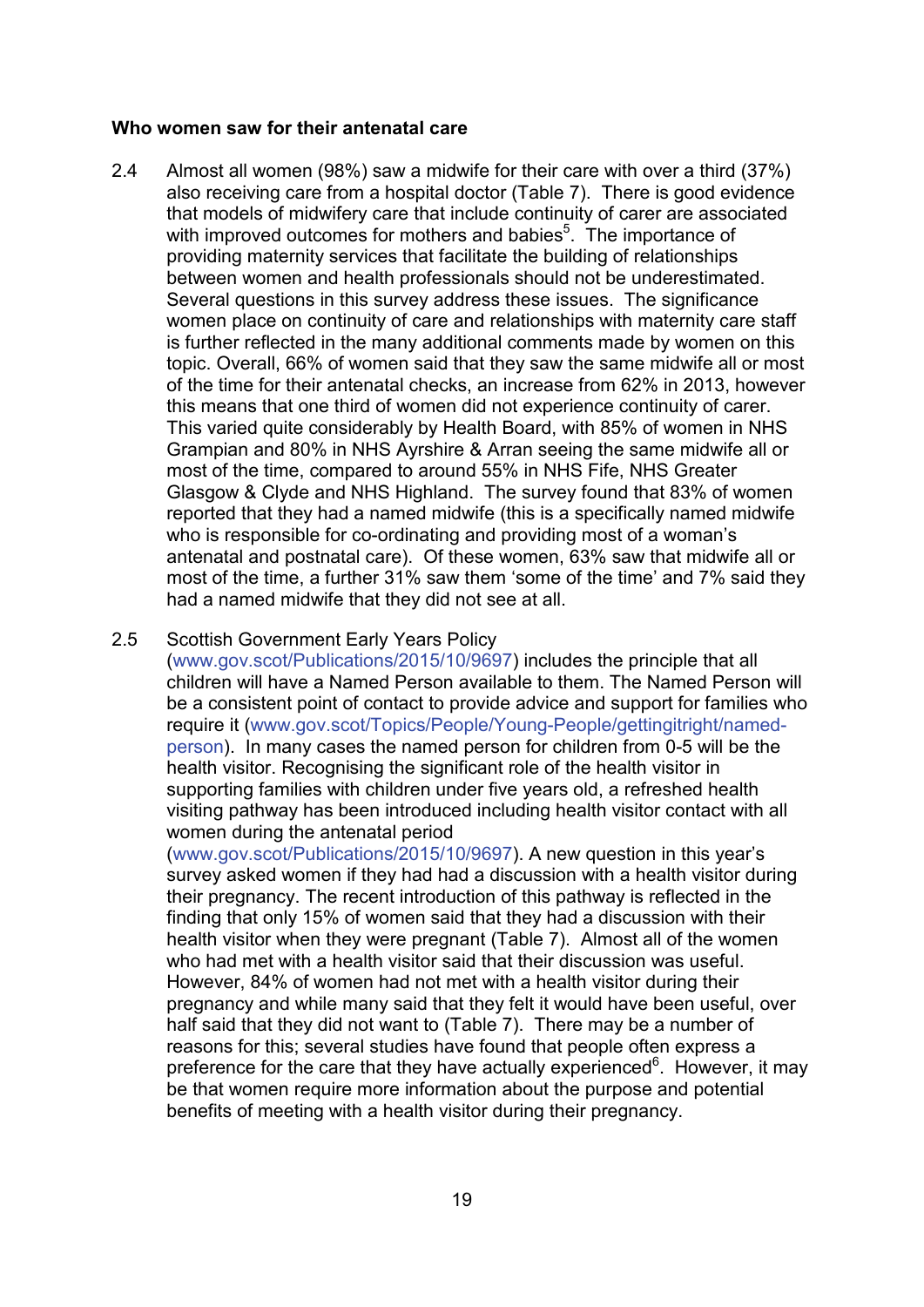| Table 7. Healthcare providers during antenatal care |  |  |  |  |
|-----------------------------------------------------|--|--|--|--|
|-----------------------------------------------------|--|--|--|--|

| Which of the following health professionals did you see for your antenatal<br>check-ups?  |                                         |                        |                                         |                        |
|-------------------------------------------------------------------------------------------|-----------------------------------------|------------------------|-----------------------------------------|------------------------|
|                                                                                           | 2013                                    |                        | 2015                                    |                        |
|                                                                                           | $\overline{\frac{9}{6}}$<br>$(n=2,358)$ | Confidence<br>Interval | $\overline{\frac{9}{6}}$<br>$(n=2,036)$ | Confidence<br>Interval |
| Midwife                                                                                   | 98                                      | (97.3, 98.4)           | 98                                      | (97.3, 98.4)           |
| GP (family doctor)                                                                        | 12                                      | (11.0, 13.2)           | 8                                       | (6.5, 8.6)             |
| Hospital doctor (e.g. a<br>consultant)                                                    | 37                                      | (35.2, 38.6)           | 37                                      | (35.0, 38.8)           |
| Other                                                                                     | 1                                       | (0.9, 1.7)             | $\mathbf 2$                             | (1.4, 2.6)             |
| If you saw a midwife for your antenatal check-up, did you see the same<br>one every time? |                                         |                        |                                         |                        |
|                                                                                           |                                         | 2013                   |                                         | 2015                   |
|                                                                                           | $\frac{0}{0}$<br>$(n=2,326)$            | Confidence<br>Interval | $\frac{9}{6}$<br>$(n=2,007)$            | Confidence<br>Interval |
| Yes, every time                                                                           | 20                                      | (18.3, 21.2)           | 21                                      | (19.3, 22.6)           |
| Most of the time                                                                          | 42                                      | (40.7, 44.3)           | 46                                      | (43.5, 47.5)           |
| <b>No</b>                                                                                 | 38                                      | (36.1, 39.5)           | 34                                      | (31.7, 35.4)           |
| Did you have a named midwife?                                                             |                                         |                        |                                         |                        |
|                                                                                           |                                         |                        |                                         | 2015                   |
|                                                                                           |                                         |                        | $\frac{0}{0}$<br>$(n=1,933)$            | Confidence<br>Interval |
| Yes, and I saw them all /<br>most of the time                                             |                                         |                        | 52                                      | (49.9, 53.9)           |
| Yes, and I saw them<br>some of the time                                                   |                                         |                        | 25                                      | (23.6, 27.1)           |
| Yes, but I did not see<br>them                                                            |                                         |                        | 5                                       | (4.4, 6.3)             |
| <b>No</b>                                                                                 |                                         |                        | 17                                      | (15.9, 18.9)           |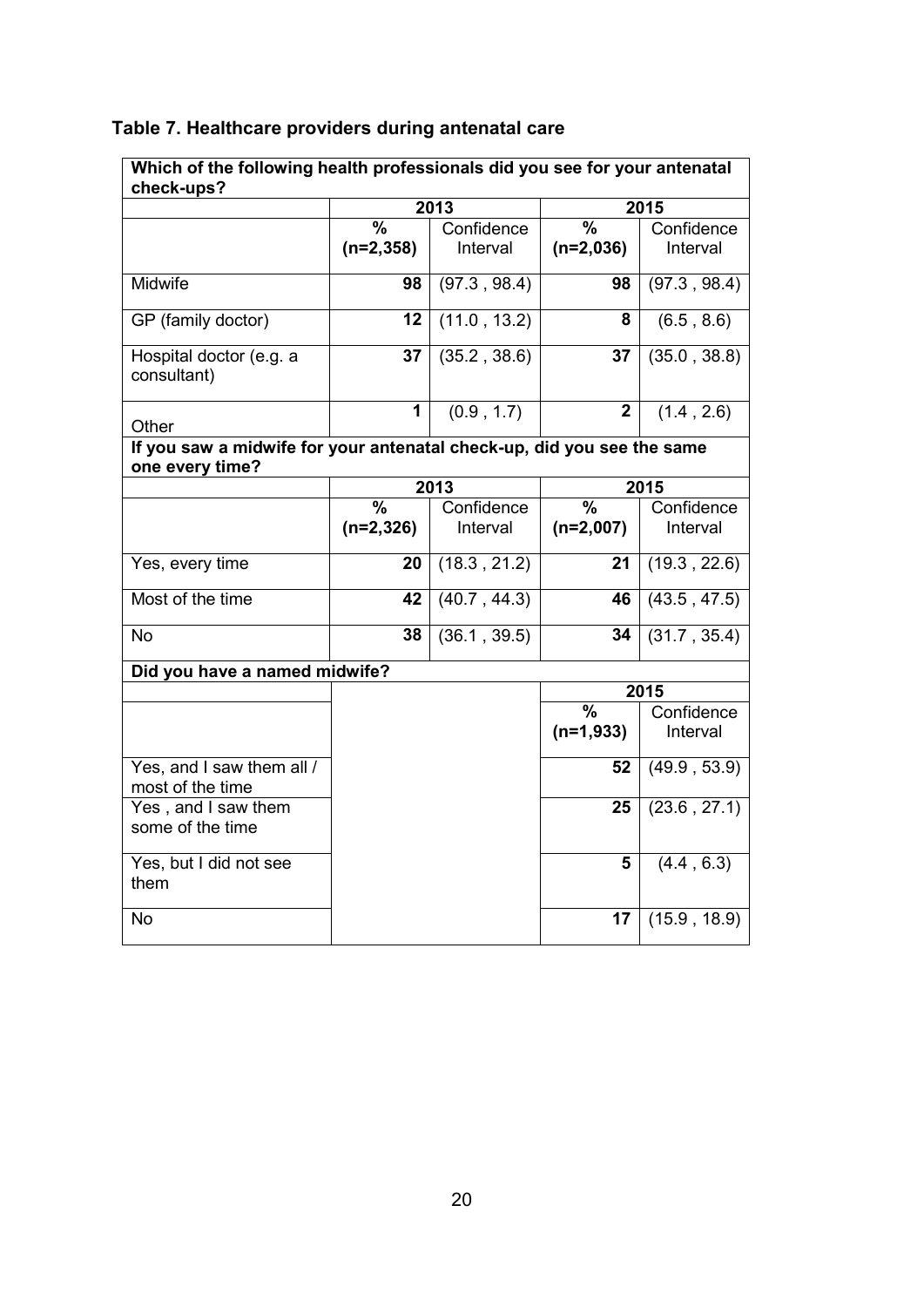| During your pregnancy, did you have a discussion with a Health Visitor? |  |                   |                        |
|-------------------------------------------------------------------------|--|-------------------|------------------------|
|                                                                         |  | 2015              |                        |
|                                                                         |  | $\%$<br>(n=1,891) | Confidence<br>Interval |
| Yes, and it was useful                                                  |  | 13                | (12.0, 14.8)           |
| Yes, but it was not useful                                              |  | 2                 | (1.6, 2.8)             |
| No, but I would have<br>found it useful                                 |  | 34                | (32.2, 36.2)           |
| No, but I didn't want to                                                |  | 50                | (48.1, 52.3)           |

#### <span id="page-20-0"></span>**Information choice and involvement**

2.6 The principle of enabling women to make choices about their maternity care has been central to maternity policy for over 25 years. The survey focussed questions on two specific aspects of choice; these were choice of location of antenatal check-ups and choice of place of birth. The results suggest that relatively few women currently feel that they have these choices. Overall 80% said that they had no choice about where their antenatal check-ups would take place (Table 8). Considering place of birth, just over half of women said that they were given enough information to help them decide where to have their baby. Only 36% were offered a choice of hospitals (a decrease from 41% in 2013), 25% were offered a choice of giving birth at home and almost one quarter of women said that they were not offered any choice. However, despite the evident lack of choices in these areas the large majority of women (81%) said that they had enough involvement in care decisions, a significant increase from 78% in 2013 (Table 9).

| During your pregnancy were you given a choice about where your<br>antenatal check-ups would take place? |                  |                        |                  |                        |  |
|---------------------------------------------------------------------------------------------------------|------------------|------------------------|------------------|------------------------|--|
|                                                                                                         |                  | 2013                   | 2015             |                        |  |
|                                                                                                         | %<br>$(n=2,251)$ | Confidence<br>Interval | %<br>$(n=1,950)$ | Confidence<br>Interval |  |
| Yes                                                                                                     | 21               | (19.2, 22.1)           | 20               | (18.0, 21.3)           |  |
| <b>No</b>                                                                                               | 79               | (77.9, 80.8)           | 80               | (78.7, 82.0)           |  |
| Before your baby was born, did you plan to have a home birth?                                           |                  |                        |                  |                        |  |
|                                                                                                         |                  | 2013                   | 2015             |                        |  |
|                                                                                                         | $\%$             | Confidence             | %                | Confidence             |  |
|                                                                                                         | $(n=2,349)$      | Interval               | $(n=2,025)$      | Interval               |  |
| Yes                                                                                                     | $\mathbf{2}$     | (1.5, 2.3)             | $\mathbf{2}$     | (1.7, 2.6)             |  |
| <b>No</b>                                                                                               | 98               | (97.7, 98.5)           | 98               | (97.4, 98.3)           |  |

#### **Table 8. Women's choices during antenatal care**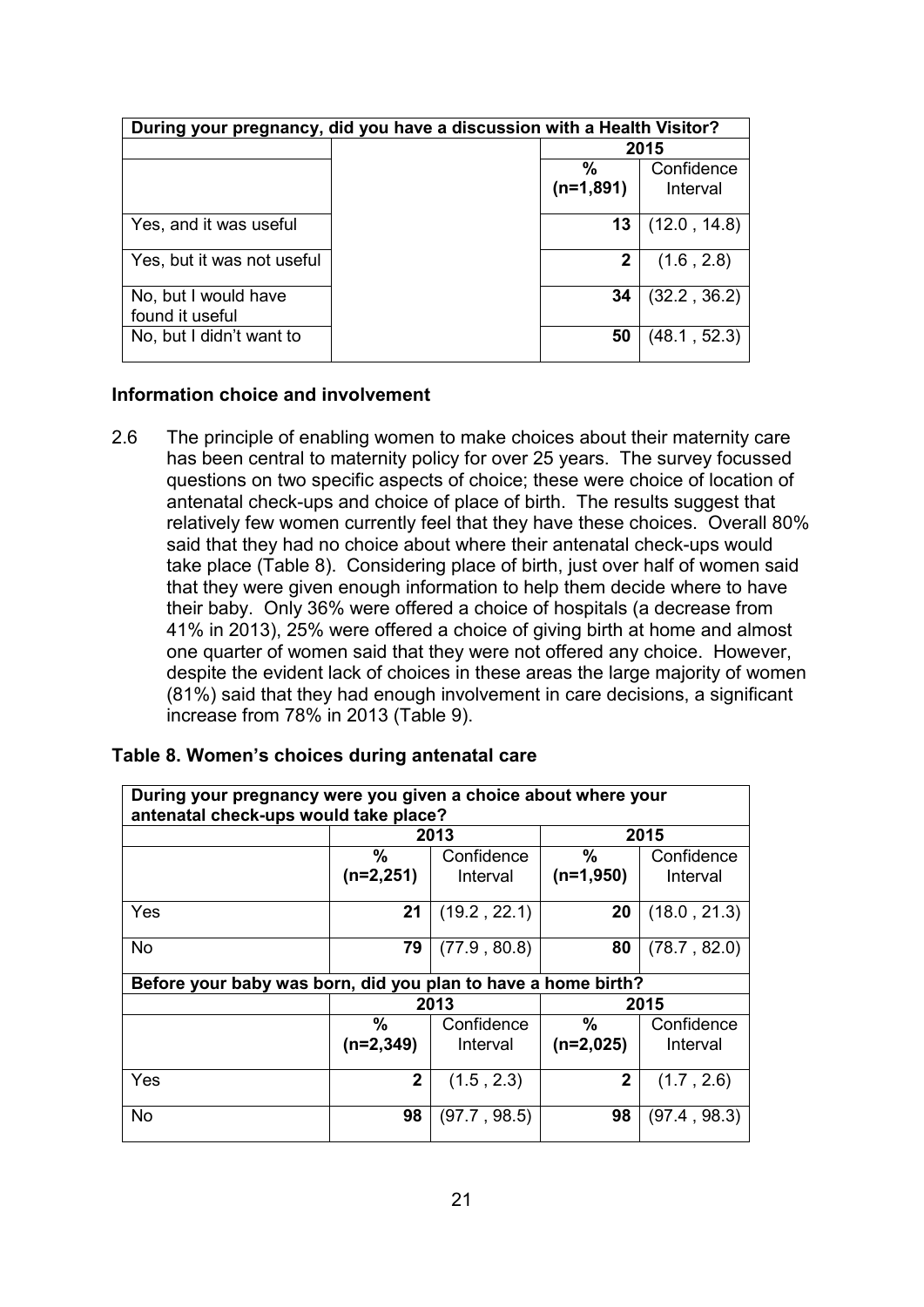| Did you get enough information from either a midwife or doctor to help you<br>decide where to have your baby? |                  |              |               |              |  |
|---------------------------------------------------------------------------------------------------------------|------------------|--------------|---------------|--------------|--|
|                                                                                                               |                  | 2013         |               | 2015         |  |
|                                                                                                               | $\frac{0}{0}$    | Confidence   | $\frac{0}{0}$ | Confidence   |  |
|                                                                                                               | $(n=1,654)$      | Interval     | $(n=1, 354)$  | Interval     |  |
| Yes, definitely                                                                                               | 56               | (54.0, 58.4) | 56            | (53.1, 58.3) |  |
| Yes, to some extent                                                                                           | 26               | (24.0, 28.0) | 27            | (24.9, 29.6) |  |
| No                                                                                                            | 18               | (16.1, 19.5) | 17            | (15.0, 19.0) |  |
| Were you offered any of the following choices about where to have your<br>baby?                               |                  |              |               |              |  |
|                                                                                                               |                  | 2013         |               | 2015         |  |
|                                                                                                               |                  | Confidence   | $\frac{9}{6}$ | Confidence   |  |
|                                                                                                               | %<br>$(n=2,346)$ | Interval     | $(n=2,036)$   | Interval     |  |
| A choice of hospitals                                                                                         | 41               | (39.4, 42.7) | 36            | (34.5, 38.2) |  |
| A choice of giving birth in<br>a midwife led unit or birth<br>centre                                          | 23               | (21.4, 24.1) | 24            | (22.3, 25.4) |  |
| A choice of giving birth in<br>a consultant led unit                                                          | 12               | (10.7, 13.0) | 12            | (11.1, 13.6) |  |
| A choice of giving birth<br>at home                                                                           | 25               | (23.3, 26.3) | 25            | (23.2, 26.5) |  |
| I was not offered any<br>choices                                                                              | 25               | (73.2, 76.3) | 24            | (22.8, 26.1) |  |
| I had no choices due to<br>medical reasons                                                                    | 13               | (12.0, 14.4) | 15            | (13.1, 15.9) |  |

## **Table 9. Involvement in decision making during antenatal care**

| Thinking about your antenatal care, were you involved enough in<br>decisions about your care? |             |              |              |              |  |
|-----------------------------------------------------------------------------------------------|-------------|--------------|--------------|--------------|--|
|                                                                                               |             | 2013         | 2015         |              |  |
|                                                                                               | $\%$        | Confidence   | $\%$         | Confidence   |  |
|                                                                                               | $(n=2,339)$ | Interval     | $(n=2,011)$  | Interval     |  |
|                                                                                               |             |              |              |              |  |
| Yes, always                                                                                   | 78          | (76.0, 79.1) | 81           | (79.4, 82.6) |  |
|                                                                                               |             |              |              |              |  |
| Yes, sometimes                                                                                | 18          | (16.6, 19.4) | 16           | (14.5, 17.5) |  |
|                                                                                               |             |              |              |              |  |
| <b>No</b>                                                                                     | 4           | (2.9, 4.3)   | $\mathbf{2}$ | (1.7, 3.0)   |  |
|                                                                                               |             |              |              |              |  |
| I did not want / need to                                                                      |             |              |              |              |  |
| be involved                                                                                   | 1           | (0.6, 1.3)   | 1            | (0.3, 0.9)   |  |
|                                                                                               |             |              |              |              |  |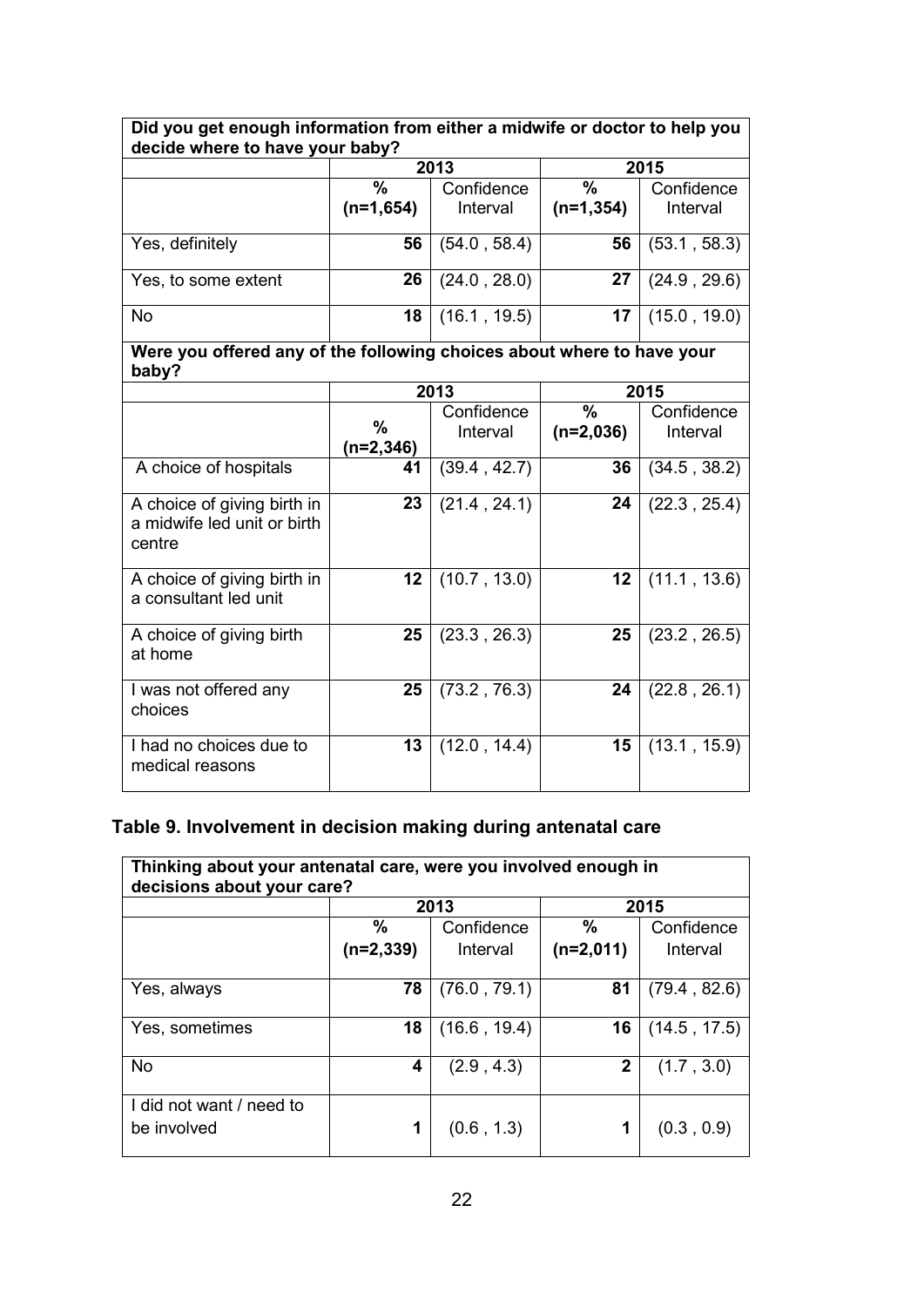#### <span id="page-22-0"></span>**Communication**

2.7 Maternity care guidance emphasises that good communication between women and their healthcare providers is essential for safe, effective and person centred care

[www.healthcareimprovementscotland.org/our\\_work/reproductive,\\_maternal\\_c](http://www.healthcareimprovementscotland.org/our_work/reproductive,_maternal_child/programme_resources/keeping_childbirth_natural.aspx) [hild/programme\\_resources/keeping\\_childbirth\\_natural.aspx.](http://www.healthcareimprovementscotland.org/our_work/reproductive,_maternal_child/programme_resources/keeping_childbirth_natural.aspx) Women need to have opportunities to raise concerns and to feel that these are listened to and taken seriously. Health care providers need to take the time to talk to women in ways that they can understand and to personalise the advice and care provided. The survey findings suggest that in general women feel that communication during their antenatal care was good (Table 10). Almost all (91%) said that they were spoken to in a way that they could understand. The large majority of women said that they were listened to and had time to ask questions, although almost one in five said that this happened only sometimes or not at all. Most women felt that their personal circumstances were taken into account during their antenatal care but 22% said that this was only to some extent or not at all (Table 11).

| During your antenatal check-ups, were you given enough time to ask |                |              |               |              |  |
|--------------------------------------------------------------------|----------------|--------------|---------------|--------------|--|
| questions or discuss your pregnancy?                               |                |              |               |              |  |
|                                                                    |                | 2013         | 2015          |              |  |
|                                                                    | $\frac{0}{0}$  | Confidence   | $\%$          | Confidence   |  |
|                                                                    | $(n=2,357)$    | Interval     | $(n=2,030)$   | Interval     |  |
|                                                                    |                |              |               |              |  |
| Yes, always                                                        | 82             | (80.1, 82.9) | 82            | (80.8, 83.9) |  |
|                                                                    |                |              |               |              |  |
| Yes, sometimes                                                     | 16             | (14.8, 17.5) | 16            | (14.2, 17.2) |  |
| <b>No</b>                                                          | $\mathbf{2}$   | (1.8, 2.8)   | $\mathbf{2}$  | (1.3, 2.5)   |  |
|                                                                    |                |              |               |              |  |
| During your antenatal check-ups, were you listened to?             |                |              |               |              |  |
|                                                                    |                | 2013         | 2015          |              |  |
|                                                                    | $\frac{0}{0}$  | Confidence   | $\frac{9}{6}$ | Confidence   |  |
|                                                                    | $(n=2,348)$    | Interval     | $(n=2,021)$   | Interval     |  |
|                                                                    |                |              |               |              |  |
| Yes, always                                                        | 82             | (80.2, 83.0) | 83            | (81.3, 84.4) |  |
|                                                                    |                |              |               |              |  |
| Yes, sometimes                                                     | 17             | (15.4, 18.1) | 16            | (14.4, 17.4) |  |
|                                                                    |                |              |               |              |  |
| <b>No</b>                                                          | $\overline{2}$ | (1.1, 2.1)   | 1             | (0.8, 1.7)   |  |
|                                                                    |                |              |               |              |  |

#### **Table 10 Communication during antenatal care**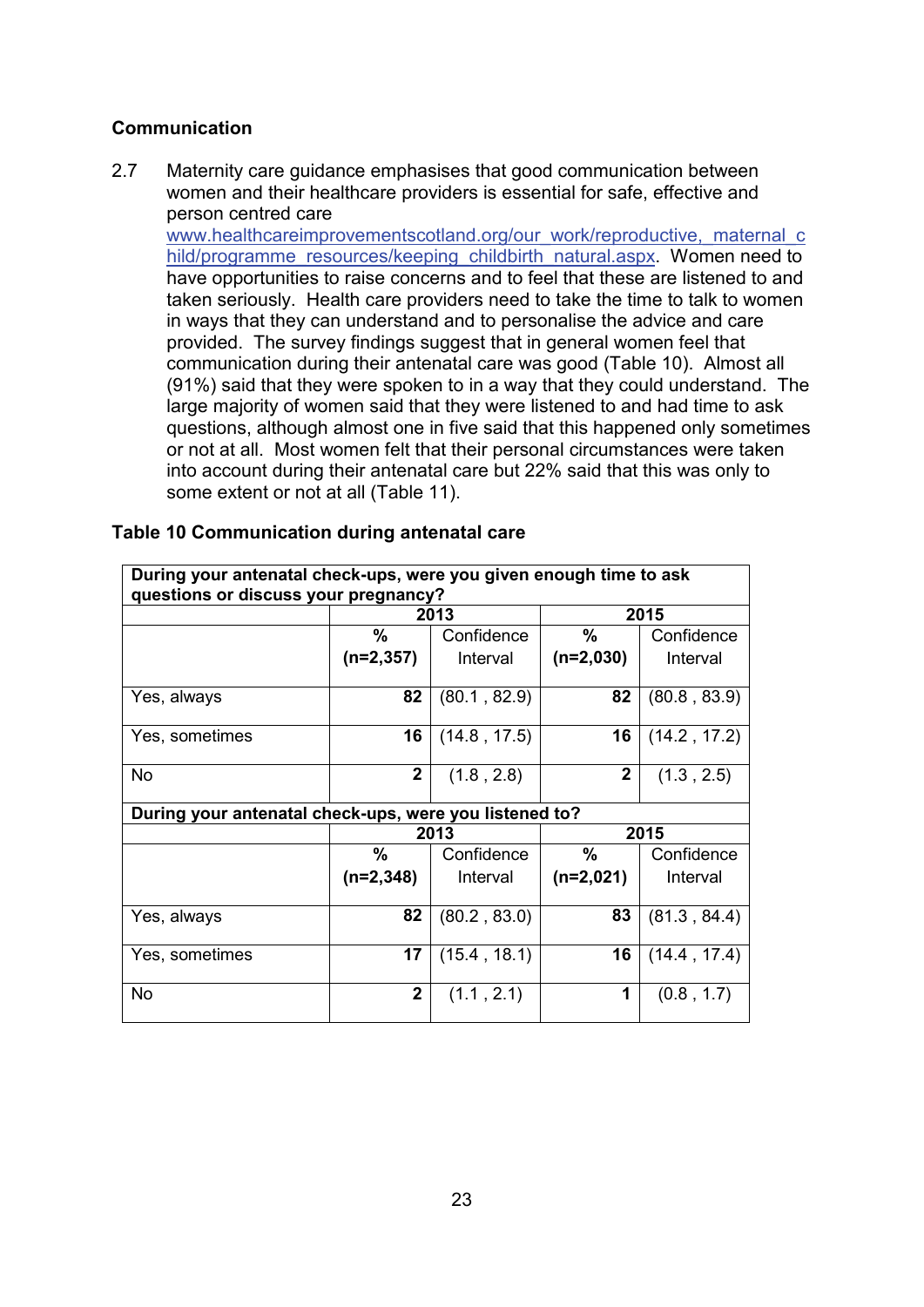| Thinking about your antenatal care, were you spoken to in way that you<br>could understand? |             |              |               |              |  |
|---------------------------------------------------------------------------------------------|-------------|--------------|---------------|--------------|--|
|                                                                                             |             | 2013         |               | 2015         |  |
|                                                                                             | $\%$        | Confidence   | $\frac{0}{0}$ | Confidence   |  |
|                                                                                             | $(n=2,351)$ | Interval     | $(n=2,027)$   | Interval     |  |
|                                                                                             |             |              |               |              |  |
| Yes, always                                                                                 | 88          | (87.2, 89.5) | 91            | (90.0, 92.3) |  |
|                                                                                             |             |              |               |              |  |
| Yes, sometimes                                                                              | 10          | (9.1, 11.3)  | 8             | (7.2, 9.4)   |  |
|                                                                                             |             |              |               |              |  |
| <b>No</b>                                                                                   |             | (1.0, 1.9)   | 1             | (0.2, 0.9)   |  |
|                                                                                             |             |              |               |              |  |

#### **Table 11. Personalised antenatal care**

| During your antenatal check-ups, were your personal circumstances taken<br>into account? |                  |                     |  |  |  |
|------------------------------------------------------------------------------------------|------------------|---------------------|--|--|--|
|                                                                                          |                  | 2015                |  |  |  |
|                                                                                          | %<br>$(n=1,981)$ | Confidence Interval |  |  |  |
| Yes, definitely                                                                          | 78               | (75.9, 79.4)        |  |  |  |
| Yes, to some extent                                                                      | 19               | (17.7, 21.0)        |  |  |  |
| <b>No</b>                                                                                | 3                | (2.3, 3.7)          |  |  |  |

#### <span id="page-23-0"></span>**Overall rating of antenatal care**

2.8 Women's overall rating of their antenatal care was high with 61% rating it as excellent and a further 31% rating it as good, results largely unchanged from the 2013 survey.

#### **Chart 1 – Overall rating of Antenatal Care**

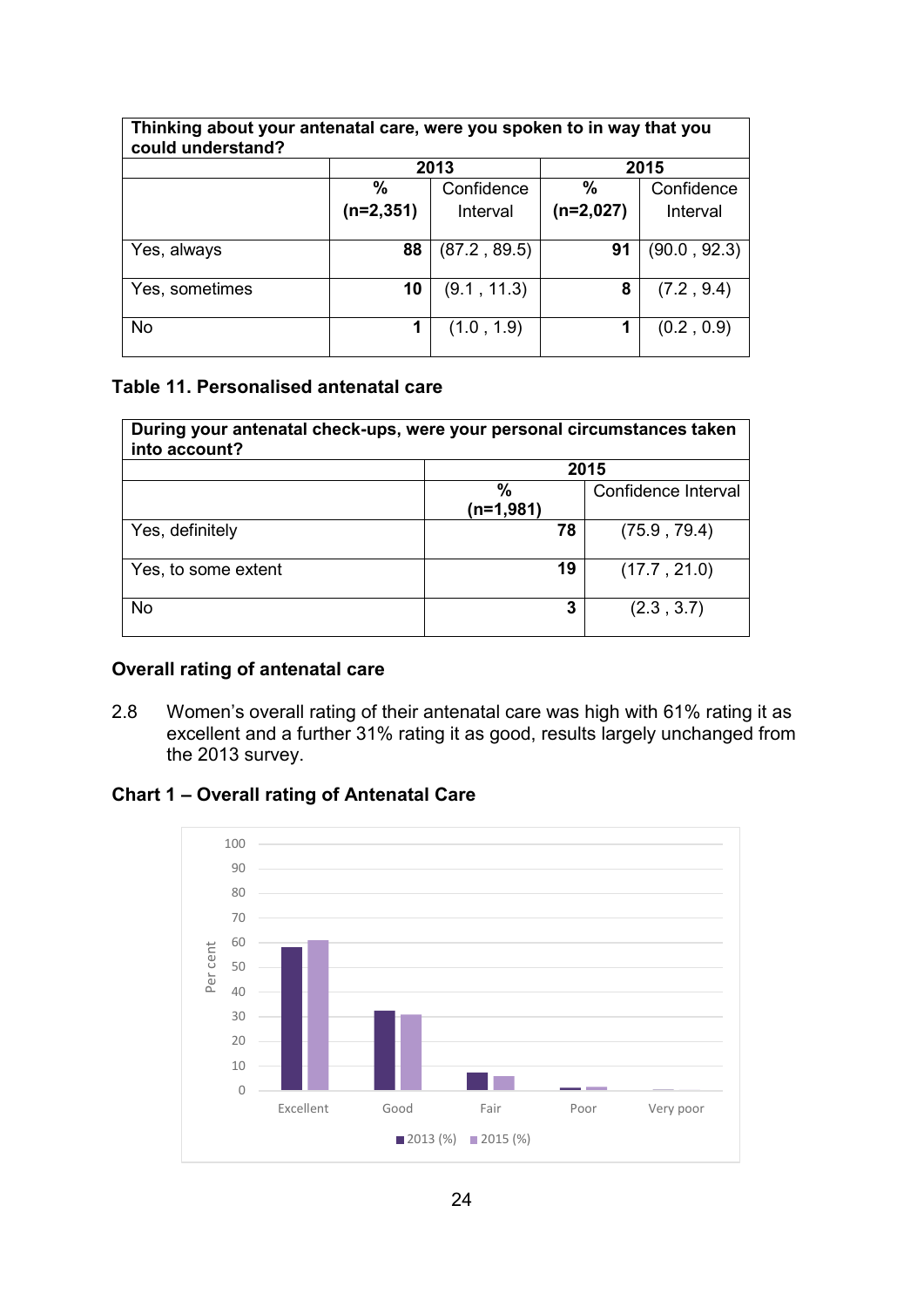#### <span id="page-24-0"></span>**What women said about their antenatal care**

2.9 Women were asked '*Is there is anything else you would like to tell us about your antenatal care?*' In total, 620 free text comments were returned representing around a quarter of the overall survey sample. The comments broadly related to, but were not restricted to the major themes in the questionnaire. The majority of comments focused on midwifery care, particularly continuity of care and the availability of midwives. There is some overlap between themes as women made connections for example, between lack of continuity and poorer communication and involvement.

#### Access to maternity care

2.10 Women appreciated being able to contact a midwife, to be offered reassurance, advice or when necessary, to have a check-up.

*'Always felt I could contact them at any time. Very helpful and caring'.*

*'Throughout all my pregnancies, I have always had excellent care. Whenever I needed advice, there was always someone to help'.*

2.11 Whilst the large majority of women were able to make contact with a midwife during their pregnancies when they needed to, a small minority of women experienced difficulty in contacting a midwife by telephone. For a few women, they felt that not having immediate access to a midwife by 'phone had a negative impact upon them.

*'I found that I didn't get phoned back when I got the answering machine and had left a message which was frustrating, and on two occasions I actually had to go to the health centre to speak to someone solely because I had not been getting replies'.*

#### Continuity of Care: Midwife Care

2.12 Many women highlighted continuity, or a lack of continuity, as a major factor in their experience of maternity care. The majority of comments suggest that by continuity women mean relationship continuity with a midwife. Women overwhelmingly identify having a relationship with a midwife throughout their pregnancy as positive, and report less happiness about seeing multiple professionals for their antenatal care. Having relationship continuity is reported by women as allowing them to build rapport and trust with a midwife, with whom they can talk freely. Continuity of care is further linked by a small number of women to better clinical outcomes for them and for their babies.

*'Had a great midwife who put me at ease. I seen her every appointment so got to know her'.*

2.13 Some women will experience several pregnancies and a number of comments indicated that continuity of midwife across pregnancies was particularly appreciated.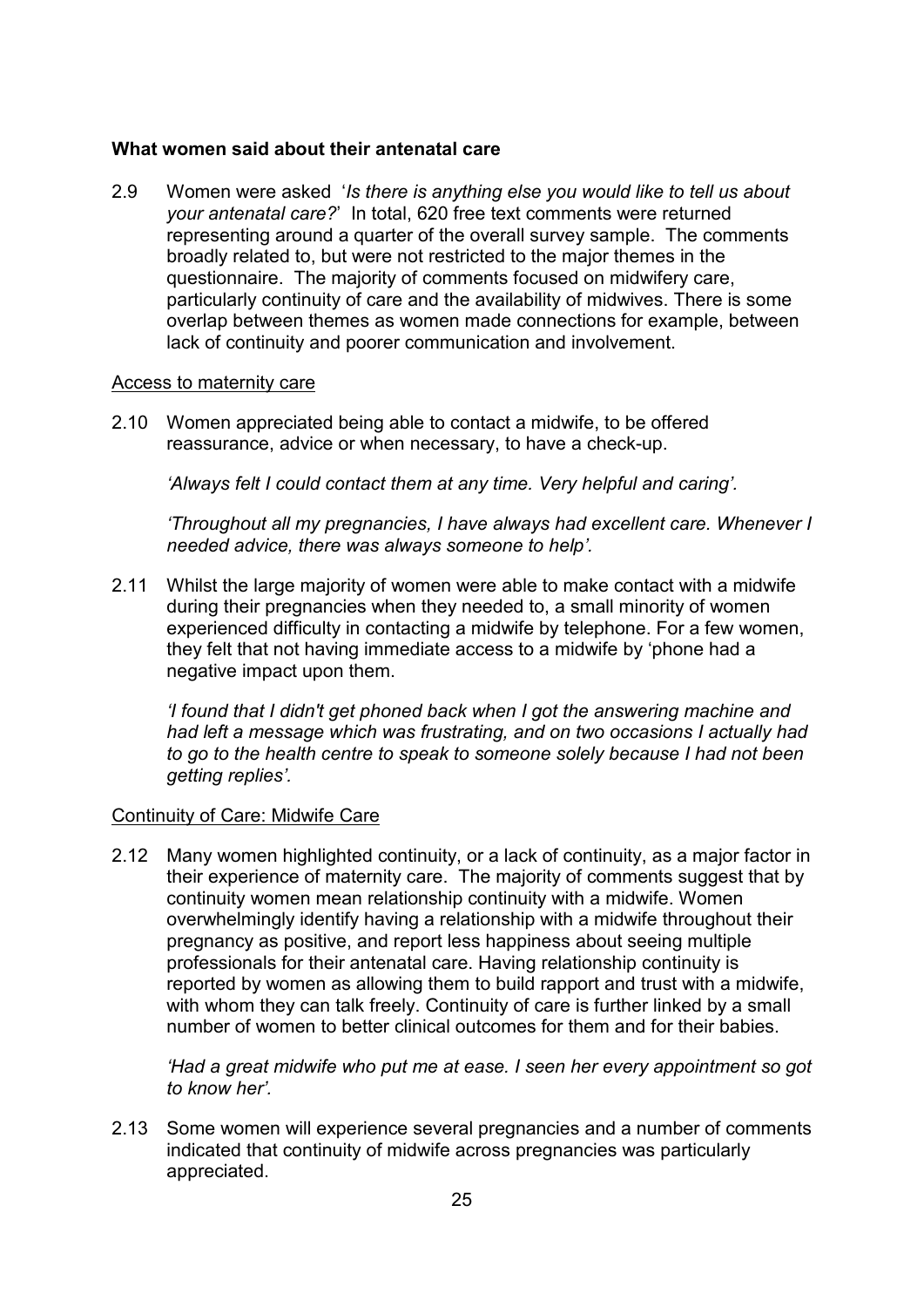*'Really fantastic and personal care as this was my next pregnancy following a first child who was still born. I had the same midwife for both pregnancies'.*

2.14 There were a high number of negative comments on a lack of 'relationship continuity'. These focused on having to see multiple midwives during pregnancy, and finding this unhelpful, difficult, or just plain exhausting.

*'I had a different midwife each time I had an appointment. It would have been nice to have the same one, to build a relationship like I did with my first pregnancy'.*

*'I saw so many different midwives which was so tiring'.*

2.15 Several women felt that a lack of relationship continuity with a midwife led to inconsistency in the advice offered to them. Some women, who had been seen by numerous midwives during pregnancy, expressed the view that information was not passed on properly between them suggesting a lack of information continuity.

*'Different midwives had different ideas, opinions or concerns'.*

*'Poor communication. Have to repeat things at every appointment. Things not written down. Notes went missing'.*

#### Continuity of Care: 'Named Midwife'

2.16 A number of women were aware that they had a particular midwife assigned to their care, their 'named midwife'. In some settings a 'named midwife' approach was nominally being followed but was not then resulting in continuity of care in practice, leading to confusion and frustration for women.

*'I was assigned to a named midwife in a clinic due to the location of my GP practice…I did not see my "named midwife" throughout any of my antenatal or postnatal care… I do not understand the benefits of having a named midwife when you never or rarely see them and are passed from pillar to post between midwives'.*

#### Continuity of Care: Team Midwifery Care

2.17 For a minority of women who commented it was viewed as positive that they were able to get to know a whole team of midwives, or at least it was experienced as unproblematic that they were not offered relationship continuity with a midwife, but were instead provided with continuity of care through 'team-midwifery'

*'It worked on a team system, so although I didn't see the same midwife every time, I saw one of four on the team and this team followed me up after birth as well, so you got to know them all'.*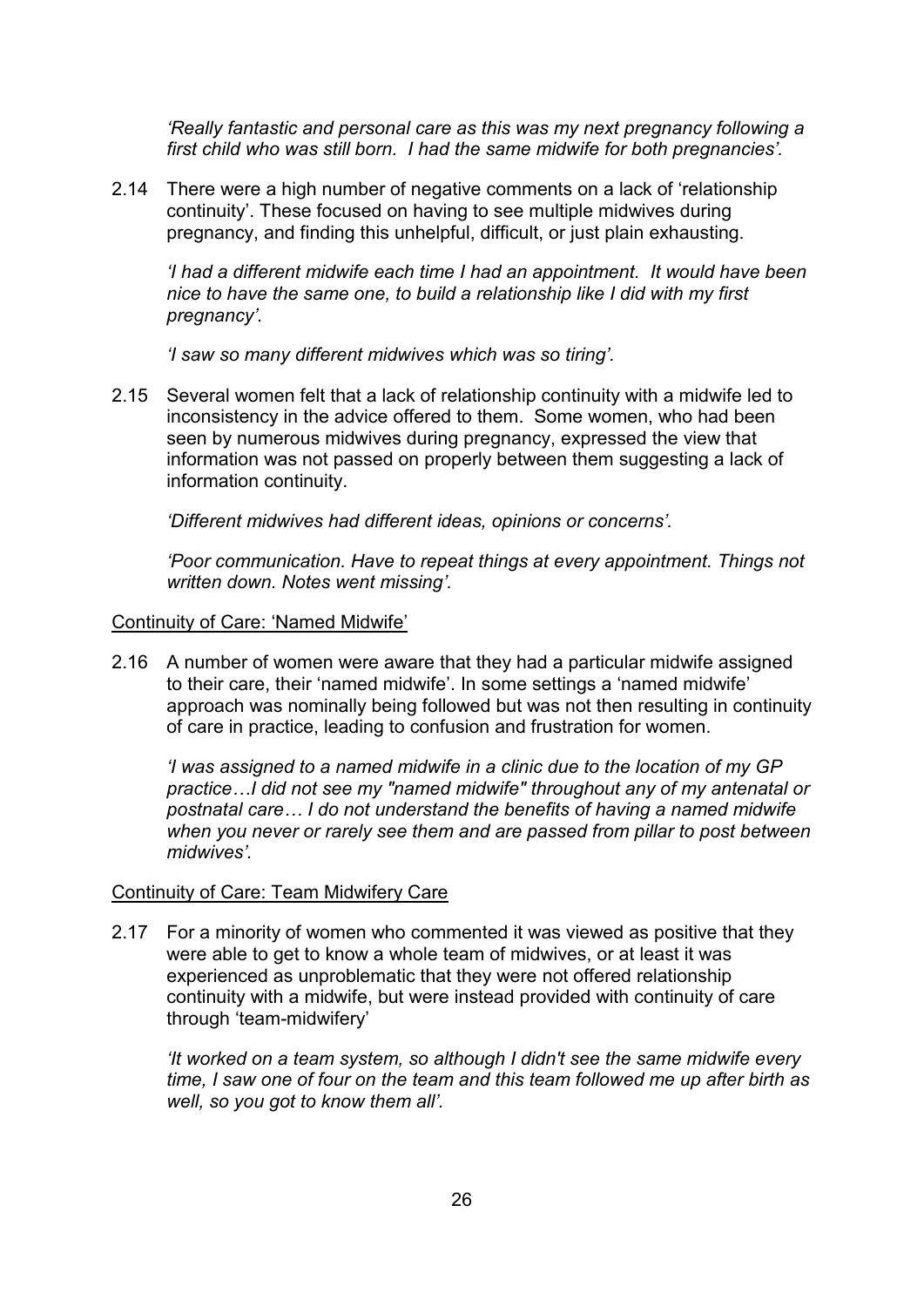#### Continuity of Care: Consultant- led Care and the multi- professional team

2.18 It was not just continuity of midwifery care that was commented upon by respondents. Relationship continuity with a consultant was also an important issue for women who were under consultant-led care.

*'When I became consultant led my pregnancy was no longer enjoyable… Once I started seeing the consultants it was difficult. I saw 4 different consultants. The first consultant answered all my questions and made me feel very confident, however the following 3 did not. They all had different ideas on how to treat me and how often and what bloods to test'.*

2.19 Often it was this lack of consistency in approach that was reported by women as problematic in their consultant led care; with different doctors offering different opinions.

*'Frustrating seeing different consultants every time. Each time I had to go through medical history and each consultant had different idea for on-going care. Very unsettling!'* 

2.20 Some women also highlighted a feeling of having 'missed out' on continuity of midwifery care or the experience of regular care from a midwife, as a result of needing to be under consultant led care where the pregnancy was high risk. However, other women highlighted good examples of multi-professional team working.

*'I attended a combined clinic… and saw consultant, diabetic doctor and midwife … the care was exceptional and professional at all times'.*

#### Person centred care, choice and involvement in decision making

2.21 Women appreciated care from hospital staff that was focused around their needs and this person-centred care was mentioned positively by a number of women.

*'Hospital team extremely supportive when planning this birth and took previous bad birth experience into full consideration throughout'.*

*'I was consultant led, following a previous miscarriage. The level of care I received by my consultant and midwife was outstanding and hugely reassuring in my situation'.*

2.22 A significant theme was the value of having individual experiences taken into account by health professionals, and being supported to deal with these. A number of comments suggest that a non-judgemental attitude is a valued attribute in a midwife.

*'I had extremely difficult circumstances during my pregnancy. The midwives I seen never judged me on these and helped me to sort out the situation and I was so grateful to them'.*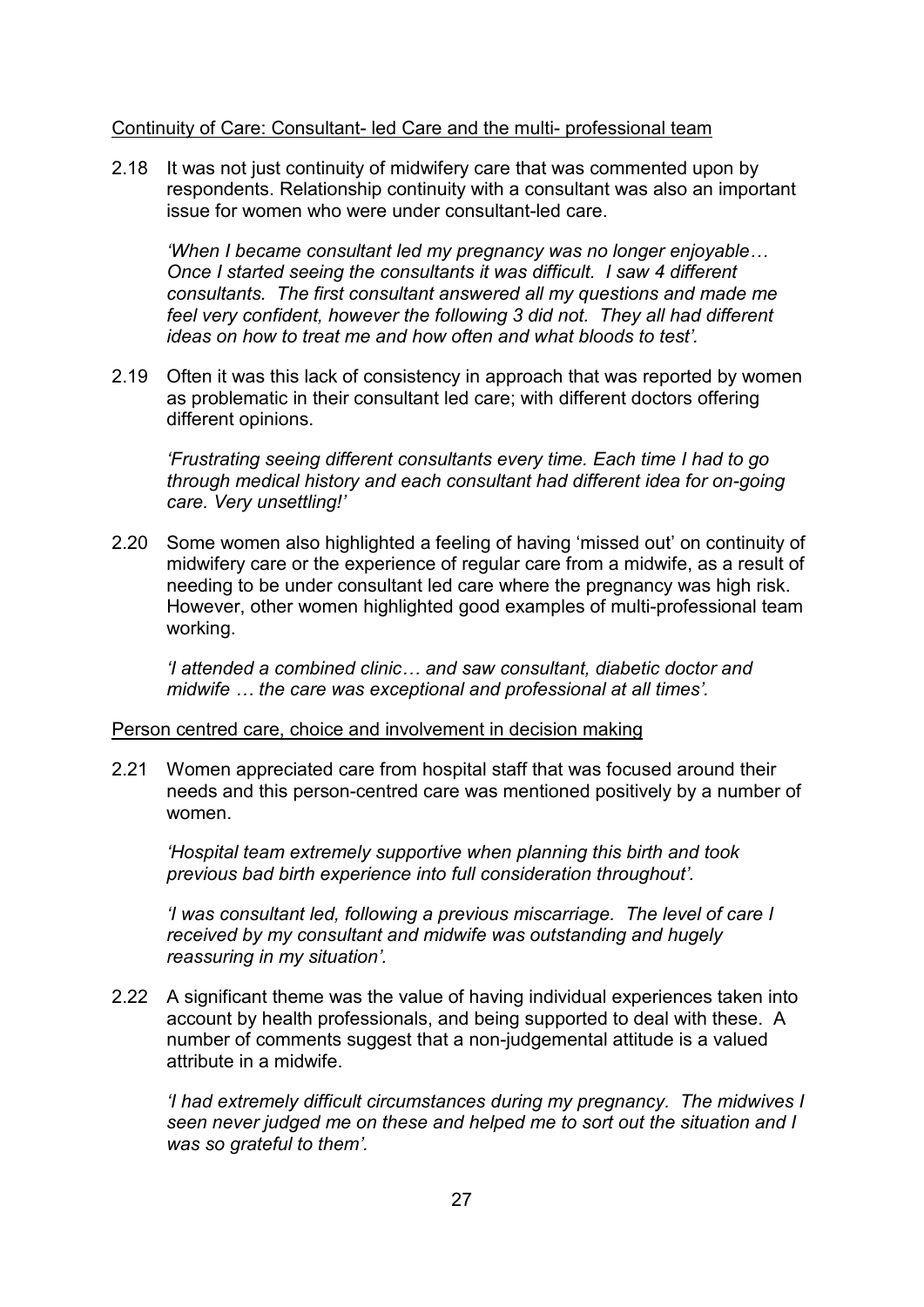2.23 Less positively, several women commented that their partners had felt excluded from discussions and decision making about the birth when meeting with hospital midwives and consultants and expressed the view that care should be more 'family-centred'.

*'This was a stressful time in our lives and we had to make some important decisions together. It would have helped if the midwives had a more 'family approach' at this stage, especially when they see mums valuing/choosing that type of approach themselves'.*

#### Choice of place of birth

2.24 A number of women expressed that they had less choice of where to give birth than they would have liked. Some acknowledge either with acceptance or regret that due to their location or their circumstances their choice of where and how to deliver their babies was necessarily limited. Other women commented specifically on choices in how they received their antenatal care in terms of where and when their antenatal appointments would take place. A number of women reported dissatisfaction with the convenience of their antenatal care, due to having to travel or being expected to miss work to attend appointments.

*'I wish I was given the option of another hospital'.*

*'I feel I could have been told about more my choices for birth, as I was not told about any other ways, other than in a hospital'.*

2.25 And a small number of comments suggest that women did not have sufficient information to make an informed choice about where to birth their babies.

*'Would have been useful to have a leaflet outlining the options for places to give birth with the pain relief options available at each and explicitly stating what would not be available e.g. at birth centre compared to normal labour ward'.*

2.26 A number of women made comments concerning the limited options they had about medical procedures during the pregnancy, the type of delivery they would have, and the pain relief they would use in labour.

*'I never got the chance to say what birth I wanted. They told me I was getting a section and I wanted a normal birth!'* 

2.27 Some women had received information but felt it was unbalanced or designed to point them in particular direction.

*'I was given a choice of hospitals where I could give birth, however, I did feel there was some pressure to birth at the local community unit. I chose to birth at a larger, city unit where there was more medical support'.*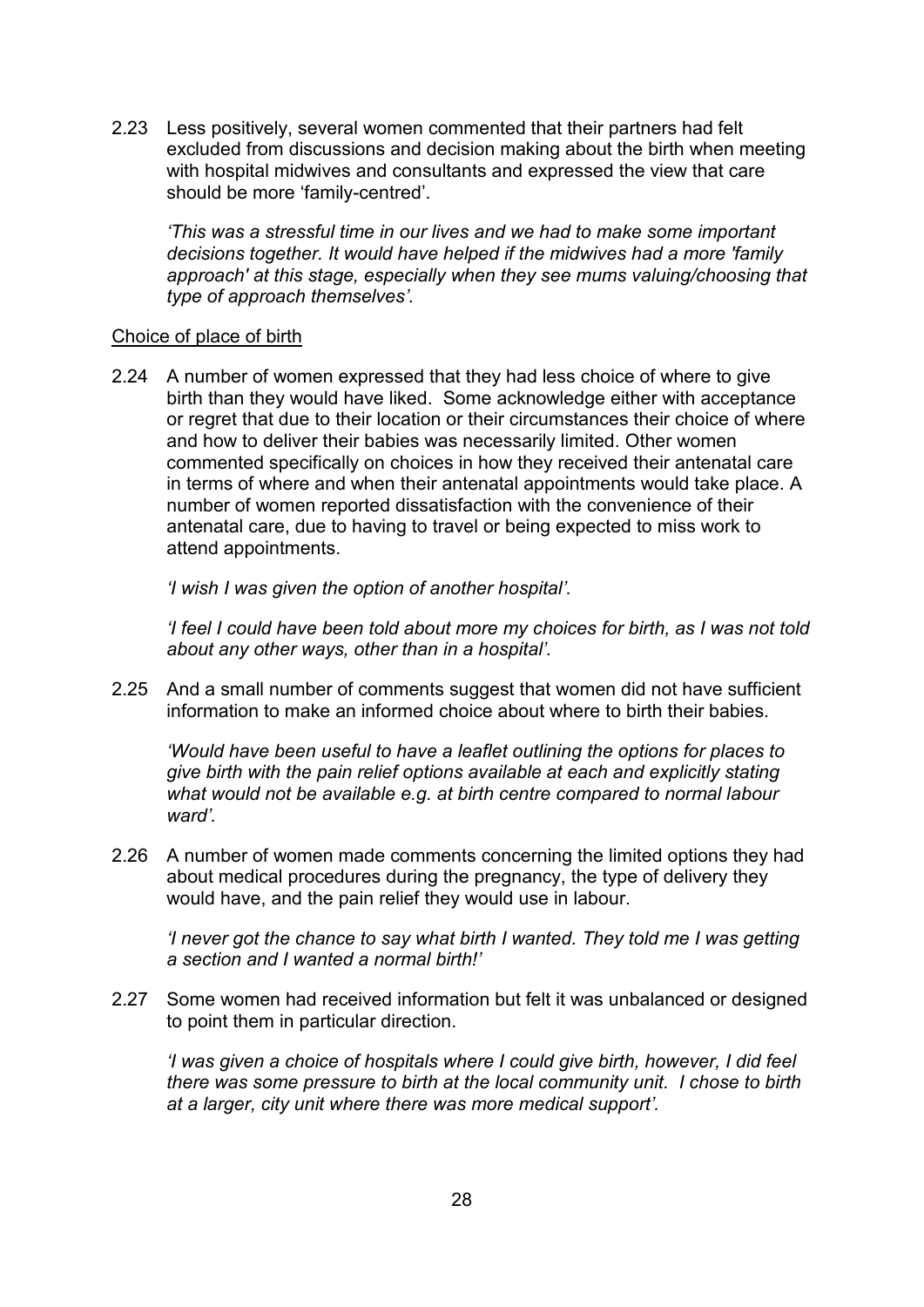*'I lost confidence / trust in my midwife after she pressured me, using reasons like "we don't carry resuscitation equipment" into a hospital birth and requested someone else'.*

#### Trust and confidence in staff

2.28 Women highlighted their positive experiences of midwives being friendly, approachable, caring, supportive, and listening to and responding to any concerns and expressed satisfaction where midwives had taken time with them and made it possible to voice concerns.

*'My antenatal appointments were excellent… The midwife that I saw most frequently… couldn't have been friendlier and ensured I knew my baby and I were her utmost priority. Couldn't praise her highly enough!'* 

*'The midwife was excellent and listened to all my concerns as well as supported me through them. I also had access to hospital care when other health issues arose'.*

2.29 However, there were some instances where midwives are described as having been condescending, patronising, dismissive, or rushed.

*'I had very poor experiences with a midwife… She was short with me, did not fully explain answers to questions I had, and I felt she was always in a rush. She missed an appointment she made with me and acted like my concerns were irrelevant'.*

2.30 Understaffing or overbooking in clinics resulting in long waiting times is highlighted as an issue by high numbers of women. The perceived pressure on midwives to see a high volume of women in their clinics lead some women to the feeling of having been *'just a number'* or that their appointments followed a checklist with little time for genuine engagement or to raise questions and worries.

*'I felt that my appointments were rushed (with community midwife). They were ok but I felt like "just a number"'.*

#### Antenatal Classes and preparedness

2.31 A number of women thought to comment on their antenatal classes. The timing, availability or otherwise, and content of these classes are all were discussed. Some respondents indicated that they had found the classes helpful.

*'Having antenatal classes helped me feel more prepared for birth and motherhood. It also helped me find mum friends, who have helped me before and after birth'.*

2.32 Others were disappointed that their classes had been cancelled, rearranged, or had not been accessible to them, sometimes due to the pre-term arrival of their babies.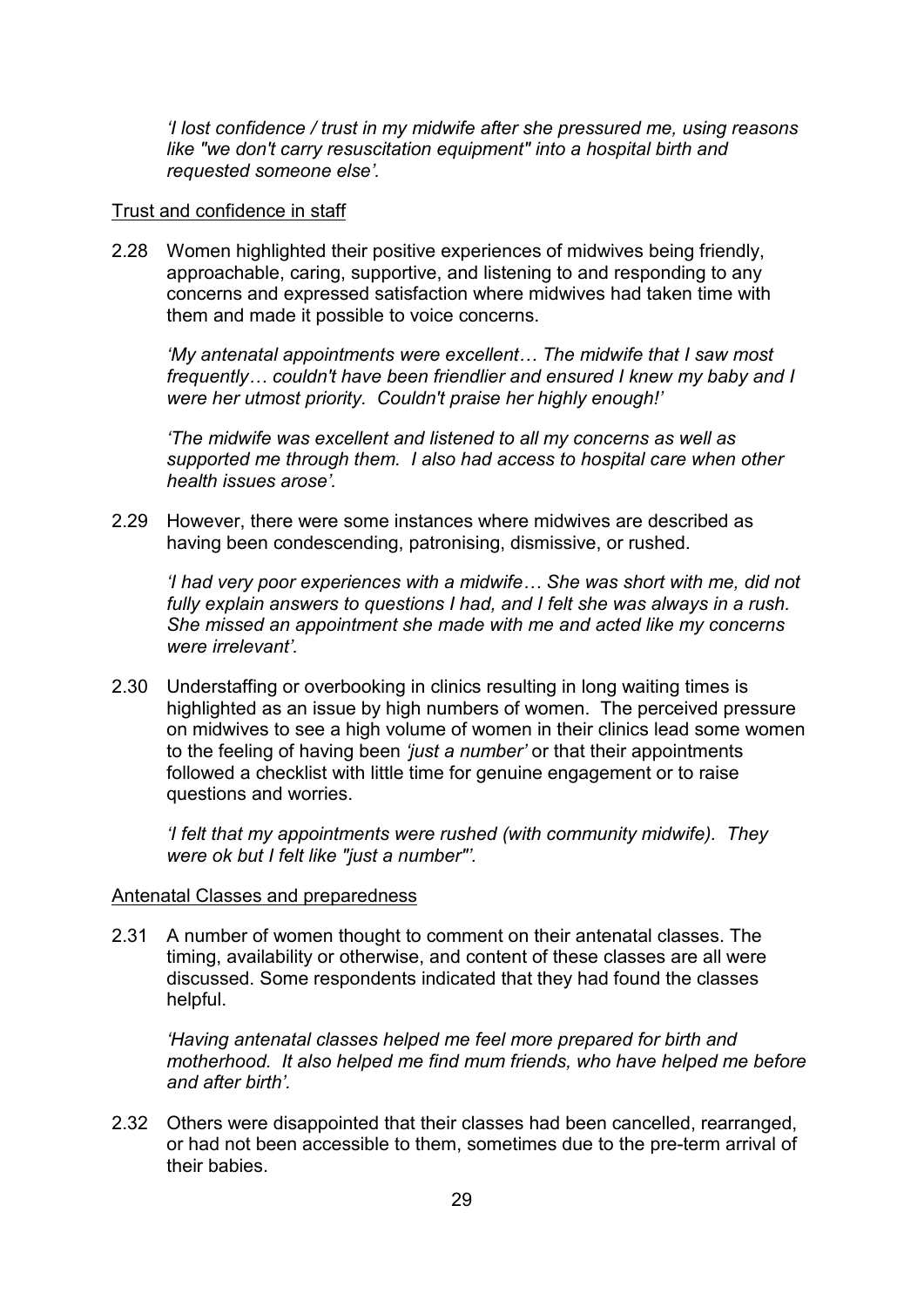2.33 The idea that preparation for breastfeeding could be experienced as pressure to breastfeed can be read in the 'free text' data, along with the view that breastfeeding preparation tends to be unrealistic and *'rose tinted'* in its approach.

<span id="page-29-0"></span>*'Lots of pressure to breastfeed from day 1. I do, but would have felt bad if couldn't'.*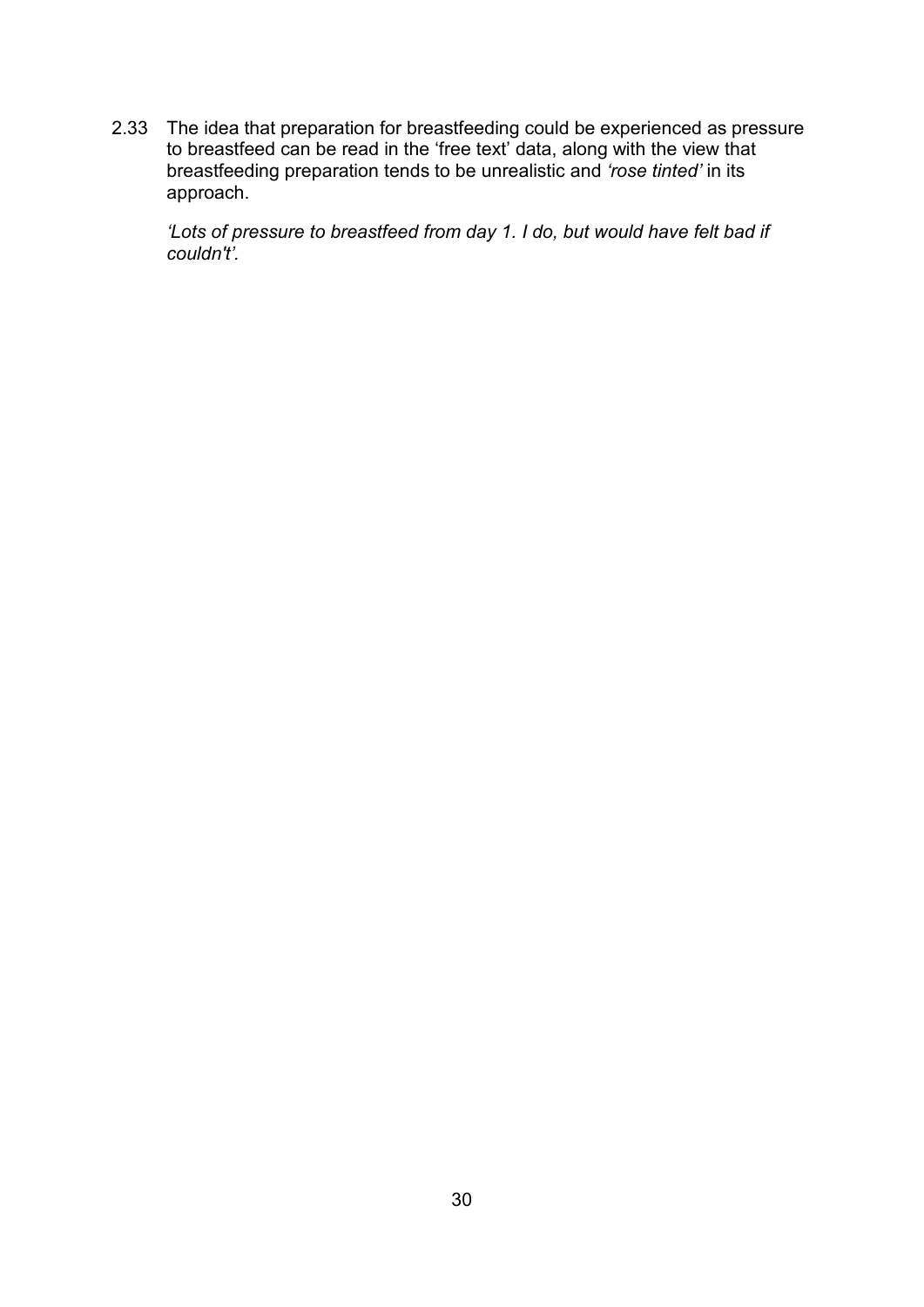## **CHAPTER 3: CARE DURING LABOUR AND BIRTH: INTRAPARTUM CARE**

#### <span id="page-30-0"></span>**Summary of key results**

- 74% of women rated the care they received in labour as excellent.
- 66% of women said that during their pregnancy they were given enough information about pain relief for labour and birth.
- 59% said they always had enough help to enable them to cope with their pain during labour.
- 73% of women were able to move around and choose a position that made them most comfortable during labour, only 32% give birth in an upright position.
- 84% of women said that if they raised concerns during labour these were always taken seriously and 77% of women who called for assistance during labour said that they always received it within a reasonable time.
- 83% of women said that all staff introduced themselves.
- 77% of women said that they were always involved enough in decisions about their care and 95% that their birth partner was always involved in their care as much as they wanted.
- 92% of women said that they had a period of skin to skin contact with their baby following birth.
- Women's comments indicated that they valued the support of skilled, supportive and confident staff who listened to their concerns, took time to give them explanations and involved them and their birth companions in decisions. Women were disappointed by staff who were dismissive of their concerns, in particular relating to uncertainty about whether labour had started.

#### <span id="page-30-1"></span>**Place of birth**

3.1 As in the previous survey almost all women (98%) said that their baby was born in a hospital (Table 12) with only 1.3% of women having given birth at home. There was a slight decrease in the percentage of women who experienced a normal vaginal birth (Table 13) and a corresponding rise in the percentage of planned caesarean births compared to findings in 2013, mirroring the trend of increased planned caesarean births noted across Scotland (and in many other countries) over the last 15 years.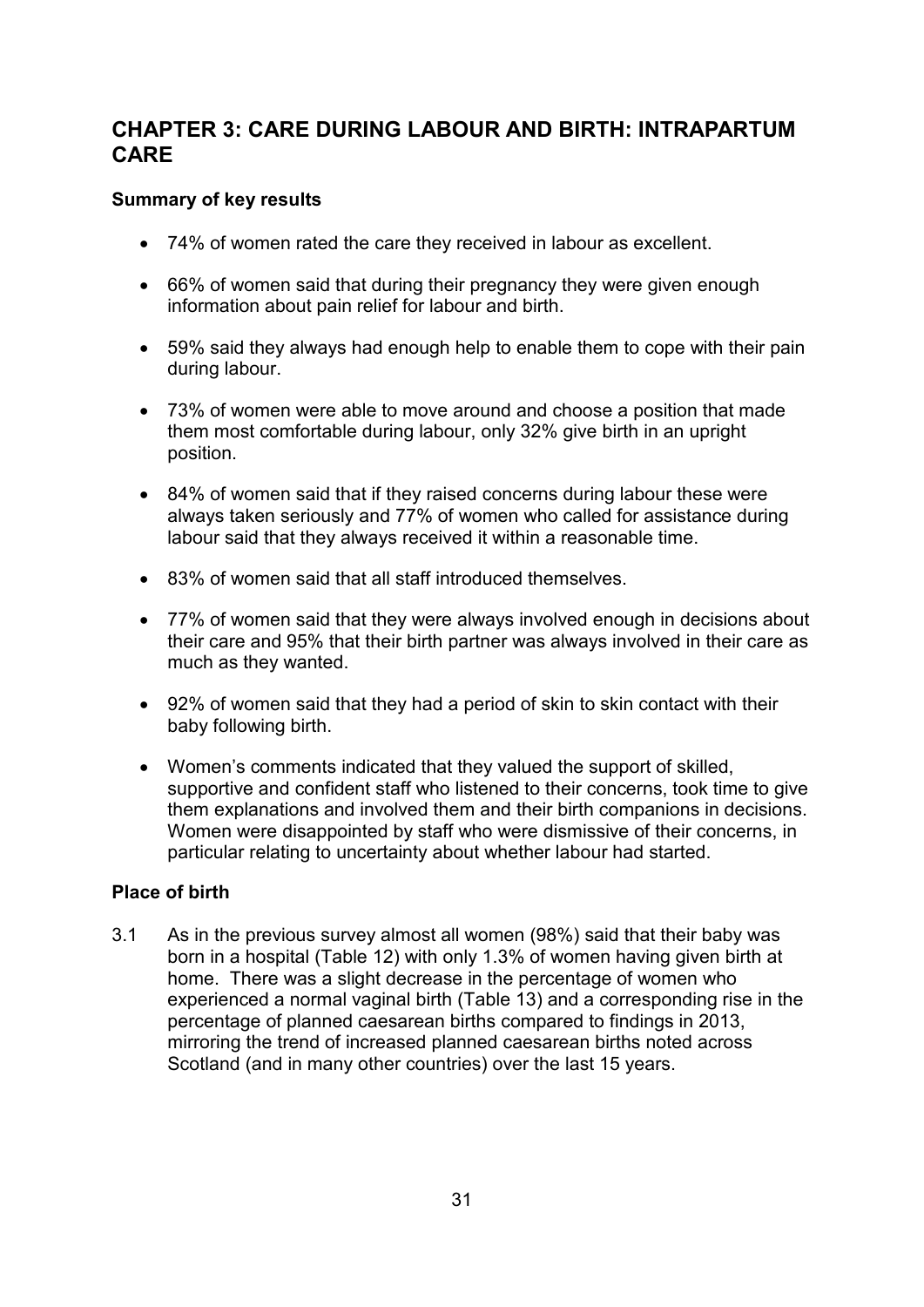**Table 12. Place of birth**

| Where was your baby born? |                                               |              |  |
|---------------------------|-----------------------------------------------|--------------|--|
|                           | 2015                                          |              |  |
|                           | $\%$<br>Confidence<br>$(n=1,821)$<br>Interval |              |  |
| In hospital               | 98                                            | (98.1, 98.7) |  |
| At home                   | 1                                             | (1.2, 1.5)   |  |
| Other                     | 0                                             | (0.0, 0.5)   |  |

#### **Table 13. Type of birth**

| Thinking about the birth of your baby, what type of delivery did you have? |                   |                        |                     |                        |
|----------------------------------------------------------------------------|-------------------|------------------------|---------------------|------------------------|
|                                                                            |                   | 2013                   | 2015                |                        |
|                                                                            | $\%$<br>(n=2,349) | Confidence<br>Interval | $\%$<br>$(n=2,023)$ | Confidence<br>Interval |
| A normal vaginal<br>delivery                                               | 56                | (54.1, 57.6)           | 53                  | (51.1, 55.1)           |
| An assisted vaginal<br>delivery                                            | 14                | (12.9, 15.4)           | 14                  | (12.5, 15.4)           |
| A planned caesarean<br>delivery                                            | 13                | (12.1, 14.6)           | 16                  | (14.3, 17.3)           |
| An emergency<br>caesarean delivery                                         | 17                | (15.3, 18.0)           | 17                  | (15.7, 18.8)           |

#### <span id="page-31-0"></span>**Care and support during labour and birth – support for normal birth**

- 3.2 The provision of skilled supportive care is essential for all women throughout labour and birth regardless of setting. Safe and effective care during labour comprises not only the essential aspects of clinical monitoring of the health of mother and baby and of the progress of labour, but also involves providing the supportive and encouraging care necessary to help mothers to cope with childbirth. Women were asked about their experiences of care during labour and birth relating to supportive care, being treated with respect and dignity, communication with staff and involvement in decision making.
- 3.3 A fundamental aspect of high quality care during labour and birth is assisting women to cope with the pain that they experience, whether they choose a pharmacological method of pain relief such as pethidine, or epidural anaesthesia, or natural comfort methods such as massage or water. Two new questions in this year's survey asked women whether they felt that they were given enough help to cope with their pain during labour. Only 59% of women said that they always were, 29% said that they were most of the time and 12% said that they were not always given the help they needed. Experiences in this area varied by Health Board, with 69% of women in NHS Dumfries & Galloway saying that they always had enough help compared with 46% and 49% in NHS Ayrshire & Arran and NHS Forth Valley respectively (Table 14).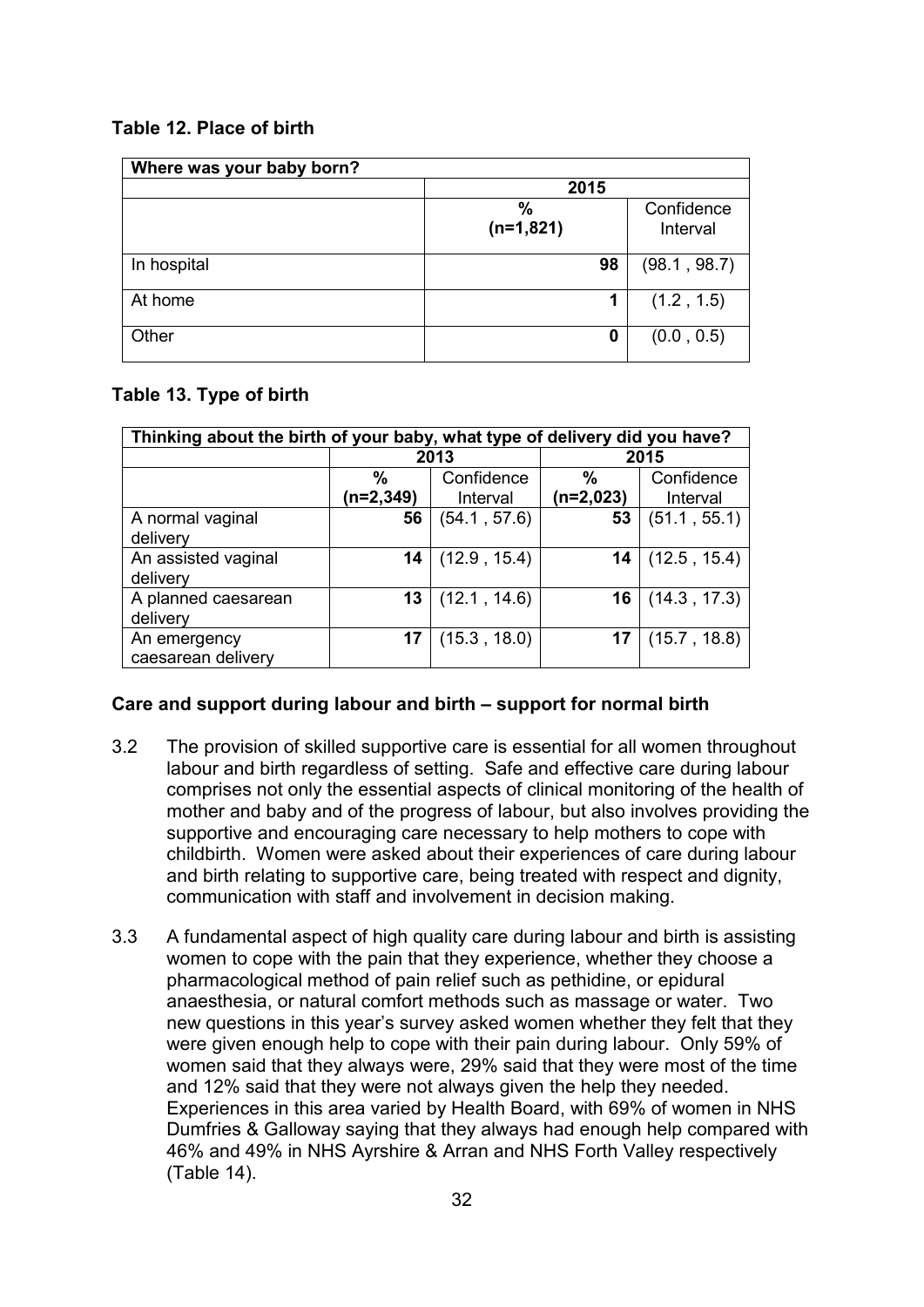| During your pregnancy, were you given enough information about the pain<br>relief you could use when giving birth? |                                          |                     |  |  |
|--------------------------------------------------------------------------------------------------------------------|------------------------------------------|---------------------|--|--|
|                                                                                                                    |                                          | 2015                |  |  |
|                                                                                                                    | $\%$<br>Confidence Interval<br>(n=1,646) |                     |  |  |
| Yes, definitely                                                                                                    | 66                                       | (64.1, 68.5)        |  |  |
| Yes, to some extent                                                                                                | 27                                       | (24.9, 29.1)        |  |  |
| No, but I would have found it useful                                                                               | 7                                        | (5.5, 7.8)          |  |  |
| Did you feel that you had enough help to enable you to cope with your pain<br>during labour?                       |                                          |                     |  |  |
|                                                                                                                    |                                          | 2015                |  |  |
|                                                                                                                    | $\%$<br>$(n=1,709)$                      | Confidence Interval |  |  |
| Yes, always                                                                                                        | 59                                       | (56.8, 61.2)        |  |  |
| Yes, most of the time                                                                                              | 29                                       | (27.1, 31.2)        |  |  |
| <b>No</b>                                                                                                          | 12                                       | (10.4, 13.4)        |  |  |

#### **Table 14. Pain management for labour and birth**

3.4 There is some research evidence that women should be encouraged and enabled to remain active during labour and to adopt more upright positions for birth<sup>7,8</sup>, for example through the use of floor mats, birth balls and birthing pools. Women were asked if they were able to move around and choose the position in which they were most comfortable. The majority of women (73%) said that they were (Table 15) however a significant minority (27%) said they were only sometimes or not at all. As with the last survey, excluding women who gave birth by caesarean section, the majority of women said that they gave birth on a bed (87%) with only 10% choosing to give birth either on a floor mat or birth pool. As in the 2013 survey it appears that few women give birth in more upright positions and a majority appear to give birth while lying on their backs. Overall 27% said they gave birth lying flat or lying supported with pillows (as distinct from sitting supported by pillows) and a further 34% of women said that they gave birth lying with their legs in stirrups. While this group includes women who had an assisted vaginal birth (forceps or ventouse assisted birth), additional analysis of the unweighted survey data suggests that 32% of women who had a normal vaginal birth gave birth lying flat and a further 16% said they gave birth with their legs in stirrups.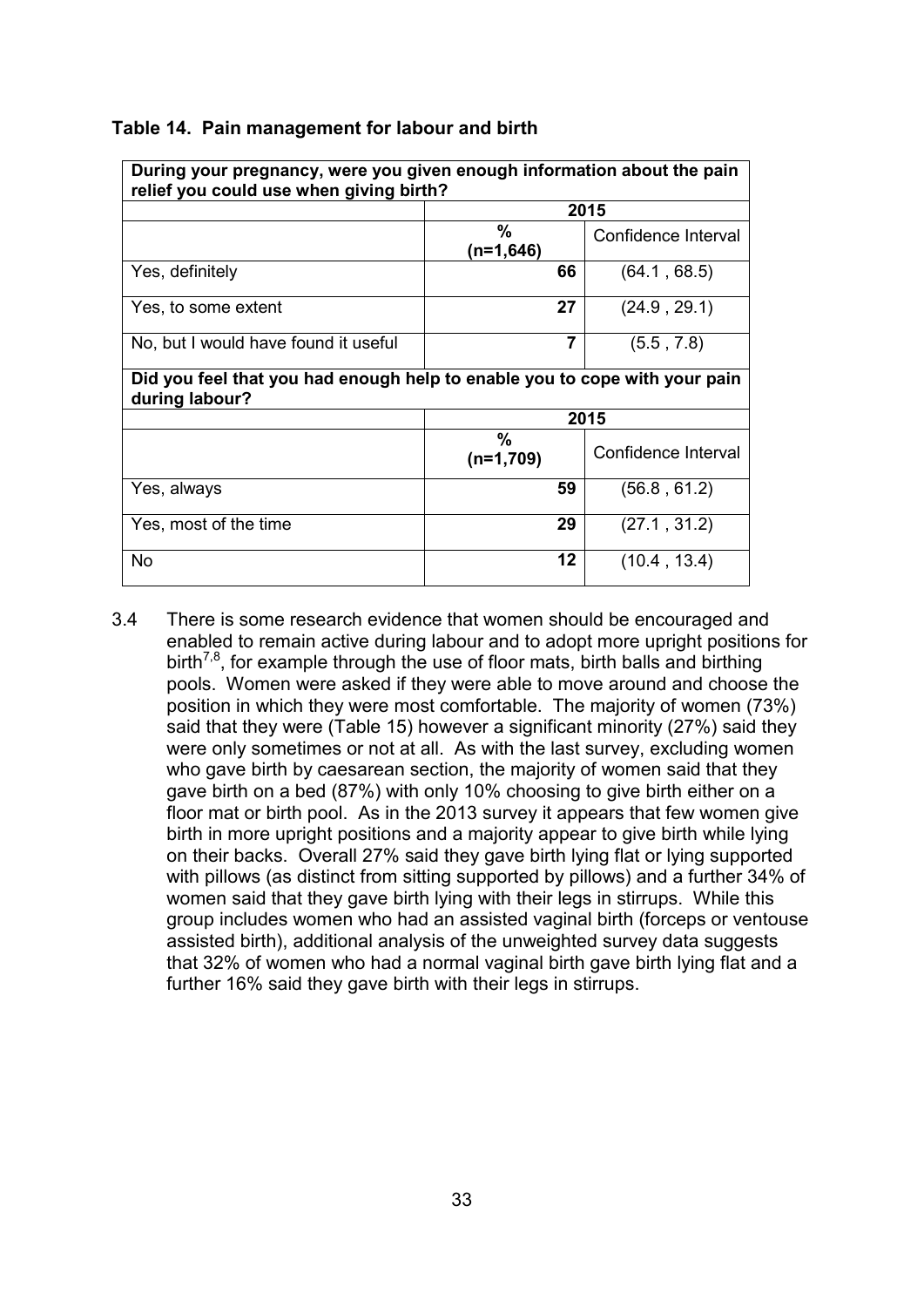| During your labour, were you able to move around and choose the position<br>that made you most comfortable? |                  |                           |                  |                        |
|-------------------------------------------------------------------------------------------------------------|------------------|---------------------------|------------------|------------------------|
|                                                                                                             |                  | 2013                      | 2015             |                        |
|                                                                                                             | %                | Confidence                | $\%$             | Confidence             |
|                                                                                                             | $(n=1,738)$      | Interval                  | $(n=1,431)$      | Interval               |
| Yes, most of the time                                                                                       | 74               | (72.2, 76.0)              | 73               | (70.4, 75.0)           |
| Yes, sometimes                                                                                              | 20               | $(17.8, 21.\overline{3})$ | 21               | (18.9, 23.1)           |
| No, not at all                                                                                              | 6                | (5.3, 7.4)                | 6                | (5.0, 7.5)             |
| Where did you give birth?                                                                                   |                  |                           |                  |                        |
|                                                                                                             |                  | 2013                      |                  | 2015                   |
|                                                                                                             | %                | Confidence                | $\%$             | Confidence             |
|                                                                                                             | $(n=1,668)$      | Interval                  | $(n=1,401)$      | Interval               |
| On a bed                                                                                                    | 88               | (86.7, 89.5)              | 87               | (84.9, 88.2)           |
| On a mat on the floor                                                                                       | $\overline{2}$   | (1.6, 2.9)                | $\mathbf{3}$     | (2.2, 3.8)             |
| In a water or birthing<br>pool                                                                              | 6                | (5.1, 7.1)                | 7                | (5.6, 8.1)             |
| Other                                                                                                       | 4                | (2.7, 4.4)                | 4                | (2.6, 4.5)             |
| What position were you in when your baby was born?                                                          |                  |                           |                  |                        |
|                                                                                                             |                  | 2013                      |                  | 2015                   |
|                                                                                                             | %<br>$(n=1,662)$ | Confidence<br>Interval    | %<br>$(n=1,389)$ | Confidence<br>Interval |
| Sitting / sitting supported<br>by pillows                                                                   | 19               | (17.5, 21.1)              | 17               | (15.3, 19.3)           |
| On my side                                                                                                  | 7                | (5.6, 7.9)                | 5                | (3.7, 5.8)             |
| Standing, squatting or<br>kneeling                                                                          | 14               | (12.7, 15.8)              | 15               | (13.1, 16.5)           |
| Lying flat / lying<br>supported by pillows                                                                  | 26               | (23.8, 27.8)              | 27               | (24.9, 29.7)           |
| Lying with legs in<br>stirrups                                                                              | 31               | (29.0, 33.2)              | 34               | (31.3, 36.3)           |
| Other                                                                                                       | 3                | (2.0, 3.4)                | $\overline{2}$   | (1.4, 2.8)             |

#### **Table 15. Mothers activity and position during labour and birth**

#### <span id="page-33-0"></span>**Trust and confidence in staff**

3.5 For all women labour and birth is a time of increased vulnerability and all should receive care in an environment in which they feel safe and secure and in which their dignity is respected. There is good research evidence that continuous skilled support through labour and birth improves both health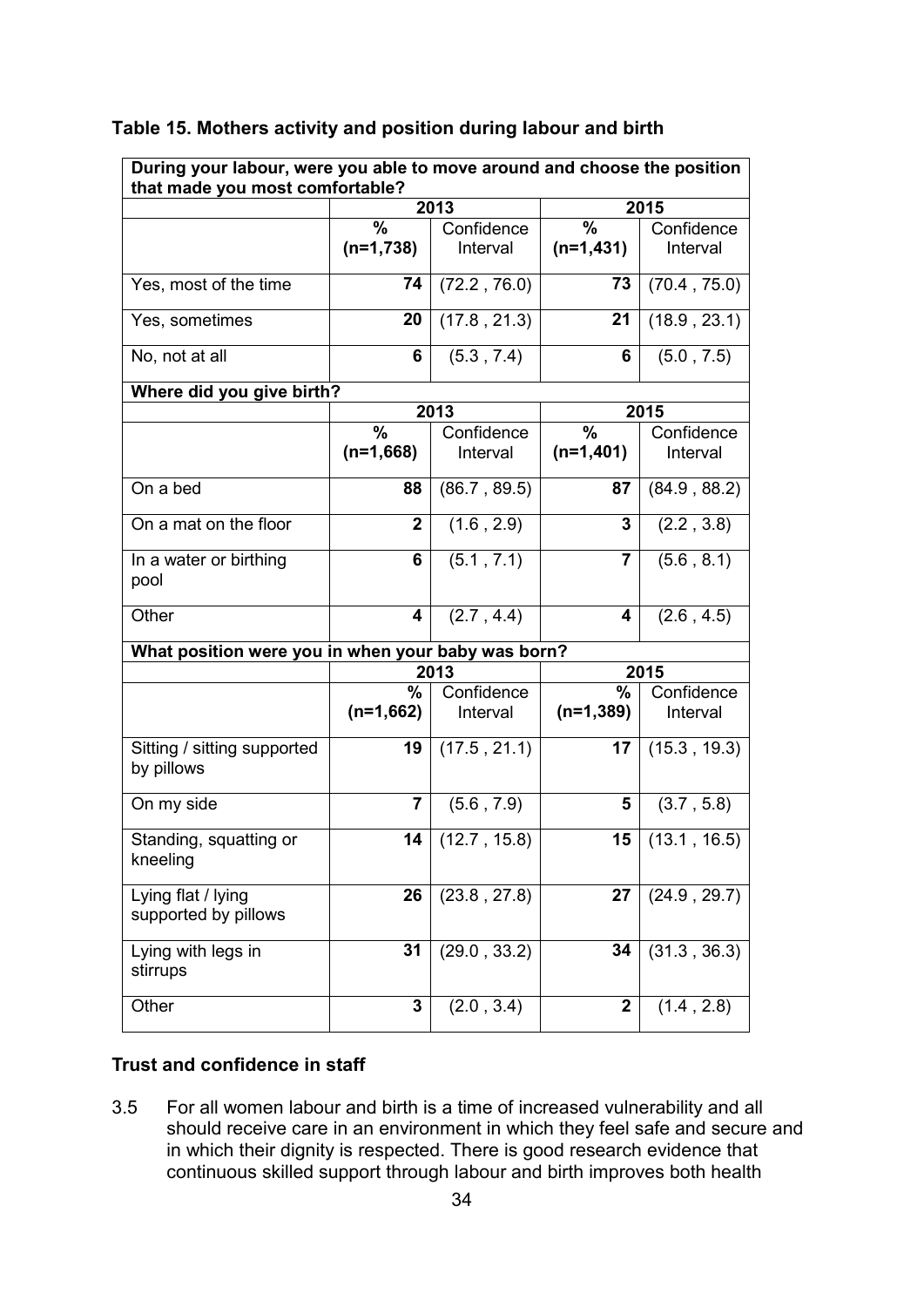outcomes and women's experiences of birth $9$ . A positive finding was that the majority of women (81%) said that they were not left alone at any time when it concerned them during labour (Table 16). However, 19% said that they were left alone at some time when it concerned them and a few women reported being left alone at more than one time point. Of this 19%, most women said that they were left alone during early labour. However, 6% said that they were left alone in the later stages of labour and 2% said that they were left alone during the birth when this made them feel concerned.

| Were you (and/or your partner or a companion) left alone by midwives or<br>doctors at a time when it worried you? |                     |                        |                     |                        |
|-------------------------------------------------------------------------------------------------------------------|---------------------|------------------------|---------------------|------------------------|
|                                                                                                                   | 2013                |                        | 2015                |                        |
|                                                                                                                   | $\%$<br>$(n=2,337)$ | Confidence<br>Interval | $\%$<br>$(n=2,036)$ | Confidence<br>Interval |
| Yes, during early labour                                                                                          | 10                  | (8.9, 11.1)            | 9                   | (8.3, 10.7)            |
| Yes, during the later<br>stages of labour                                                                         | 7                   | (5.7, 7.6)             | 6                   | (5.1, 7.0)             |
| Yes, during the birth                                                                                             | 1                   | (0.8, 1.6)             | $\mathbf{2}$        | (1.2, 2.2)             |
| Yes, shortly after the<br>birth                                                                                   | 6                   | (5.1, 6.8)             | 5                   | (4.0, 5.7)             |
| No, not at all                                                                                                    | 80                  | (78.9, 81.8)           | 81                  | (79.2, 82.4)           |

#### **Table 16. Being left alone during labour or birth**

3.6 Around half of women said that they raised a concern during labour and of those who did a large majority (84%) said that they felt their concerns were taken seriously (Table 17). However, of the women who said that they called for assistance while they were in labour almost one in four said that they only sometimes or did not receive assistance within what they considered to be a reasonable time. Women from the NHS Borders and NHS Dumfries & Galloway reported particularly positive experiences in this area.

#### **Table 17. Raising concerns during labour and birth**

| If you raised a concern during labour and birth, did you feel that it was<br>taken seriously? |                              |                        |                      |                        |
|-----------------------------------------------------------------------------------------------|------------------------------|------------------------|----------------------|------------------------|
|                                                                                               | 2013                         |                        | 2015                 |                        |
|                                                                                               | $\frac{0}{0}$<br>$(n=1,331)$ | Confidence<br>Interval | $\%$<br>$(n=1, 146)$ | Confidence<br>Interval |
| Yes                                                                                           | 84                           | (82.5, 86.2)           | 84                   | (82.0, 86.2)           |
| <b>No</b>                                                                                     | 16                           | (13.8, 17.6)           | 16                   | (13.8, 18.0)           |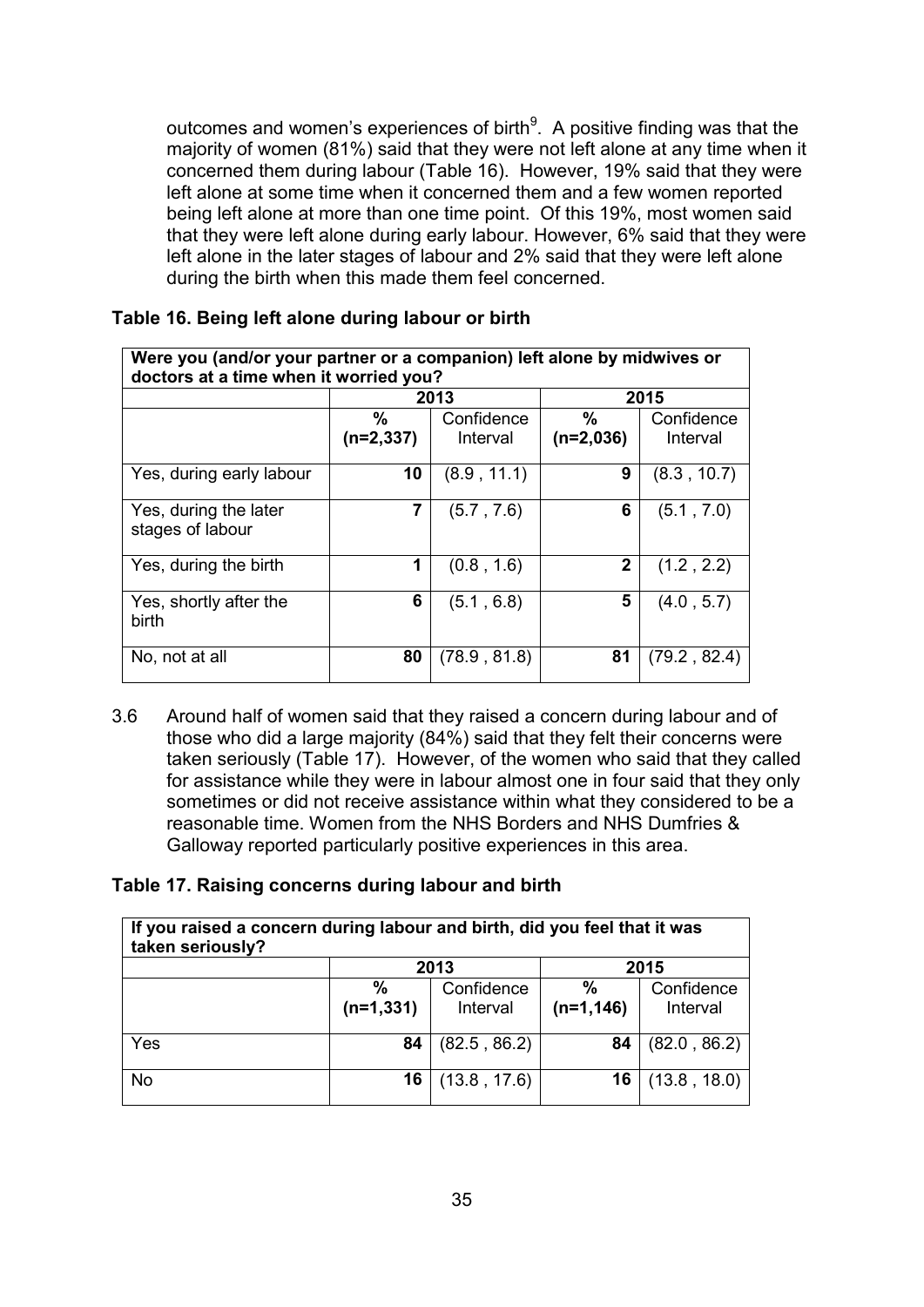| When you called did you receive assistance within a reasonable time? |                      |                        |                              |                        |
|----------------------------------------------------------------------|----------------------|------------------------|------------------------------|------------------------|
|                                                                      | 2013                 |                        | 2015                         |                        |
|                                                                      | $\%$<br>$(n=2, 162)$ | Confidence<br>Interval | $\frac{9}{6}$<br>$(n=1,670)$ | Confidence<br>Interval |
| Yes, always                                                          | 79                   | (77.0, 80.1)           | 77                           | (74.8, 78.8)           |
| Yes, sometimes                                                       | 17                   | (15.3, 18.2)           | 17                           | (15.2, 18.7)           |
| <b>No</b>                                                            | 5                    | (3.9, 5.5)             | 6                            | (5.2, 7.4)             |

3.7 In results very similar to those reported in 2013 the majority of women said that they definitely had trust and confidence in staff who cared for them during labour (Table 18) and birth, and 89% reported that they were always treated with respect and dignity (Table 19).

#### **Table 18. Trust and confidence in staff during labour and birth**

| Did you have confidence and trust in the staff caring for you during your<br>labour and birth? |             |              |               |              |
|------------------------------------------------------------------------------------------------|-------------|--------------|---------------|--------------|
|                                                                                                | 2013        |              | 2015          |              |
|                                                                                                | $\%$        | Confidence   | $\frac{0}{0}$ | Confidence   |
|                                                                                                | $(n=2,338)$ | Interval     | $(n=2,017)$   | Interval     |
|                                                                                                |             |              |               |              |
| Yes, definitely                                                                                | 83          | (82.1, 84.8) | 83            | (81.6, 84.7) |
|                                                                                                |             |              |               |              |
| Yes, to some extent                                                                            | 15          | (13.2, 15.8) | 14            | (12.6, 15.4) |
|                                                                                                |             |              |               |              |
| <b>No</b>                                                                                      | 2           | (1.5, 2.5)   | 3             | (2.2, 3.5)   |
|                                                                                                |             |              |               |              |

#### **Table 19. Being treated with respect and dignity during labour and birth**

| Thinking about your care during labour and birth, were you treated with<br>respect and dignity? |               |              |               |              |
|-------------------------------------------------------------------------------------------------|---------------|--------------|---------------|--------------|
|                                                                                                 | 2013          |              | 2015          |              |
|                                                                                                 | $\frac{0}{0}$ | Confidence   | $\frac{0}{0}$ | Confidence   |
|                                                                                                 | (n=2,332)     | Interval     | $(n=2,014)$   | Interval     |
|                                                                                                 |               |              |               |              |
| Yes, always                                                                                     | 88            | (86.7, 89.1) | 89            | (87.6, 90.2) |
|                                                                                                 |               |              |               |              |
| Yes, sometimes                                                                                  | 10            | (9.0, 11.2)  | 9             | (7.9, 10.3)  |
|                                                                                                 |               |              |               |              |
| <b>No</b>                                                                                       | 2             | (1.5, 2.5)   | 2             | (1.4, 2.6)   |
|                                                                                                 |               |              |               |              |

#### <span id="page-35-0"></span>**Communication, information and involvement**

3.8 Women are in general advised to contact a midwife or the maternity hospital when they think labour has begun and to remain at home until labour has become established; however there is considerable research highlighting the uncertainty that many women and their families feel about whether labour has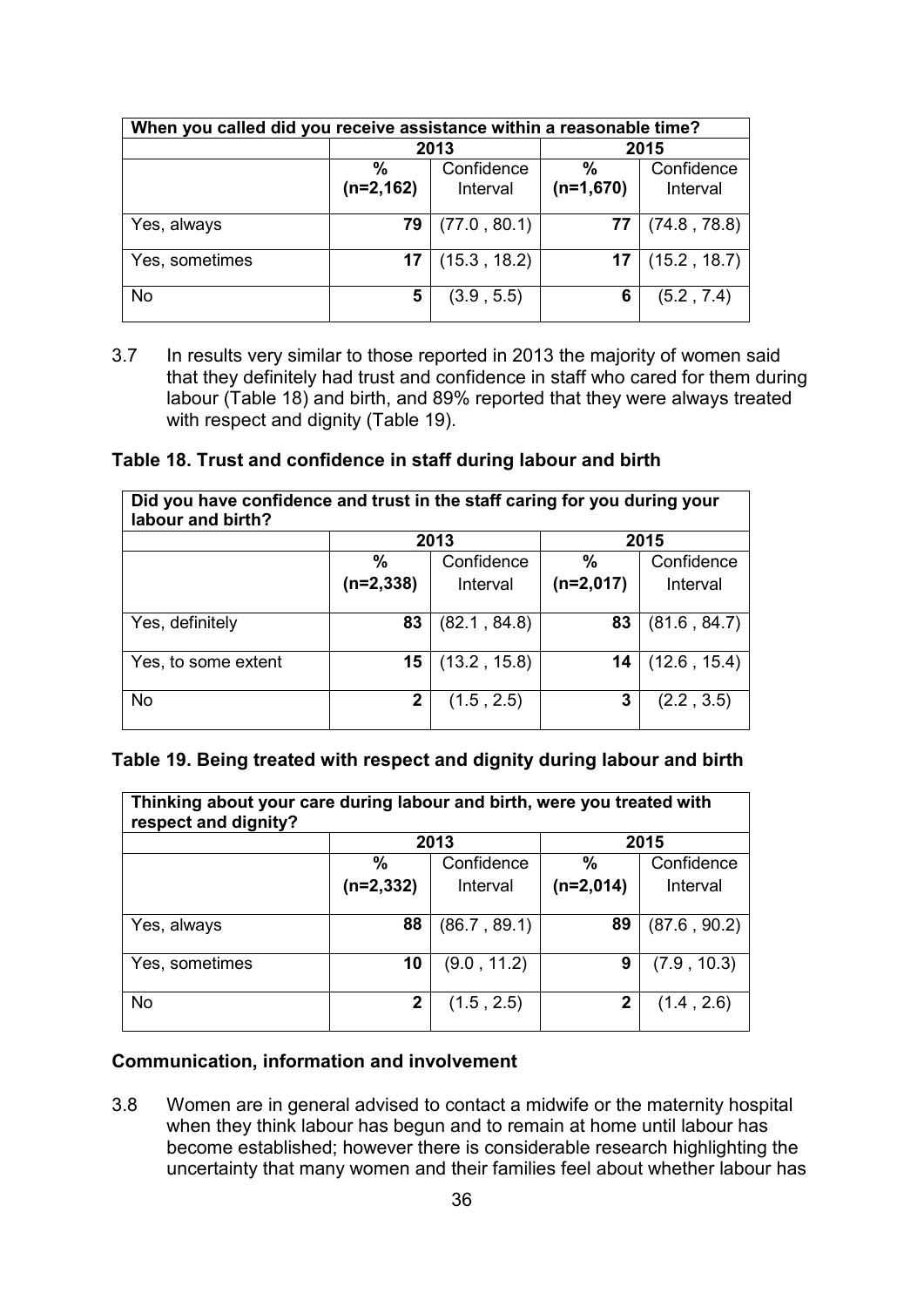started and when they should seek admission to hospital<sup>10</sup>. The questionnaire contained one question about women's experience of contacting maternity services at the start of labour. The large majority of women (87%) reported that they were given appropriate advice and support at this time (Table 20) an increase from 85% in 2013.

| appropriate advice and support when you contacted a midwife or the<br>hospital? |                  |                        |                              |                        |
|---------------------------------------------------------------------------------|------------------|------------------------|------------------------------|------------------------|
|                                                                                 |                  | 2013                   |                              | 2015                   |
|                                                                                 | %<br>$(n=1,835)$ | Confidence<br>Interval | $\frac{0}{0}$<br>$(n=1,579)$ | Confidence<br>Interval |
| Yes                                                                             | 85               | (83.3, 86.4)           | 87                           | (85.6, 88.9)           |
| <b>No</b>                                                                       | 15               | (13.6, 16.7)           | 13                           | (11.1, 14.4)           |

#### **Table 20. Contacting the hospital for advice at the start of labour**

**At the very start of your labour, did you feel that you were given** 

3.9 NHS Scotland supports the campaign ' Hello my name is' [\(http://hellomynameis.org.uk/\)](http://hellomynameis.org.uk/). The campaign aims to remind staff that it is a fundamental aspect of person centred and compassionate care that all staff introduce themselves properly to the women that they are caring for. The survey asked women whether all the staff caring for them during their labour and birth had introduced themselves and found that the majority of women said that they did. There does appear to be some scope for improvement in this simple aspect of care quality as 16% of women reported that not all staff introduced themselves (Table 21). This proportion was broadly similar across all Health Boards. However, almost all women (90%) said that they were always spoken to in a way that they could understand.

| Did the staff caring for you introduce themselves?        |                              |                        |                     |                        |
|-----------------------------------------------------------|------------------------------|------------------------|---------------------|------------------------|
|                                                           |                              | 2013                   |                     | 2015                   |
|                                                           | $\frac{0}{0}$<br>$(n=2,310)$ | Confidence<br>Interval | $\%$<br>$(n=1,988)$ | Confidence<br>Interval |
| Yes, all of the staff<br>introduced themselves            | 81                           | (80.0, 82.9)           | 83                  | (81.8, 84.9)           |
| Some of the staff<br>introduced themselves                | 17                           | (15.4, 18.2)           | 15                  | (13.9, 16.9)           |
| Very few or none of the<br>staff introduced<br>themselves | 2                            | (1.2, 2.2)             | 1                   | (0.8, 1.7)             |

# **Table 21. Communication with staff during labour and birth**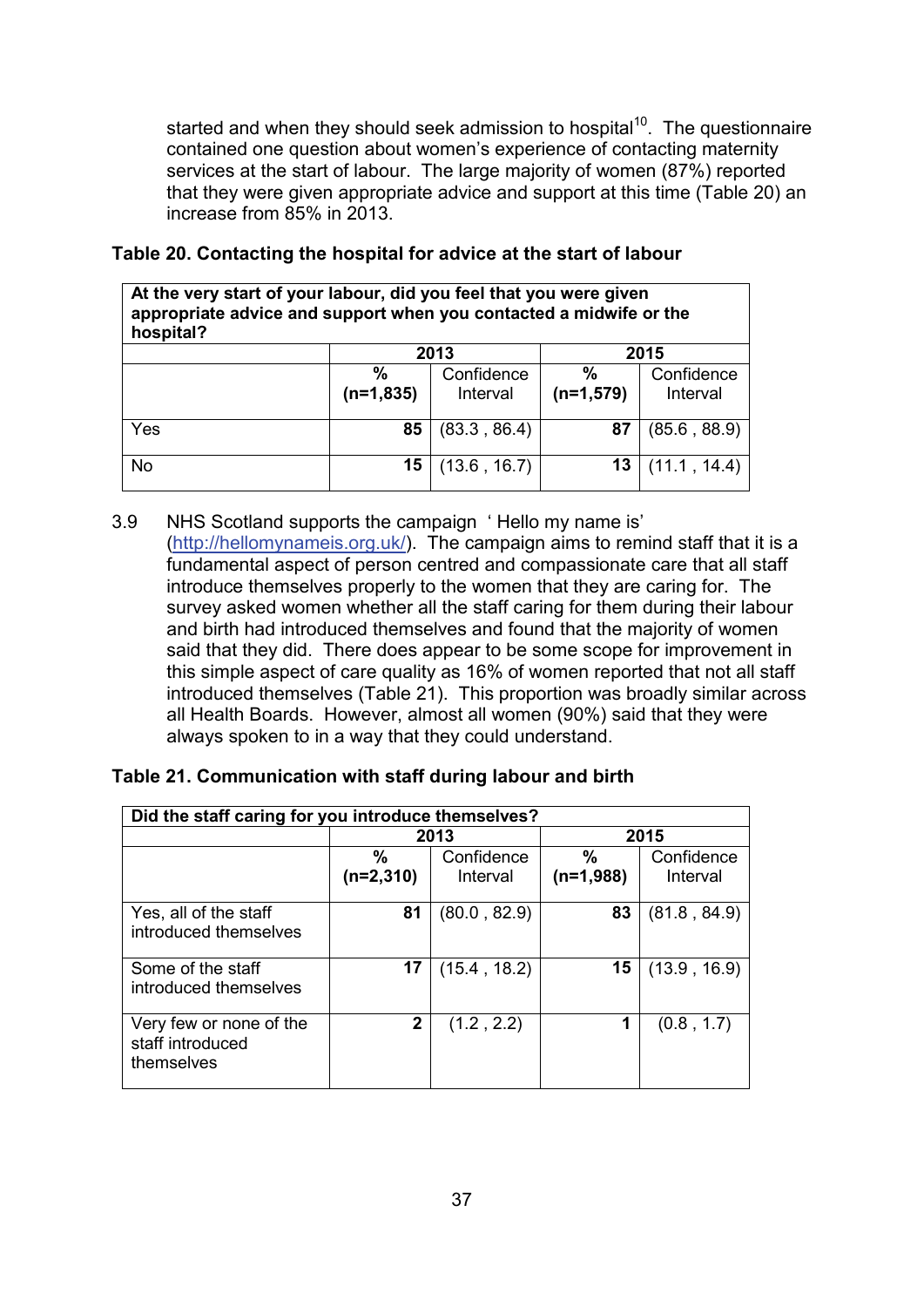| Thinking about your care during labour and birth, were you spoken to in a<br>way you could understand? |                  |                        |                              |                        |  |
|--------------------------------------------------------------------------------------------------------|------------------|------------------------|------------------------------|------------------------|--|
|                                                                                                        | 2013<br>2015     |                        |                              |                        |  |
|                                                                                                        | %<br>$(n=2,337)$ | Confidence<br>Interval | $\frac{0}{0}$<br>$(n=2,017)$ | Confidence<br>Interval |  |
| Yes, always                                                                                            | 89               | (88.2, 90.4)           | 90                           | (88.8, 91.2)           |  |
| Yes, sometimes                                                                                         | 9                | (8.1, 10.3)            | 9                            | (7.9, 10.3)            |  |
| <b>No</b>                                                                                              | 1                | (1.1, 1.9)             |                              | (0.5, 1.3)             |  |

3.10 As in the 2013 survey almost all women (95%) said that their partner or someone else close to them was as involved in their care during labour and birth as they wanted (Table 22). However, almost one in four women were not always involved enough in decisions about their care. More women in NHS Borders and NHS Dumfries & Galloway said that they were involved enough, compared with those in other areas.

#### **Table 22. Involvement and decision making during labour and birth**

| If your partner or someone else close to you was involved in your care<br>during labour and birth, were they able to be involved as much as they<br>wanted? |               |              |             |              |
|-------------------------------------------------------------------------------------------------------------------------------------------------------------|---------------|--------------|-------------|--------------|
|                                                                                                                                                             | 2013<br>2015  |              |             |              |
|                                                                                                                                                             | ℅             | Confidence   | %           | Confidence   |
|                                                                                                                                                             | $(n=2,300)$   | Interval     | $(n=1,982)$ | Interval     |
| Yes                                                                                                                                                         | 95            | (94.0, 95.6) | 95          | (94.3, 96.1) |
| <b>No</b>                                                                                                                                                   | 5             | (4.4, 6.0)   | 5           | (3.9, 5.7)   |
| Thinking about your care during labour and birth, were you involved<br>enough in decisions about your care?                                                 |               |              |             |              |
|                                                                                                                                                             |               | 2013         |             | 2015         |
|                                                                                                                                                             | $\frac{0}{0}$ | Confidence   | %           | Confidence   |
|                                                                                                                                                             | $(n=2,287)$   | Interval     | $(n=1,967)$ | Interval     |
| Yes, always                                                                                                                                                 | 78            | (76.7, 79.7) | 77          | (75.0, 78.5) |
| Yes, sometimes                                                                                                                                              | 17            | (15.9, 18.7) | 18          | (16.7, 19.9) |
| <b>No</b>                                                                                                                                                   | 5             | (3.7, 5.3)   | 5           | (4.1, 5.9)   |

#### **Skin to skin contact**

3.11 A period of uninterrupted skin to skin contact between mother and baby immediately following birth is recommended to support bonding and attachment and as a precursor of breast feeding. Almost all women (92%) said that they had a period of skin to skin contact following birth (Table 23).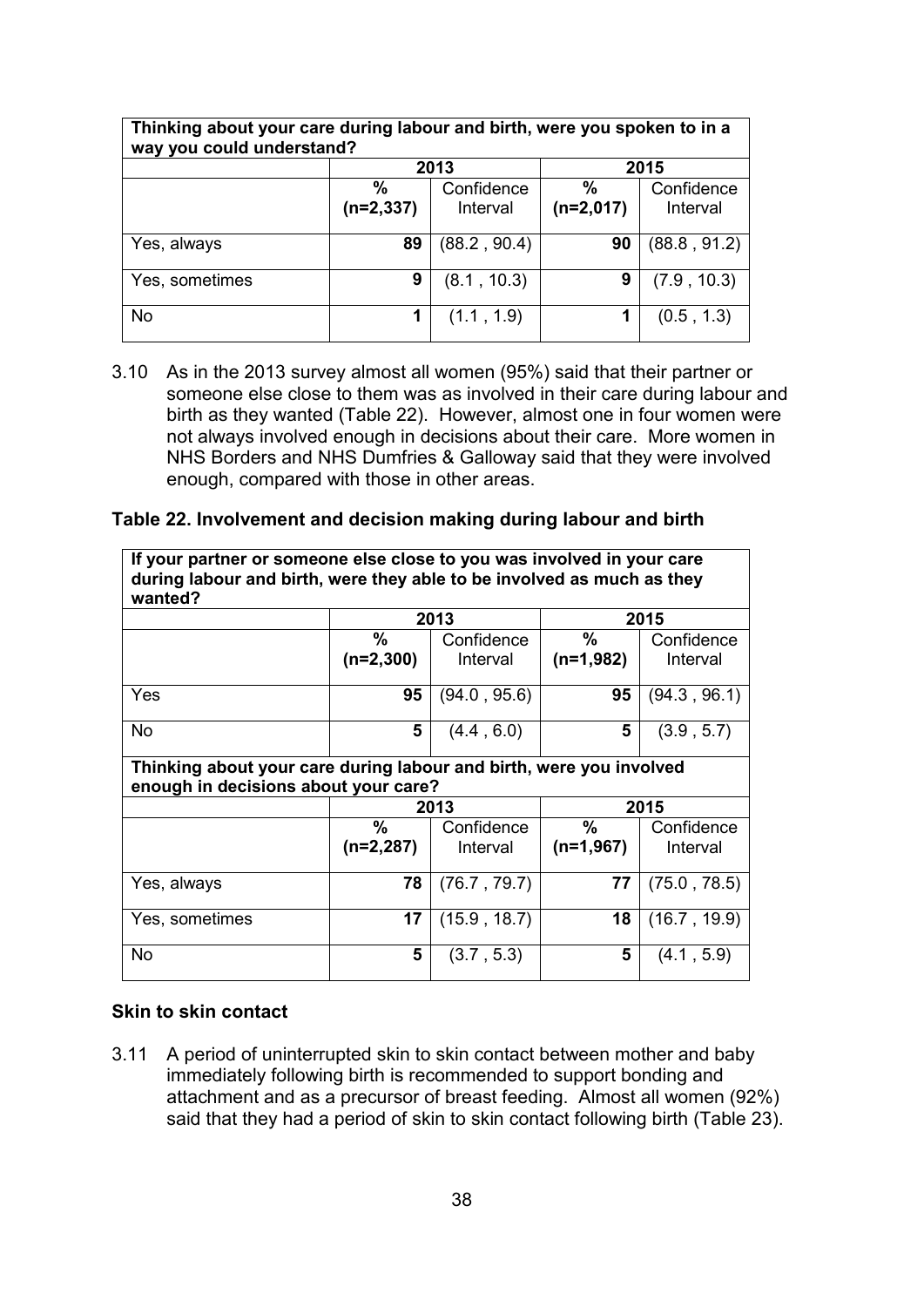| Did you have skin to skin contact with your baby shortly after birth? |                     |                        |                     |                        |
|-----------------------------------------------------------------------|---------------------|------------------------|---------------------|------------------------|
|                                                                       |                     | 2013                   | 2015                |                        |
|                                                                       | $\%$<br>$(n=2,052)$ | Confidence<br>Interval | $\%$<br>$(n=1,781)$ | Confidence<br>Interval |
| Yes                                                                   | 91                  | (89.3, 91.7)           | 92                  | (90.5, 92.9)           |
| Yes, but I did not want<br>this                                       |                     | (0.3, 0.9)             | 0                   | (0.1, 0.8)             |
| <b>No</b>                                                             | 9                   | (7.7, 10.0)            | 8                   | (6.7, 9.0)             |

#### **Table 23. Skin to skin contact following birth**

#### **Overall rating of care during labour and birth**

3.12 Overall 74% of women rated their care in labour as excellent a further 19% saying that it was good. Notably, all of the women who responded from Dumfries & Galloway said that their care was good or excellent.



**Chart 2 – Overall rating of care during labour and birth**

#### **What women said about their care during labour and birth**

3.13 Overall 755 women commented on their experiences of labour and birth representing 37% of the total questionnaire sample. In line with the survey finding that 92% of women rated their overall care during labour and birth positively, a large number of women chose to make comments that were positive or had a significant positive element. Comments clearly highlighted the paramount importance of health care staff to women's experiences of labour and birth. Supportive and confident midwives and medical staff could make even the most difficult birth a positive experience, while staff who were perceived as less than compassionate or uncaring had a very negative impact upon women.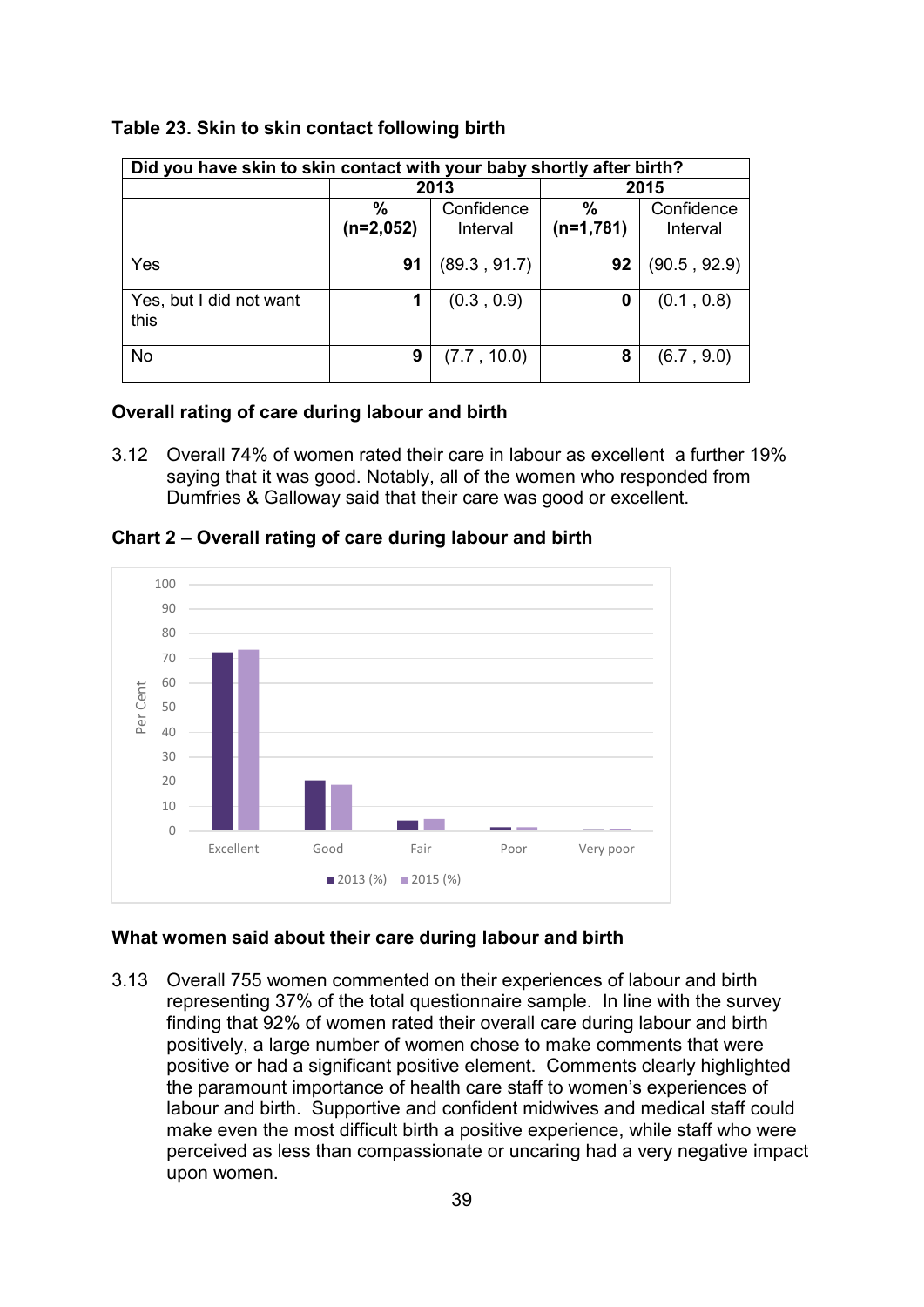## Care and support

3.14 Many women praised the competence and skill of the health professionals who had supported them during labour and birth; commenting in order to commend the midwives who supported them during the birth. Student midwives were also specifically mentioned by women as being a significant support. Qualities that were appreciated in midwifery staff included calmness, understanding, a sense of humour, and being able to create a sense for women of being 'in safe hands'.

*'Our journey from husband and wife to mum and dad was made all the more special because of the midwives we met, they were outstanding. Some people choose the right vocation in life, the staff we met during my labour are definitely some of them'.*

*'The midwife I had during labour was excellent, I couldn't have asked for a better person to be with me. She was caring and really supportive and I felt safe and not afraid'.*

3.15 Women appreciated continuity of care, and although they did not appear to expect this, where they knew the midwife or doctor who cared for them, or were supported by the same staff throughout the labour and birth this was described very positively.

*'I had the same midwife that delivered my first baby and she was excellent, as were the staff working that night'.*

*'Had a student midwife with me during all stages of labour and she was fantastic'.*

3.16 Some women had particularly appreciated the professionalism of the doctors who cared for them in hospital. Anaesthetists who were able to bring an air of calm to a surgical delivery were mentioned by a number or women, as were consultants who worked with the midwives to ensure a safe outcome for mother and baby.

*'When being rushed along for an emergency section everything was explained to me by the anaesthetist and he explained everything to me every step by step during my section. I think this is what kept me calm all the way through'.*

*'I didn't want to follow the consultant proposed plan of inducing me via a drip after having had my waters broken. The midwife was brilliant in listening to me and helping me 'negotiate' with the consultant to safely agree a plan forward which resulted in me having an easy, natural water birth. The consultant was also helpful in listening and being flexible within what she felt were safe boundaries'.*

3.17 Not all women had positive experiences and a number made specific comment on the way that they were treated by the staff caring for them during labour and birth. For some women the impact of the poor care they felt they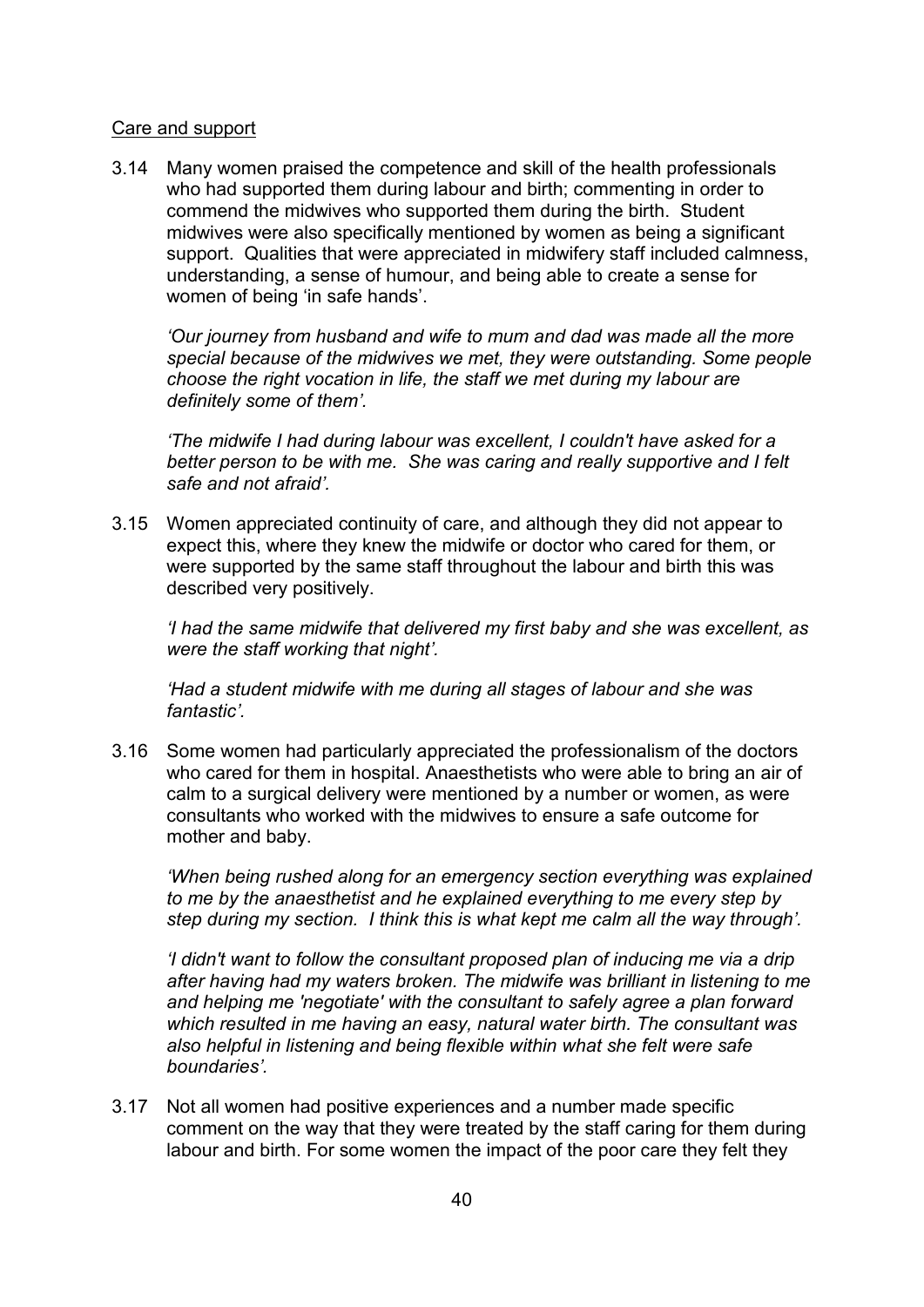had received from staff had a significant impact upon them and on their memories of giving birth.

*'At one point there were too many people talking at me. A stressed midwife took over my care and I went from being in control to trying to escape from her! She was very aggressive and negative'.*

3.18 A number of women commented that although their care overall was good or excellent, there were one or two staff who treated them less well or whose approach lacked professionalism.

*'Most of the midwives did an excellent job. However, I feel one midwife was patronising and did not fully listen to when I requested specific pain relief'.*

*'Difficult to answer previous questions, as the first midwife I had was very set in their ways, patriarchal, showed their personal dislikes about some of my questions/preferences. Second midwife, however, was fantastic and listened to my wishes'.*

#### Confidence and trust in staff

3.19 A number of women referred in their comments to the importance of having sufficient skilled health professionals available to assist them during labour and delivery.

*'The staff were helpful and caring and knowledgeable. However they were clearly over worked and rushed, this led to many different staff coming in just briefly and no real continuity and little time. This was unfair as the staff who were trying their hardest to offer very good service'.*

3.20 Women commented on the clinical skill and expertise of the health professionals caring for them in both negative and positive terms. Women were disappointed by their birth experience when staff had not inspired confidence in their ability to make good, timely decisions to ensure the wellbeing of mother and baby. Conversely a number of women commented that had it not been for the decisive actions of medical staff their babies' lives or their own lives may have been at risk.

*'The nurses and doctors who helped with my labour and birth did more than an excellent job, they helped save my baby'.*

# Being left alone

3.21 A number of women made comment on the experience of being left alone in labour. The survey responses overall suggest that whilst most women were not left alone in labour at a time that worried them, around 20% of women were and the comments give some insight into the ways this affected women's experience of their care.

*'We were left in the midwife unit for 6 hours alone. We were not even offered a glass of water. The midwife was all on her own, spread thinly'.*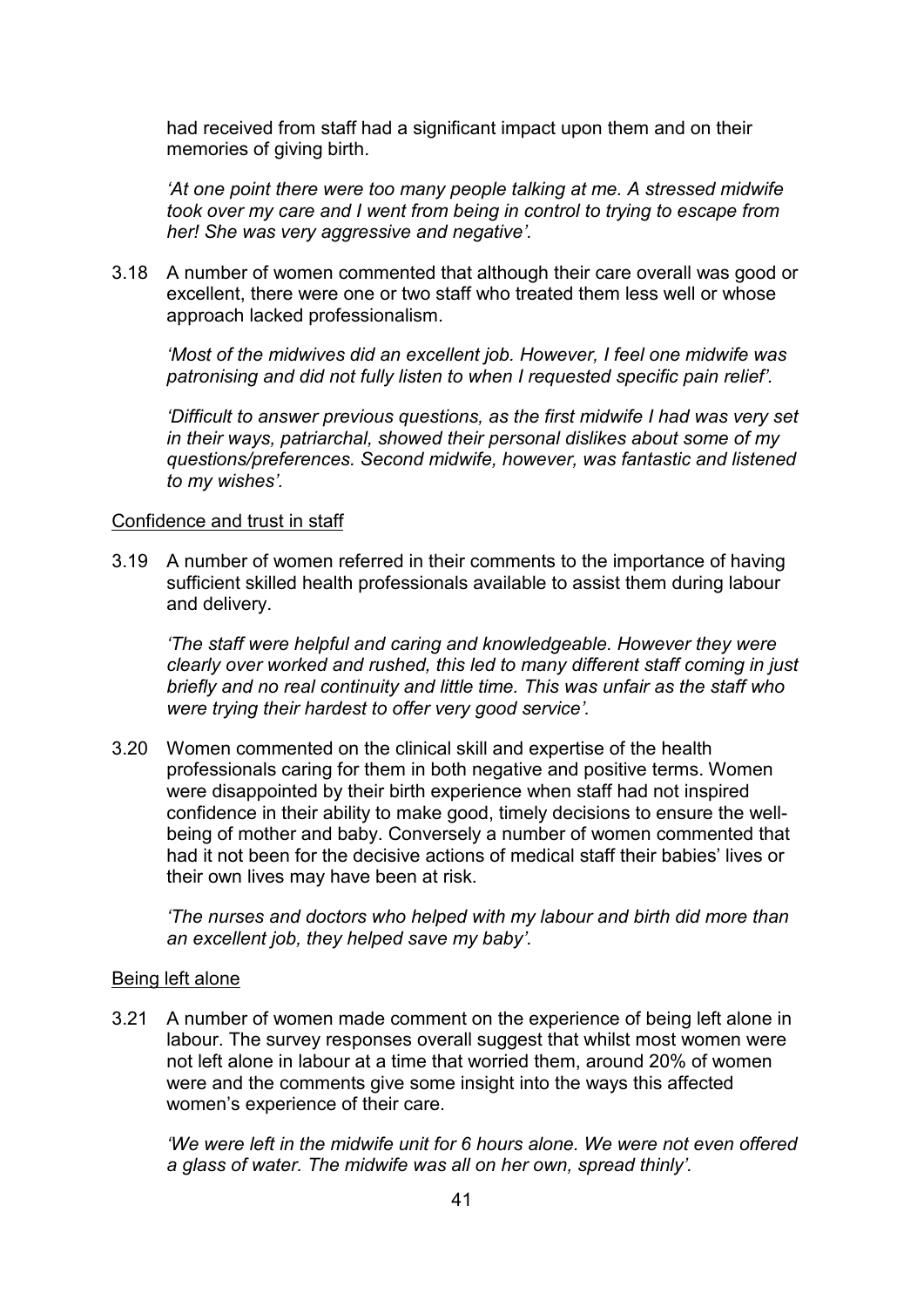*'My only issue was during early labour. There was only one midwife on duty at one point with three patients. We didn't see much of her and I felt I was left alone in the pool for too long'.*

3.22 Some of the comments indicate that women felt that understaffing had a negative impact upon their labour or birth.

*'The named midwife during my labour was fantastic but due to shortage of staff she was continually called out during birth, this happened on more than 20 occasions which heightened my stress levels* 

3.23 Striking the delicate balance between providing women with sufficient support to enable them to make their own choices when possible, and being a reassuring and constant presence when necessary was clearly appreciated. Some women had been grateful to have a midwife with them throughout their labour; other women had enjoyed being given space and time alone during labour, knowing that midwives were available when needed.

*'Midwives during my labour were very helpful, caring and friendly. Me and my partner were left alone, because I asked for it and when I needed them back, we called them and they helped me to finish the birth. It was a beautiful experience'.*

#### Communication and involvement in decision making

3.24 In many of the comments women refer to whether they were listened to by the medical professionals who cared for them during labour and birth. Some women felt that although they knew something was not right their intuitions or requests for assistance were disregarded by staff, to detrimental effect.

*'I suffered a medical problem during labour and I expressed my pain and concerns that something was not quite right and nobody took me seriously. I was left alone twice during these times for over 1 hour while in pain with no pain relief offered at that point'.*

*'It was a few members of staff that made my experience traumatic. Had they not ignored me, I may not have had such a traumatic labour and my baby may have not got so distressed if they helped me when I was repeatedly asking for help'.*

3.25 Other women indicated that their wishes or birth plan were not respected or followed by the medical staff caring for them or that as events unfolded they were not given sufficient time to make their views known, and be involved in decisions.

*'Midwife carried out episiotomy, which I questioned at the time. Felt I was forced to say yes to it, as was quite a quick labour and couldn't really concentrate on what was going on. Felt midwife should have asked me a bit more about why I wasn't keen for it'.*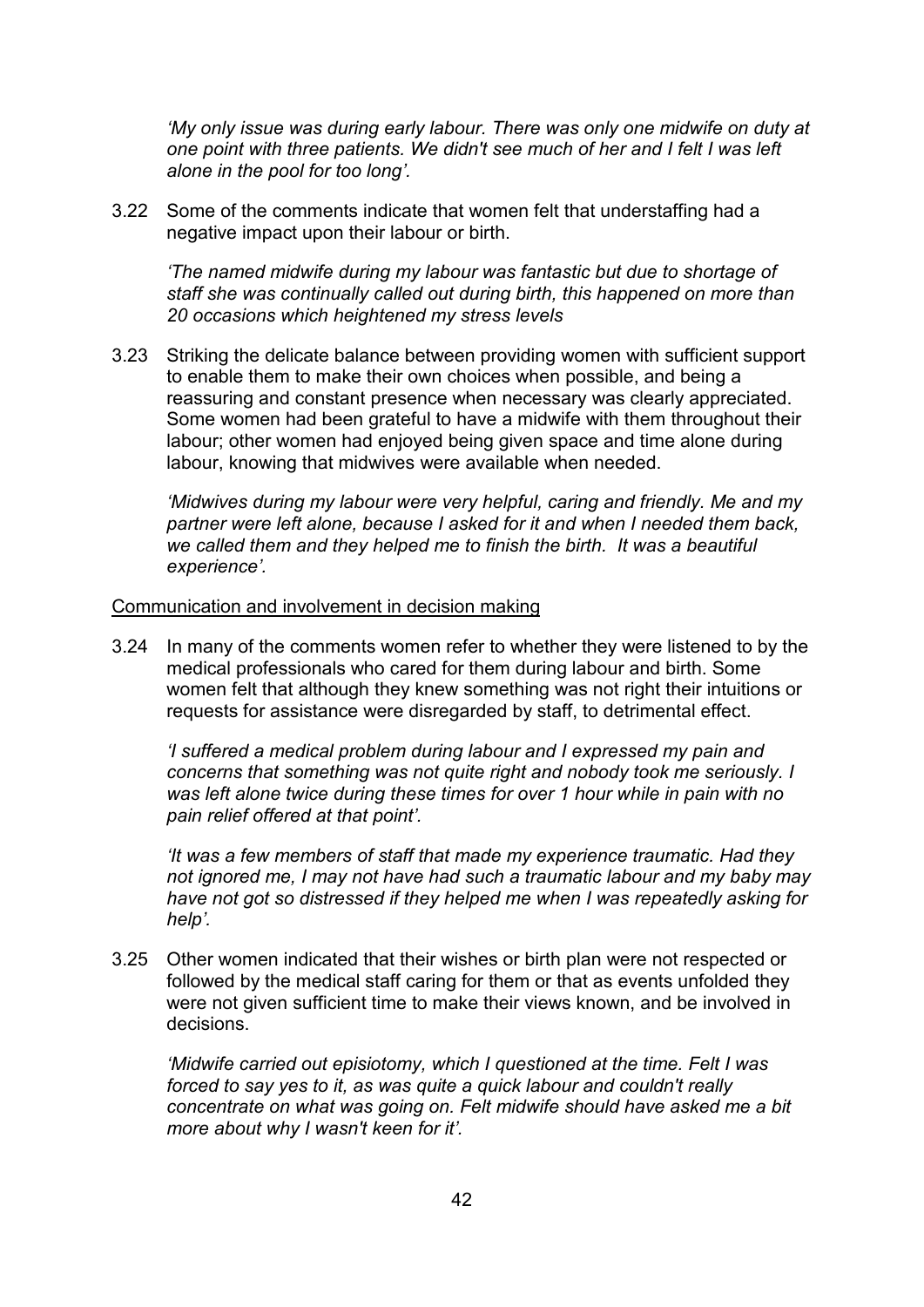# Admission in to the labour ward

3.26 The less positive experiences and issues that women commented on were quite diverse. However there were some aspects of the intrapartum care experience that women had particularly strong views upon and these concerned the process of admission to the labour ward, and the experience of induction.

# Care in Early Labour

3.27 A particular dichotomy in care experience highlighted by many women, was between the quality of care they received in early labour or pre-labour, and the care they received once they were admitted to the labour suite to have their babies. It is notable that women commented upon this issue across the whole range of experiences of early labour and pre-labour; whether they were induced in hospital, awaiting a planned surgical birth, at home wondering if they should be in hospital yet, or in the reception or triage area of the hospital awaiting admission to the labour ward.

## Maternity Triage

3.28 In their comments about the process of gaining access to the hospital to have their babies, women often emphasised that once admitted to hospital the care they received was good or excellent. However the process of contacting the hospital, having their labour assessed, and waiting for space to labour and birth their babies was found to be very stressful for a large proportion of the women who chose to comment about this stage of their care. Staff working in triage areas were described less positively in the comments than staff on labour wards, and were viewed by a number of women as being disinterested, apathetic or even rude.

*'Excellent care in labour suite, where I had baby. Early stages - telephoned unit who were very dismissive and patronising. Seen by them and again, dismissive until examined me. Made me feel like I was bothering them unnecessarily'.*

*'Labour ward was brilliant. It was stressful trying to get through triage to the labour ward and I was already very advanced in labour when we arrived there'.*

3.29 Some women were disappointed that they were not listened to when they were confident in their knowledge of their own bodies, particularly if this was not their first pregnancy.

*'When I called the hospital I was told to try a hot bath and paracetamol at home, but as it was my 3rd baby I did not feel this was appropriate so I decided to go to hospital. I'm glad I did because if I had listened to the advice I would have given birth in the bath!!'*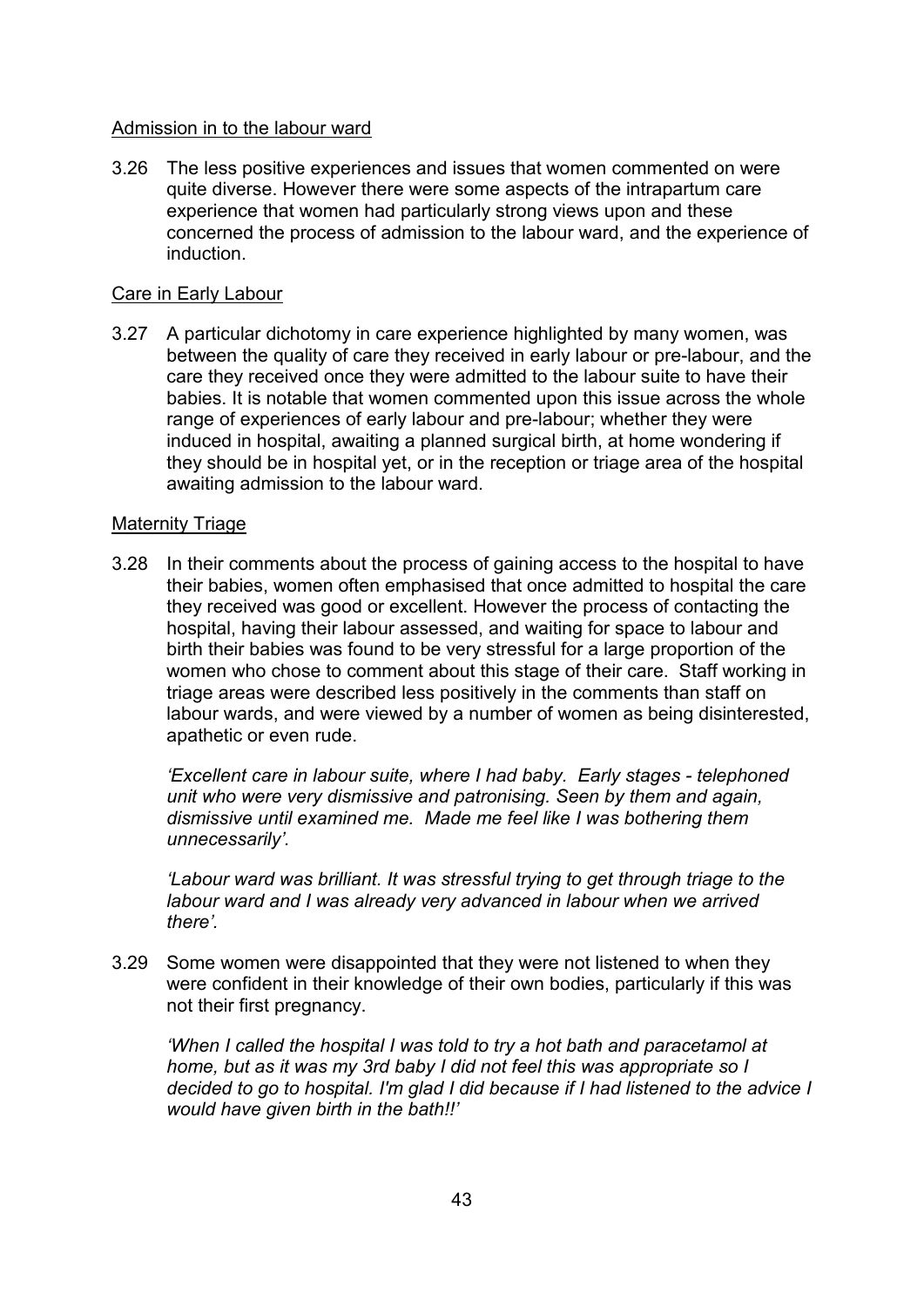3.30 One issue raised by a number of women was that they had to spend part of their labour in surroundings which were not helpful to the process of labour or that they felt were inappropriate for the stage of labour they were at.

*'I was encouraged to sit in a waiting room and my baby was born 40 minutes later'.*

*'There was a bed shortage in the ward, so I spent my labour in a ward where mothers are induced. Had no gas and air until I was moved hours before baby was born. Was very stressful'.*

#### Induction

3.31 A number of women commented about the process of having their labour induced in hospital. The majority of these comments were negative in nature although a few women commented that they felt well cared for and supported by staff.

*'As I was induced my birth plan could not be followed to the letter for obvious reasons. My midwife made every effort to discuss the birth plan with me and explained reasons for doing things differently. She made it very personal and I am forever grateful for her contribution to a safe and happy delivery and labour'.*

3.32 Women were particularly unhappy about having to go into labour without their partners present since hospital policy would not allow them to stay for an induction. Some women said that they felt that they had to deal with the early stages of a fast progressing labour alone, without the support of a partner or sufficient pain relief.

*'My husband was not allowed in when I needed him the most which made me stressed and very upset'.*

*'I was induced.. My partner had to leave the hospital, it was a long and lonely night (and painful). I was only allowed to call him in when I was moved to the delivery room. Surely women should be allowed to have their partners there'.*

# Pain Relief

3.33 Timely access to adequate pain relief was an expectation that was not met for a considerable number of the women who provided comments, reflecting the findings of the questionnaire on this point. Some women felt that they had to wait too long for pain relief, others did not receive their chosen form of pain relief, either because of lack of appropriately trained staff, timing, or the unavailability of drugs or natural methods such as water birth.

*'My previous labours had been really quick so I was desperate very early on*  for strong pain relief. Nobody seemed to be doing anything about that or *believed that my contractions could be so strong so quickly. Eventually I received gas and air but I didn't get anything stronger quickly enough!'*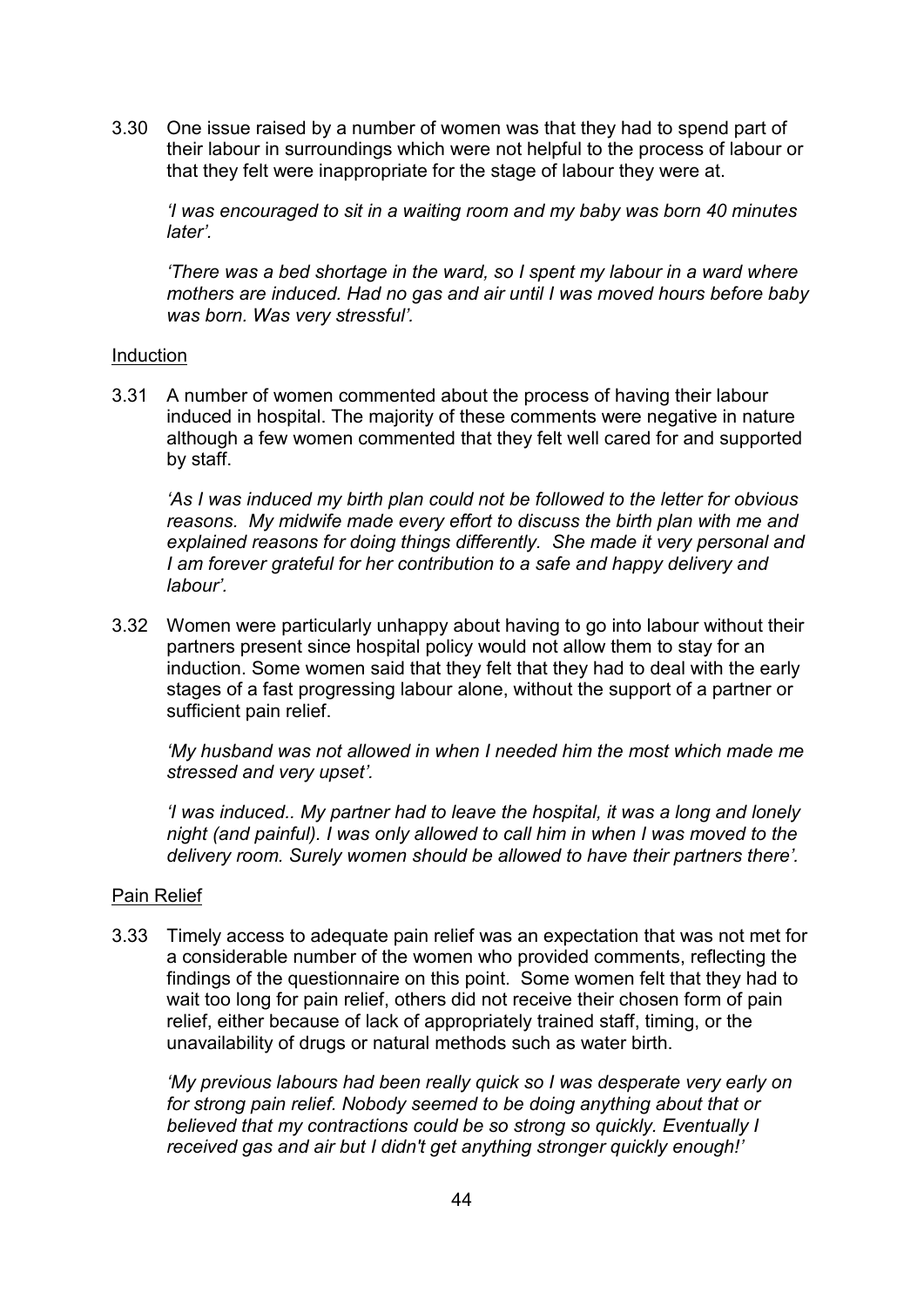*'The only issue I met was that I was not able to get the epidural shortly after I arrived at the hospital, as the only anaesthetist, was not available, and I had to wait 3 hours 30 before getting it'.*

3.34 Other women felt that their deliveries could have been more straightforward if they had been able given sufficient pain relief to cope with each stage.

*'The midwife should have listened to my concerns and need for pain relief. I strongly believe an emergency C-section would have been avoided but their way was the only way! The medical team were great however'.*

#### Being able to move around during labour

3.35 Relatively few women made comment upon their freedom to move and remain active in labour or to choose the position in which they gave birth. However there were some women who commented that they would have liked to have a more active labour and birth than was supported by hospital staff or that they were asked to lie down when this was not something they wanted to do.

*'I arrived at hospital in what I knew were the late stages of labour but didn't feel as though I was taken seriously. The midwife insisted on me lying on my back to examine me when this was an incredibly uncomfortable position for me'.*

*'Was able to stand up/sit on ball in labour suite with first midwife but after shift change second midwife insisted on back with feet in stirrups, ….. Found pushing in this position very difficult and no explanation given as to why it was needed'.*

3.36 There were however some women who felt they had been well supported to have the active birth they wanted.

*'As I was induced early I was concerned about the process, however everyone was so supportive and informative. I was able to have a nice active birth and move as much as I could while being attached to the infusion and monitors. The labour midwife moved with me to make sure my monitors were in the right place'.*

*'I had the most positive birthing experience possible… My baby was born in the pool and I used Entonox for pain relief. My husband came in the pool and caught our baby. We were allowed home the same day. Staff were amazing I would do it all over again in a heartbeat!'*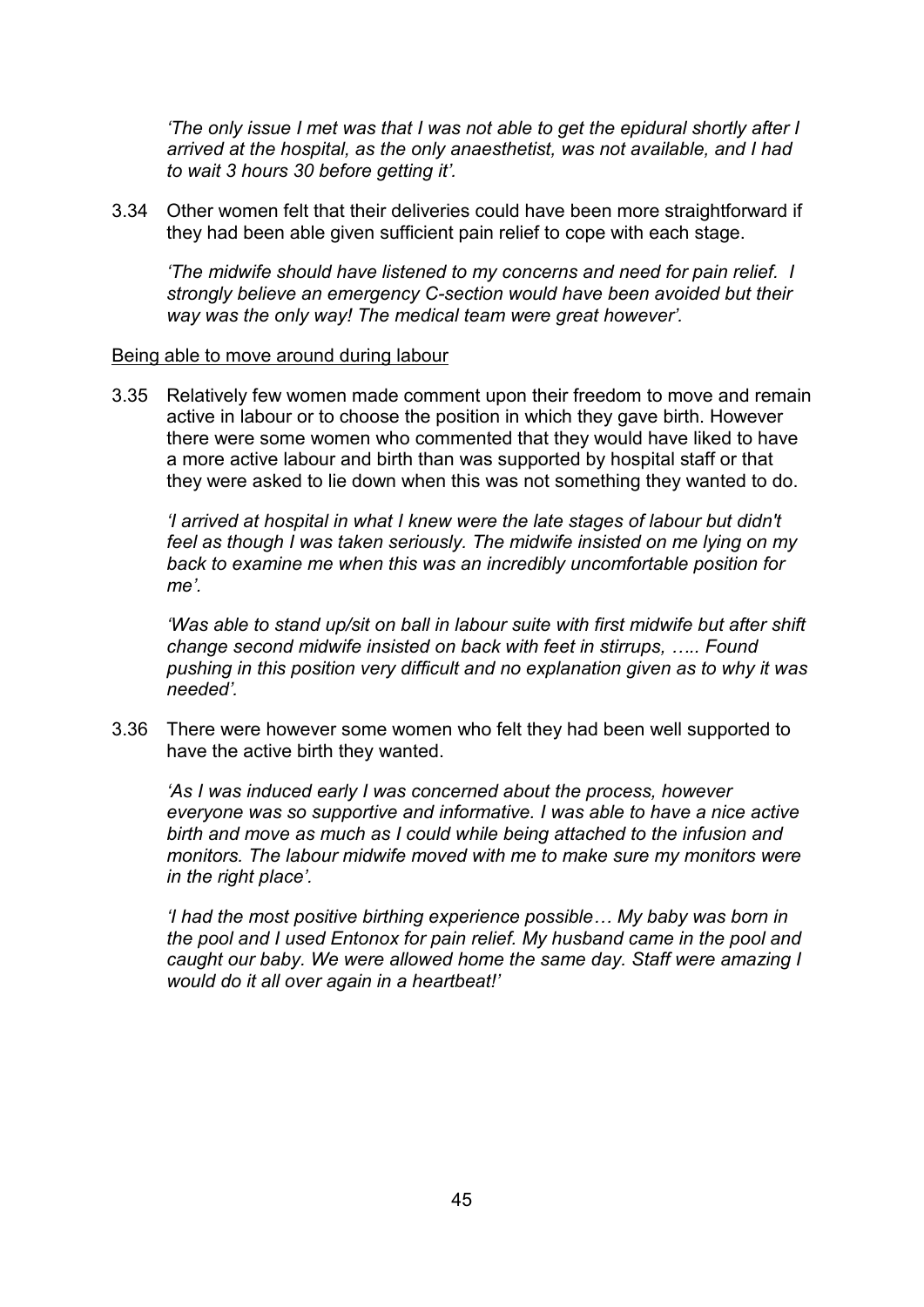# **CHAPTER 4: CARE AFTER BIRTH IN HOSPITAL AND AT HOME: POSTNATAL CARE**

# **Summary of key results**

# Care in hospital

- 54% of women rated their postnatal stay in hospital as excellent.
- 40% of women only sometimes or did not receive the information or explanations that they needed.
- 31% said they were not always treated with kindness and understanding.
- 58% of women said their partner or other person close to them could stay as much as they wanted.
- 65% received relevant information and 62% active help and encouragement about infant feeding.
- 55% said that they always received consistent advice about feeding their baby.
- Women's comments on care in hospital highlighted the central importance of supportive compassionate care from midwives as well as practical help and assistance with self-care and infant feeding. Where this was present women's experience was enhanced, in its absence mothers felt vulnerable and anxious.

# Care provided in the community after the birth

- 58% rated the care they received in the community after the birth as excellent.
- 99% of women received a visit from a midwife at home, 50% saw a midwife three or four times.
- 51% of women saw the same midwife all or most of the time.
- 98% of women had a telephone number to contact a midwife or midwifery team, 85% who did so said that they always got the help that they needed.
- 81% said midwives always took their personal circumstances into account when giving advice.
- 74% received help and advice about their baby's progress.
- 56% were given enough information about their own physical recovery and 57% were given enough information about emotional changes that they might experience.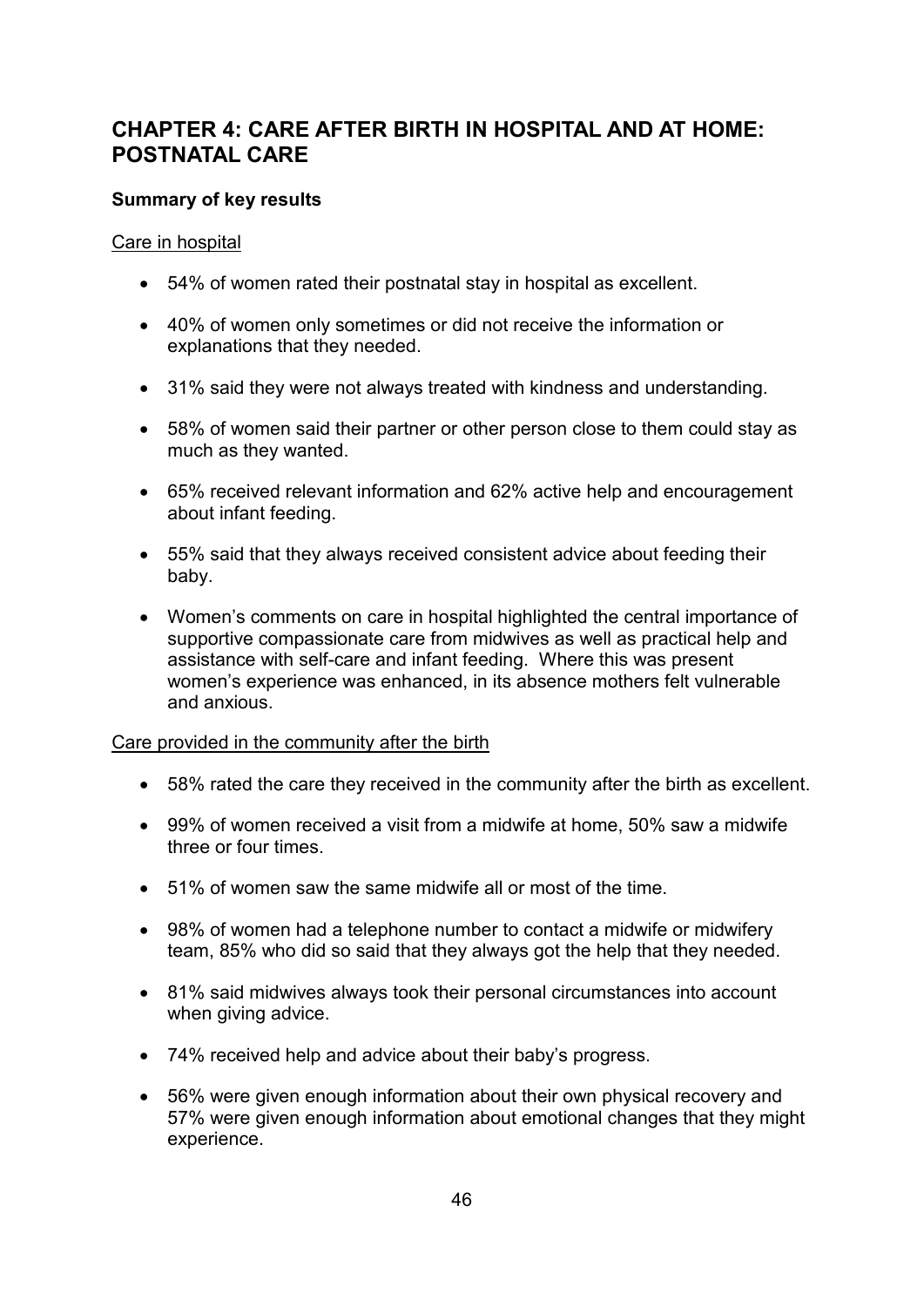• As with antenatal care, comments highlighted the importance of continuity of care and the opportunity to develop relationships; this was associated with consistent advice and support. Seeing different midwives was frustrating and stressful for women. Women valued consistent feeding advice and support. Many women felt uninformed about their own health and recovery from birth.

# **Postnatal care in hospital - Length of stay in hospital after the birth**

4.1 The length of hospital stay following the birth has gradually declined across Scotland (and many other countries) in recent years. However, the survey found no change from 2013, in the length of time women reported spending in hospital after giving birth. Around one quarter of women said that they stayed in hospital for less than 24 hours, with the majority of women saying that they remained in hospital for between one and four days (Table 24). Most women (78%) felt that on reflection, the length of time they remained in hospital was about right with similar proportions saying either their stay was too long or too short.

| How long did you stay in hospital after your baby was born?                               |             |              |             |              |
|-------------------------------------------------------------------------------------------|-------------|--------------|-------------|--------------|
|                                                                                           |             | 2013         | 2015        |              |
|                                                                                           | %           | Confidence   | %           | Confidence   |
|                                                                                           | $(n=2,311)$ | Interval     | $(n=1,985)$ | Interval     |
| Up to 12 hours                                                                            | 11          | (9.6, 11.7)  | 11          | (9.8, 12.2)  |
| More than 12 hours but<br>less than 24 hours                                              | 16          | (15.1, 17.7) | 15          | (14.1, 16.9) |
| 1 to 2 days                                                                               | 36          | (34.7, 38.2) | 40          | (38.0, 41.9) |
| 3 to 4 days                                                                               | 25          | (23.4, 26.5) | 22          | (20.5, 23.9) |
| 5 or more days                                                                            | 12          | (10.4, 12.7) | 11          | (10.1, 12.7) |
| Looking back, do you feel that the length of your stay in hospital after the<br>birth was |             |              |             |              |
|                                                                                           |             | 2013         | 2015        |              |
|                                                                                           | $\%$        | Confidence   | $\%$        | Confidence   |
|                                                                                           | $(n=2,261)$ | Interval     | $(n=1,940)$ | Interval     |
| About right                                                                               | 77          | (75.2, 78.3) | 78          | (76.0, 79.4) |
| Too long                                                                                  | 14          | (12.4, 15.0) | 11          | (10.0, 12.7) |
| Too short                                                                                 | 10          | (8.5, 10.6)  | 11          | (9.7, 12.2)  |

# **Table 24. Length of postnatal hospital stay**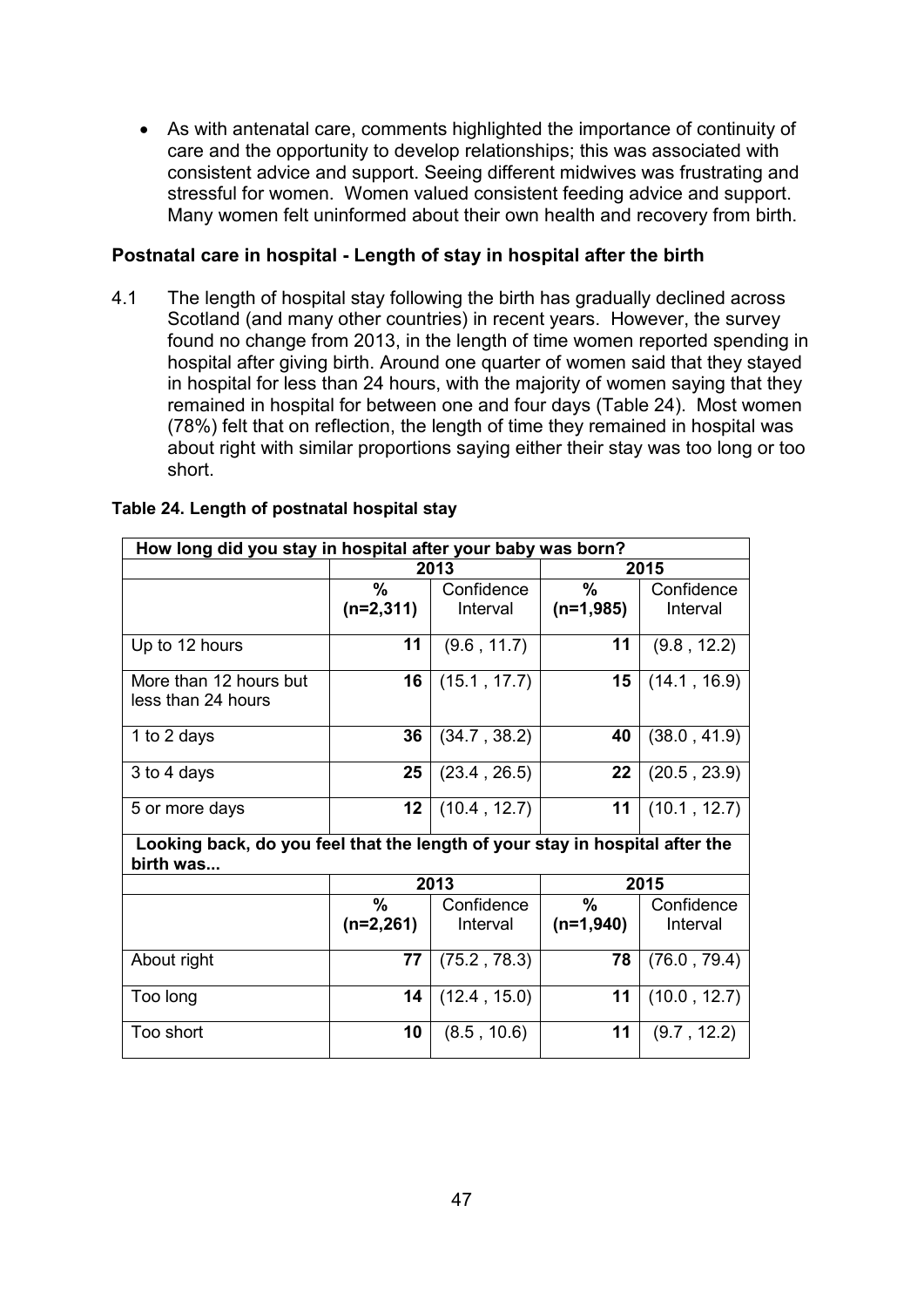# **Care, information and advice**

4.2 The 2013 report highlighted that many women did not feel that they always received the information that they required while they were in hospital following the birth of their baby. This situation appears largely unchanged with 40% of women saying that they only sometimes or did not receive the information or explanations that they needed (Table 25). This varied by Health Board, with more women in NHS Borders saying that they received this information than those in NHS Grampian (79% compared to 52%) Similarly almost one third of women felt that they were not always treated with kindness and understanding during their postnatal hospital stay. Again, women who received care in NHS Borders reported more positive experiences in this area.

| Thinking about the care you received in hospital after the birth of your<br>baby, were you given the information or explanations you needed? |             |              |               |              |
|----------------------------------------------------------------------------------------------------------------------------------------------|-------------|--------------|---------------|--------------|
|                                                                                                                                              |             | 2013         | 2015          |              |
|                                                                                                                                              | ℅           | Confidence   | $\%$          | Confidence   |
|                                                                                                                                              | $(n=2,311)$ | Interval     | $(n=1,983)$   | Interval     |
| Yes, always                                                                                                                                  | 61          | (59.4, 62.9) | 60            | (58.0, 62.0) |
| Yes, sometimes                                                                                                                               | 30          | (28.6, 31.9) | 32            | (29.7, 33.5) |
| <b>No</b>                                                                                                                                    | 9           | (7.5, 9.6)   | 8             | (7.2, 9.5)   |
| Thinking about the care you received in hospital after the birth of your<br>baby, were you treated with kindness and understanding?          |             |              |               |              |
|                                                                                                                                              |             | 2013         |               | 2015         |
|                                                                                                                                              | %           | Confidence   | $\frac{0}{0}$ | Confidence   |
|                                                                                                                                              | $(n=2,316)$ | Interval     | $(n=1,982)$   | Interval     |
|                                                                                                                                              |             |              |               |              |
| Yes, always                                                                                                                                  | 67          | (65.4, 68.8) | 70            | (67.6, 71.4) |
| Yes, sometimes                                                                                                                               | 28          | (26.4, 29.7) | 27            | (25.1, 28.8) |

# **Table 25. Care, information and advice**

4.3 A new question in the 2015 survey asked women whether their partner, or other person close to them was able to stay with them as much as they wanted during their postnatal stay in hospital. Only 58% of women said that they were (Table 26).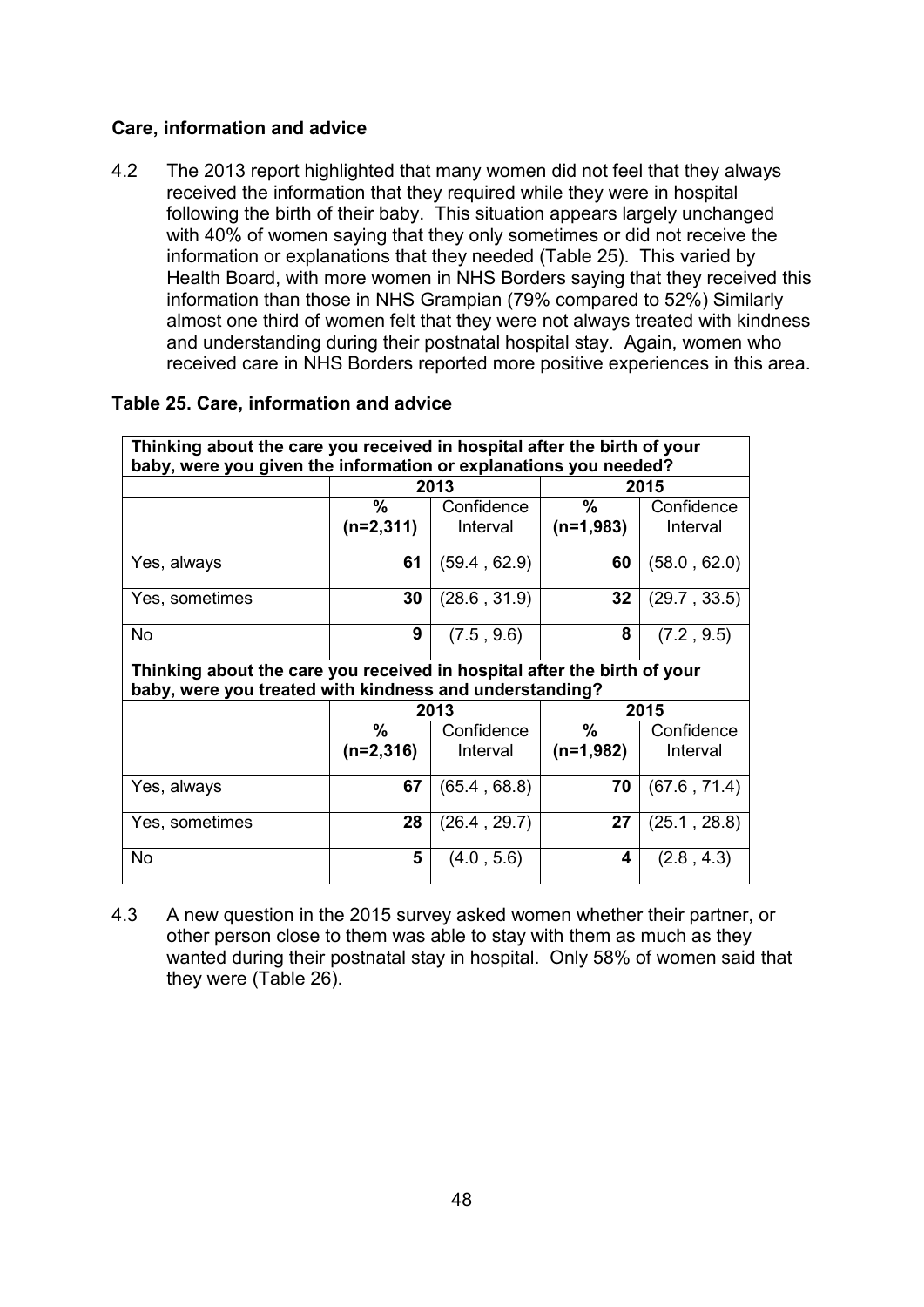## **Table 26. Partners accommodated in the postnatal ward**

**Thinking about your stay in hospital, if your partner or someone else close to you was involved in your care, were they able to stay with you as much as you wanted?**

|                                                           |               | 2015                |
|-----------------------------------------------------------|---------------|---------------------|
|                                                           | $% (n=2,036)$ | Confidence Interval |
| Yes                                                       | 58            | (55.8, 59.7)        |
| No, as they were restricted to visiting<br>hours          | 32            | (30.5, 34.2)        |
| No, as there was no accommodation<br>for them in hospital | 12            | (10.5, 13.1)        |
| No, they were not able to stay for<br>another reason      | 2             | (1.8, 3.0)          |
| I did not have a partner or companion<br>with me          | 1             | (0.4, 1.1)          |

#### **Hospital Environment**

4.4 There appeared to be some improvement from the 2013 survey, in women's perception of the cleanliness of their hospital environment with 64% of women reporting that the toilets were very clean, up from 60% in 2013 (Table 27).

## **Table 27. Hospital environment**

| Thinking about your stay in hospital, how clean was the hospital room or<br>ward you were in? |                     |                        |                     |                        |
|-----------------------------------------------------------------------------------------------|---------------------|------------------------|---------------------|------------------------|
|                                                                                               |                     | 2013                   | 2015                |                        |
|                                                                                               | $\%$<br>$(n=2,307)$ | Confidence<br>Interval | $\%$<br>$(n=1,982)$ | Confidence<br>Interval |
| Very clean                                                                                    | 69                  | (67.6, 70.9)           | 72                  | (70.1, 73.7)           |
| Fairly clean                                                                                  | 28                  | (26.7, 29.9)           | 26                  | (24.0, 27.6)           |
| Not very clean                                                                                | 2                   | (1.5, 2.5)             | $\mathbf{2}$        | (1.3, 2.5)             |
| Not at all clean                                                                              |                     | (0.2, 0.8)             | 0                   | (0.1, 0.7)             |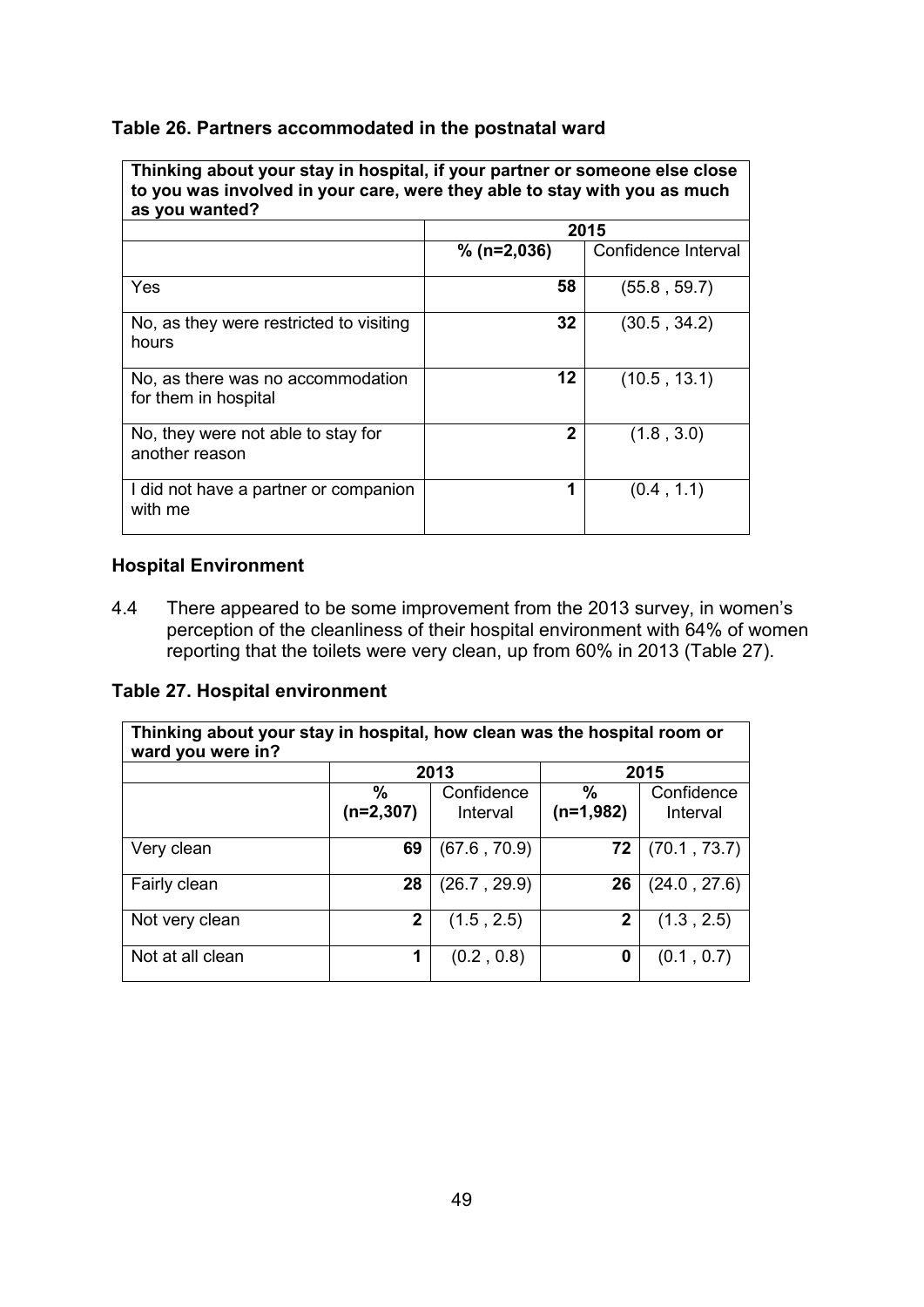| Thinking about your stay in hospital, how clean were the toilets and<br>bathrooms you used? |                              |                        |                              |                        |
|---------------------------------------------------------------------------------------------|------------------------------|------------------------|------------------------------|------------------------|
|                                                                                             |                              | 2013                   |                              | 2015                   |
|                                                                                             | $\frac{0}{0}$<br>$(n=2,301)$ | Confidence<br>Interval | $\frac{9}{6}$<br>$(n=1,986)$ | Confidence<br>Interval |
| Very clean                                                                                  | 60                           | (58.4, 61.8)           | 64                           | (61.9, 65.8)           |
| Fairly clean                                                                                | 34                           | (32.1, 35.5)           | 31                           | (29.3, 33.1)           |
| Not very clean                                                                              | 5                            | (3.8, 5.4)             | 4                            | (2.9, 4.5)             |
| Not at all clean                                                                            | 2                            | (1.0, 2.0)             | 1                            | (0.8, 1.8)             |

# **Infant feeding**

4.5 Scotland has historically had low rates of breastfeeding in comparison to other similar European countries and increasing the rate of successful breastfeeding is a key target for long term improvements in infant and population health. Despite considerable research and NHS focus on strategies to increase the number of babies breast fed, rates remain low. The survey findings indicate however, that the majority of women breast feed, to some extent, during the first few days following birth (Table 28). Overall 52% of women said that their baby was exclusively breast fed in the first few days, with 28% saying that they exclusively formula fed and 19% that they used both breast and formula milk. Almost one quarter of women who said that they exclusively formula fed reported that they did try to breastfeed their baby at least once.

#### **Table 28. Infant feeding**

|                                                   | In the first few days after the birth how was your baby fed? |                        |                     |                        |  |
|---------------------------------------------------|--------------------------------------------------------------|------------------------|---------------------|------------------------|--|
|                                                   |                                                              | 2013                   | 2015                |                        |  |
|                                                   | %<br>$(n=2,340)$                                             | Confidence<br>Interval | $\%$<br>$(n=2,007)$ | Confidence<br>Interval |  |
| Breast milk (or<br>expressed breast milk)<br>only | 49                                                           | (46.8, 50.4)           | 52                  | (49.6, 53.6)           |  |
| Both breast and formula<br>(bottle) milk          | 21                                                           | (19.4, 22.3)           | 19                  | (17.4, 20.6)           |  |
| Formula (bottle) milk<br>only                     | 30                                                           | (28.1, 31.4)           | 28                  | (26.4, 30.0)           |  |
| Other                                             | 1                                                            | (0.5, 1.1)             | 1                   | (0.7, 1.6)             |  |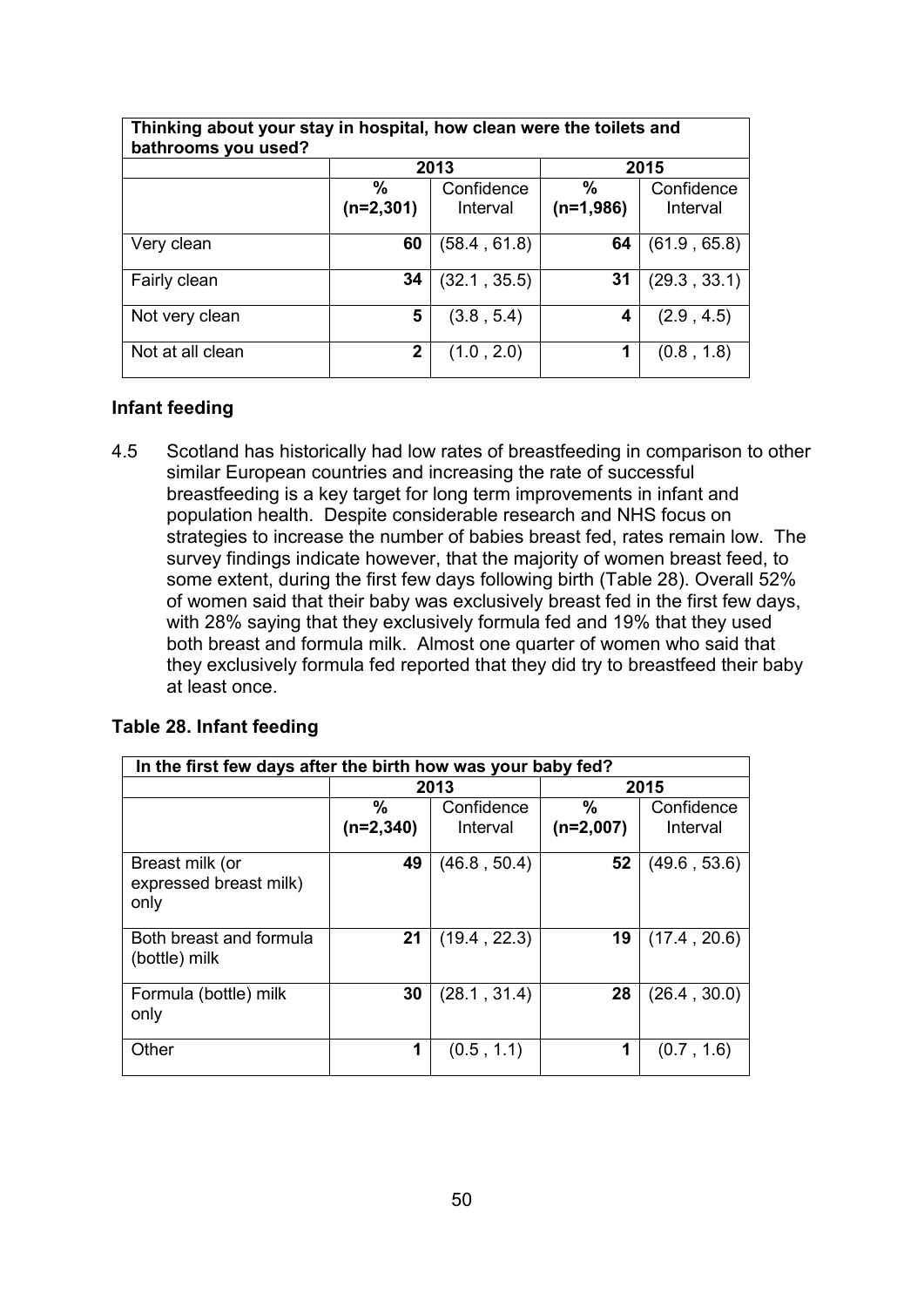| Did you ever try to breastfeed you baby (even if it was only once)? |                   |                        |             |                        |
|---------------------------------------------------------------------|-------------------|------------------------|-------------|------------------------|
|                                                                     |                   | 2013                   |             | 2015                   |
|                                                                     | $\%$<br>$(n=687)$ | Confidence<br>Interval | $% (n=588)$ | Confidence<br>Interval |
| Yes                                                                 | 23                | (19.3, 25.8)           | 23          | (19.3, 26.6)           |
| <b>No</b>                                                           | 77                | (74.2, 80.7)           |             | (73.4, 80.7)           |

# **Infant feeding - support and advice**

4.6 Establishing parenting confidence in infant feeding is a key aspect of maternity care and many women require support and advice about infant feeding whether they choose to breast feed or formula feed their baby. The previous survey indicated that women often reported receiving conflicting advice about aspects of infant feeding and this relates both to formula feeding and breast feeding. Women were asked whether they received relevant advice about feeding their baby from their midwife or midwifery team, while they were pregnant (Table 29). Only 65% said that they definitely did. Most women (84%) said that they felt that their decisions about how they wanted to feed their baby were always respected by staff (Table 30), however, only 62% of women said that midwives and other health professionals gave them active support and encouragement about feeding their baby. This was lowest in NHS Ayrshire & Arran (at 52%) and highest in NHS Tayside (71%). As in the 2013 survey only just over half of women (55%) said that they always received consistent advice from health professionals about feeding their baby and a considerable number of women (17%) said that they did not receive consistent advice.

| During your pregnancy did midwives or the midwifery team provide<br>relevant information about feeding your baby? |                  |                        |                  |                        |
|-------------------------------------------------------------------------------------------------------------------|------------------|------------------------|------------------|------------------------|
|                                                                                                                   | 2013<br>2015     |                        |                  |                        |
|                                                                                                                   | %<br>$(n=2,212)$ | Confidence<br>Interval | %<br>$(n=1,912)$ | Confidence<br>Interval |
| Yes, definitely                                                                                                   | 68               | (66.7, 70.2)           | 65               | (62.8, 66.9)           |
| Yes, to some extent                                                                                               | 26               | (24.6, 28.0)           | 28               | (26.3, 30.1)           |
| <b>No</b>                                                                                                         | 5                | (4.4, 6.1)             |                  | (5.9, 8.1)             |

#### **Table 29. Infant feeding advice during antenatal care**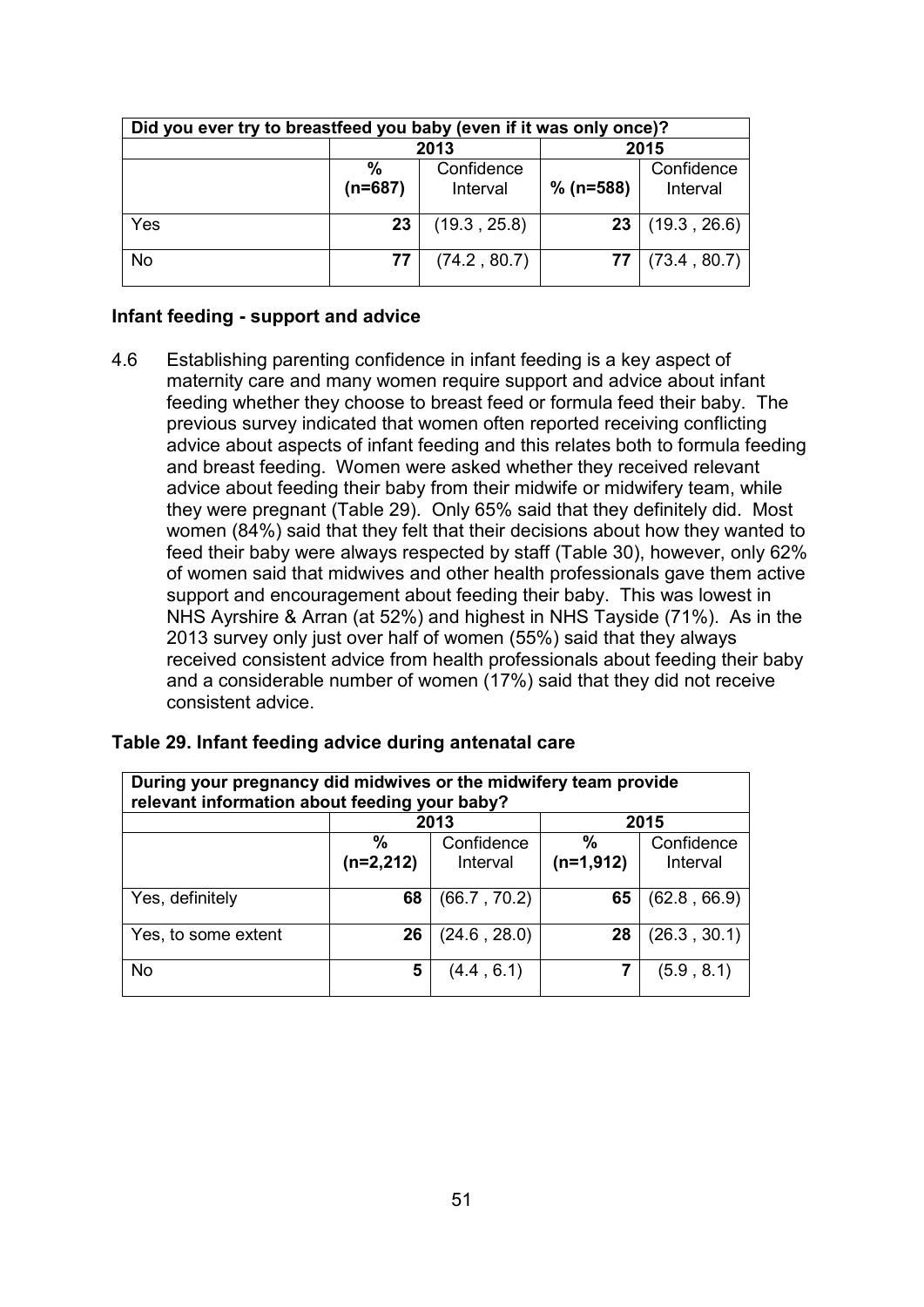| Were your decisions about how you wanted to feed your baby respected                                                            |               |              |               |              |
|---------------------------------------------------------------------------------------------------------------------------------|---------------|--------------|---------------|--------------|
| by staff?                                                                                                                       |               |              |               |              |
|                                                                                                                                 |               | 2013         |               | 2015         |
|                                                                                                                                 | $\frac{0}{0}$ | Confidence   | $\frac{0}{0}$ | Confidence   |
|                                                                                                                                 | $(n=2,314)$   | Interval     | $(n=2,001)$   | Interval     |
|                                                                                                                                 | 82            | (80.5, 83.3) | 84            |              |
| Yes, always                                                                                                                     |               |              |               | (82.1, 85.1) |
| Yes, sometimes                                                                                                                  | 15            | (13.6, 16.1) | 13            | (12.1, 14.9) |
| <b>No</b>                                                                                                                       | 3             | (2.6, 3.9)   | 3             | (2.2, 3.6)   |
| Did you feel that midwives and other health professionals gave you                                                              |               |              |               |              |
| consistent advice about feeding your baby?                                                                                      |               |              |               |              |
|                                                                                                                                 |               | 2013         |               | 2015         |
|                                                                                                                                 | $\frac{0}{0}$ | Confidence   | $\frac{9}{6}$ | Confidence   |
|                                                                                                                                 | $(n=2, 141)$  | Interval     | $(n=1,875)$   | Interval     |
| Yes, always                                                                                                                     | 57            | (55.0, 58.8) | 55            | (53.2, 57.4) |
| Yes, sometimes                                                                                                                  | 27            | (25.6, 29.0) | 28            | (25.8, 29.7) |
| <b>No</b>                                                                                                                       | 16            | (14.4, 17.2) | 17            | (15.3, 18.6) |
| Did you feel that midwives and other health professionals gave you active<br>support and encouragement about feeding your baby? |               |              |               |              |
|                                                                                                                                 |               | 2013         |               | 2015         |
|                                                                                                                                 | $\frac{0}{0}$ | Confidence   | $\frac{9}{6}$ | Confidence   |
|                                                                                                                                 | $(n=2, 186)$  | Interval     | $(n=1,906)$   | Interval     |
| Yes, always                                                                                                                     | 63            | (61.0, 64.7) | 62            | (60.3, 64.4) |
| Yes, sometimes                                                                                                                  | 26            | (24.8, 28.1) | 29            | (26.6, 30.4) |
| <b>No</b>                                                                                                                       | 11            | (9.5, 11.9)  | 9             | (7.9, 10.4)  |
|                                                                                                                                 |               |              |               |              |

# **Table 30. Infant feeding advice and support**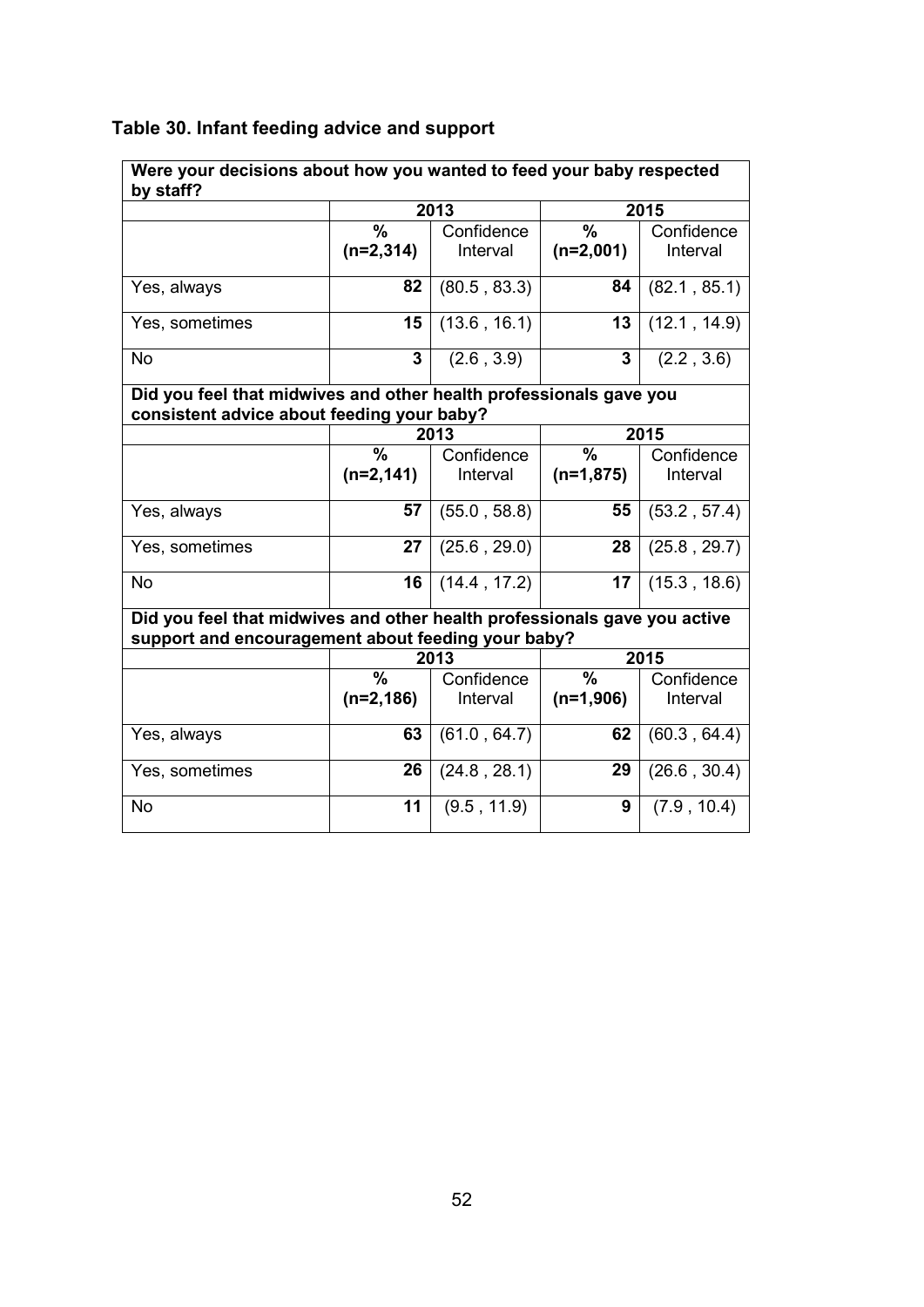# **How women rated their postnatal care in hospital**

4.7 Overall 54% of women rated the care that they received in hospital after giving birth as excellent with 32% rating their care as good. Experiences were reported as being particular positive in the NHS Borders and NHS Fife, and less so in NHS Grampian (where 17% of women felt that their postnatal care was "Fair").





# **What women said about their postnatal care in hospital**

4.8 In total 757 women chose to make comments on their postnatal care in hospital representing 37% of the overall questionnaire sample. The majority of the comments (around 80%) in this section were, in general, negative although a number of women expressed concern regarding some aspects of their experience but were nonetheless very positive about hospital staff and around 20% of comments were entirely positive. Comments made were particularly wide ranging but in general reflected survey findings relating to care and compassion, information and advice, and support for feeding and other aspects of parenting support.

# Care and support

4.9 Many women commented about the care and support that they received from staff, and especially midwifery staff, whose attitude, support and clinical expertise made a great difference to the women's experiences of postnatal care. A number of aspects were highlighted positively by women including approachability and helpfulness of staff.

*'Very attentive staff who were always on hand to ask questions to and gain help'.*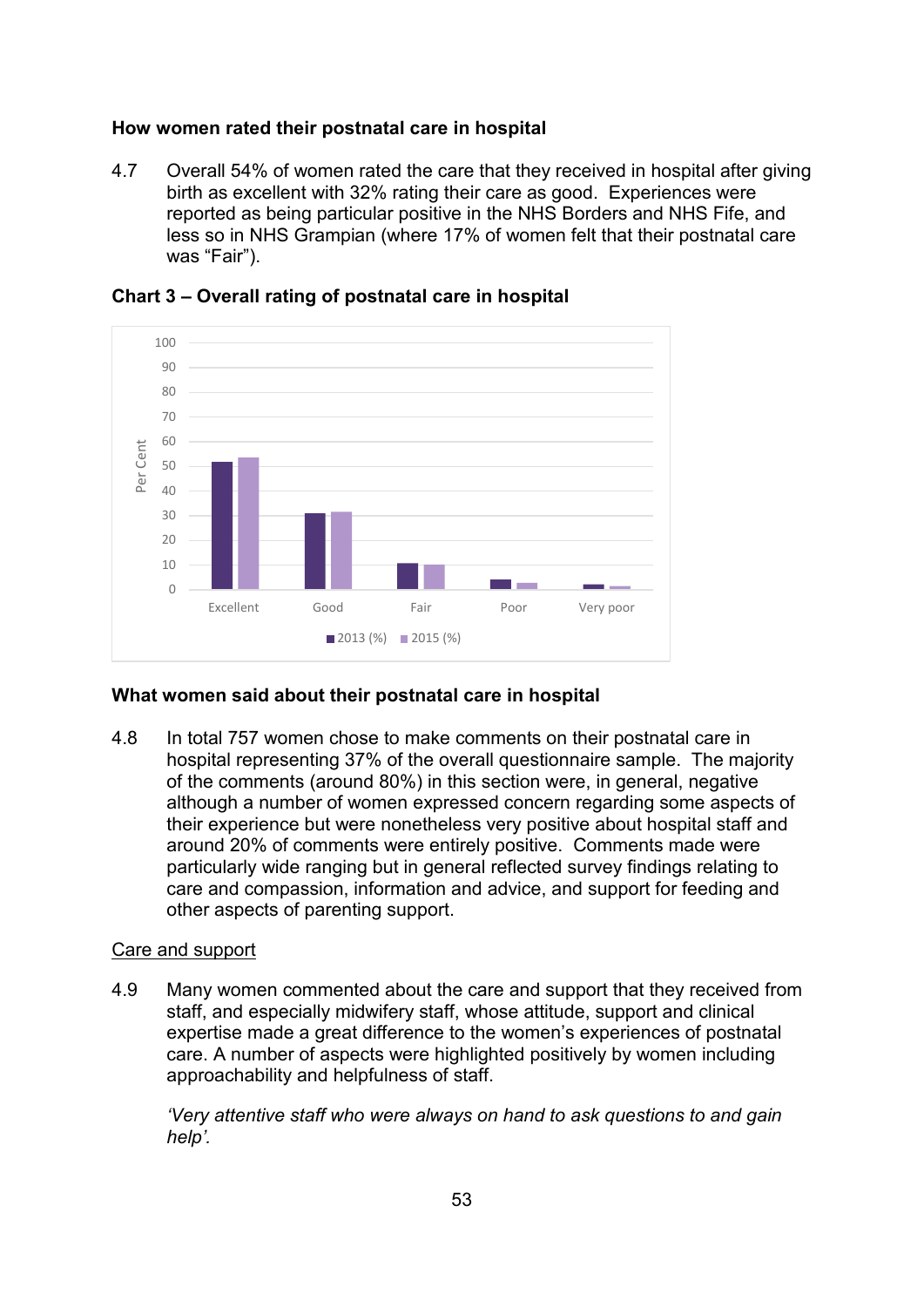4.10 Women appreciated the reassurance of having supportive staff around in the early days and staff who were able to provide a balance between space for them to get to know their new babies and being available for help and advice when needed.

*'All staff were outstanding. Being new parents isn't easy and all staff were supportive both in presence and with helpful hints and tips to care for our baby'.*

4.11 Qualities of being caring, sensitive, supportive and helpful with breastfeeding and infant care advice were particularly valued, and staff having time for them was an important theme. A number of women commented that although aspects of their care had been good or excellent, this was despite staff being perceived as very overstretched and overworked.

*'The midwives and staff were excellent but stretched. They were as helpful as they could be but were very, very busy'.*

4.12 Unfortunately some women did feel that staff were so overstretched and so few in number that it was not possible for them to provide adequate care. This led some women to feel that they were 'in the way' or an inconvenience to the busy staff team.

*'The midwives on the ward were too busy and did not have time to help with bottle feeding, changing nappies or bathing. As a first time mum, I felt that I needed more assistance. I actually felt like I was an inconvenience to the midwives at times'.*

4.13 In addition to the women who felt they had been too much left to fend for themselves during their postnatal stay, there were a number of women who commented specifically on being left alone or being 'forgotten about' by hospital staff.

*'I felt very alone in the ward after having my baby and felt the staff just left me to it and did not check on me. I felt very vulnerable as I had an epidural and could not move'.*

#### Kindness and compassion

4.14 The kindness and supportiveness of staff was also commented upon positively, both when women had felt vulnerable following a difficult birth or where they were well following delivery but nonetheless appreciated care and attention post-natally.

*'Was brilliant, totally cared for. Staff helped shower and dress, as struggled due to stitches. Midwife was gentle and kind. Fantastic care'.*

4.15 However, a number of women reported negative experiences of hospital staff. Sometimes the difficulties experienced by women were linked to staff being overstretched, but this is not always the case. The issues that women have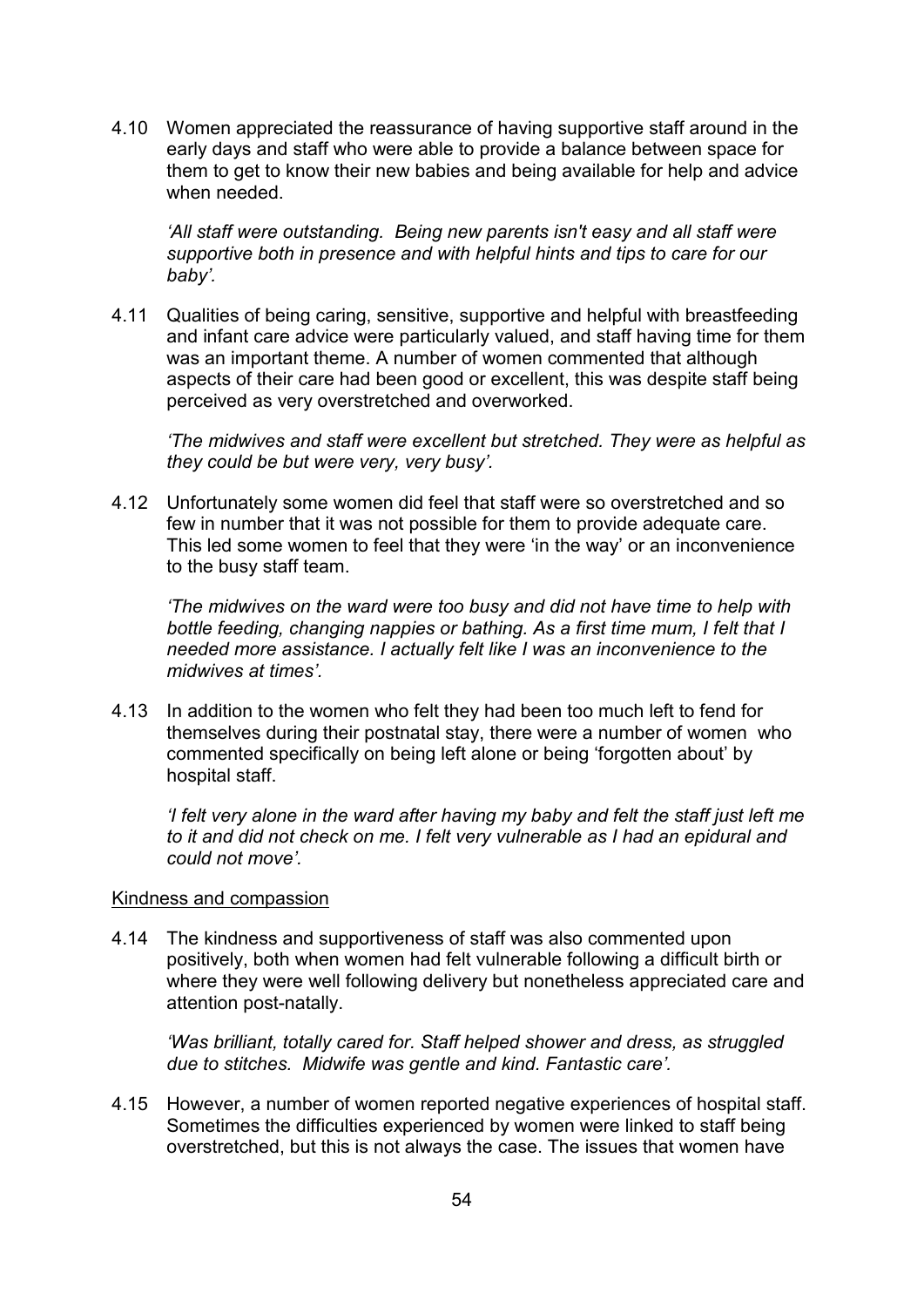commented on include staff being rude, condescending, inattentive, or unhelpful.

*'Some of the nurses were fantastic but others looked down their nose at me and when I would ask questions, they made me feel as if they had no time or desire to listen to me'.*

*'Some of the team were excellent. Some were very ignorant, unsupportive, impatient and some even had lack of care'.*

4.16 Some women unfortunately felt that an overall positive experience of care had been marred by staff members whose behaviour had upset them.

*'Only one member of staff ruined it with her attitude towards me. I feel it was not needed. She was just rude! Otherwise I would have rated my care as excellent'.*

## Physical care, meeting basic care needs

- 4.17 There were a number of comments from women who felt that they were not afforded an acceptable level or care and dignity with other physical needs that they had. The comments vary in the degrees of perceived seriousness and impact, from women who were unhappy with the time it took for them to receive clean sheets or bedding post-birth to women who were frightened getting up to care for their babies and themselves following a Caesarean delivery or epidural without support. Nevertheless all the women who commented about this aspect of their care were in some way suggesting that their basic needs for personal cleanliness, dignity, or mobility had been unrecognised or unmet in the care they and their new babies received.
- 4.18 Following the birth, good nutrition is important for new mothers and their babies, particularly for successful breastfeeding. A small number of women commented positively on the hospital food and the way in which staff met their basic needs well.

*'After giving birth I was given plenty of food and drinks. This really boosted my energy back up. I was so pleased'.*

4.19 However, there were a larger proportion of women who commented in order to express dissatisfaction with the way their basic needs were met postnatally.

*'I have never seen such apathy in the care given to mums and babies postnatal. Myself and other new mums were left without adequate analgesia, water and food. We were treated by some staff, as a nuisance. As an experienced mum, I required very little help, only to address basic issues such as pain relief, hydration, nutrition, privacy and dignity, which staff regularly failed to address'.* 

4.20 A number of women commented negatively about the food and fluids they were provided with during their post-natal stay in hospital. Some women had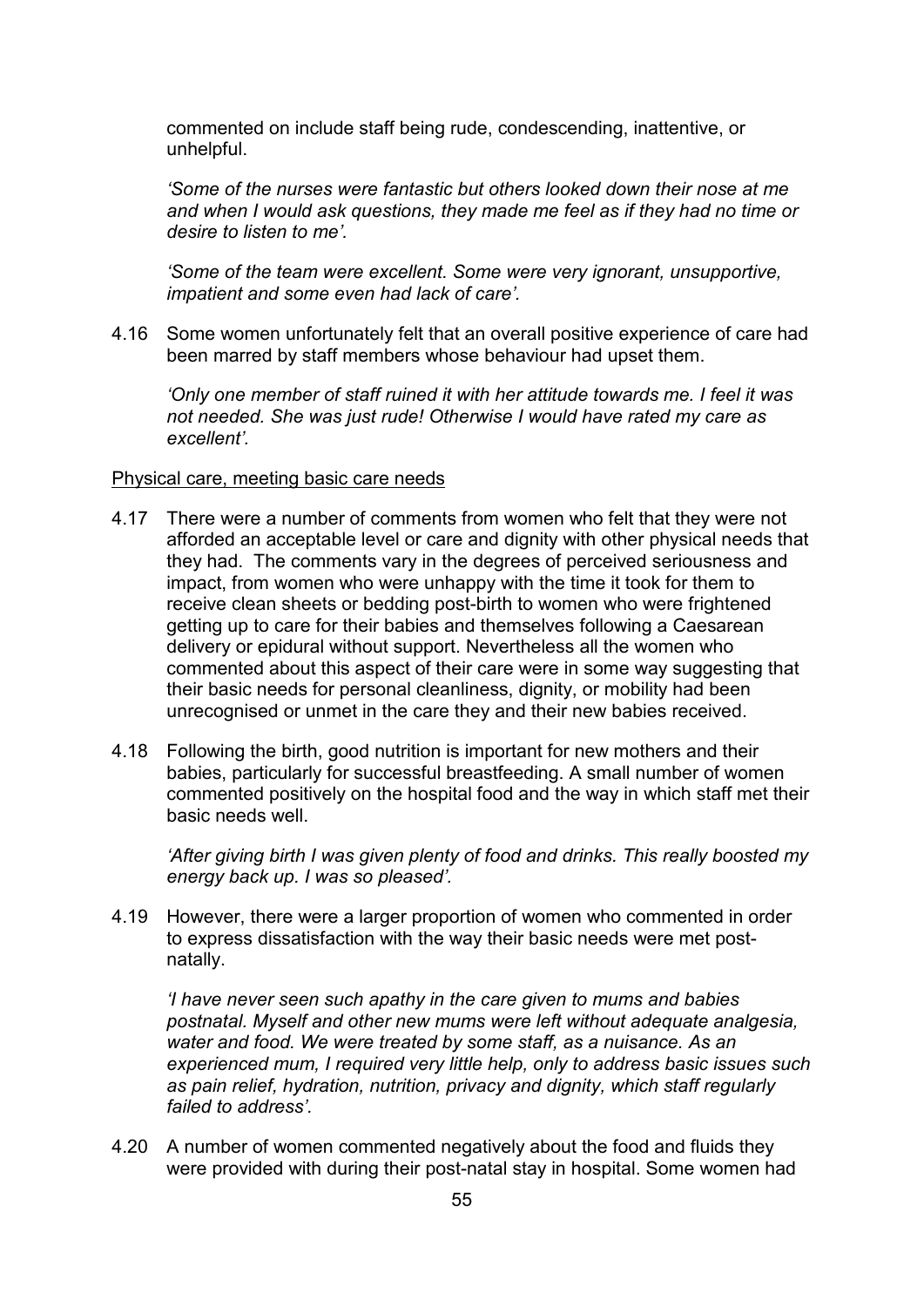difficulty accessing food at all, or in accessing meals that were appropriate to their needs or dietary restrictions.

*'Food within hospital was poor with evening snack not provided due to "no food on ward". How do you expect mums to feed baby by breast!'* 

*'One thing I would like to point out that some patients belong to different religions and they have some food restriction like vegetarian or halal food. I stayed there for two days and ask for them to (provide) halal food. They gave me a list to choose the menu for two time lunch and dinner but didn't get anything after that. I said to them and they give me a list again for the next day but they didn't order that again; that is shameful…'* 

4.21 Sufficient rest was another basic need that some women reported it being difficult to come by on the post-natal ward. The noise of staff, other patients and their babies, and being woken up by staff for monitoring were all mentioned as making it difficult to rest.

*'Often there are too many interruptions for silly things, "do you want tea?" etc. when all you really want is a rest'.*

*'Was on one occasion woken to take blood or some details which is not ideal when you have just given birth. I felt it would have been more appropriate to do checks whilst I was awake, the ward was not busy'.*

## Recovery from birth

4.22 More women were concerned by a lack of focus on maternal recovery following the birth, and felt that post-natal care was baby focused rather than holistically caring for mother and baby together. Some women who felt they had not received enough information about tears or episiotomies sustained during delivery, and on how they should care for themselves to encourage healing.

*'I received no proper aftercare or advice about my condition or how to look after myself. It is also assumed you know how to look after a baby which is very hard for first time mums'.*

*'I was not told that my episiotomy was left as an open wound. Stitched on the inside and left to heal from the inside out. I was not informed how long it would take to heal or when I would start to feel better. I got this information from my named midwife and GP'.*

4.23 A few women commented that they would have simply appreciated having a check from a doctor for themselves as well as their babies before they were discharged.

*'I received a spinal after the birth to remove the placenta. I was not checked by or did not see a doctor before I was discharged. I would have liked to'.*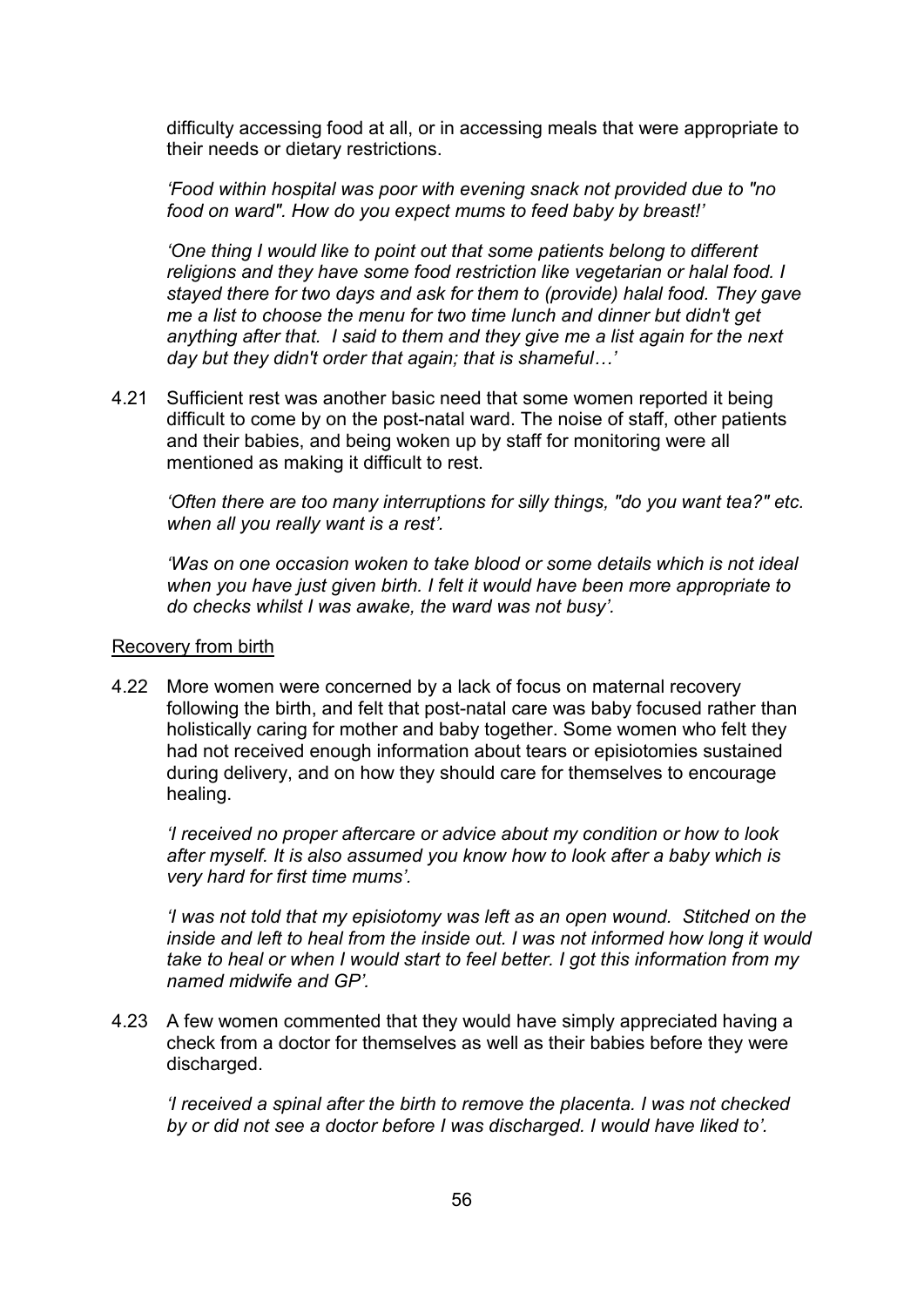#### Information and advice

4.24 The extent to which women can expect practical help and support from hospital staff in caring for their babies is a question that arises from the comments. Some women did feel that they should have been given more help, guidance and 'hands on' support in caring for their infants, and that they had instead been left alone and expected to 'get on with it' when they had not felt able or confident to do so. There were a small number of women who highlighted a lack of continuity in care and consistency of advice as problematic and a small minority of women who felt that lack of communication or information sharing had caused significant problems for them and their babies, or made them feel they were not receiving personcentred care.

*'Send everyone on the same course! Some staff tell us to do things, then others attended and asked why we were doing what we were doing - dummy, feeding, nappies, etc.'* 

*'Midwives did not seem to get a handover - needed to repeat everything including my medical history. Just another mother and baby that needed to be processed'.*

4.25 It is a priority for women post-birth to gain confidence in feeding and caring for their babies. Women appreciated staff who had time to help them to establish breastfeeding, who could support their choices in relation to feeding and who could answer the questions they had about looking after their infants.

*'I did feel silly asking for help with breastfeeding, but the nurses couldn't have been nicer and more helpful. I was very grateful for this help during the night, when family were gone'.*

*'The hospital midwives were very good and provided excellent support and advice on breastfeeding'.*

4.26 However, some women were disappointed by a lack of breastfeeding support, inconsistent advice, or an approach that was experienced as invasive or judgemental.

*'I had difficulties breastfeeding and I felt like I had too many people telling me different ways of trying to breastfeed. Although they were just trying to be helpful, I just needed a bit of consistency'.*

4.27 A small number of women reported that their feeding choices had not been respected or supported by staff.

*'My baby struggled to feed immediately after birth and I was constantly offered a formula bottle milk rather than a pump to express my milk. I did not like this'.* 

4.28 Several women indicated that they had been unable to continue with breastfeeding due to lack of support or that they had persevered despite the poor support and advice they had received in hospital.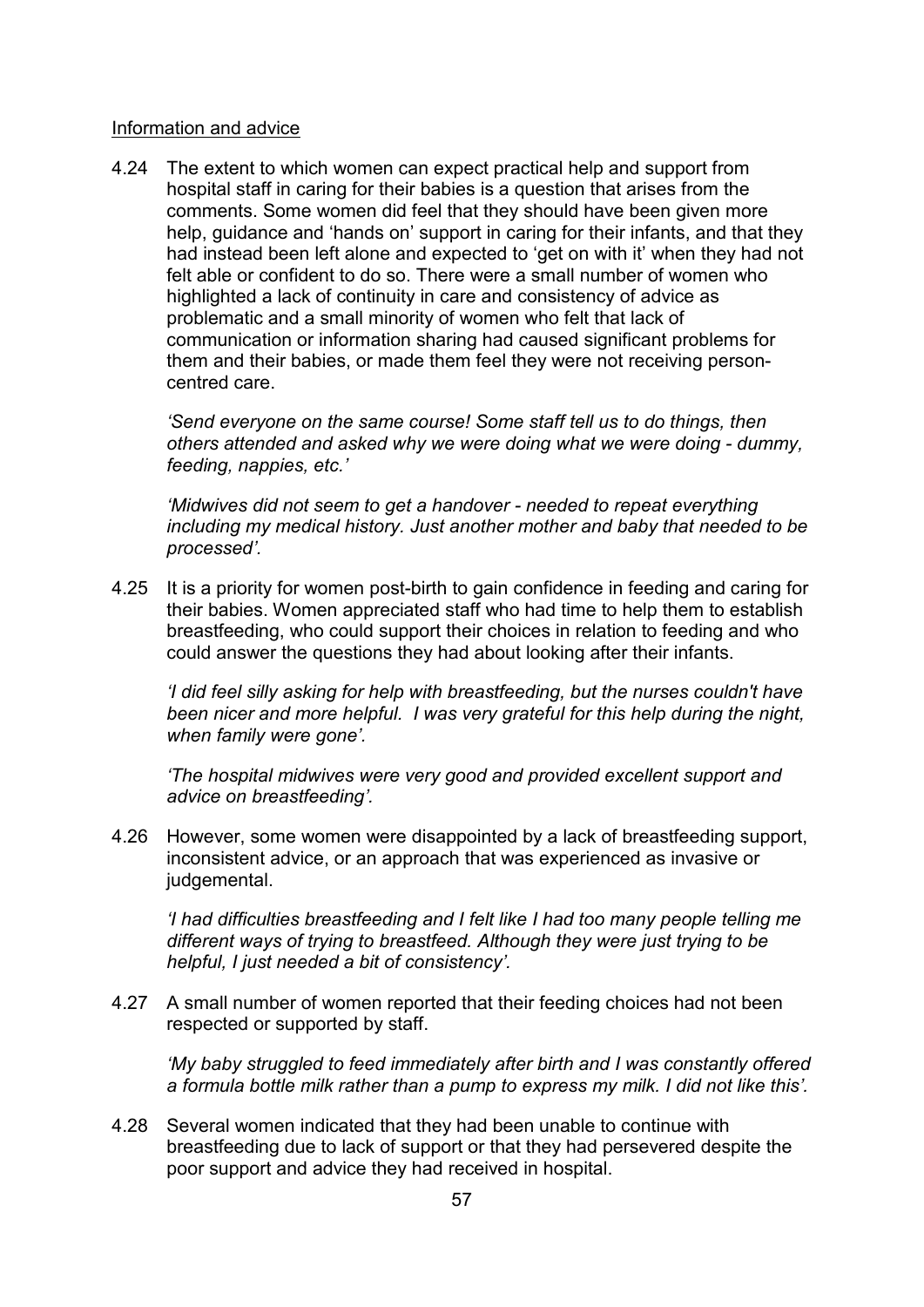*'If I had received more help and guidance regarding breastfeeding I feel I would have been able to continue. Specifically in hospital, I was shown once how to latch on by a very harassed nurse'.*

4.29 As well as support for feeing their babies, there were a small number of women who indicated there could have been more support with other aspects of infant care whilst in hospital.

*'I was not shown how to bathe my baby before being discharged'.*

4.30 And some women who felt that this aspect of their care had been good.

*'The ward nurses and staff were all fantastic! I was looked after with 100%, very caring and helpful through my stay and were always at hand to help me with my child'.*

## Partner involvement

4.31 Some women also indicated that they found their separation from their partners and family as a result of restricted visiting hours very difficult. There was a view expressed in some of the comments that policies need to change to allow fathers to be more involved in caring for their babies and supporting their partners where a post-natal stay in hospital is necessary for mother and baby.

*'I wanted my partner to stay with me but only found out after the birth that he could not - this made me apprehensive. As a first time mum I felt unsupported overnight because of this'.*

*'Overall, it was excellent. But it would have been good to have accommodation for my husband to stay overnight'.*

# Length of Stay and Discharge Home

4.32 A number of women commented upon the length of time they had stayed in hospital, and the process of being discharged home. Some women had appreciated spending some time with their babies before going home to older children.

*'I was given the opportunity to stay overnight but we decided to go home to our other children. Being able to relax in the ward with our new baby (for 8 hours) was a very important time for us'.*

4.33 Comments were positive where staff had been able to gauge parents' confidence and to respect their wishes in terms of length of stay.

*'My local hospital did not specify when I went home. I was able to choose for myself as long as everything was fine with the baby. There was never a time limit or them telling me I had to be out within a certain time which I really appreciated. I received excellent support for breastfeeding whilst there and at home'.*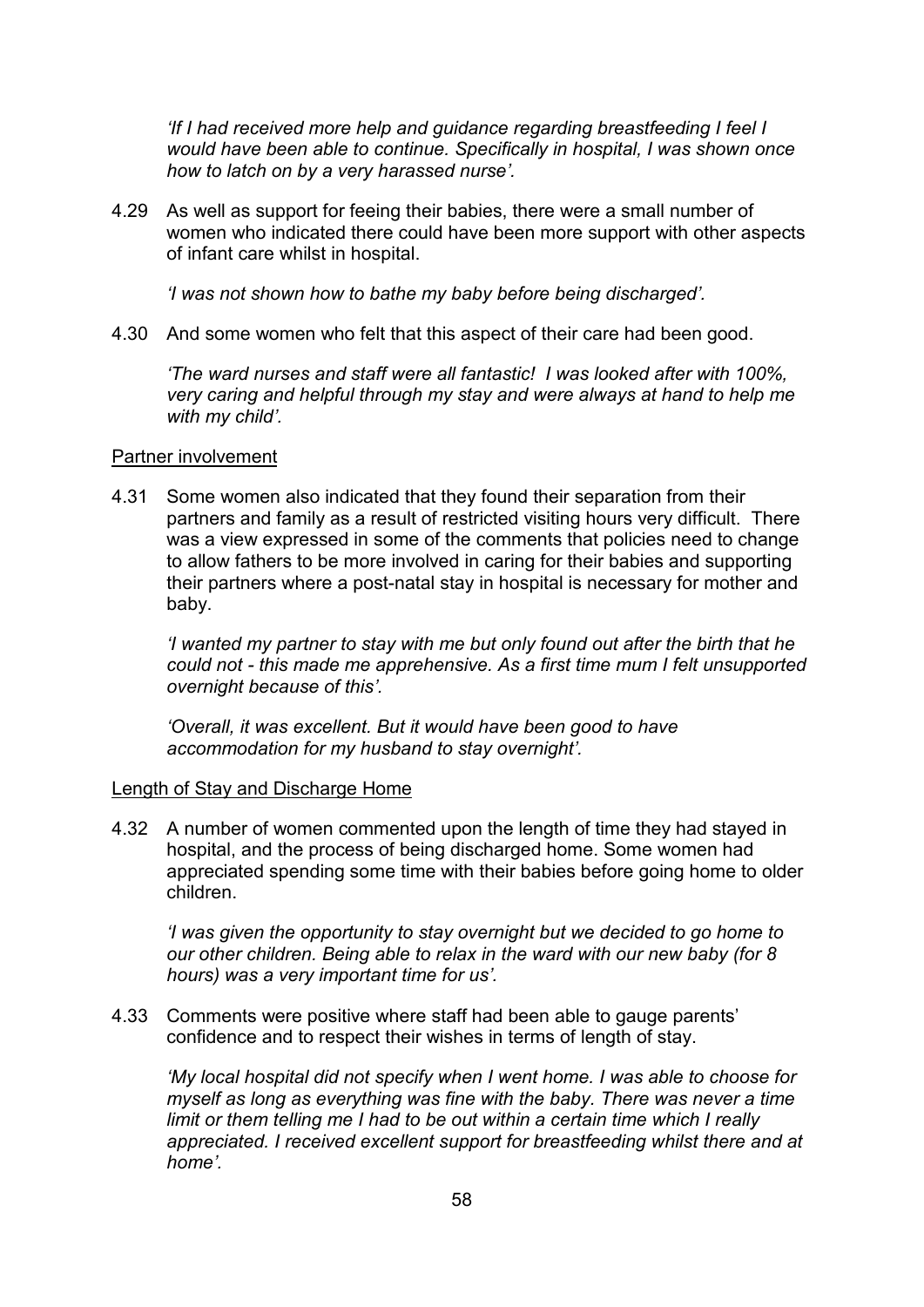4.34 However some women commented that they felt they had been discharged too soon before they had recovered fully from the birth and established feeding, sometimes leading to problems later on.

*'The policy for the unit was to send mothers home on the same day. I feel this is too short, especially as I had not managed to establish breastfeeding. I had great follow-up support from staff but do feel more time in hospital would be better for most mothers'.*

4.35 There were a number of comments specifically about the process of being discharged. Mainly these concerned a lengthy wait for discharge due to staff being too busy to complete the necessary checks or paperwork.

*'The staff were always kind and helpful but they were clearly too busy. They proposed a 6 hour discharge but in fact didn't really get round to checking on us until about 6 hours, they were really too busy and it was not fair on them, they were trying their hardest but in a compromised position'.*

# **Care at home after the birth**

- 4.36 All women currently receive midwifery care following discharge from hospital for a period of at least 10 days after they give birth. Current guidance advises that postnatal care should be planned to ensure continuity of care and care that is individualised to the needs of mothers and babies. With a focus on practical advice and information on recovery following birth, including signs and symptoms mothers should be aware of as well as practical advice and information on infant feeding and coping strategies.
- 4.37 Overall, women appear to be seeing a midwife slightly less often than in 2013 with 11% compared to 9% saying that they saw a midwife only once or twice after they went home from hospital. The majority of women (82%) said that they felt that they saw a midwife around the right number of times (Table 31). Almost all women (99%) reported that they had been visited in their home by a midwife with 29% of women saying that they had also seen a midwife in a clinic following the birth of their baby (Table 31a).

| How many times in total did you see a midwife after you went home? |                     |                        |                     |                        |
|--------------------------------------------------------------------|---------------------|------------------------|---------------------|------------------------|
|                                                                    |                     | 2013                   | 2015                |                        |
|                                                                    | $\%$<br>$(n=2,268)$ | Confidence<br>Interval | $\%$<br>$(n=1,944)$ | Confidence<br>Interval |
| 1 to $2$                                                           | 9                   | (8.2, 10.4)            | 11                  | (9.8, 12.4)            |
| $3$ to 4                                                           | 50                  | (48.1, 51.8)           | 50                  | (48.1, 52.3)           |
| $5$ to $6$                                                         | 26                  | (24.8, 28?)            | 25                  | (23.5, 27.1)           |
| $>= 7$                                                             | 14                  | (13.1, 15.6)           | 13                  | (12.0, 14.8)           |

# **Table 31. Midwife care following hospital discharge**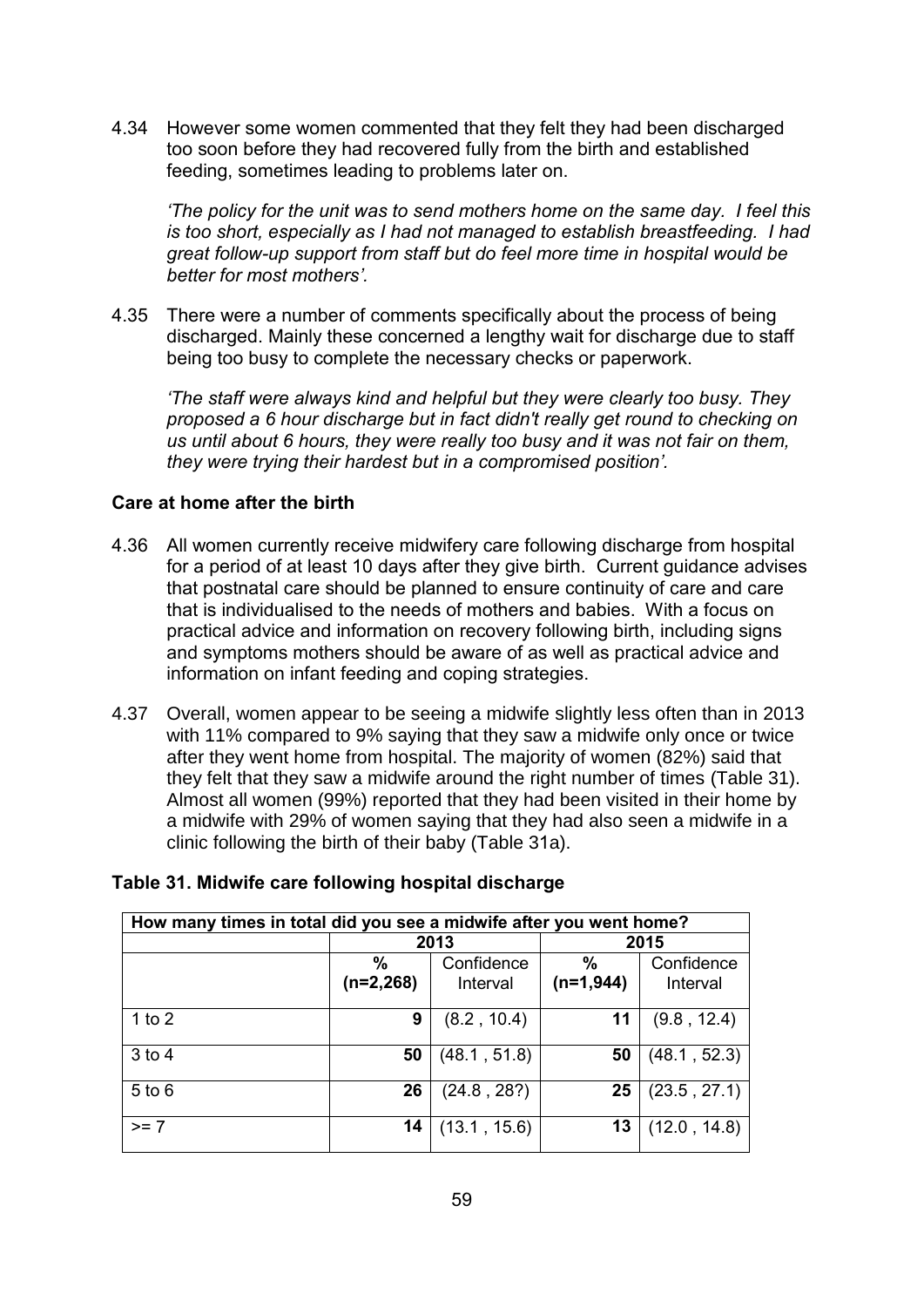| Would you have liked to have seen a midwife |                  |                        |                     |                        |
|---------------------------------------------|------------------|------------------------|---------------------|------------------------|
|                                             |                  | 2013                   |                     | 2015                   |
|                                             | %<br>$(n=2,331)$ | Confidence<br>Interval | $\%$<br>$(n=2,003)$ | Confidence<br>Interval |
| More often?                                 | 16               | (14.3, 16.9)           | 13                  | (11.2, 13.9)           |
| Less often?                                 | 3                | (2.8, 4.1)             | 6                   | (4.6, 6.5)             |
| I saw a midwife as much<br>as I wanted      | 81               | (79.5, 82.4)           | 82                  | (80.3, 83.5)           |

4.38 The majority of women said that they were not offered the option of a clinic visit. For those who had seen a midwife in a clinic around three quarters said that this was completely convenient for them however, for 26% of women the clinic was only convenient to some extent or not at all. Most women (80%) said that they were not offered a choice of where they could see the midwife after they went home from hospital (Table 32).

|  |  |  |  | Table 31a. Location for postnatal care |  |
|--|--|--|--|----------------------------------------|--|
|--|--|--|--|----------------------------------------|--|

| Since your baby's birth have you been visited at home by a midwife?                   |                     |                     |  |  |
|---------------------------------------------------------------------------------------|---------------------|---------------------|--|--|
|                                                                                       |                     | 2015                |  |  |
|                                                                                       | %<br>$(n=1,971)$    | Confidence Interval |  |  |
| Yes                                                                                   | 99                  | (98.1, 99.1)        |  |  |
| Yes, but I had to contact them to<br>arrange this                                     | 1                   | (0.8, 1.8)          |  |  |
| No, this was not offered                                                              | $\bf{0}$            | (0.0, 0.3)          |  |  |
| Since your baby's birth have you seen a midwife at a clinic?                          |                     |                     |  |  |
|                                                                                       | 2015                |                     |  |  |
|                                                                                       | $\%$<br>$(n=2,006)$ | Confidence Interval |  |  |
| Yes                                                                                   | 28                  | (26.2, 29.8)        |  |  |
| Yes, but I had to contact them to<br>arrange this                                     | 1                   | (0.7, 1.6)          |  |  |
| No, this was not offered                                                              | 58                  | (55.8, 59.8)        |  |  |
| No, I was visiting or staying near my<br>baby in a neonatal unit (NNU, NICU,<br>SCBU) | 3                   | (2.0, 3.3)          |  |  |
| No, for another reason                                                                | 10                  | (9.2, 11.7)         |  |  |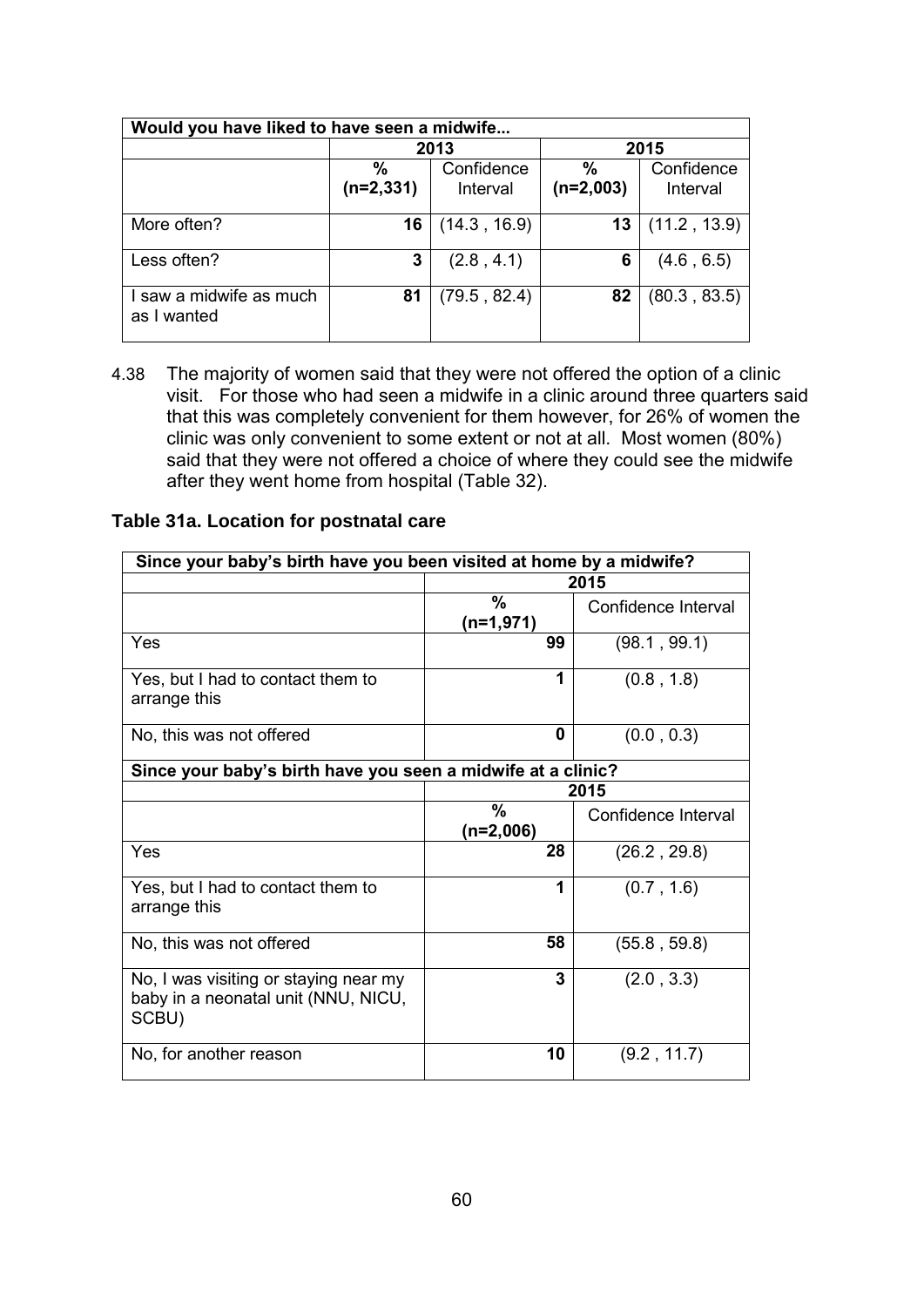| Was it convenient for you to see a midwife at a clinic? |             |                     |
|---------------------------------------------------------|-------------|---------------------|
|                                                         |             | 2015                |
|                                                         | %           | Confidence Interval |
|                                                         | $(n=561)$   |                     |
| Yes, completely                                         | 74          | (70.0, 77.6)        |
| Yes, to some extent                                     | 23          | (18.9, 26.2)        |
| Not at all                                              | 4           | (2.0, 5.2)          |
| Were you given a choice about where you saw a midwife?  |             |                     |
|                                                         |             | 2015                |
|                                                         | $\%$        | Confidence Interval |
|                                                         | $(n=1,808)$ |                     |
| Yes                                                     | 20          | (18.7, 22.1)        |
| <b>No</b>                                               | 80          | (77.9, 81.3)        |

# **Table 32. Choice of location for postnatal care**

# **Continuity of care**

4.39 Just over half of women (51%) reported seeing the same midwife either all or most of the time, an increase from 2013, in the number of women reporting that they always saw the same midwife for both antenatal and postnatal care. Overall 71% of women said that they saw their named midwife at least some of the time during their postnatal care after leaving hospital (either at home or in a clinic) (Table 33).

# **Table 33. Continuity of postnatal care at home**

| If you saw a midwife for your care at home after birth, did you see the<br>same one every time? |             |              |                     |              |
|-------------------------------------------------------------------------------------------------|-------------|--------------|---------------------|--------------|
|                                                                                                 |             | 2013         |                     | 2015         |
|                                                                                                 | $\%$        | Confidence   | %                   | Confidence   |
|                                                                                                 | $(n=2,254)$ | Interval     | $(n=1,953)$         | Interval     |
| Yes, every time                                                                                 | 17          | (15.8, 18.6) | 17                  | (15.7, 18.9) |
| Yes, most of the time                                                                           | 34          | (32.3, 35.8) | 34                  | (31.9, 35.8) |
| <b>No</b>                                                                                       | 49          | (46.9, 50.6) | 49                  | (46.8, 50.9) |
| Did you see your named midwife at home or in a clinic after birth?                              |             |              |                     |              |
|                                                                                                 |             |              | 2015                |              |
|                                                                                                 |             | $\%$         | Confidence Interval |              |
|                                                                                                 |             | (n=1,679)    |                     |              |
| Yes, I saw them all / most of the time                                                          |             |              | 40                  | (37.8, 42.3) |
| Yes, I saw them some of the time                                                                |             |              | 31                  | (28.6, 32.7) |
| No                                                                                              |             |              | 29                  | (27.2, 31.4) |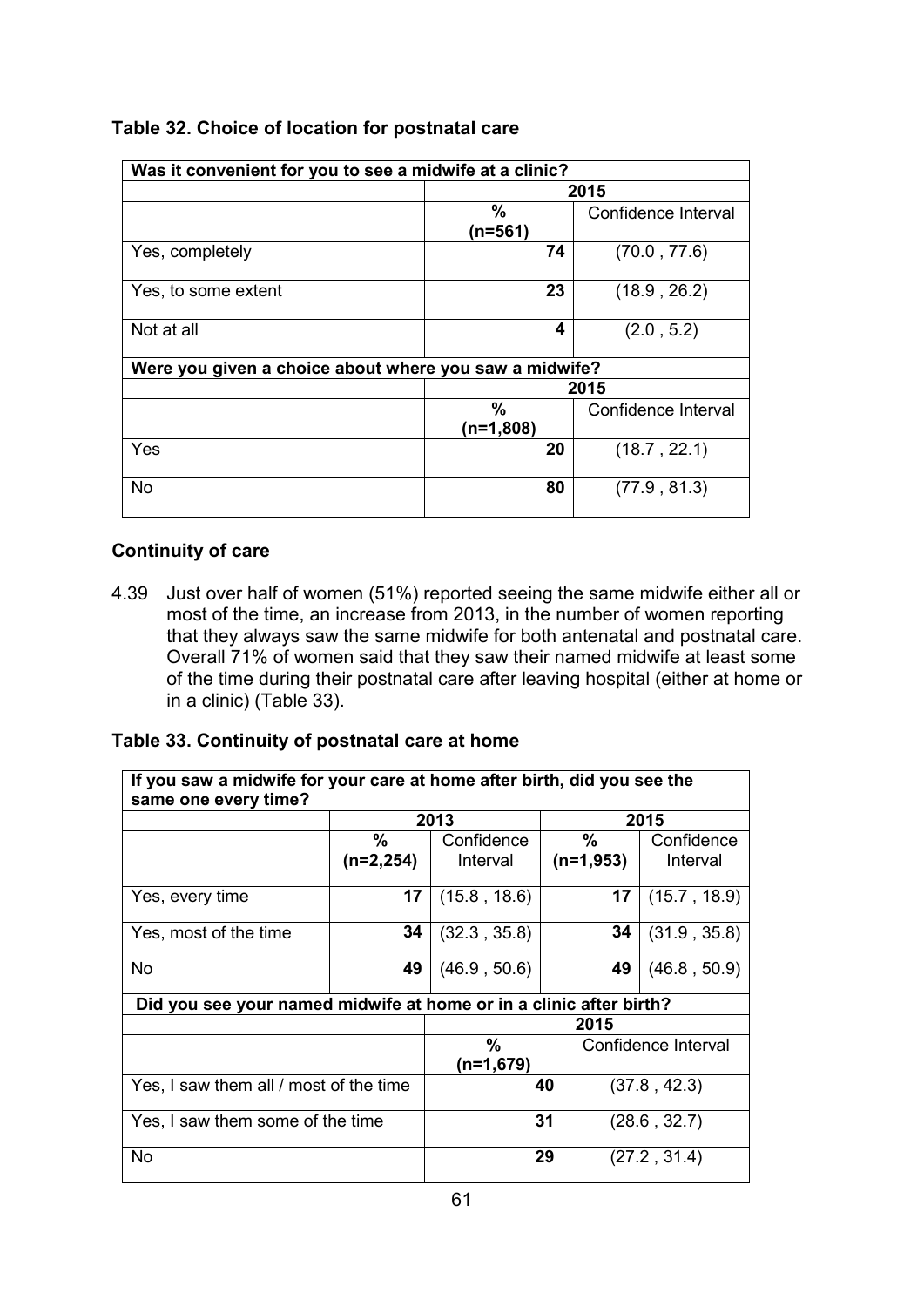| Did you see the same midwife for both your antenatal and postnatal care? |                     |                        |                              |                        |
|--------------------------------------------------------------------------|---------------------|------------------------|------------------------------|------------------------|
|                                                                          |                     | 2013                   | 2015                         |                        |
|                                                                          | $\%$<br>$(n=2,308)$ | Confidence<br>Interval | $\frac{0}{0}$<br>$(n=1,991)$ | Confidence<br>Interval |
| Yes, always                                                              | 10                  | (8.6, 10.8)            | 14                           | (12.2, 15.0)           |
| Yes, most of the time                                                    | 34                  | (32.6, 36.1)           | 37                           | (34.8, 38.6)           |
| No, but I would have<br>liked to                                         | 28                  | (26.4, 29.7)           | 25                           | (23.2, 26.7)           |
| No, but I did not mind                                                   | 28                  | (26.3, 29.6)           | 25                           | (23.0, 26.5)           |

## **Accessibility of services**

4.40 Almost all women said that they had a telephone number for contact with a midwife or midwifery team and a large majority of women who did so (85%) reported always getting the help that they needed (Table 34).

#### **Table 34. Access to midwifery care during postnatal care at home**

| When you were at home after the birth of your baby, did you have a<br>telephone number for a midwife or midwifery team that you could contact? |                                                                          |              |                |              |  |  |
|------------------------------------------------------------------------------------------------------------------------------------------------|--------------------------------------------------------------------------|--------------|----------------|--------------|--|--|
|                                                                                                                                                |                                                                          | 2013         |                | 2015         |  |  |
|                                                                                                                                                | %                                                                        | Confidence   | $\frac{0}{0}$  | Confidence   |  |  |
|                                                                                                                                                | $(n=2,318)$                                                              | Interval     | $(n=1,997)$    | Interval     |  |  |
| Yes                                                                                                                                            | 98                                                                       | (97.6, 98.6) | 98             | (97.6, 98.7) |  |  |
| <b>No</b>                                                                                                                                      | $\mathbf{2}$                                                             | (1.4, 2.4)   | $\overline{2}$ | (1.3, 2.4)   |  |  |
| needed?                                                                                                                                        | If you contacted a midwife or midwifery team were you given the help you |              |                |              |  |  |
|                                                                                                                                                |                                                                          | 2013         |                | 2015         |  |  |
|                                                                                                                                                | %                                                                        | Confidence   | $\frac{0}{0}$  | Confidence   |  |  |
|                                                                                                                                                | $(n=1,418)$                                                              | Interval     | $(n=1,249)$    | Interval     |  |  |
| Yes, always                                                                                                                                    | 86                                                                       | (84.5, 87.9) | 85             | (83.2, 87.2) |  |  |
| Yes, sometimes                                                                                                                                 | 10                                                                       | (8.4, 11.4)  | 12             | (10.0, 13.7) |  |  |
| <b>No</b>                                                                                                                                      | $\overline{2}$                                                           | (1.5, 2.9)   | 1              | (0.8, 2.2)   |  |  |
| No as I was not able to<br>contact a midwife                                                                                                   | $\overline{2}$                                                           | (1.0, 2.3)   | $\mathbf{2}$   | (0.8, 2.2)   |  |  |

# **Woman centred care**

4.41 Most women felt that the midwives they saw during their postnatal care at home always listened to them although 21% felt that this was not always the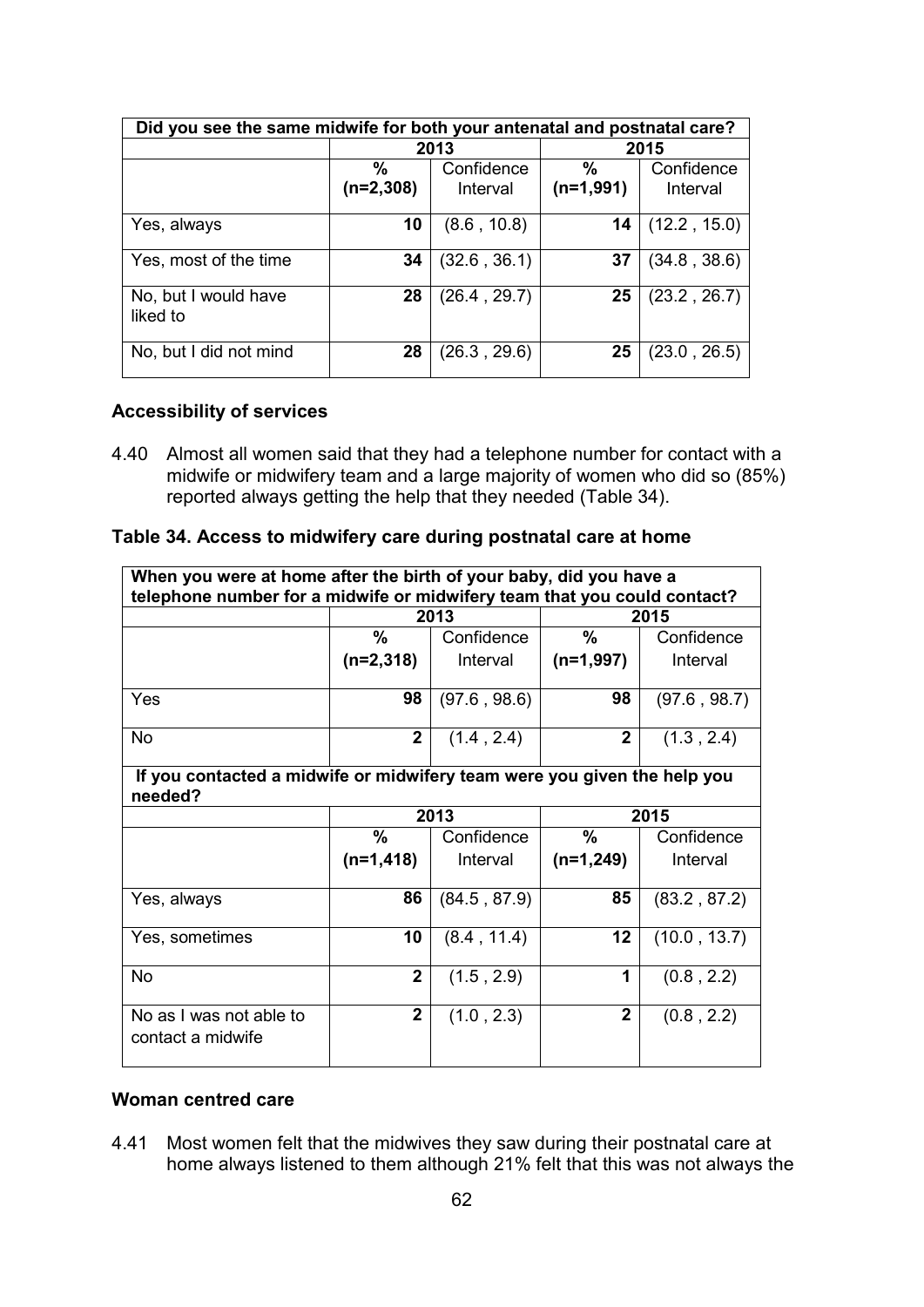case. There was an increase from 2013 in the number of women who felt that their midwife or midwives always took their personal circumstances into account when giving advice, however 19% said that they only sometimes or did not do so. In relation to the trust and confidence women had in their midwives there was no change to the findings of the 2013 survey, 78% of women said that they always had trust and confidence in their midwives while just over one in five women said that this was not always the case (Table 35).

#### **Table 35. Woman centred postnatal care**

| Did you feel that the midwife or midwives that you saw always listened to<br>you?                 |                                                                                                                   |              |                          |              |  |  |
|---------------------------------------------------------------------------------------------------|-------------------------------------------------------------------------------------------------------------------|--------------|--------------------------|--------------|--|--|
|                                                                                                   |                                                                                                                   | 2013         |                          | 2015         |  |  |
|                                                                                                   | $\overline{\frac{9}{6}}$                                                                                          | Confidence   | $\overline{\frac{9}{6}}$ | Confidence   |  |  |
|                                                                                                   | $(n=2,323)$                                                                                                       | Interval     | $(n=2,008)$              | Interval     |  |  |
| Yes, always                                                                                       | 78                                                                                                                | (76.5, 79.5) | 79                       | (77.3, 80.7) |  |  |
| Yes, sometimes                                                                                    | 19                                                                                                                | (17.6, 20.4) | 18                       | (16.7, 19.9) |  |  |
| <b>No</b>                                                                                         | 3                                                                                                                 | (2.4, 3.7)   | 3                        | (2.0, 3.3)   |  |  |
|                                                                                                   | Did the midwife or midwives that you saw take your personal<br>circumstances into account when giving you advice? |              |                          |              |  |  |
|                                                                                                   |                                                                                                                   | 2013         | 2015                     |              |  |  |
|                                                                                                   | $\frac{0}{0}$                                                                                                     | Confidence   | $\frac{0}{6}$            | Confidence   |  |  |
|                                                                                                   | $(n=2,052)$                                                                                                       | Interval     | $(n=1,864)$              | Interval     |  |  |
| Yes, always                                                                                       | 78                                                                                                                | (76.6, 79.9) | 81                       | (79.6, 83.0) |  |  |
| Yes, sometimes                                                                                    | 19                                                                                                                | (17.1, 20.2) | $\overline{17}$          | (14.9, 18.1) |  |  |
| <b>No</b>                                                                                         | $\overline{\mathbf{3}}$                                                                                           | (2.4, 3.8)   | $\overline{2}$           | (1.5, 2.8)   |  |  |
| Did you have confidence and trust in the midwives and midwifery team you<br>saw after going home? |                                                                                                                   |              |                          |              |  |  |
|                                                                                                   |                                                                                                                   | 2013         |                          | 2015         |  |  |
|                                                                                                   | $\frac{0}{0}$                                                                                                     | Confidence   | $\frac{0}{2}$            | Confidence   |  |  |
|                                                                                                   | $(n=2,315)$                                                                                                       | Interval     | $(n=2,011)$              | Interval     |  |  |
| Yes, always                                                                                       | 78                                                                                                                | (76.3, 79.3) | 78                       | (76.1, 79.5) |  |  |
| Yes, sometimes                                                                                    | 19                                                                                                                | (17.5, 20.4) | 19                       | (17.8, 21.1) |  |  |
| <b>No</b>                                                                                         | 3                                                                                                                 | (2.6, 3.9)   | 3                        | (2.1, 3.5)   |  |  |

#### **In the six weeks after birth…**

4.42 Women were asked about the care that they received in the six weeks following birth. For most mothers and babies care will be transferred from the midwifery team to the health visitor at about 10 days after the birth. This means that the following questions ask women about care they may have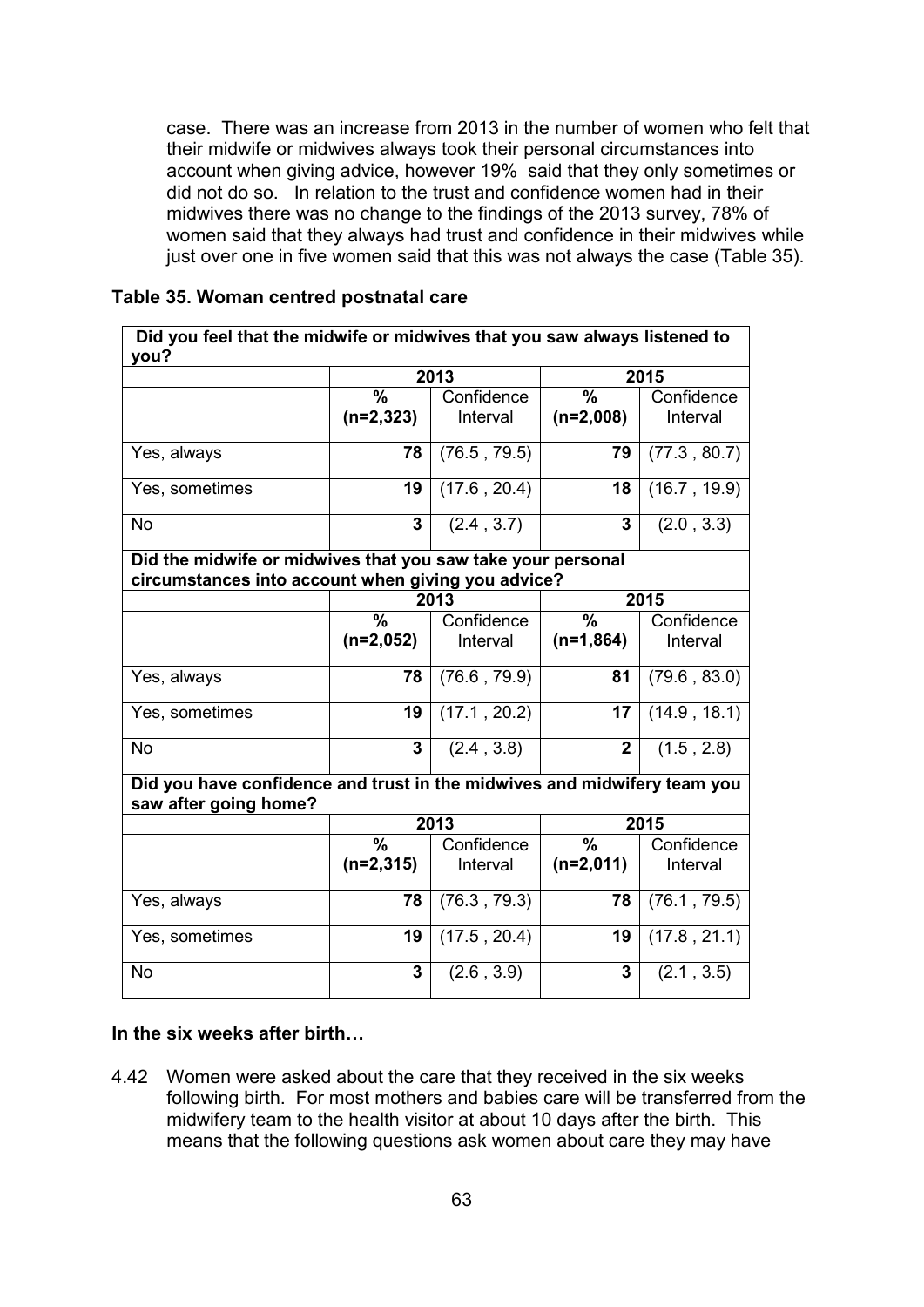received from midwives and health visitors and possibly other members of the multi professional care team such as the GP.

4.43 It appears that the large majority of women did receive some practical aspects of care and advice. Almost all said that they were told that they would need to arrange a postnatal check-up at between four and six weeks after the birth. Similarly almost all were given advice about contraception. Overall 95% of women said that they were offered contraceptive information or advice, up from 92% in 2013 (Table 36).

| Did a midwife tell you that you would need to arrange a postnatal check-up<br>of your own health? (Around 4-8 weeks after the birth) |                  |                        |                     |                        |  |
|--------------------------------------------------------------------------------------------------------------------------------------|------------------|------------------------|---------------------|------------------------|--|
|                                                                                                                                      |                  | 2013                   |                     | 2015                   |  |
|                                                                                                                                      | ℅<br>$(n=2,260)$ | Confidence<br>Interval | $\%$<br>$(n=1,966)$ | Confidence<br>Interval |  |
| Yes                                                                                                                                  | 93               | (91.7, 93.7)           | 92                  | (91.1, 93.3)           |  |
| <b>No</b>                                                                                                                            | 7                | (6.3, 8.3)             | 8                   | (6.7, 8.9)             |  |
| Were you given information or offered advice from a health professional<br>about contraception?                                      |                  |                        |                     |                        |  |
|                                                                                                                                      |                  | 2013                   |                     | 2015                   |  |
|                                                                                                                                      | %<br>$(n=2,295)$ | Confidence<br>Interval | %<br>$(n=1,991)$    | Confidence<br>Interval |  |
| Yes                                                                                                                                  | 92               | (91.5, 93.4)           | 95                  | (94.1, 95.9)           |  |
| <b>No</b>                                                                                                                            | 8                | (6.6, 8.5)             | 5                   | (4.1, 5.9)             |  |

# **Table 36. Advice on the postnatal check-up and contraception**

4.44 However, there was a decrease in the number of women who said that they definitely received help and advice about their baby's health and progress (74% compared to 78%) with over one in four women saying only to some extent or that they did not receive this help and advice. More women said that they received this help and advice in NHS Dumfries & Galloway (81%) compared to NHS Forth Valley and NHS Borders (63% and 66% respectively). Sixty seven per cent of women said they definitely received help and advice about feeding their baby with one third of women saying only to some extent or no (Table 37).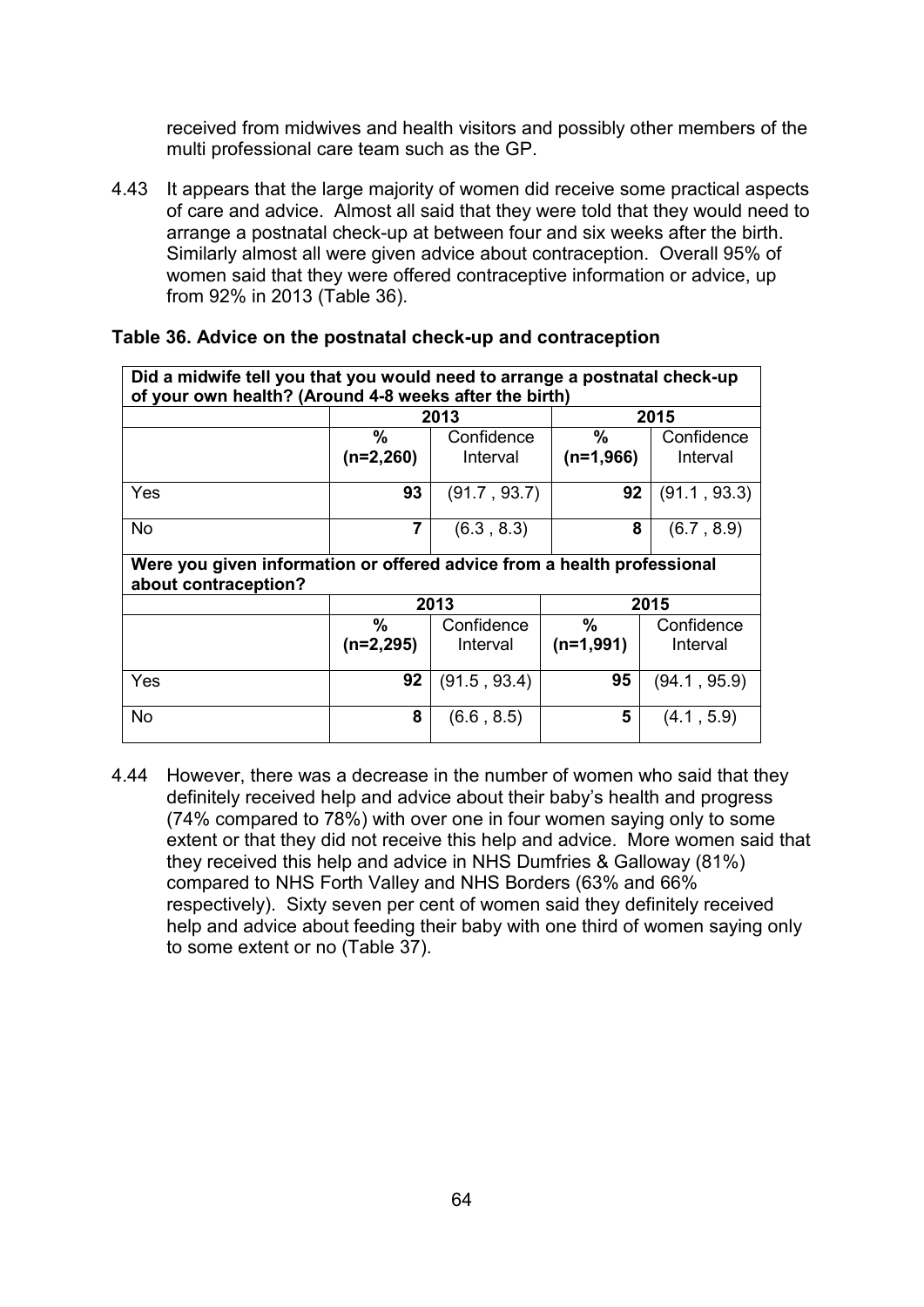| In the six weeks after the birth of your baby did you receive help and<br>advice from health professionals about your baby's health and progress? |                 |              |                |              |  |  |  |  |
|---------------------------------------------------------------------------------------------------------------------------------------------------|-----------------|--------------|----------------|--------------|--|--|--|--|
|                                                                                                                                                   | 2013            |              | 2015           |              |  |  |  |  |
|                                                                                                                                                   | %<br>Confidence |              | $\frac{0}{0}$  | Confidence   |  |  |  |  |
|                                                                                                                                                   | $(n=2,241)$     | Interval     | (n=1,999)      | Interval     |  |  |  |  |
| Yes, definitely                                                                                                                                   | 78              | (76.4, 79.5) | 74             | (72.2, 75.8) |  |  |  |  |
| Yes, to some extent                                                                                                                               | 20              | (18.5, 21.6) | 24             | (22.6, 26.2) |  |  |  |  |
| No                                                                                                                                                | $\overline{2}$  | (1.5, 2.5)   | $\overline{2}$ | (1.1, 2.1)   |  |  |  |  |
| In the six weeks after the birth of your baby did you receive help and<br>advice from a midwife or health visitor about feeding your baby?        |                 |              |                |              |  |  |  |  |
|                                                                                                                                                   |                 |              |                |              |  |  |  |  |
|                                                                                                                                                   |                 | 2013         |                | 2015         |  |  |  |  |
|                                                                                                                                                   | %               | Confidence   | $\%$           | Confidence   |  |  |  |  |
|                                                                                                                                                   | $(n=2,000)$     | Interval     | $(n=1,840)$    | Interval     |  |  |  |  |
| Yes, definitely                                                                                                                                   | 67              | (65.5, 69.3) | 67             | (64.5, 68.6) |  |  |  |  |
| Yes, to some extent                                                                                                                               | 26              | (24.0, 27.5) | 26             | (24.5, 28.4) |  |  |  |  |

# **Table 37. Advice on infant feeding and health**

4.45 Only 56% of women said that they were definitely given enough information about their own physical recovery after birth with one third saying only to some extent and 11% saying no (Table 38). Similarly, a substantial minority of women did not appear to be receiving enough information or advice about coping with emotional changes that might be experienced after the birth. Only 57% of women said that they were definitely given enough information and while 76% said that they were given advice about who to contact if they needed advice about emotional changes that they might experience almost one in four women were not given this advice. Women in NHS Highland were more likely to receive this type of information than women in NHS Forth Valley.

# **Table 38. Information about mother's health and wellbeing**

| Were you given enough information about your own physical recovery<br>after the birth? |                     |                        |                              |                        |  |  |  |
|----------------------------------------------------------------------------------------|---------------------|------------------------|------------------------------|------------------------|--|--|--|
|                                                                                        | 2013                |                        | 2015                         |                        |  |  |  |
|                                                                                        | $\%$<br>$(n=2,299)$ | Confidence<br>Interval | $\frac{0}{0}$<br>$(n=1,988)$ | Confidence<br>Interval |  |  |  |
| Yes, definitely                                                                        | 64                  | (62.5, 66.0)           | 56                           | (53.5, 57.6)           |  |  |  |
| Yes, to some extent                                                                    | 28                  | (26.5, 29.7)           | 33                           | (31.3, 35.2)           |  |  |  |
| <b>No</b>                                                                              | 8                   | (6.6, 8.6)             | 11                           | (9.9, 12.5)            |  |  |  |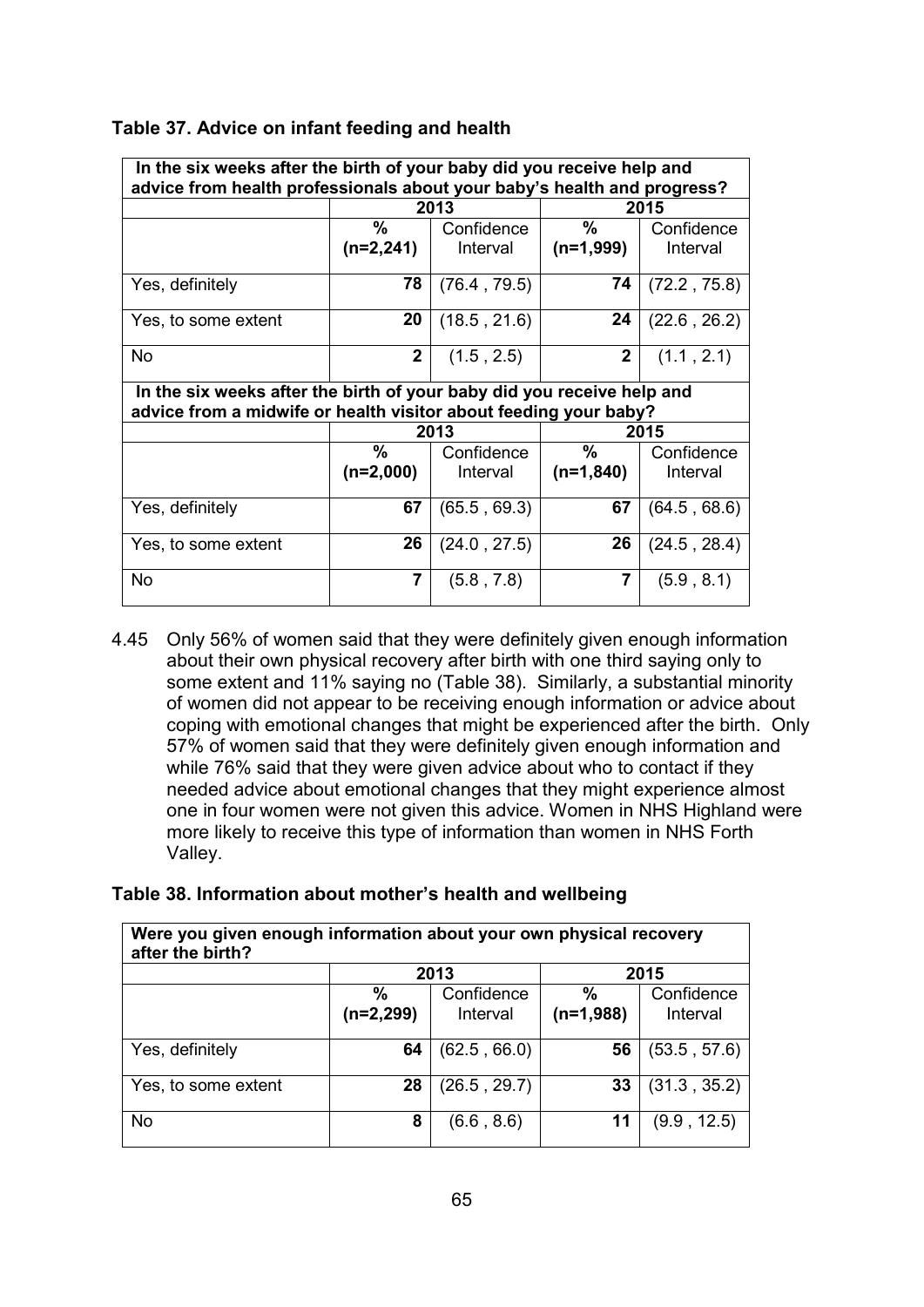| Were you given enough information about any emotional changes you<br>might experience after the birth?                    |              |               |      |              |                     |  |  |  |
|---------------------------------------------------------------------------------------------------------------------------|--------------|---------------|------|--------------|---------------------|--|--|--|
|                                                                                                                           | 2013         |               | 2015 |              |                     |  |  |  |
|                                                                                                                           | $\%$         | Confidence    |      | $\%$         | Confidence          |  |  |  |
|                                                                                                                           | $(n=2, 197)$ | Interval      |      | $(n=1,926)$  | Interval            |  |  |  |
| Yes, definitely                                                                                                           | 59           | (57.1, 60.8)  |      | 57           | (54.8, 58.9)        |  |  |  |
| Yes, to some extent                                                                                                       | 30           | (28.5, 31.9)  |      | 32           | (30.3, 34.2)        |  |  |  |
| <b>No</b>                                                                                                                 | 11           | (9.6, 12.0)   |      | 11           | (9.6, 12.2)         |  |  |  |
| Were you told who you could contact if you needed advice about<br>emotional changes you might experience after the birth? |              |               |      |              |                     |  |  |  |
|                                                                                                                           |              | 2015          |      |              |                     |  |  |  |
|                                                                                                                           |              | $% (n=1,783)$ |      |              | Confidence Interval |  |  |  |
| Yes                                                                                                                       |              | 76            |      | (74.5, 78.2) |                     |  |  |  |
| No                                                                                                                        |              | 24            |      |              | (21.8, 25.5)        |  |  |  |

#### **Rating of postnatal care at home**

4.46 Overall 58% of women rated their postnatal care at home as excellent with a further 33% saying their care was good.



**Chart 4 – Overall rating of postnatal care at home**

#### **What women said about their care at home after the birth**

4.47 There were 535 comments in this section representing around 26% of the overall survey sample. Comments were balanced between positive and negative observations of the care received. As in antenatal care, continuity of care emerges as a major theme. A second major theme in this section relates to support for infant feeding, referring both to breast and formula feeding.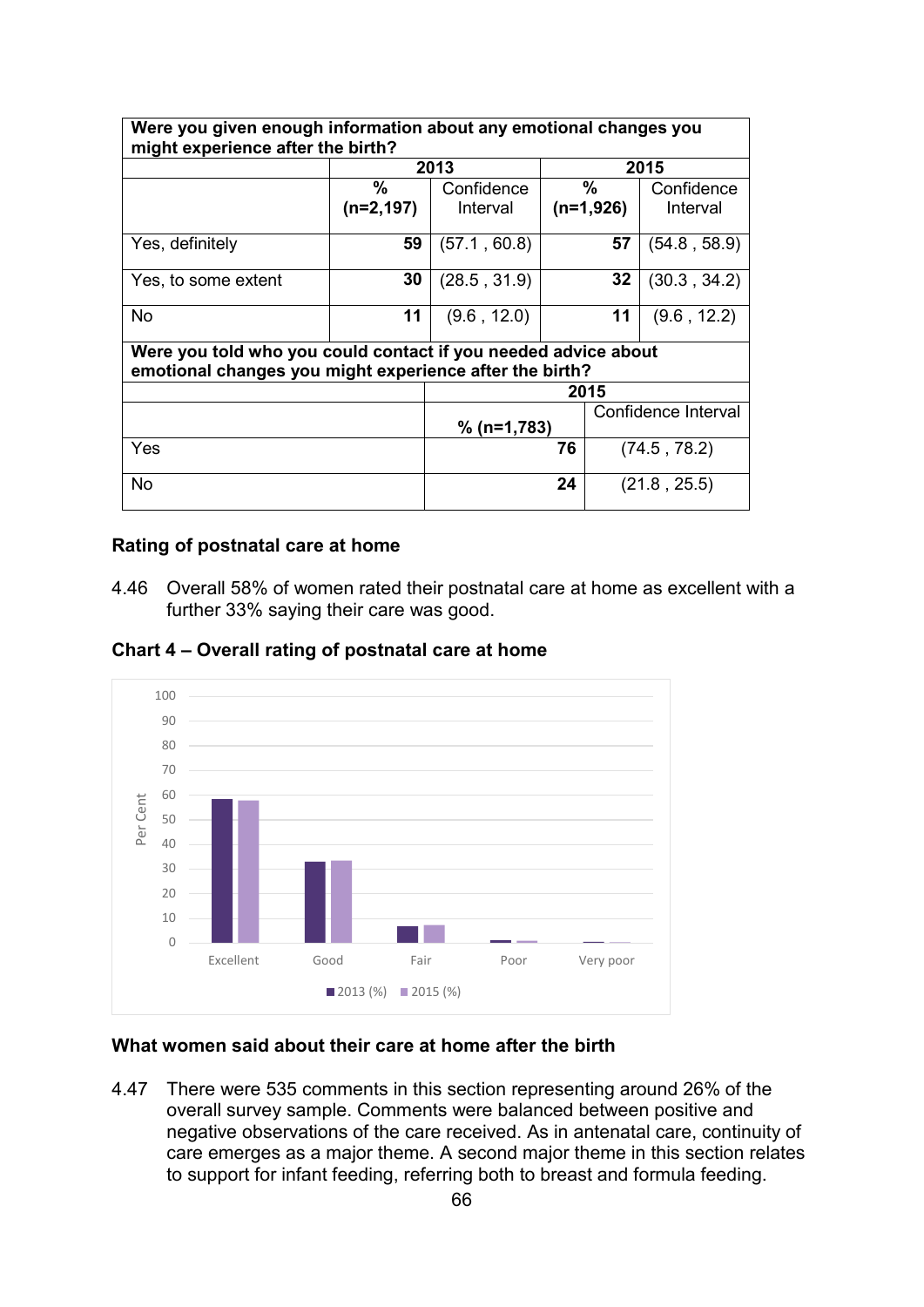Other themes are recovery and adjustment of mothers including a very small number of comments on fathers' adjustment.

# Continuity and Consistency of Care

4.48 Almost one quarter of the comments are concerned with the continuity and consistency of care received. Some women have commented that they were generally happy with their care despite seeing a number of midwives and health professionals postnatally.

*'I saw a different midwife at each visit but they were all lovely and helpful'.*

4.49 However the majority of the comments concerning continuity do highlight problems with a lack of consistency and continuity in the postnatal care received at home. A lack of 'informational continuity' is a focus of concern, with women finding it tiring to have to repeat their information or concerning that the professionals caring for them did not appear to be aware of their particular circumstances.

*'I saw a different midwife every time out of my [number removed] visits. All had different opinions which, as an emotional first time mum, is not helpful because it can be confusing and frustrating'.*

4.50 A number of women commented that a lack of consistent advice and support with breastfeeding postnatally had been negative for them.

*'Seeing different [number removed] midwives at home after giving birth meant I did not get consistent advice regarding breastfeeding. Nor did they take into account my previous experience'.*

*'Midwives were excellent, but I never saw the same midwife twice - it was a different midwife every time. I was recovering from surgery, had problems with my wound, it would have been beneficial to see the same midwife'.*

4.51 On the other hand, experience of 'relationship continuity' in their postnatal care is generally described in extremely positive terms within the postnatal comments.

*'Received fantastic care. Midwife seen me several times after I developed an infection. She always dedicated a long time at visits and gave me lots of great advice'.*

# 'Named Midwife'

4.52 Some women commented specifically on their 'named midwife'. Others talked about 'my midwife' which may have designated the significance of the professional relationship that had developed through continuity of care, rather than an awareness of the 'named midwife' policy.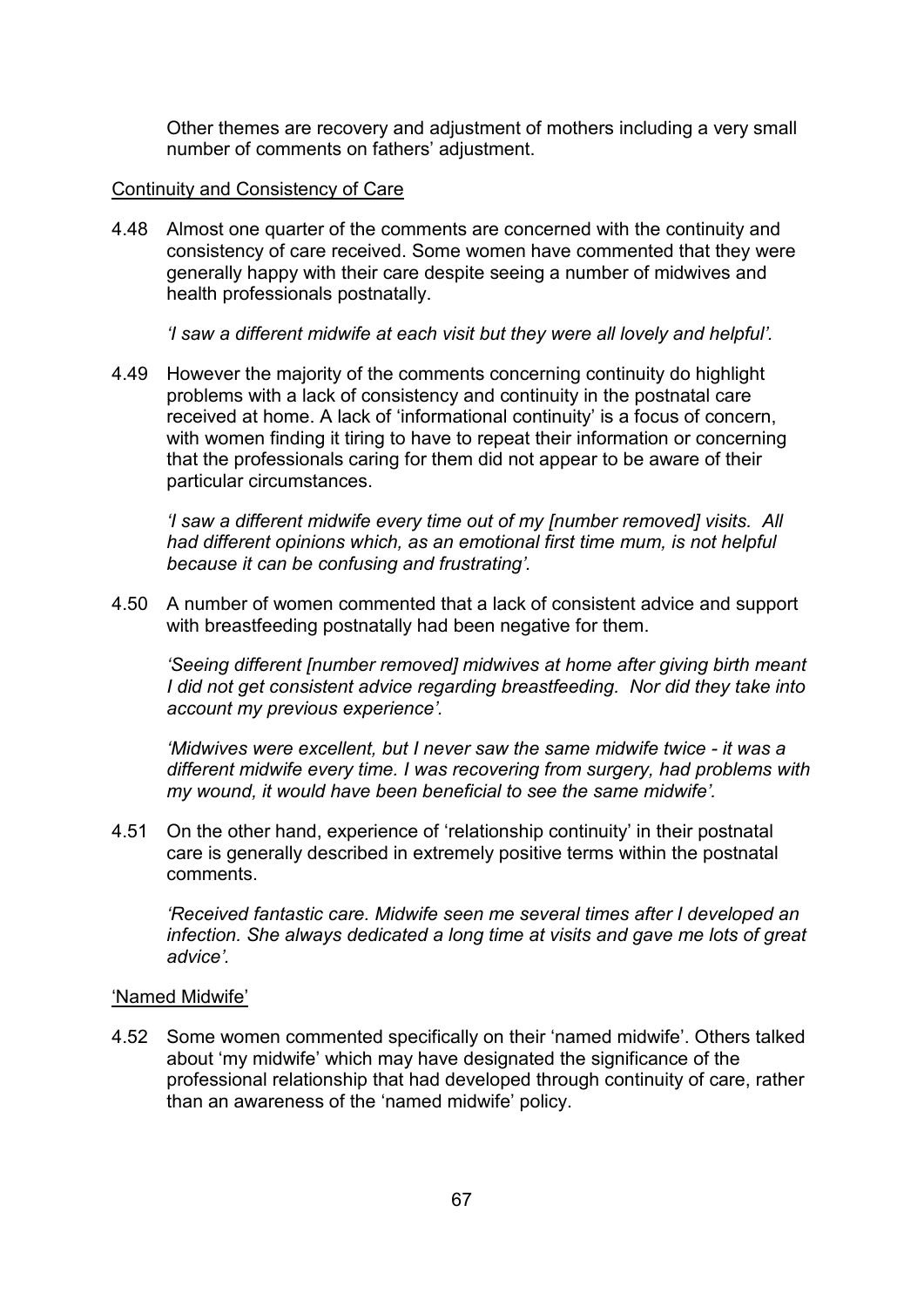*'The named midwife I was given was brilliant. She took time with myself and partner and baby when born. She also listened to everything we had to say. She became a friend. Only time I didn't have her was her days off or holidays'.*

4.53 Some women would have liked to see their 'named midwife' postnatally but were not given the opportunity to do so.

*'Would have liked to have seen my named midwife after the birth instead of 3 different ones'.*

## Continuity of Antenatal and Postnatal Care

4.54 A number of women chose to comment on the continuity of community based maternity care they had received from midwives during both the antenatal and postnatal periods. Comments were particularly positive about seeing the same midwife throughout.

*'Very positive experience seeing the same midwife as antenatal care'.*

4.55 There were also comments from women who had not seen the midwife they had been under during pregnancy but would have liked to do so, or felt that it would have been better for their care and outcomes had it been possible.

*'I wish I could have seen the midwife who gave me antenatal care at home after my baby was born because we had developed a rapport during my pregnancy. However the 3 or 4 different midwives who visited me at home were lovely and very helpful'.*

#### Team Midwifery

4.56 Much as in the antenatal section, a minority of comments in the community postnatal section indicate that women had experienced very good continuity in their care through a community team approach, sometimes under the same team of midwives who had cared for them during pregnancy.

*'The midwives and breast feeding support worker were excellent. I saw the same two or three midwives and they had obviously discussed things in advance, so I was not having to repeat things'.*

*'Advice was consistent and supportive, regardless of which midwife I saw'.*

#### Health Visitors

4.57 A small number of women commented about the relationship they had developed with a health visitor or health visiting team since the birth of their baby.

*'Health visitor still continues to visit me and my baby since birth, but this is due to the start baby had. Very supportive'.*

*'Health visitor was an excellent support and continues to be'.*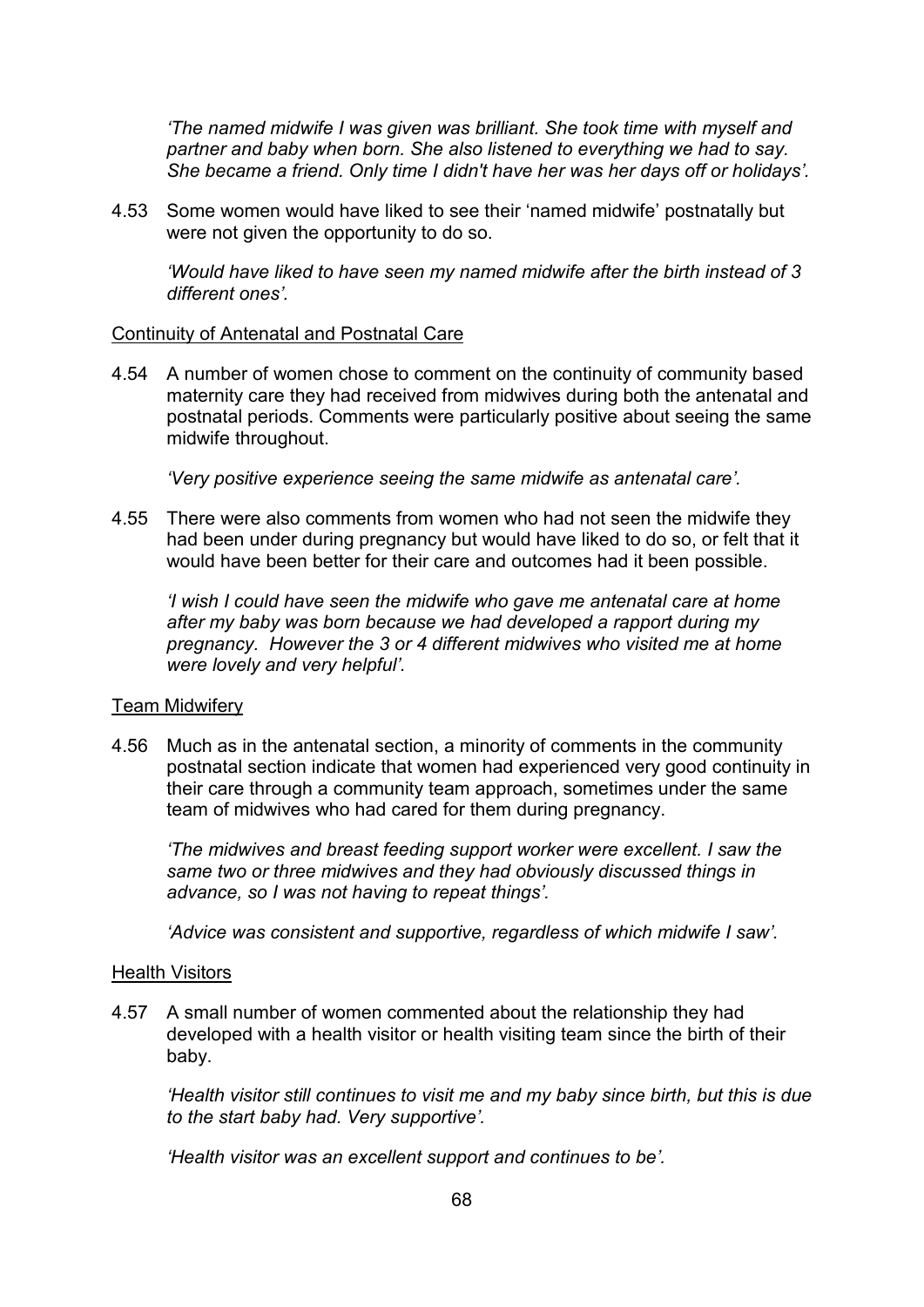## Feeding Choices and Support

4.58 A large number of the comments in this section refer to women's choice of how to feed their babies and how this was supported by the health professionals they saw during this period. Around three quarters of the comments referred negatively to breast feeding support or feeding support more generally, with around a quarter of the comments expressing satisfaction with breastfeeding support, many women indicating they had really needed this in order to continue breastfeeding their babies.

*'Particularly the support with breast feeding was excellent. This is by far the hardest thing I've ever done and would have thrown in the towel had it not been for the support and encouragement from the midwives and health visitors'.*

*'I was contacted by the breastfeeding support team who offered a home visit which I accepted. This was invaluable and really appreciated. It helped with my confidence for feeding my baby. I have since had follow-up calls to check I'm OK and to see if they can support me further'.*

4.59 However, quite a few women took the time to comment that they had experienced great pressure to breastfeed and were unhappy about this. Other women felt judged, unsupported and uninformed in their decision to formula feed their babies.

*'The hard sell on "breast in best" is very annoying if you've not been able to breastfeed even though you tried'.*

*'I feel the pressure put on you to continue breastfeeding, even when expressing strong feelings about wanting to stop, is far too much. It made me feel uncomfortable to talk to midwife about it'.*

4.60 Of the women who commented negatively about the breastfeeding support that was available or offered to them postnatally, the main issues highlighted were feeling they had not had the right support to allow them to continue with breastfeeding, that the advice offered had been unrealistic, inconsistent or confusing, or that there was a lack of specialist breastfeeding support local to them.

*'The midwives in my area are doing excellent jobs but do not have the time to spend a lot of time helping with feeding problems. Lactation consultants urgently needed in this area!'* 

*'Regular visits, however inconsistent advice regarding breastfeeding, which was poor. Very little hands-on practical feeding support, could have done with this to try different positions'.*

#### Infant Health: Advice, Support and Healthcare

4.61 A number of women commented about their baby's health in the early days, and the care and advice they received in relation to this. Some comments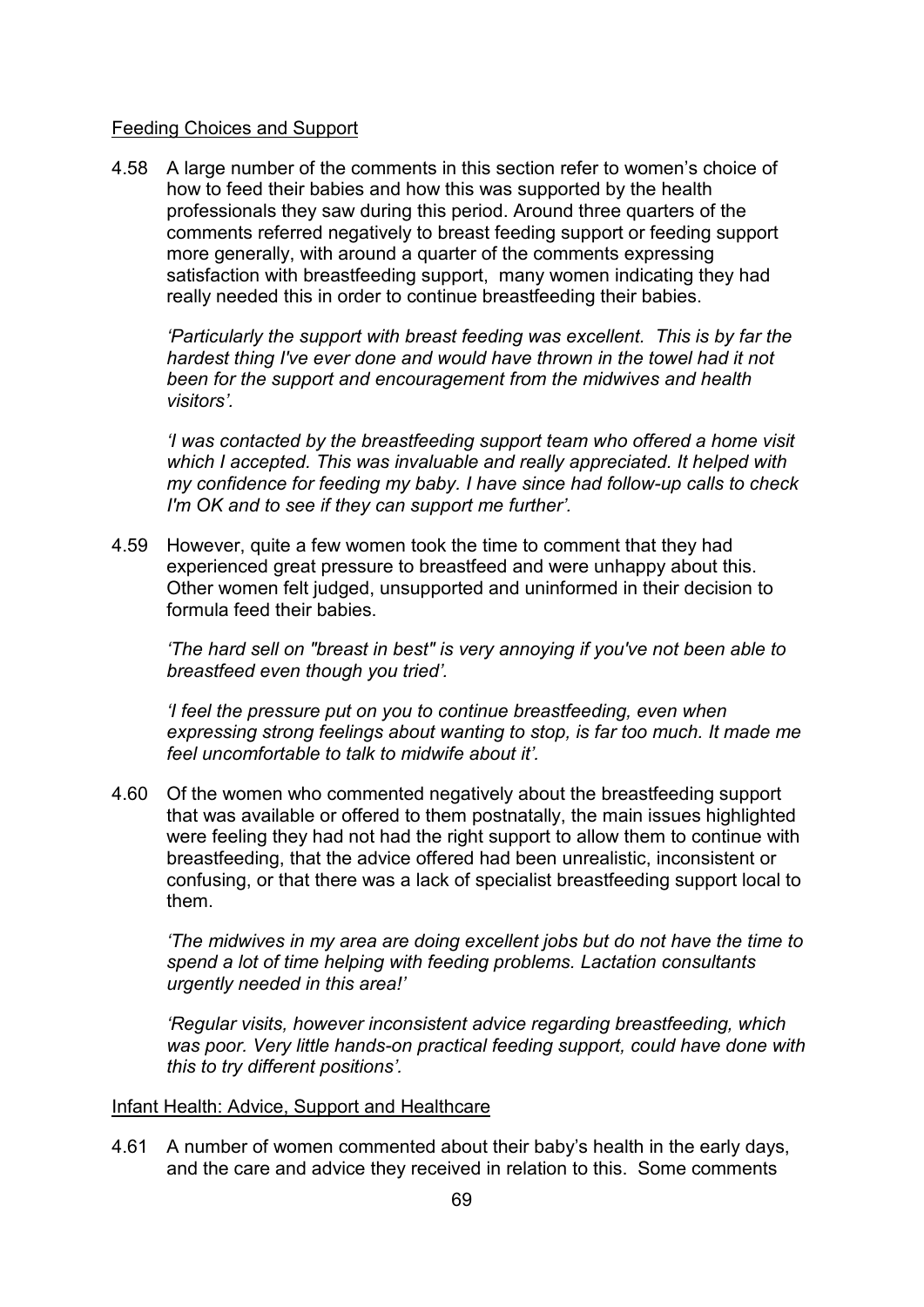described dissatisfaction with the level of care and attention they had received in relation to their babies' health and wellbeing, while others felt that they needed more reassurance or information regarding the health and care of their babies.

*'Not enough help given when my child lost too much weight. Wasn't given advice till we went into hospital. Felt I supposed to know what I was doing because I had a child already (health visitors)'.*

*'I felt like I should have been visited more. My baby was small when born. I would have liked more reassurance she was OK'.*

#### Maternal Recovery and Adjustment

4.62 Almost one in five of the comments in this section related to women's own health and adjustment following the birth. A number of women commented that the aftercare and information they received in the community was not helpful or sufficient.

*'I think it's misunderstood how long it takes to recover after a section. I sometimes had the feeling health professionals think you should be recovered after the 6 week mark. Only after talking to other mums I realised we were all still on the painkillers!'* 

*'The postnatal care following an emergency C-section seemed too short. I saw my consultant a couple of times which was good. I felt I was discharged from hospital too soon….I would have liked more advice on scar healing'.*

4.63 Several women had felt unprepared for how they would feel following the birth, and how long it would take to recover physically.

*'I was shocked at how long my physical recovery took. A bit more info, explaining that it can take a long time to physically heal, would have been good'.*

4.64 Others felt that their own health came second to their babies' needs postnatally.

*'I feel breastfeeding was encouraged to the detriment of my own physical health'.*

4.65 Several women felt their mental and emotional health needs had not been met by the postnatal care they received.

*'I seriously struggled emotionally and tried to hide it, no-one picked up on it just said I looked great as had lost weight so quickly'.*

#### Quality and Quantity of Community Postnatal Care

4.66 There were a number of comments from women about how they have *felt* about the postnatal care they have received following discharge from hospital.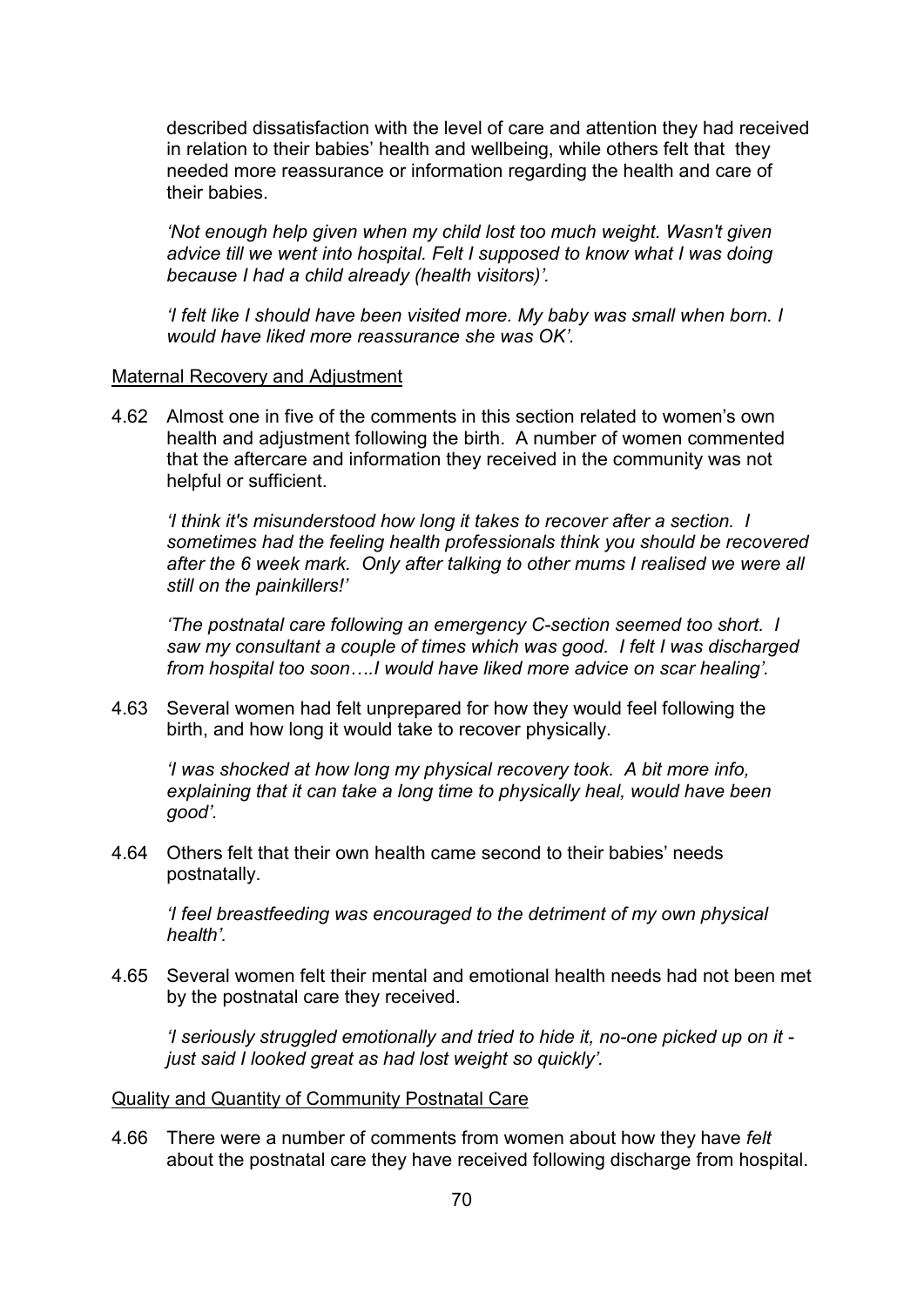These concern both the 'quantity' of the care in terms of how many visits, when these took place, and how long clinical involvement with their family continued, and the 'quality' of the care experienced. Some women expressed gratitude that a midwife or health visitor appeared at their door on a regular basis in the early days at home with their baby

*'I found it very reassuring to have visits from both the midwives and health visitors after my baby was born'.*

4.67 Although not all women felt that postnatal visits were necessary.

*'Midwife home visits should be optional, as I just wanted to get in a routine and I had done it all before'* 

4.68 The time available for postnatal visits or appointments was also commented upon by respondents, suggesting that women were aware that their midwives and health visitors were under pressure, and that visits could feel rushed as a result. Or health professionals could instead be experienced as having time for women and their babies despite pressures of work. Some women would have preferred to know more specifically when the midwife would call.

*'I always felt that the midwife or health visitor who came to see me at home, had lots of time for me. They listened to everything and I never felt rushed whist talking with them or when they checked over my baby. I really appreciated that as I know they are very busy'.*

*'Midwives did not give time that they would come, so had to wait in all day, but the health visitor did and was much better'.*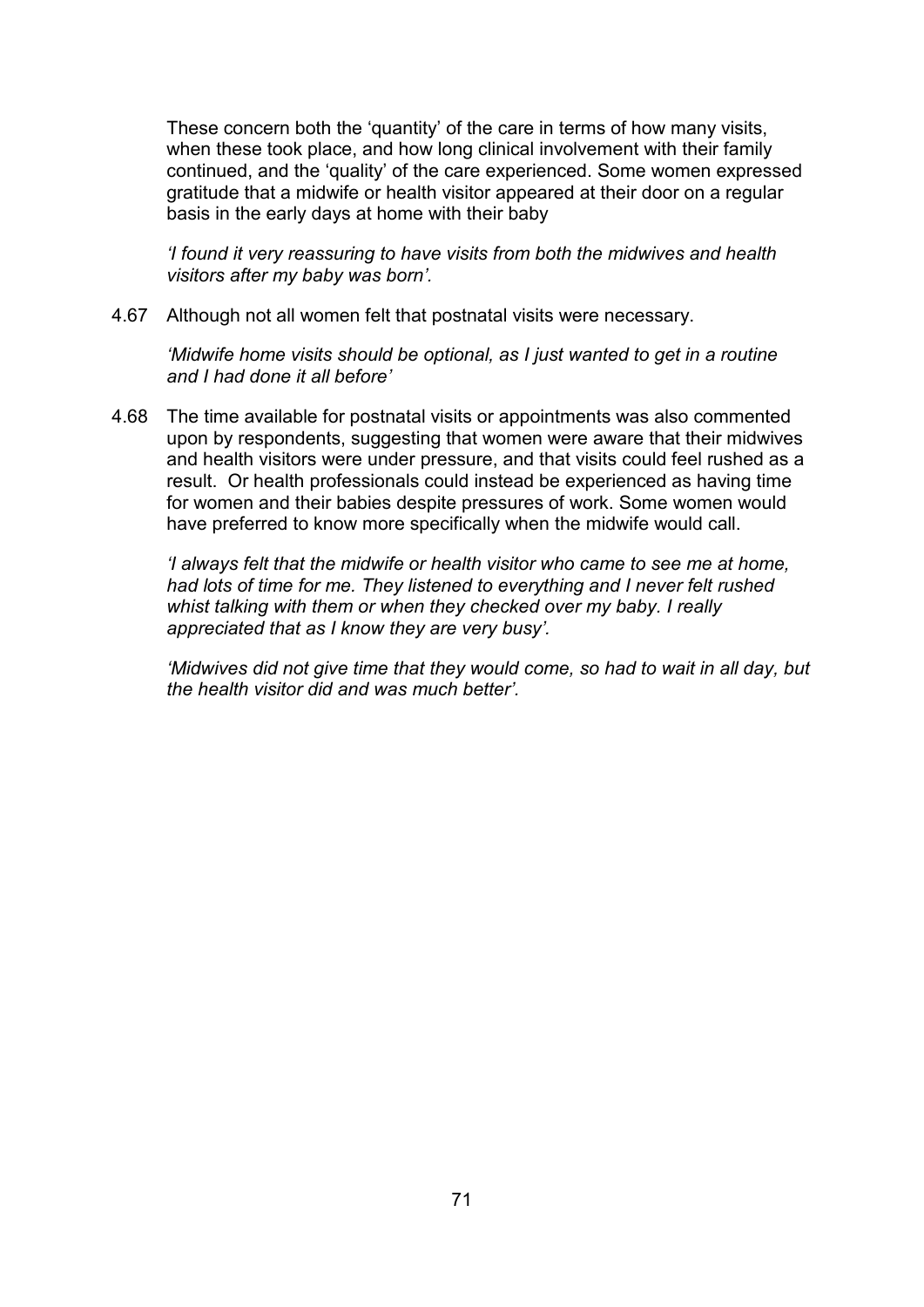# **CHAPTER 5: DISCUSSION**

- 5.1 This is the second in the series of Scottish maternity care experience surveys following the first such survey undertaken in 2013 and using essentially the same questionnaire allowing for comparison of results. The survey was sent to a sample of women who gave birth in Scotland during February and March 2015, following reminders a total of 2,036 women returned questionnaires giving a response rate of 41%, down slightly from the 48% response rate obtained in 2013. The survey was large and random sampling and analysis based on number of annual births in each NHS Board has ensured that the survey is as representative as possible of the range of maternity care experiences in Scotland. However, women who responded tended to be in the older age groups and younger women are somewhat underrepresented in the survey.
- 5.2 This report presents the national level findings and for the first time this includes a full analysis of the additional 'free text' comments made by women who responded to the option '*If there is anything else you would like to tell us about your care …. please do so'*. Overall 1,244 women made comments equating to just over 61% of the total sample providing a total of 2,667 comments distributed between antenatal care, care during labour and birth and postnatal care.
- 5.3 Service user experience surveys and in particular maternity care experience surveys are sometimes criticised with the suggestion that those who respond tend to provide disproportionately positive responses. It is widely acknowledged that women may have a tendency to rate their maternity care positively  $17,12$  and this potential for positive bias must be taken into consideration when interpreting the survey results. As with the 2013 survey the majority of responses to all questions were positive and the overall rating of care for each time point was high, in particular for antenatal care and care during labour and birth. However, the inclusion of the qualitative comments in this report considerably adds to the understanding of the questionnaire results. In this survey the use of four free text boxes at the end of each section invited women to comment specifically on that particular aspect of their care thus focussing women's comments, and to some extent, reducing the wide ranging nature of comments reported by some surveys<sup>3</sup>. However, there may be some bias in these comments and this must be considered. For example, it may be that women who had more negative experiences felt moved to describe them, where for women with positive experiences the tick box options on the questionnaire were sufficient. This may explain why the main survey results are in general very positive while the comments tend to be more negative. The report aims to maintain a balance in reporting the comments, many of which are quite emotive. Nevertheless a large number of women chose to make comments on their experiences of care and these provide valuable insights into maternity care in Scotland in 2015.
- 5.4 As in the 2013 survey this survey reports overall a very positive picture of women's experience of maternity care. Indeed there are only a very few differences in the findings from 2013. However, there are some important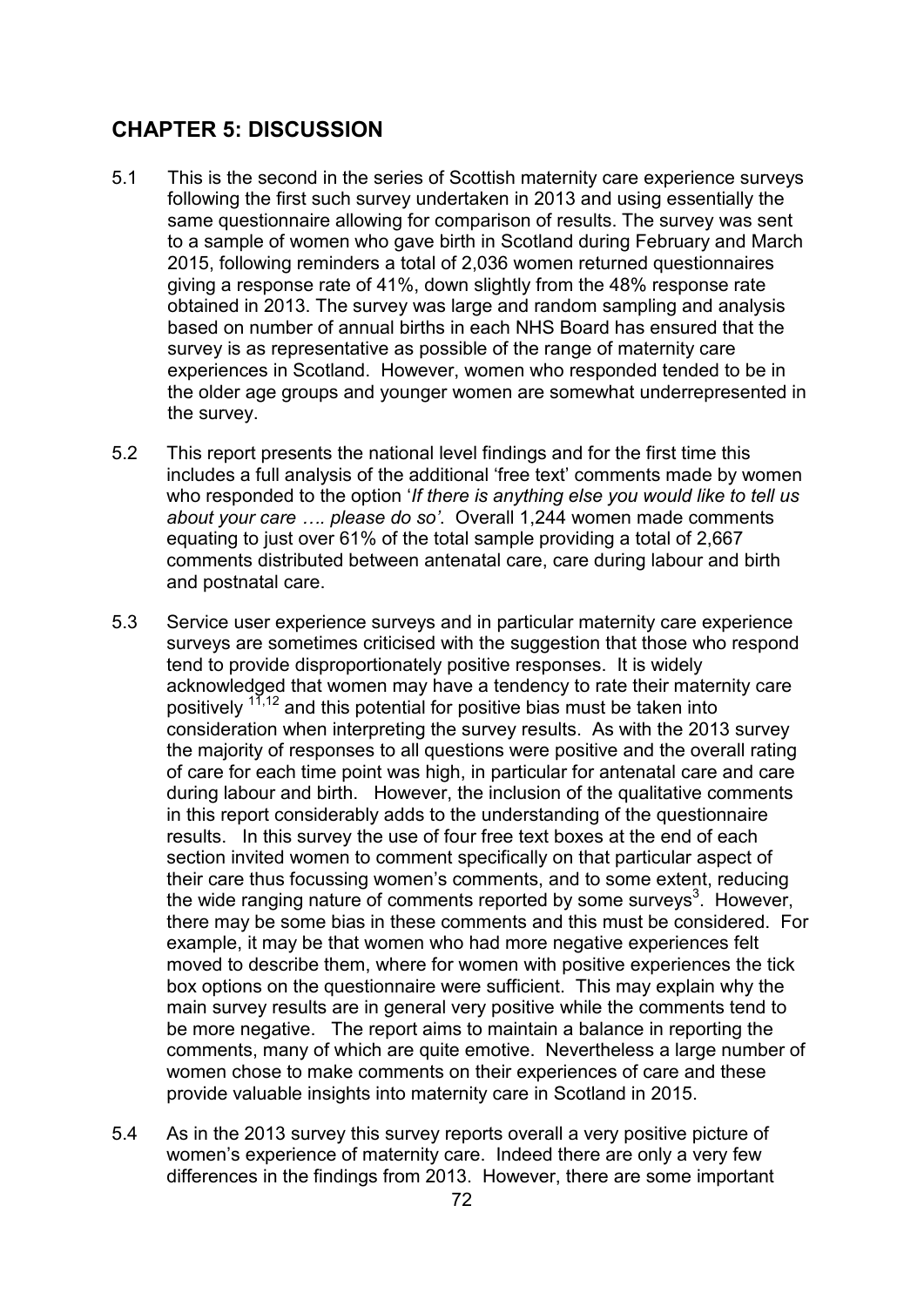areas where the results, together with the qualitative findings, suggest that women's experiences of care and indeed other aspects of care quality could be improved. It is through celebrating the many examples of excellent practice and examining areas where care appears to have fallen short that lessons may be learned and the overall quality of care improved.

- 5.5 The survey suggests that women are accessing maternity services early in their pregnancy with over half making contact with a health care professional by six weeks and over 90% having their antenatal booking appointment by 12 weeks. Women increasingly appear to be contacting a midwife first when they think they are pregnant although the majority still access maternity care via their family doctor. For both antenatal and postnatal care almost all women appear to have a number to contact the midwifery team if they require to do so, and most who do report receiving the assistance that they require. The clear exception to this is women's experience of contacting maternity services when they think that they may be in labour. Women are generally advised to contact their maternity hospital or birth unit by telephone when they think that their labour has started. The questionnaire asked one question about whether women felt that they received appropriate advice and support when they contacted a midwife or the hospital. The large majority of women said that they did, however a considerable number of women commented on their very negative experiences of contacting their maternity unit, triage area or other first point of contact when they thought labour had started. Many women appear to have encountered staff who were dismissive or patronising and who did not appear to take them seriously, this contrasted strongly with women's generally very positive accounts of the supportive care they received when they were admitted to the labour ward or birth unit. There is a considerable body of research indicating how uncertain and vulnerable women and their families feel at this time.<sup>10</sup> While maternity guidance suggests that healthy pregnant women should remain at home until labour has established, many women require reassurance and supportive care at this time, these women may benefit from a more women centred approach.
- 5.6 Almost all women receive midwifery care throughout their pregnancy, birth and postnatal care, with considerable involvement of the multi-professional care team. Around 67% of women said that they saw the same midwife all or most of the time through their antenatal care (a small increase from 2013), with less (51%) saying that they saw the same midwife all or most of the time for their postnatal care at home. The large number of comments on this topic both relating to antenatal and postnatal care indicates the importance to women of having the opportunity to develop relationships with the staff who provide their care. Many women commented on the importance of continuity of care across the multi professional care team, this was particularly important for women who were experiencing more complex pregnancies. Women clearly associated continuity of care with good communication and the development of a supportive and trusting relationship. Where their experience of continuity of care was poor women described the wearisome process of having to repeatedly explain their circumstances to a series of different staff. Some women felt that they were falling through the gaps rather than receiving a seamless service. There is robust evidence for the benefits of continuity of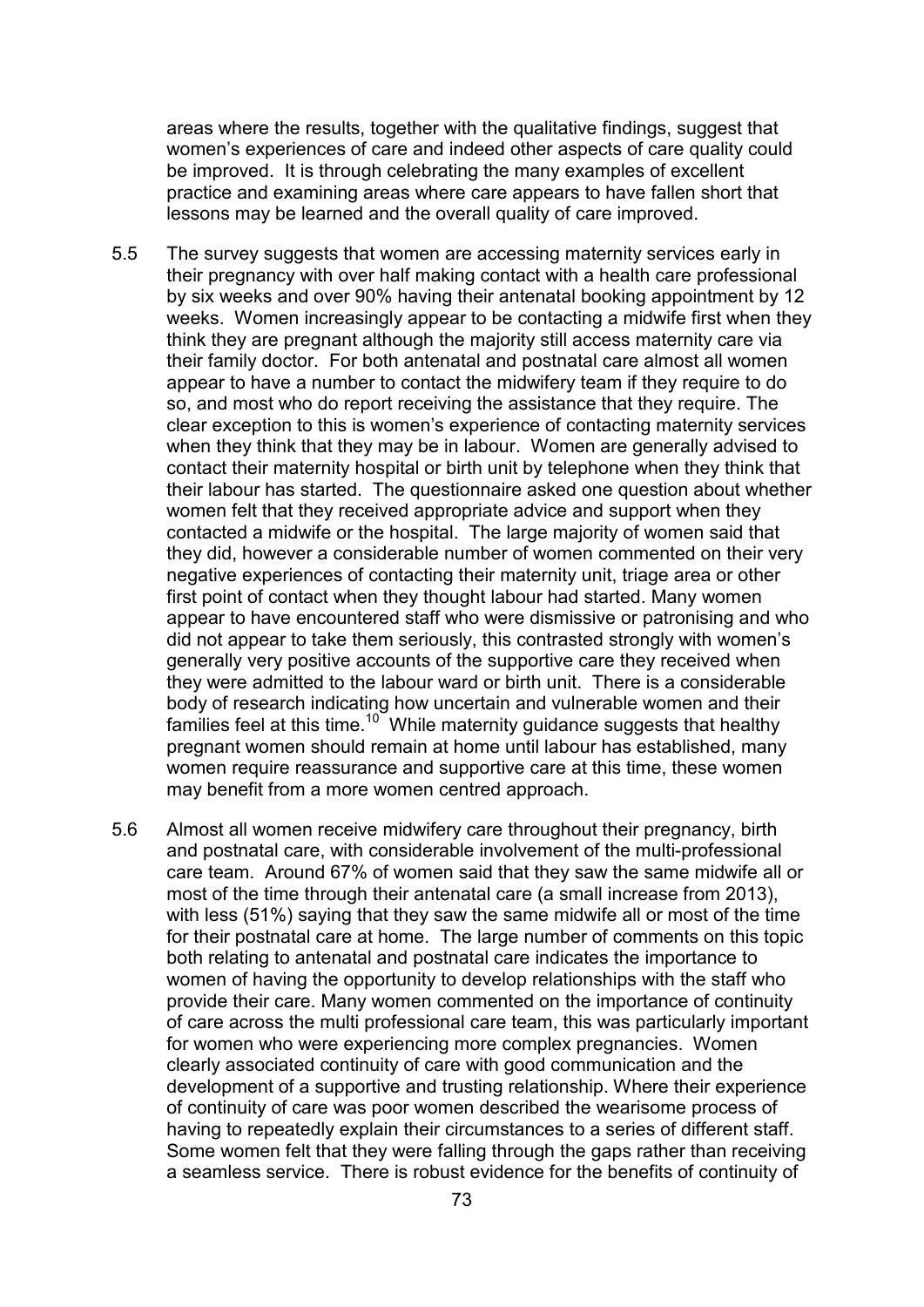carer. Models of midwifery care involving continuity have been associated with important clinical and psychosocial benefits including reduced preterm birth and fetal loss before 24 weeks, increased rates of normal birth and greater satisfaction with care.<sup>5</sup> This evidence along with the survey findings indicates that continuity of carer is an essential element of safe, effective and women centred care.

- 5.7 The survey findings indicate that in general communication between women and maternity care staff was good. At most time points women report being spoken to in ways that they could understand, being listened to and having time to ask questions. Women clearly valued supportive and nonjudgemental attitudes in staff who cared for them. Women tended to report that they were sufficiently involved in decisions about their care, although this was not always the case during labour and birth. However, in relation to the specific aspects of choice included in the questionnaire, location of antenatal and postnatal check-ups and about place of birth, relatively few women appear to have been offered choices. While, as noted in the 2013 report, choice of place of birth may to some extent be limited by facilities available in different locations, the principle of offering women a choice of place of birth and home birth is a long standing aspect of maternity care policy in Scotland. Offering women a choice of where their antenatal check-ups take place may be more straightforward, as a range of local facilities are more likely to be available, however few women said that they had this choice. Similarly few women were offered a choice of location for their community based postnatal care. Relatively few women received postnatal check-ups in a clinic reflecting the situation where traditionally postnatal midwifery care has been provided in the woman's home. This may change as maternity services seek to adopt different models of postnatal care. Changing the pattern and % of postnatal community care may be appropriate as not all mothers and babies will require the same level of care; for some mothers a clinic visit may be the most convenient option however, as the survey findings indicate that for many mothers in particular for those recovering from a caesarean birth or for those without transport, it may be difficult to get to a clinic with a new baby.
- 5.8 Labour and birth have long been considered to be a time of increased vulnerability for mothers and their babies and it is therefore noteworthy the very high level of confidence and trust that women appear to have in the maternity staff who cared for them at this time. Care during labour and birth was rated more highly than at other time points with 93% of women reporting that their care was either excellent or good.
- 5.9 A considerable number of women commented to express the trust that they had in staff including members of the multi-professional team, and expressed how this had enhanced their birth experience. However, there were some areas where women's experience of care and support during labour and birth could be improved. A small but significant minority of women said that they were left alone when it concerned them; while in most instances this was in the early stages of labour, some women said that this was during or shortly after birth. A noteworthy finding was that a substantial minority of women did not feel that they received sufficient help to cope with their pain during labour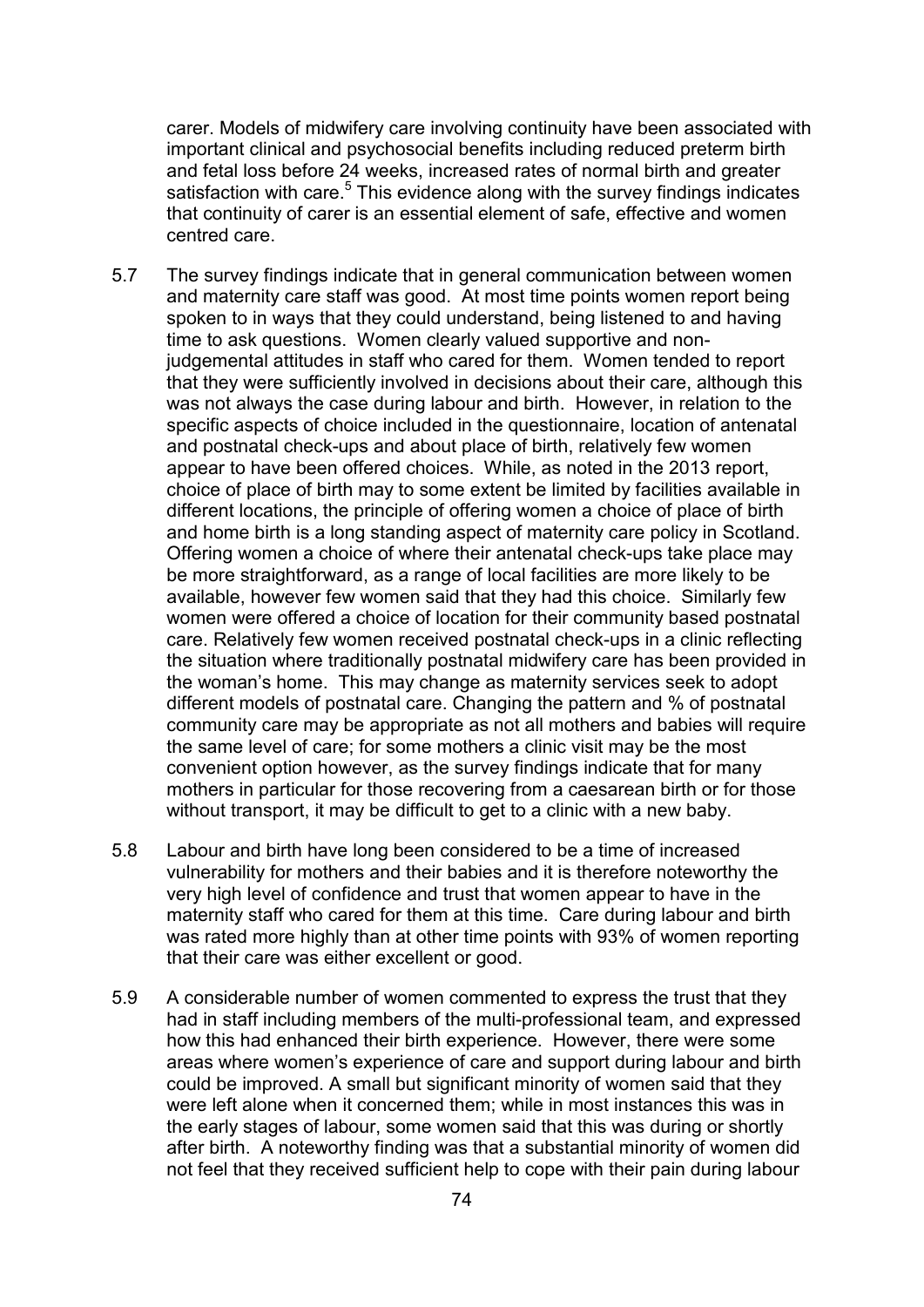and birth. In addition, as with the findings of the 2013 survey, although a majority of women said that they were able to move around and choose comfortable positions during labour, a considerable number of women appear to give birth in a supine position (flat on their back) with 16% of women who had a normal birth saying that they gave birth with their legs in stirrups. Few women commented on this however there is good evidence that more upright positions facilitate normal birth and these should be encouraged where possible.

- 5.10 Overall, the comments suggest that access to skilled staff throughout labour, the support of their birth partners and receiving sufficient pain relief were aspects of care that were of considerable importance to women. Maternity care policy in Scotland has long recommended that all women in established labour should receive one to one midwifery care and there is good evidence for the benefits of this. $9$  A study conducted in Scotland of midwifery care in labour $13$  found that high quality care involved midwives providing almost continuous emotional support (being attentive, encouraging, coaching, comforting), while at the same time giving physical support i.e. massage, helping the woman move into comfortable positions, providing fluids and nutrition, advising, informing and listening, leaving women alone for only short periods of time.
- 5.11 Postnatal care both in hospital and at home were rated less highly than either antenatal or intrapartum care. With findings very similar to those reported in 2013 a significant minority of women did not feel that they always received the information and advice that they needed and that advice, in particular relating to infant feeding was often inconsistent. Around one third of women said that they were not always treated with kindness and understanding. Asked about care in the six weeks following birth, just over half of women felt that they had enough information about their own physical recovery or potential emotional changes, despite the longstanding body of research that has consistently indicated that many women experience long term physical and mental health problems following childbirth, and that they often do not actively seek medical advice or assistance <sup>14,15</sup>.
- 5.12 The 'free text' comments provide a valuable indication of what good care consists of for women in the immediate post-natal period, as well as detailed description of the ways that it can fall short, providing insight into why only just over half of women felt able to give their care in hospital an 'excellent' rating. Women's comments indicated that they appreciated compassionate and sensitive care in this period, and a hospital environment which afforded them and their babies' sufficient access to clinical care, food, rest and support. They reported disappointment with over-stretched staff teams, lack of care and attention, being left alone and separated from the support of family, and care which did not meet their physical and emotional needs in the immediate aftermath of the birth. Once women went home they valued the on-going support of midwives and health visitors but were often frustrated by inconsistent advice when many different staff were involved in their care.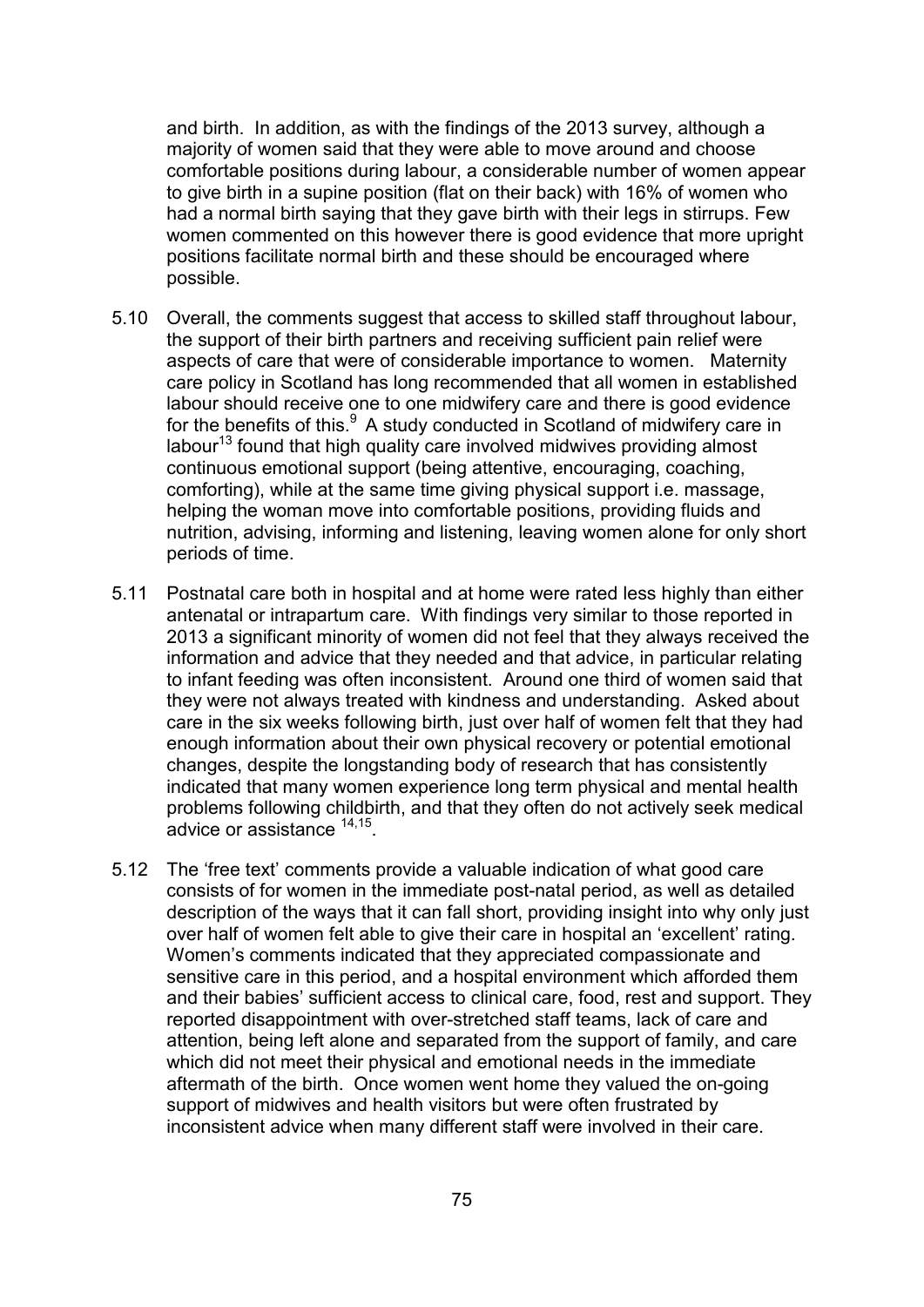- 5.13 The length of time women remain in hospital after giving birth has declined steadily in recent years, although this does not appear to have changed significantly since the 2013 survey. At the same time more women with complex health problems are becoming pregnant and the caesarean section rate is rising (to 30% in some areas [www.isdscotland.org/Health-](http://www.isdscotland.org/Health-Topics/Maternity-and-Births/Births/)[Topics/Maternity-and-Births/Births/\)](http://www.isdscotland.org/Health-Topics/Maternity-and-Births/Births/). This means that there is a high throughput of mothers and babies in the hospital postnatal wards with much of the midwives time taken up by the high intensity admission and discharge procedures leaving staff with little time to undertake the more supportive aspects of care, advice and practical assistance for mothers during their very short 'recovery phase' in hospital.<sup>16</sup> The Royal College of Midwives report that staff workload is high and stressful<sup>17</sup> and it is clear from the comments made by women that this can have a negative impact on women's experience of care.
- 5.14 The Scottish Government policy framework that aims to ensure all children have the best possible start in life and that Scotland will be the best place in the world to grow up [www.gov.scot/Topics/People/Young-People](http://www.gov.scot/Topics/People/Young-People) is committed to transformational change in relation to improvements in early year's health and wellbeing. If this change is to succeed it is imperative to recognise that the early years start with conception and that many children may be already disadvantaged by the time they are born. High quality, safe effective and person centred maternity care from early pregnancy (or even pre-pregnancy) through labour and birth and the first weeks following birth is essential if mothers, babies and families are to thrive and achieve their full potential. This national survey report highlights many areas of excellent practice where policy and practice guidance are being achieved. It also highlights areas where improvements could be made. Listening to the voices of mothers and drawing on their individual and collective experiences provides invaluable insights and inspiration for further improvement in Scotland's maternity services.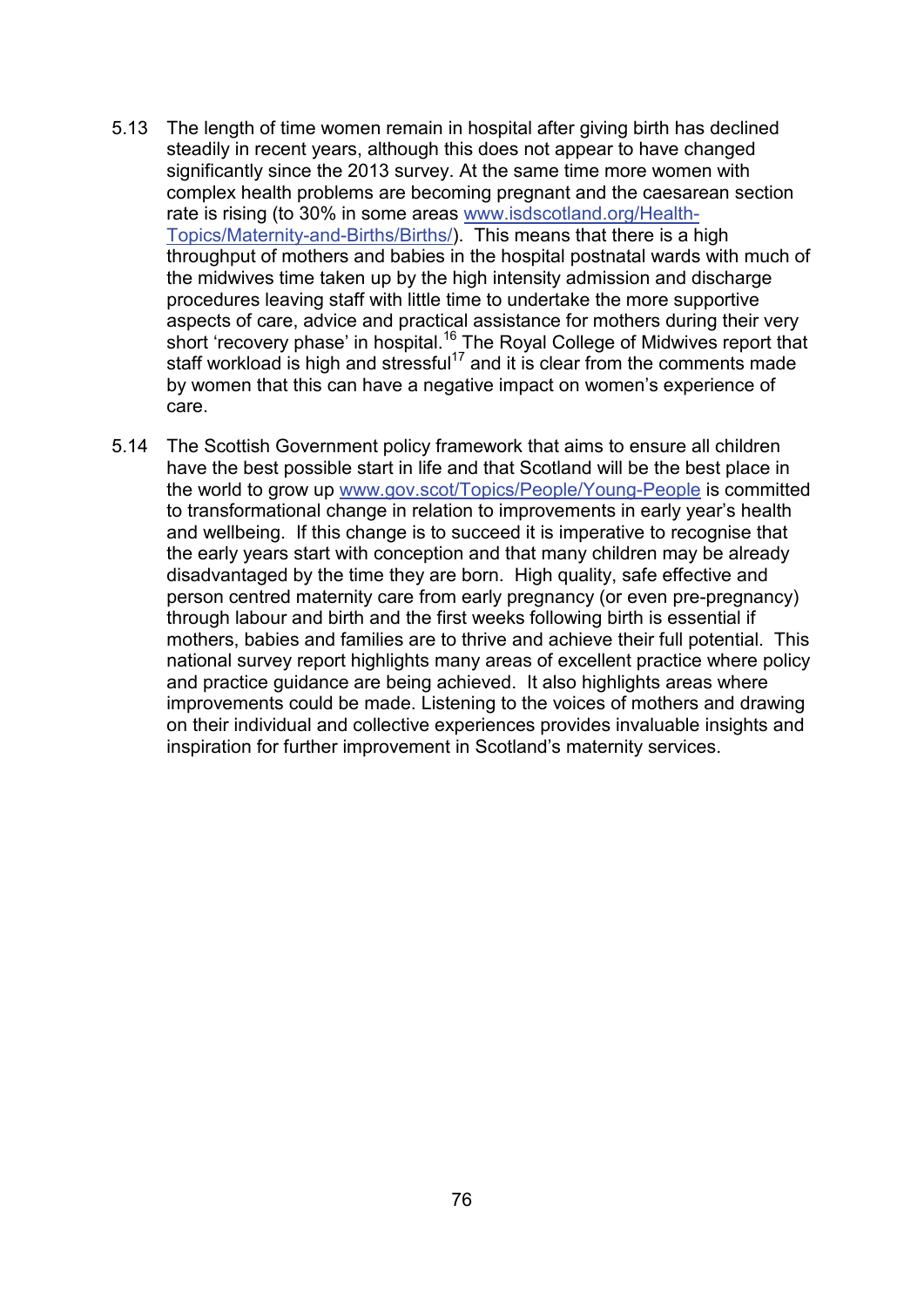## **REFERENCES**

- 1. The Department of Health (2012). *Maternity PbR Pathway Payment System 2012-13: Commissioning Maternity Services*. [www.gov.uk/government/uploads/system/uploads/attachment\\_data/file/21644](https://www.gov.uk/government/uploads/system/uploads/attachment_data/file/216442/dh_133229.pdf) [2/dh\\_133229.pdf](https://www.gov.uk/government/uploads/system/uploads/attachment_data/file/216442/dh_133229.pdf) (Accessed on 31/10/2015).
- 2. Miles, M.B.& Huberman, A.M. (1994), *Qualitative Data Analysis*, 2nd edn. Thousand Oaks, California: Sage.
- 3. Garcia, J., Evans, J. & Reshaw, M. (2004), '"Is There Anything Else You Would Like to Tell Us" – Methodological Issues in the Use of Free-Text Comments from Postal Surveys', *Quality & Quantity*, 38: 113-125.
- 4. Glaser, B.G. & Strauss, A.L., (1967), *The Discovery of Grounded Theory*, Chicago: Aldine.
- 5. Sandall J, Soltani H, Gates S, Shennan A, Devane D. (2015) 'Midwife-led continuity models versus other models of care for childbearing women', *Cochrane Database of Systematic Reviews* 2015, Issue 9. Art. No.: CD004667. DOI: 10.1002/14651858.CD004667.pub4.
- 6. Porter, M & Macintyre, S (1984). 'What is, must be best: a research note on conservative or deferential responses to antenatal care provision.' *Social science & medicine* 19.11: 1197-1200.
- 7. Lewis AL, Hofmeyr GJ & Styles C. (2013) 'Maternal positions and mobility during first stage labour.' *Cochrane Database of Systematic Reviews,* 10, Art. No.: CD003934. DOI: 10.1002/14651858.CD003934.pub4.
- 8. Gupta JK, Hofmeyr GJ, Shehmar M. (2012) 'Position in the second stage of labour for women without epidural anaesthesia*.*' *Cochrane Database of Systematic Reviews,* 5, Art. No.: CD002006. DOI: 10.1002/14651858.CD002006.pub3.
- 9. Hodnett, E.D., Gates, S., Hofmeyr, G.J., et al. (2011) 'Continuous support for women during childbirth.' *Cochrane Database of Systematic Reviews*, Issue 2. Chichester: John Wiley and Sons Ltd
- 10.Eri, T.S., Bondas, T., Gross, M.M., Janssen, P. & Green, J.M. (2015) 'A balancing act in an unknown territory: A metasynthesis of first-time mothers' experiences in early labour.' *Midwifery*. 31(3) E58-E67 . DOI: 10.1016/j.midw.2014.11.007
- 11.Redshaw, M. (2008) 'Women as consumers of maternity care: measuring"satisfaction" or "dissatisfaction"?' *Birth*, 35, 73–76
- 12.Waldenstrom, U., Hildingsson, I., Rubertsson, C., et al. (2004) 'A negative birth experience: Prevalence and risk factors in a national sample.' *Birth,* 31*,* 17-26
- 13.Ross-Davie, M.C., Cheyne, H. , Niven, C. (2013) 'Measuring the quality and quantity of professional intrapartum support: testing a computerised systematic observation tool in the clinical setting.' *BMC Pregnancy and Childbirth*, 13:163 doi:10.1186/1471-2393-13-163
- 14.Glazener, C., & MacArthur, C. (2001). 'Postnatal morbidity.' *The Obstetrician & Gynaecologist*, 3(4), 179-183.
- 15.Gavin, N. I., Gaynes, B. N., Lohr, K. N., Meltzer-Brody, S., Gartlehner, G., & Swinson, T. (2005). 'Perinatal depression: a systematic review of prevalence and incidence.' *Obstetrics & Gynecology*, 106(5, Part 1), 1071-1083.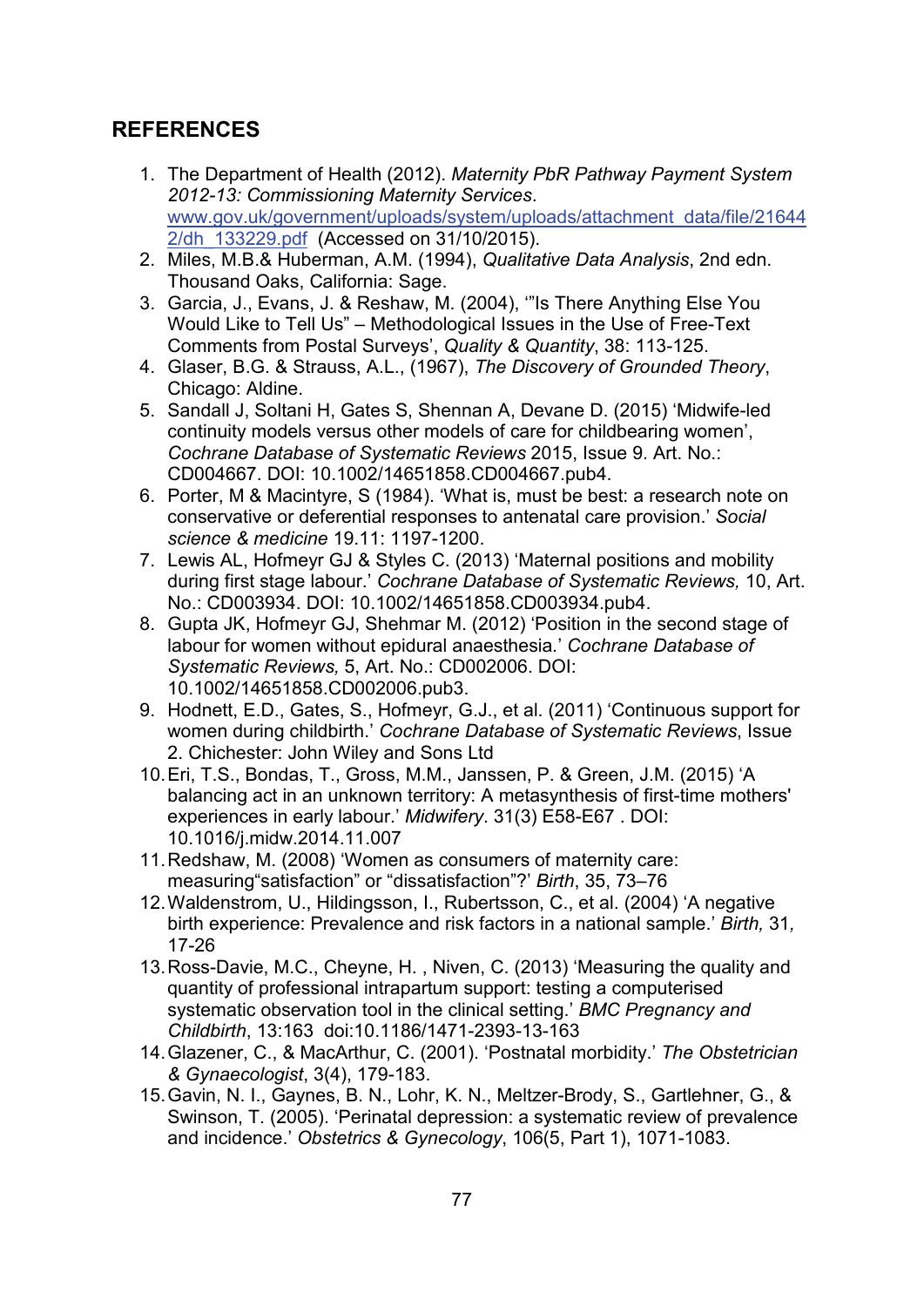- 16.NHS Education for Scotland (2013). *Nursing and Midwifery Workload and Workforce Planning* (NMWWP) Learning Toolkit, 2<sup>nd</sup> edn. [www.nes.scot.nhs.uk/media/248268/nursing\\_midwifery\\_workforce\\_toolkit.pdf](http://www.nes.scot.nhs.uk/media/248268/nursing_midwifery_workforce_toolkit.pdf)
- 17.The Royal College of Midwives (2014). *Postnatal Care Planning*. [www.rcm.org.uk/get-involved/campaigns/pressure-points](https://www.rcm.org.uk/get-involved/campaigns/pressure-points)

.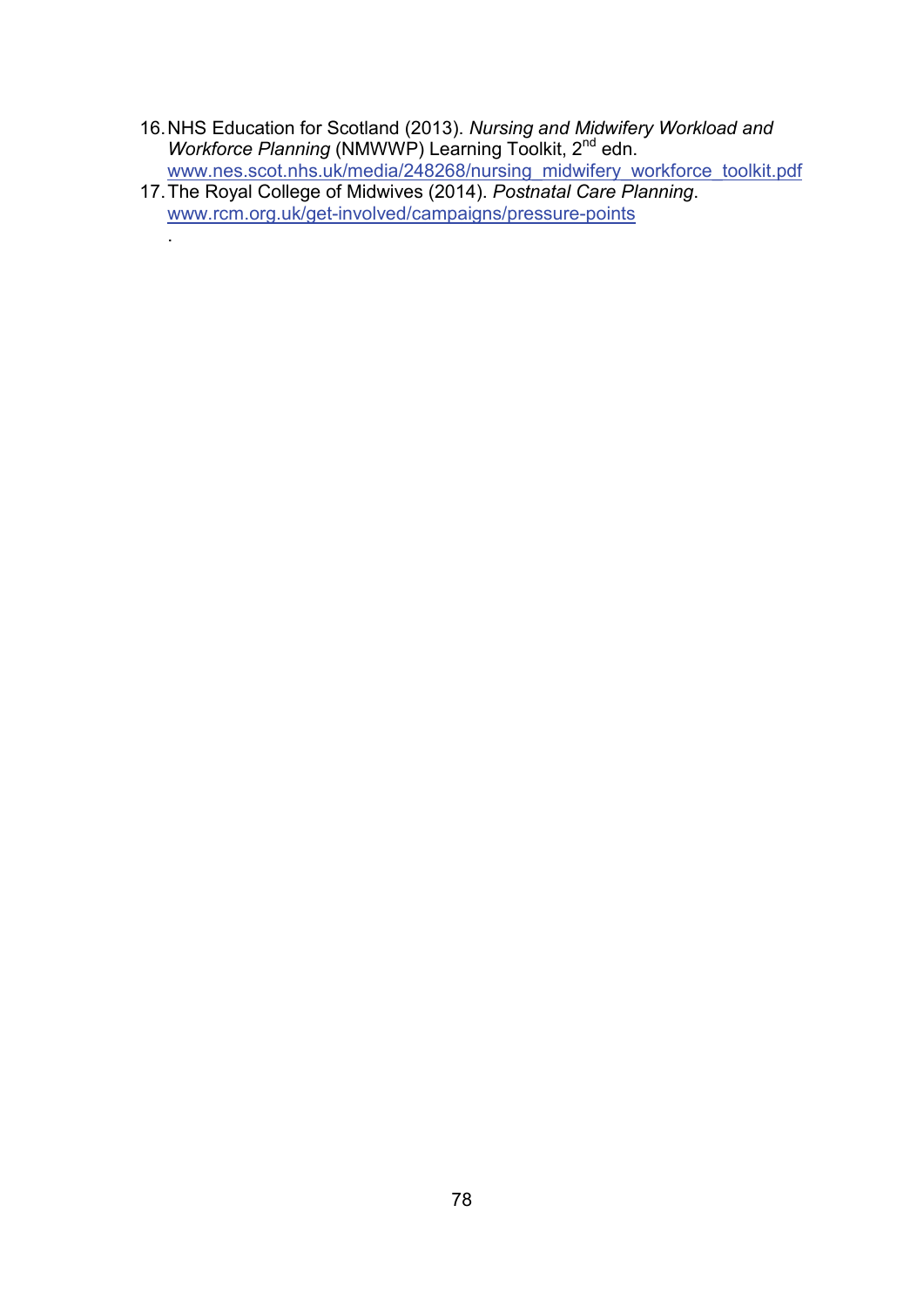### **An Official Statistics publication for Scotland**

Official and National Statistics are produced to high professional standards set out in the Code of Practice for Official Statistics. Both undergo regular quality assurance reviews to ensure that they meet customer needs and are produced free from any political interference.

#### **Correspondence and enquiries**

For enquiries about this publication please contact: Emma Milburn, Health Analytical Services, Scottish Government Telephone: 0131 244 5910, e-mail: [patientexperience@gov.scot](mailto:patientexperience@gov.scot)

For general enquiries about Scottish Government statistics please contact: Office of the Chief Statistician, Telephone: 0131 244 0442, e-mail: [statistics.enquiries@gov.scot](mailto:statistics.enquiries@gov.scot)

#### **How to access background or source data**

The data collected for this statistical bulletin may be made available on request, subject to consideration of legal and ethical factors. Please contact [patientexperience@gov.scot](mailto:patientexperience@gov.scot) for further information.

#### **Complaints and suggestions**

If you are not satisfied with our service or have any comments or suggestions, please write to the Chief Statistician, 3WR, St Andrews House, Edinburgh, EH1 3DG, Telephone: (0131) 244 0302, e-mail [statistics.enquiries@gov.scot](mailto:statistics.enquiries@gov.scot)

If you would like to be consulted about statistical collections or receive notification of publications, please register your interest at [www.gov.scot/scotstat](http://www.gov.scot/scotstat) Details of forthcoming publications can be found at [www.gov.scot/statistics](http://www.gov.scot/statistics)

#### **Crown Copyright**

You may use or re-use this information (not including logos) free of charge in any format or medium, under the terms of the Open Government Licence. See: [www.nationalarchives.gov.uk/doc/open-government-licence/](http://www.nationalarchives.gov.uk/doc/open-government-licence/)